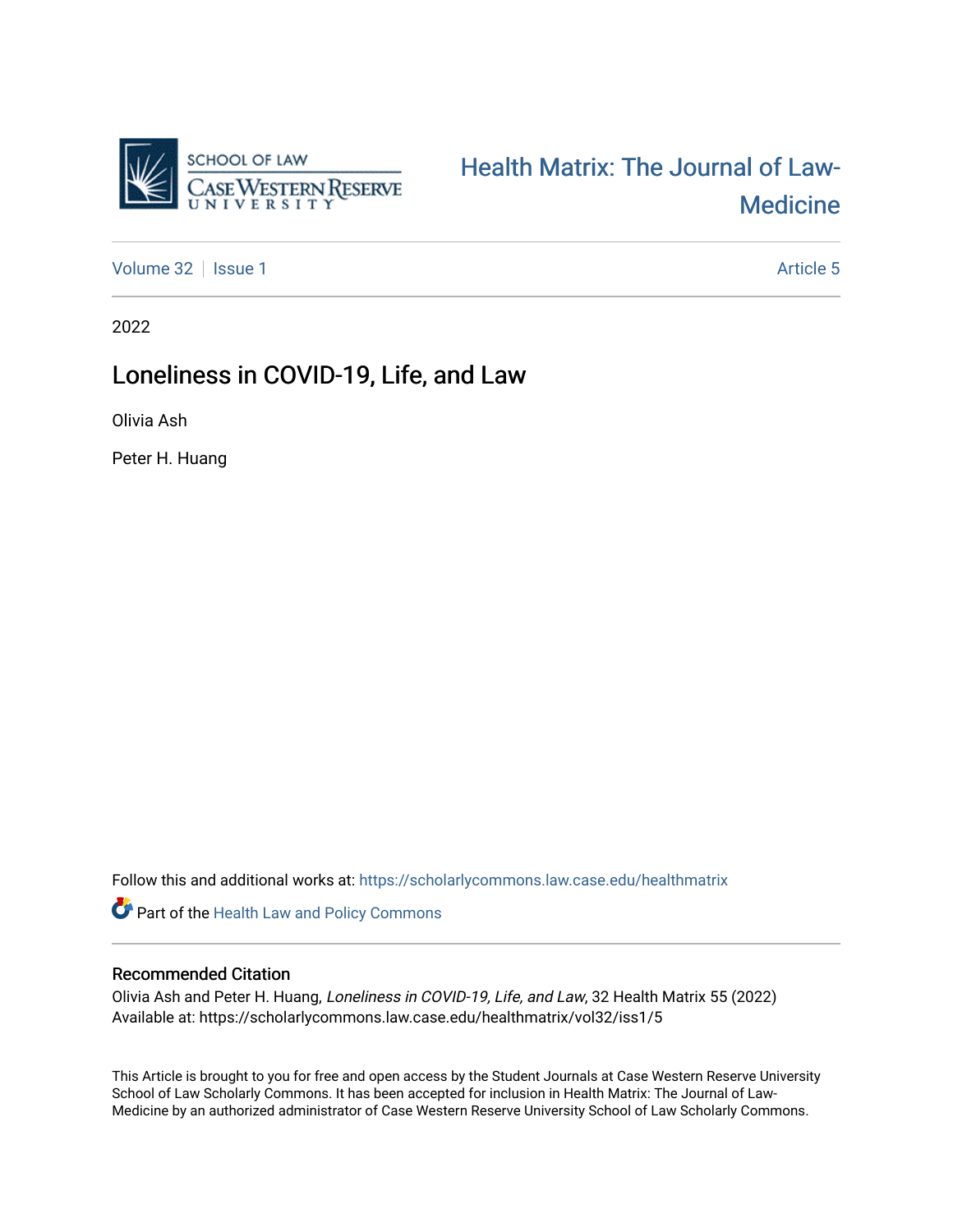# LONELINESS IN COVID-19, LIFE, AND LAW

*Olivia Ash*† *& Peter H. Huang*††

# ABSTRACT

This Article analyzes loneliness in the COVID-19 pandemic, life, and the legal profession, especially in legal education. This Article examines: (1) loneliness: what it is, who is lonely, how loneliness affects an individual, and recent evidence about experiences of loneliness in the COVID-19 pandemic; (2) personal, organizational, and societal costs of loneliness; (3) current research about well-being and loneliness in the legal profession and legal education; (4) results from the first loneliness survey of law students; and (5) three evidence-based interventions to mitigate loneliness: mindfulness, talk therapy (cognitive behavioral therapy), and inclusion.

KEYWORDS: Loneliness, Well-Being, Social Isolation, Anxiety, Emotional Health, Mental Health, Mindfulness Meditation, Talk Therapy, Cognitive Behavioral Therapy, Inclusion

#### **CONTENTS**

<sup>†</sup> Associate General Counsel, Indianapolis, Indiana, USA; Adjunct Faculty, Indiana University's School of Health and Human Sciences; J.D., Indiana University Robert H. McKinney School of Law; M.S., Indiana University, Indianapolis; 2019 George O. Dix Award winner for the best thesis of the academic year from the law school for her original research regarding loneliness in law students. Thanks to my co-author for consistent encouragement to share this research. Both authors hope this research will aid further investigation into loneliness and those reading this Article.

<sup>††</sup> Professor and Laurence W. DeMuth Chair of Business Law, University of Colorado Law School, J.D., Stanford Law School; Ph.D., Harvard University; A.B., Princeton University. Thanks for helpful comments, discussions, and questions to Olivia Ash, Paul Huang, and members of the audience in a Society for the Advancement of Behavioral Economics session at the 2021 Western Economic Association International annual conference.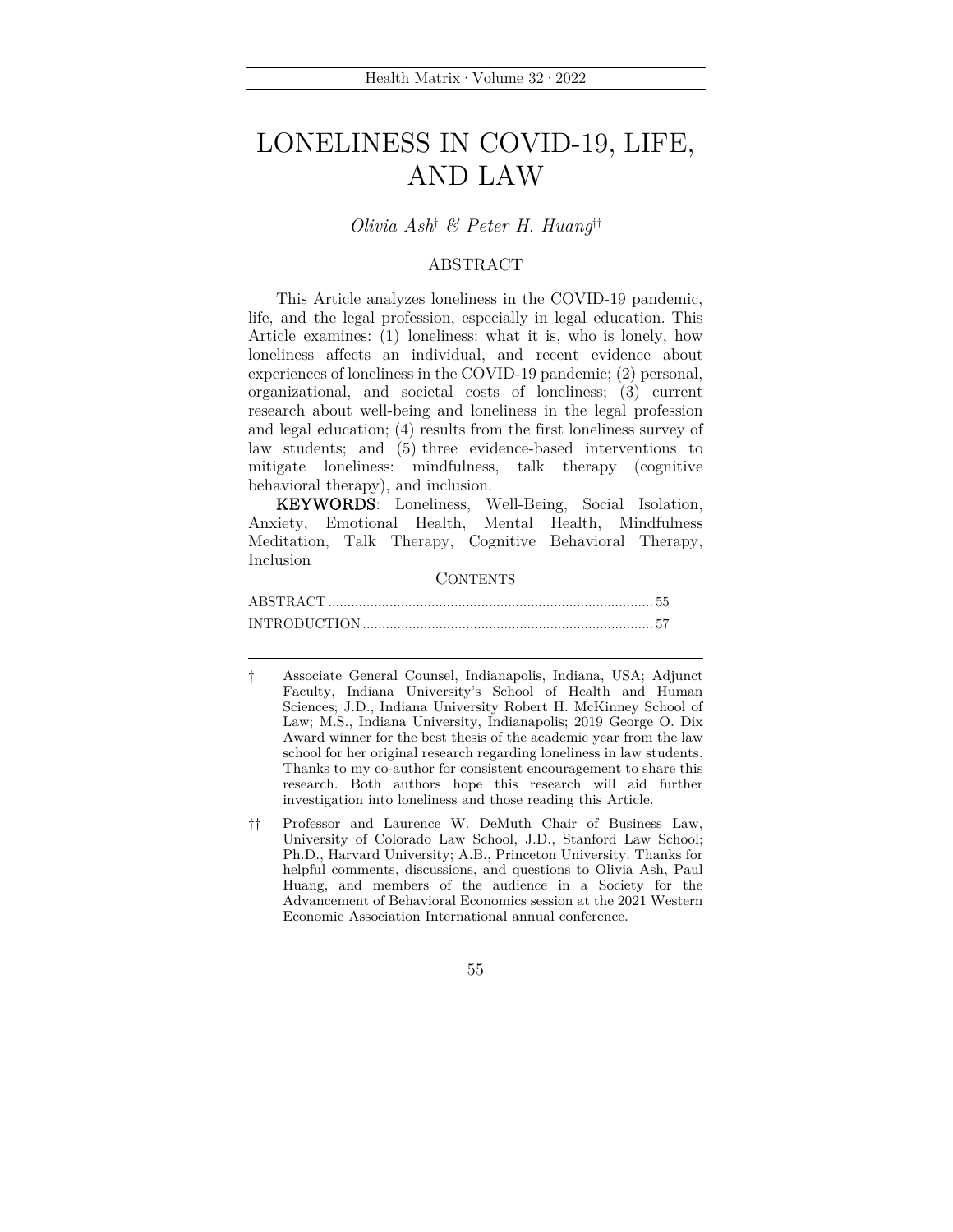# <code>Health Matrix</code>  $\cdot$  <code>Volume 32</code>  $\cdot$  <code>2022</code> *Loneliness in COVID-19, Life, and Law*

| Ι.   |                                                                    |
|------|--------------------------------------------------------------------|
|      |                                                                    |
|      | $B_{\cdot}$                                                        |
| П.   | LONELINESS IN THE GENERAL POPULATION  73                           |
|      | А.                                                                 |
|      | В.                                                                 |
|      | C.                                                                 |
|      | 1.                                                                 |
|      | 2.                                                                 |
|      | 3.                                                                 |
|      | 4.                                                                 |
|      | 5.                                                                 |
|      | 6.                                                                 |
|      | 7.<br>Personality Factors and Interpersonal Communication 88<br>8. |
|      | 9.                                                                 |
|      | D.                                                                 |
|      |                                                                    |
|      | COVID-19 Pandemic as a "Loneliness Mirror"99<br>F.                 |
| III. |                                                                    |
|      | А.                                                                 |
|      | В.                                                                 |
|      | $C_{\cdot}$                                                        |
| IV.  | LONELINESS IN LAW SCHOOL: A SURVEY  111                            |
|      | A.                                                                 |
|      | В.                                                                 |
|      | C.                                                                 |
|      | D.                                                                 |
| V.   | STRATEGIES TO MITIGATE LONELINESS  115                             |
|      | А.                                                                 |
|      | B. Talk Therapy (or CBT) and Cultivating Wisdom 121                |
|      | $C_{-}$                                                            |
| VI.  |                                                                    |
|      |                                                                    |
|      |                                                                    |
|      |                                                                    |
|      | $B$ .                                                              |
|      | C.                                                                 |
|      |                                                                    |
|      | D.                                                                 |
|      | Table 2: Findings from 2018 Cigna U.S. Loneliness Index<br>E.      |
|      | Table 3: Guide to the Revised UCLA Loneliness Scale 143<br>F.      |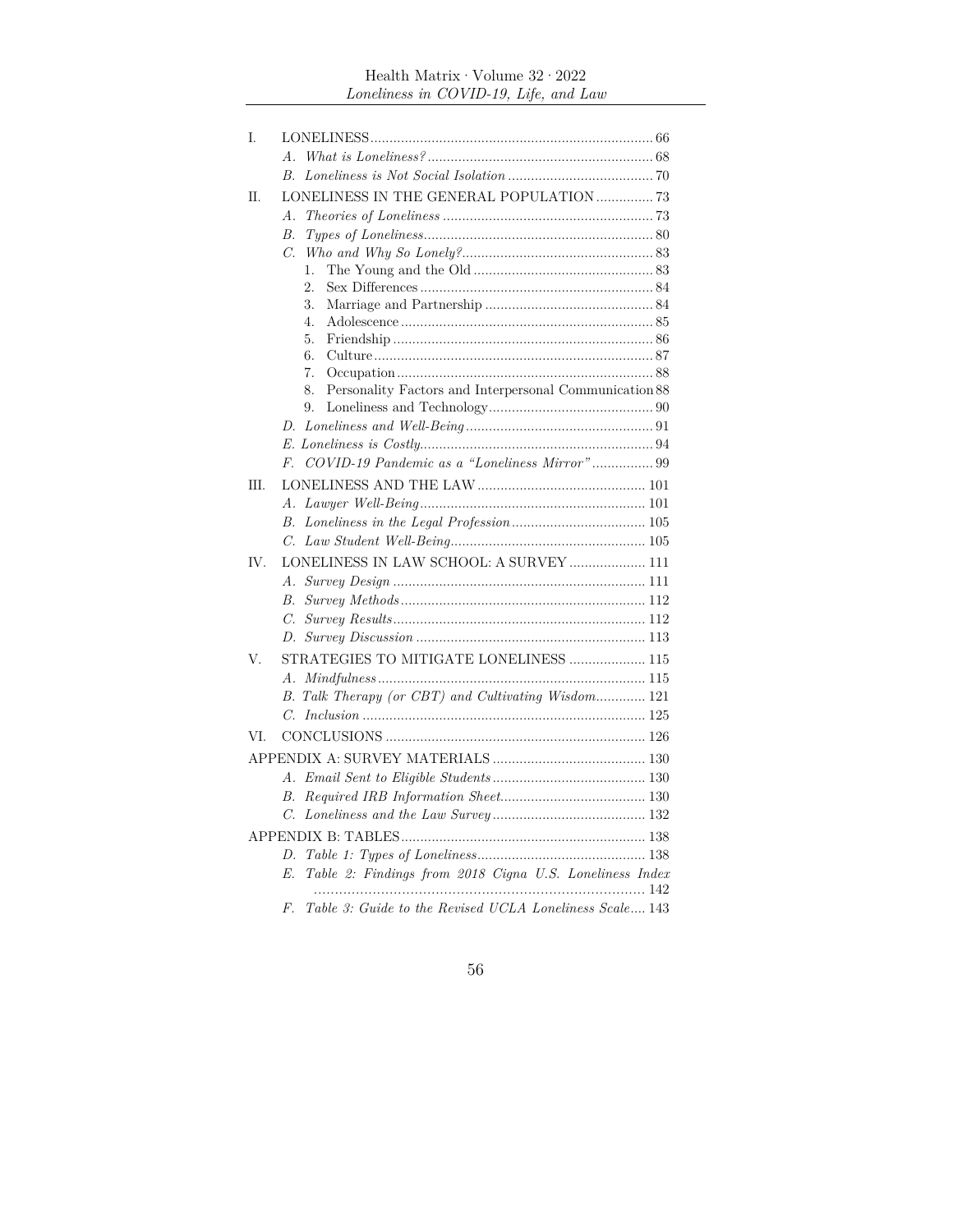- *G. Table 4: Loneliness and the Law Survey Results*.............. 144
- *H. Table 5: Causes of Loneliness and Physical Ailments*...... 145
- *I. Table 6: Barriers & Solutions for Lawyers* ...................... 146
- *J. Table 7: Sources of Law School Stress*............................. 147

# INTRODUCTION

#### *"Hello darkness, my old friend."1*

In response to the COVID-19 pandemic, many individuals practiced physical distancing. Individuals possibly exposed to COVID-19 self- quarantined, remaining at home and away from others as much as possible, for periods of up to 14 days.2 Others diagnosed with COVID-19 self-isolated, meaning that they and those around them, including medical professionals, practiced further precautions such as wearing face shields and personal protective equipment.<sup>3</sup> Finally, some individuals were involuntarily placed in quarantine, lockdown, or so-called "shelterin-place" orders by local, state, or federal governments (e.g., passengers on cruise ships, where other passengers who had tested positive for COVID-19, remained on military bases for fourteen  $\text{days}$ ,<sup>4</sup> and colleges or universities.<sup>5</sup> The human costs of

- 3. Id.
- 4. Id.

<sup>1.</sup> ART GARFUNKEL & PAUL SIMON, The Sounds of Silence, on WEDNESDAY MORNING, 3A.M. (Columbia Records 1964).

<sup>2.</sup> Julie Appleby, Self-Quarantine? Isolation? Social Distancing? What They Mean and When to Do Them, NPR SHOTS-HEALTH NEWS (Mar. 16, 2020), https://www.npr.org/sections/healthshots/2020/03/16/816490025/quarantine-self-isolation [https:// perma.cc/LF36-WAAC].

<sup>5</sup>. See Debra S. Austin & Peter H. Huang, Unsafe at Any Campus: Don't Let Colleges Become the Next Cruise Ships, Nursing Homes, and Food Processing Plants, 96 IND. L. J. SUPP. 29, 30 (2020); Reporting Live from Quarantine U., N.Y. TIMES (Oct. 26, 2020), https://www.nytimes.com/2020/10/15/us/coronavirus-collegequarantines.html [https://perma.cc/5DNQ-AVDQ] (reporting by five college journalists during two- week quarantines on these five campuses: University of Arizona; Bradley University; University of Colorado, Boulder; Grand Valley State University, Allendale, Michigan campus; and University of Wisconsin-Madison).

<sup>57</sup>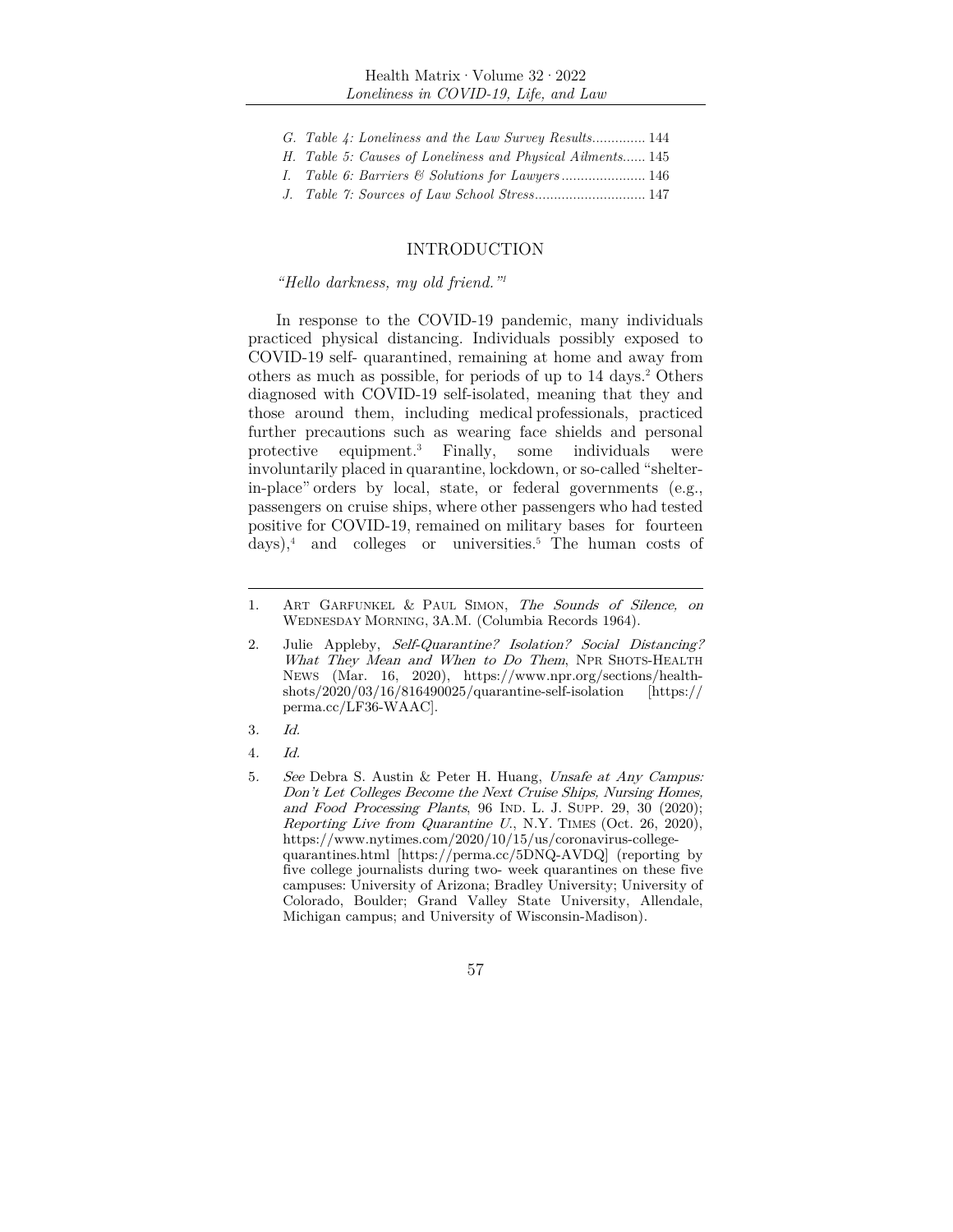lockdowns<sup>6</sup> include harms to emotional, mental, physical, and psychological health due to social isolation.7

The ongoing restrictions to mitigate the spread of the COVID-19 pandemic have caused a sense of limbo among many people, especially young adults. Young adults, during the winter season of 2020-21, manifested "more severe symptoms of anxiety, depression, eating disorders, and addictions."8 A review of 80 studies found that loneliness in children and adolescents raised the rates and risks of depression between three months to nine years afterwards.9 Margaret R. Paccione, the Director of Clinical Innovation at Bradley Hospital in Rhode Island, describes us as being in the midst of a crisis she and her colleagues call "the Mental Health Wave."10 French President Emmanuel Macron "stressed the 'terrible sacrifice' for youths anguished by disrupted studies and uncertain job prospects, and deprived of reveling."11 Even before COVID-19, the prevalent social conditions of

- 7. Id. See Samantha K. Brooks et al., The Psychological Impact of Quarantine and How to Reduce it: Rapid Review of the Evidence, 395 LANCET 912, 912 (2020) (reviewing "the psychological impact of quarantine using three electronic databases" and 24 papers that "reported negative psychological effects including post-traumatic stress symptoms, confusion, and anger.").
- 8. Isabella Kwai & Elian Peltier, 'What's the Point?' Young People's Despair Deepens as Covid-19 Crisis Drags On, N.Y. TIMES (Oct. 5,  $2021$ ), https://www.nytimes.com/2021/02/14/world/europe/ youth-mental-health-covid.html [https://perma.cc/X9Y9-84DM].
- 9. Maria Elizabeth Loades et al., Rapid Systematic Review: The Impact of Social Isolation and Loneliness on the Mental Health of Children and Adolescents in the Context of COVID- 19, 59 J. AM. ACAD. CHILD & ADOLESCENT PSYCHIATRY 1218, 1218 (2020).
- 10. G. Wayne Miller, COVID Taking A Toll: Some Doctors See 'Massive Pandemic of Mentally Ill Adolescents', USA TODAY (Mar. 2, 2021), https://www.usatoday.com/story/life/health-wellness/ 2021/02/25/children-covid-and-mental-health-wave/4572686001/ [https://perma.cc/7AMM-KYCM] (interviewing Margaret R. Paccione).
- 11. Benjamin Dodman, Anxiety Turns to Despair as Pandemic Takes Toll on France's 'Ghost Students', FRANCE 24 (Jan. 14, 2021), https://www.france24.com/en/france/20210114-anxiety-turns-todespair-as-pandemic-takes-toll-on-france-s-ghost-students [https:// perma.cc/EJN5-3TNH].

<sup>6.</sup> Drew Holden, *What Has Lockdown Done to Us?* N.Y. TIMES (Dec. 8, 2020), https://www.nytimes.com/2020/12/08/opinion/covidlockdown-isolation.html [https://perma.cc/42EM-96AB].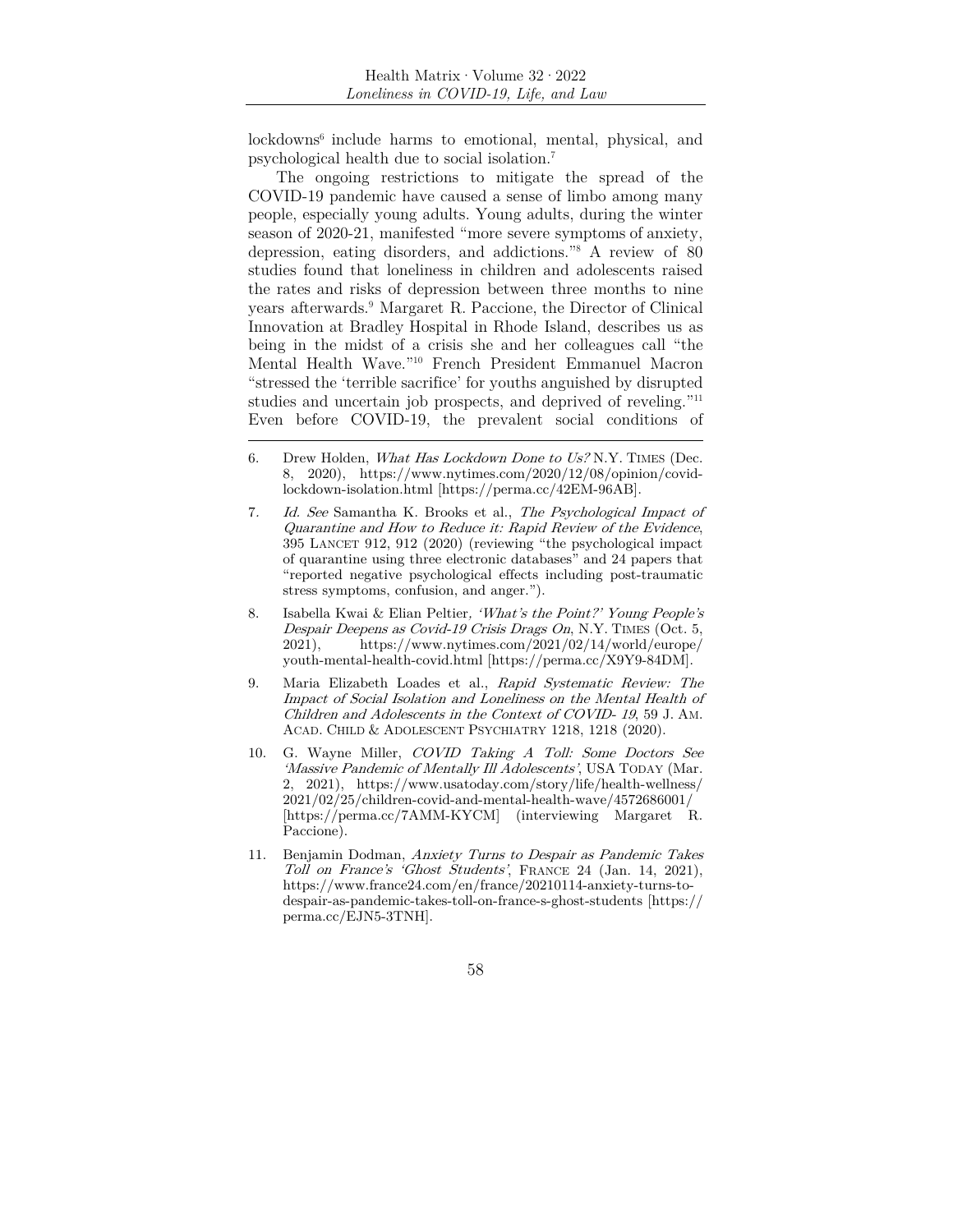austerity, competitive pressures to succeed, inequality, precarity, and poverty contributed to a dramatic increase in loneliness among young people.12 A recent global study involving more than 46,000 people aged 16–99 years, living across 237 countries, islands, and territories, found loneliness decreased with age and increased with individualism, with young men who reside in individualistic cultures the most vulnerable to loneliness.13 Another study found that loneliness distorts how people's brains perceive others and relationships in people's lives.14

Many individuals experienced cabin fever and even felt as if they had become prisoners trapped in solitary confinement.15 Loneliness is perhaps society's last remaining taboo, without physical manifestations, and "can be an affliction more harrowing than homelessness, hunger[,] or disease."16 Public health restrictions due to COVID-19 caused some young adults to

- 14. See Andrea L. Courtney & Meghan L. Meyer, Self-Other Representation in the Social Brain Reflects Social Connection, 40 J. NEUROSCIENCE 5616, 5622-23 (2020) (presenting these findings); see also Kristen Rogers, When We're Lonely, Close Friends, Colleagues and Celebrities All Might Seem the Same to Our Brains, CNN HEALTH (June 16, 2020), https://www.cnn.com/ 2020/06/16/health/loneliness-effects-brain-activity-study-wellnessscn/index.html [https://perma.cc/ADE9-UN6Y] (reporting on the study).
- 15. See Kate Murphy, We're All Socially Awkward Now, N.Y. TIMES (Sept. 1, 2020), https://www.nytimes.com/2020/09/01/sundayreview/coronavirus-socially-awkward.html [https://perma.cc/V7RD-7PKK].
- 16. Maggie Fergusson, How Does It Really Feel to be Lonely?, THE ECONOMIST: 1843 MAGAZINE (Jan. 22, 2018), https:// www.economist.com/1843/2018/01/22/how-does-it-really-feel-tobe-lonely [https://perma.cc/UWX6-PMLH].



<sup>12.</sup> JANET BATSLEER & JAMES DUGGAN, YOUNG AND LONELY: THE SOCIAL CONDITIONS OF LONELINESS 37 (2021).

<sup>13.</sup> Manuela Barreto et al., Loneliness Around the World: Age, Gender, and Cultural Differences in Loneliness, PERSONALITY & INDIVIDUAL DIFFERENCES (2021), https://reader.elsevier.com/reader/sd/pii/ S0191886920302555?token=3A12D2DE6BBE84C83A8584740D50 EC70F66F9C11B70AFB46556CB95A1DFA46F634512820A7E187 F12D7B90F6C49197E1&originRegion=us-east-1&originCreation= 20220130195814 [https://perma.cc/GK7Z-A9R3] (presenting these findings).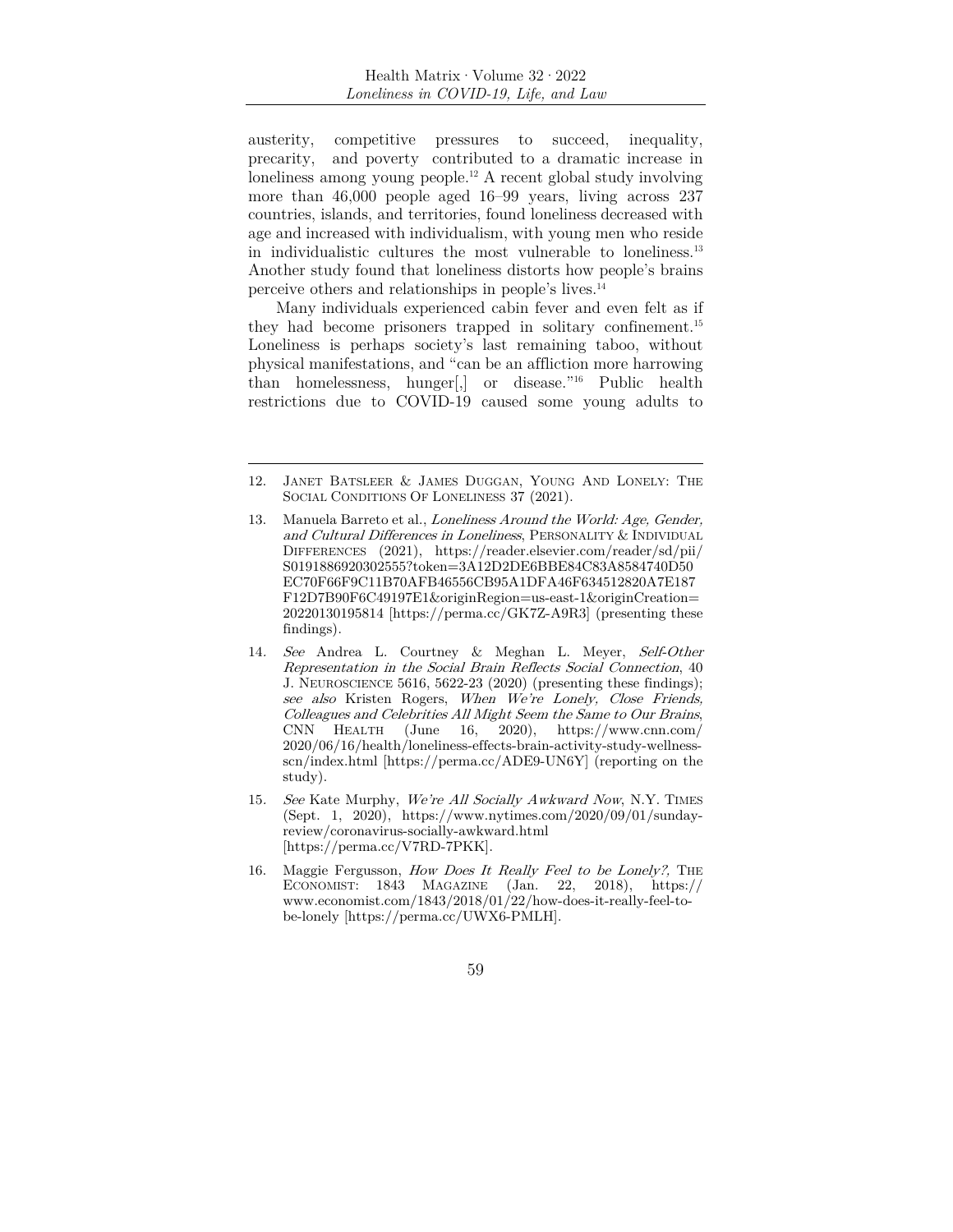$experience$  new-found loneliness,<sup>17</sup> while simultaneously  $exacerbating$  existing loneliness in others, $18$  including older adults.19 A website, *#AloneTogether*, was created to provide free, anonymous, online resources and support.20A lecturer at Harvard T.H. Chan School of Public Health, Dr. Jeremy Nobel,<sup>21</sup> through his Foundation for Art & Healing,<sup>22</sup> launched the *Stuck at Home (Together)* website,23 providing "a wide range of opportunities for engaging in creative expression, plus sharing and connecting with others,"24 such as the Unlonely Film Festival.25

A study analyzing British data collected between March 23, 2020 and April 24, 2020 from the COVID-19 Psychological Wellbeing Study, found high and increased feelings of loneliness

- 20. #AloneTogether, ALONE TOGETHER, https://www. alonetogether.com/#stay-home [https://perma.cc/SYW8-FTFY] (last visited Jan. 1, 2022).
- 21. Jeremy Nobel, FOUND. FOR ART & HEALING: OUR FOUNDER, https://www.artandhealing.org/our-founder/ [https://perma.cc/ 4SBT-3RUL] (last visited Jan. 1, 2022).
- 22. Id.
- 23. Stuck at Home Together, FOUND. FOR ART & HEALING, https://www.artandhealing.org/stuckathome/ [https://perma.cc/ 68TY-S4K4] (last visited Jan. 1, 2022).
- 24. Id.
- 25. See UnLonely Film Festival, FOUND. FOR ART & HEALING, https://www.artandhealing.org/uff4/ [https://perma.cc/68TY-S4K4] (last visited Jan. 1, 2022).
	- 60

<sup>17.</sup> See generally Marie Fazio, The First Semester of College Has Never Been Stranger, N.Y. TIMES (Oct. 26, 2020), https://www. nytimes.com/2020/10/08/us/college-freshmen-coronavirus.html [https://perma.cc/P9NK-ZNEQ].

<sup>18.</sup> Jane E. Brody, Take Steps to Counter the Loneliness of Social  $Distanceing$ , N.Y. TIMES (Mar. 23, 2020), https://www. nytimes.com/2020/03/23/well/family/coronavirus-lonelinessisolation-social-distancing-elderly.html [https://perma.cc/G2JL-TRJB]. See also Julie Halpert, How to Manage Your Loneliness, N.Y. TIMES (Dec. 18, 2020), https://www.nytimes.com/2020/04 /20/smarter-living/how-to-manage-your-loneliness.html [https://perma.cc/HHY7-73FJ].

<sup>19.</sup> Susan Gubar, Pandemic Loneliness in Late Life, N.Y. TIMES (Dec. 18, 2020), https://www.nytimes.com/2020/07/30/well/mind/ pandemic-loneliness-in-late-life.html [https://perma.cc/RL6V-CN4B].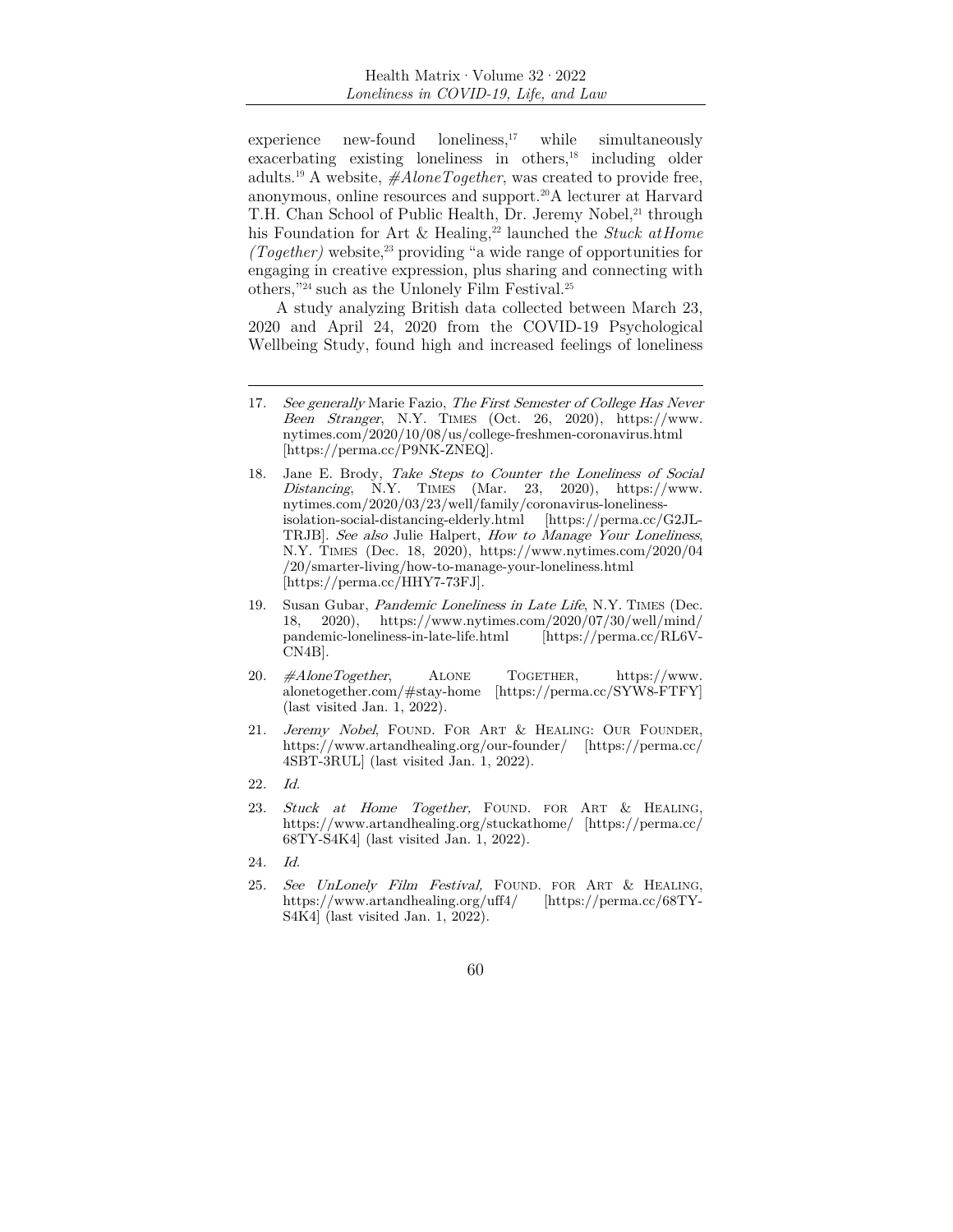during the initial lockdown phase.<sup>26</sup> In contrast, another study did not find a large increase in loneliness from January to April of 2020, perhaps due to a "feeling of increased social support and of "being in this together."<sup>27</sup> Differences in the findings of these two studies may be due to the average age (53.68 years) of the 1,545 American study participants being 16.57 years older than the average age  $(37.11)$  of the 1,964 British study participants.<sup>28</sup> However, both studies found being young to be a risk factor for increased loneliness.29 A possible resolution of the two seemingly contradictory study findings is that older single people have adapted to social isolation by developing more resilience to extreme changes in their social networks.30 Gazzier Muhannad developed a new loneliness scale31 during COVID-19 by addressing limitations of existing scales and proposing new means to measure loneliness.

Just before the outbreak of COVID-19, Cigna reported that 61% of Americans classified as "lonely" in an online survey of 10,441 adults ages 18 and over between July 16 and August 2,

- 26. Jenny M. Groarke et al., *Loneliness in the UK During the COVID-*19 Pandemic: Cross-Sectional Results from the COVID-19 Psychological Wellbeing Study, PLOS ONE (2020), https:// journals.plos.org/plosone/article?id=10.1371/journal.pone.0239698 [https://perma.cc/4EPS-KJQJ].
- 27. Martina Luchetti et al., The Trajectory of Loneliness in Response to COVID-19, 75 AM. PSYCH. 897, 905 (2020).
- 28. Elyakim Kislev, *COVID-19 and Loneliness*, PSYCH. TODAY (Nov. 22, 2020), https://www.psychologytoday.com/intl/blog/happysinglehood/202011/covid-19-and-loneliness [https://perma.cc/2LP8-RALN].
- 29. Id.
- 30. Id.; Elyakim Kislev, Loneliness is a Matter of Perspective, PSYCH. TODAY (Feb. 2, 2019), https://www.psychologytoday.com/intl/ blog/happy-singlehood/201902/loneliness-is-matter-perspective [https://perma.cc/B8BJ-YWW8]; ELYAKIM KISLEV, HAPPY SINGLEHOOD: THE RISING ACCEPTANCE AND CELEBRATION OF SOLO LIVING 69 (2019).
- 31. Gazzier Muhammad, How to Measure Loneliness during COVID-19: Development of a New Scale, OSF PREPRINTS (July 9, 2020), https://osf.io/wvhn9 [https://perma.cc/VA8A-5S5K].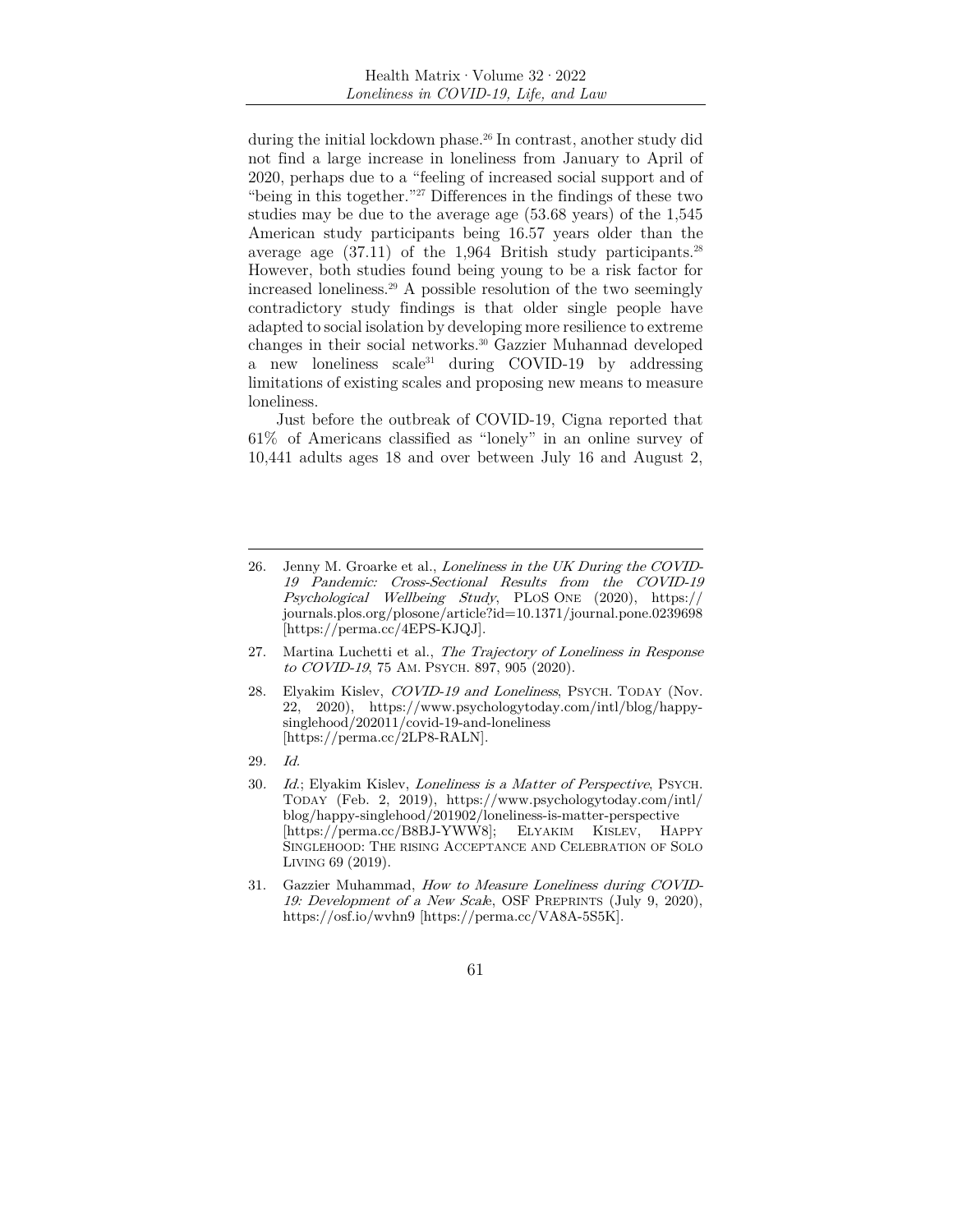$2019.^{32}$  This is a  $7\%$  increase from Cigna's  $2018^{33}$  Loneliness Index.34 David M. Cordani, President and Chief Executive Officer of Cigna stated, "[T]rends shaping how we work – increasing use of technology, more telecommuting and the always-on work culture – are leaving Americans more stressed, less rested, spending more time on social media, and less time with friends and family."35 The loneliness trend began earlier, however, in 2016, where studies in America and England found "the prevalence of loneliness among people older than 60 ranging from 10-46 percent."36

A "pandemic positive"37 is the possibility that more people, businesses, communities, organizations, and societies may strengthen their compassion and empathy towards people who experience loneliness and other psychological afflictions. A worldwide, shared experience of enhanced loneliness due to public health restrictions from the COVID-19 pandemic may prove to bond and unify people, thereby creating a more empathetic

- 36. Katie Hafner, Researchers Confront an Epidemic of Loneliness, N.Y. TIMES (Sept. 5, 2016), https://www.nytimes.com/2016/09/ 06/health/lonliness-aging-health-effects.html [https://perma.cc/ 55TB-J8UU].
- 37. See, e.g., Michael Houlberg & Janet Drobinske, Pandemic Positives: Extending the Reach of Court and Legal Services, U. DENVER: INST. ADVANCEMENT AM. LEGAL SYS. (Oct. 30, 2020), https://iaals.du.edu/publications/pandemic-positives [https:// perma.cc/S7TD-JW3X] (showcasing through detailed case studies on innovative adaptations by courts, law/public libraries, legal aid centers, and self- help centers to help self-represented litigants address their legal needs during COVID-19).

<sup>32</sup>. Lonliness and the Workplace: 2020 U.A. Report, CIGNA (Jan. 2020), https://www.cigna.com/static/www-cigna-com/docs/ about-us/newsroom/studies-and-reports/combatting-loneliness/ cigna-2020-loneliness-report.pdf [https://perma.cc/6T4G-PTLH].

<sup>33</sup>. Id.

<sup>34.</sup> Liana DesHarnais Bruce et al., Loneliness in the United States: A 2018 National Panel Survey of Demographic Structural, Cognitive, and Behavioral Characteristics, 33 AM. J. HEALTH PROMOTION 1123 (2019).

<sup>35</sup>. Cigna Takes Action to Combat the Rise of Loneliness and Improve Mental Wellness in America, CIGNA: CIGNA NEWSROOM (Jan. 23, 2020), https://newsroom.cigna.com/cigna-takes-action-to-combatthe-rise-of-loneliness-and-improve-mental-wellness-in-america [https://perma.cc/MNZ4-ZRVQ].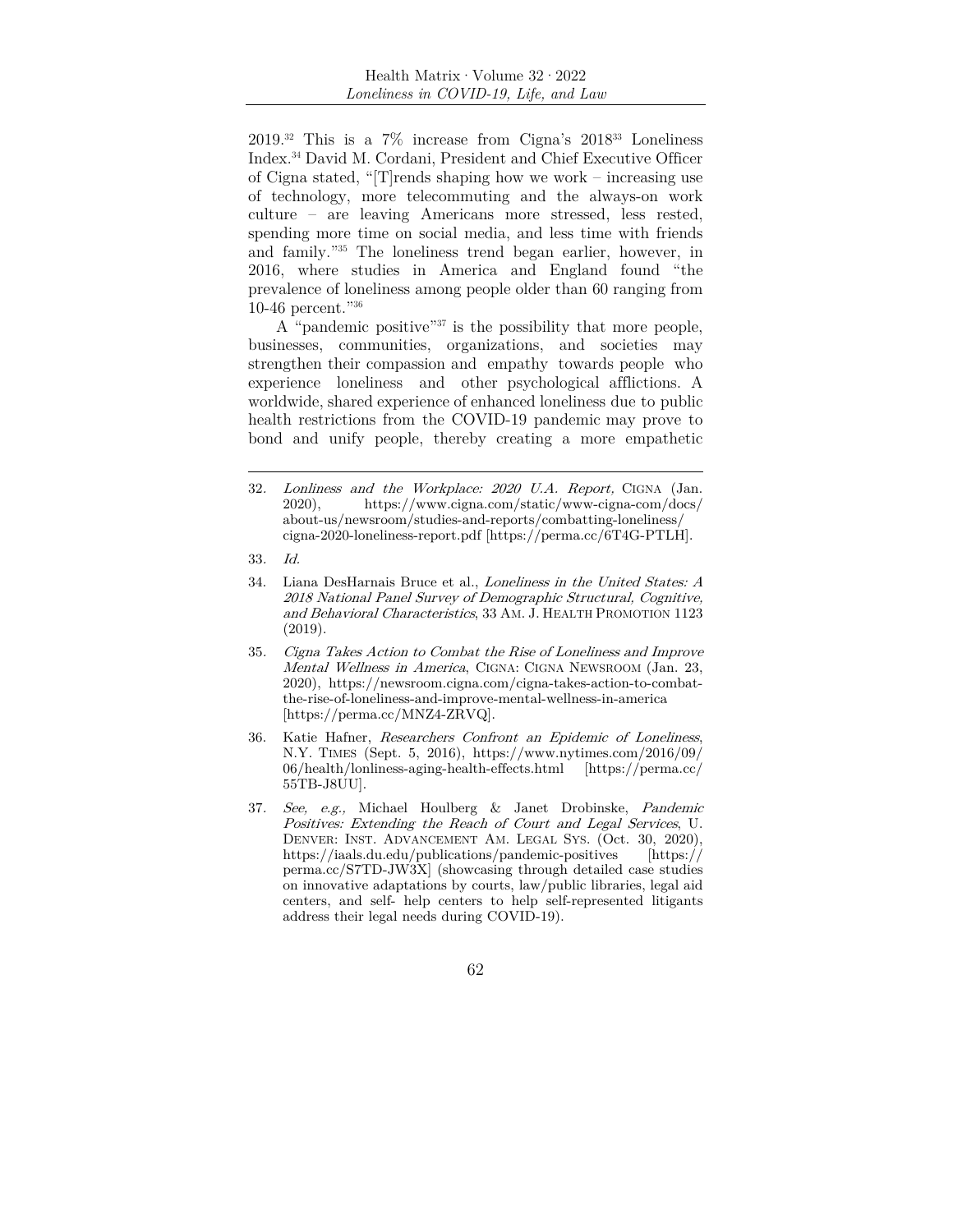atmosphere ripe for discussions about mental health in general, and loneliness in particular.<sup>38</sup> We believe that acceptance of historically "shameful" experiences may drive support for psychological interventions to mitigate persistent loneliness, anxiety, depression, and chronic stress.

One example of the negative impacts of ignoring mental health can be found in China, where mental health is disregarded due to pervasive social stigma and scarce resources.39 Chairman Mao Zedong during his reign declared mental illness to be a "bourgeois delusion," thereby dismantling China's psychiatric system.40 Even today, there is discrimination against Chinese people with mental illness in the form of confinement in institutions, shunning, or hiding at home.<sup>41</sup> The COVID-19 outbreak caused China to reevaluate its opinion of mental health. During the peak of China's COVID-19 outbreak, over one-third of China's population of 1.4 billion people experienced acute stress, anxiety, depression, insomnia, and panic disorder.<sup>42</sup> The pandemic caused Chinese leadership to mobilize local officials to confront mental health issues by deploying extensive resources towards mitigating psychological issues, such as quickly providing apps, hotlines, online seminars, school screenings, and university counseling centers.43

China is one example of why individuals and societies cannot and should no longer stigmatize mental health problems. Mental and physical health are interconnected in a myriad of biological

<sup>38.</sup> Julie Pfitzinger, Dr. Jeremy Nobel Believes It's Okay to Say 'I'm Lonely,' NEXT AVE. (Nov. 18, 2020), https://www.nextavenue. org/dr-jeremy-nobel-believes-its-okay-to-say-im-lonely/ [https:// perma.cc/2LWC-D2EF].

<sup>39.</sup> Vivian Wang & Javier C. Hernandez, China Long Avoided Discussing Mental Health. The Pandemic Changed That., N.Y. TIMES (Dec. 21, 2020), https://www.nytimes.com/2020/12/21/ world/asia/china-covid-mental-health.html [https://perma.cc/ RB9N-9QWK].

<sup>40</sup>. Id.

<sup>41</sup>. Id.

<sup>42.</sup> Jianyin Qiu et al., A Nationwide Survey of Psychological Distress Among Chinese People in the COVID-19 Epidemic: Implications and Policy Recommendations, GEN. PSYCHIATRY (2020), https:// www.ncbi.nlm.nih.gov/pmc/articles/PMC7061893/pdf/gpsych-2020-100213.pdf [https://perma.cc/LVE9-2ATR].

<sup>43.</sup> Wang & Hernandez, supra note 39.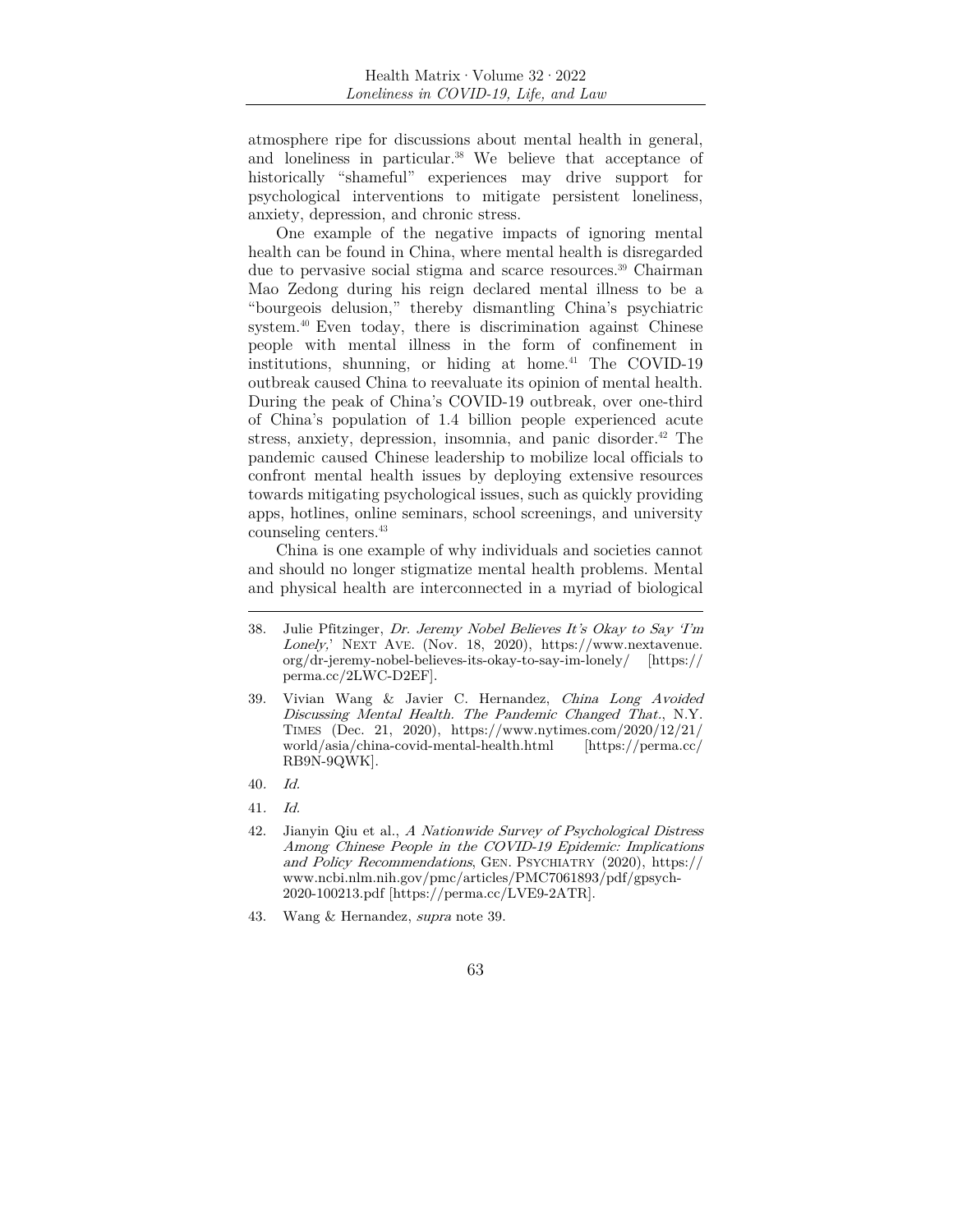functions.44 Physical ailments, such as addiction, colitis, heart disease, insomnia, and ulcers, are manifestations of mental struggles such as anxiety, chronic stress, depression, and worry.45 American courts give much less credence to pain and suffering, which are emotional harms, than they do to physical and property damages, further illustrating societies' skepticism of emotional and psychological claims. One reason for this is that the judiciary is concerned with the potential for unlimited litigation over "negligent infliction of emotional distress (NIED)" and the difficulty of proving those claims.<sup>46</sup>

Alexi Pappas, a record-setting runner who raced at the 2016 Olympics in Rio, asked people to "[i]magine if sports  $-$  and society — designated the same amount of resources toward mental health screening and treatment as they do physical wellbeing and viewed a healthy body and mind as equally important to success?"47 We follow her example and ask readers to imagine what would happen if law firms, law professors, law students, lawyers, and the law allocated equal resources to mental health diagnoses and interventions as they do to physical harms and property damages. What if society perceived emotional, mental, and physical health as being equally necessary and crucial to legal well-being, client success, and legal productivity? We can imagine such a world in the future; we hope readers of our Article will act to aid in changing our present into such a future.

- 46. See, e.g., WARD FARNSWORTH & MARK F. GRADY, TORTS: CASES AND QUESTIONS (3rd ed. 2019) (discussing how courts have struggled with the legal doctrine of negligent infliction of emotional distress and related cases).
- 47. Alexi Pappas, I Achieved My Wildest Dreams. Then Depression Hit., N.Y. TIMES (Mar. 7, 2020), https://www.nytimes.com/ 2020/12/07/opinion/alexi-pappas-depression.html [https:// perma.cc/694Q-TNEK]; see also Video Interview of Alexi Pappas, Why Doesn't Pro Sports Take Mental Health Seriously?, ONE WORLD NEWS (Dec. 7, 2020), https://lightlynews.com/ 2020/12/07/opinion/opinion-alexi-pappas-pro-sports-shouldsupport-mental-health/ [https://perma.cc/42RG-YJQW].

<sup>44.</sup> Robert M. Sapolsky, WHY ZEBRAS DON'T GET ULCERS 2 (3rd ed. 2004).

<sup>45.</sup> Joshua P. Aquin, et al., Anxiety Disorders and General Medical Conditions: Current Research and Future Directions, 15 FOCUS J. 173, 173-81 (2017). See generally Sapolsky, supra note 44.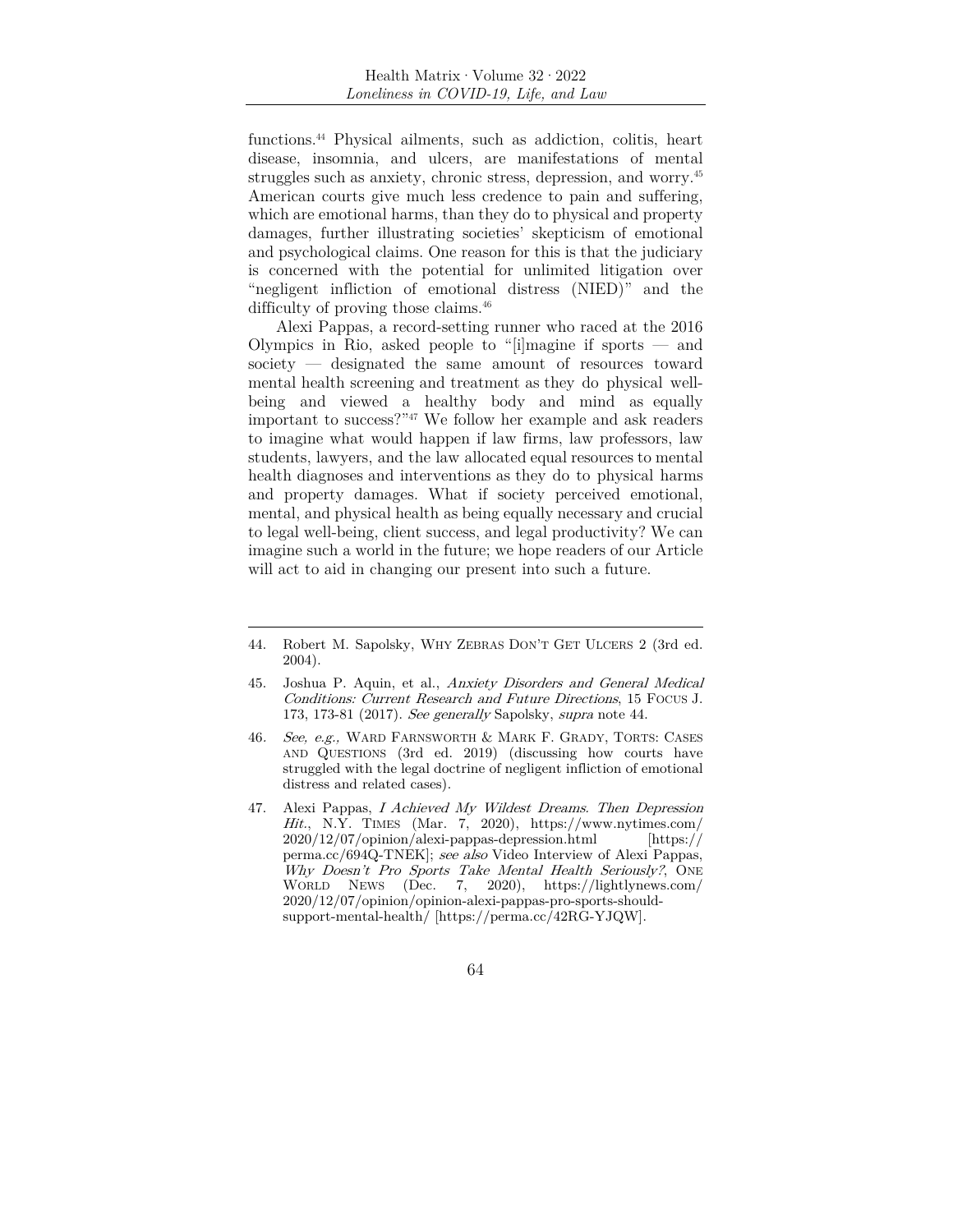This Article is based on original research regarding loneliness in law students.48 This Article results from conversations between the co-Authors regarding shared interests about loneliness and well-being. It also builds on research about legal education and well-being,<sup>49</sup> and aims to accomplish these interrelated objectives. First, this Article offers a primer about loneliness: what loneliness is, who is lonely, how loneliness affects a person, and the prevalence and spread of loneliness throughout societies during the COVID-19 pandemic. Part II analyzes the personal, organizational, and societal costs of loneliness among the general population. Part III surveys current research on loneliness and well-being in the legal profession. Part IV analyzes the results from the first loneliness survey of law students. Finally, Part V provides three concrete, actionable, pragmatic, proactive, and strategic interventions to mitigate loneliness: practicing mindfulness, talk therapy (i.e., Cognitive Behavioral Therapy or CBT), and inclusion.

We hope to inform and educate readers about loneliness, and request that they reflect upon their own attitudes, beliefs, and expectations about it: how we can shift from questioning our perceptions of the emotion to acknowledging the reality of manifested behaviors based on psychology and neuroscience research. We have all felt loneliness at some points in our lives.<sup>50</sup> As of the date of this Article, those who feel persistent loneliness can speak with a counselor 24/7 for free by texting HOME to 741741 in the U.S. and Canada.

<sup>48.</sup> Olivia Ash, The Prevalence and Effects of Loneliness in the General Population, Lawyer Well-Being, and a Survey of Law Students (June 8, 2020) (unpublished manuscript), https://papers.ssrn.com/ sol3/papers.cfm?abstract\_id=3390457 [https://perma.cc/62UH-UQ6N].

<sup>49</sup>. See generally Peter H. Huang, Tiger Cub Strikes Back: Memoirs of an Ex-Child Prodigy About Legal Education and Parenting, 1 BRIT. J. AM. LEGAL STUD. 297 (2012).

<sup>50</sup>. See Elena Renken, Most Americans Are Lonely, and Our Workplace Culture May Not Be Helping, NPR (Jan. 23, 2020), https://www.npr.org/sections/health-shots/2020/01/23/ 798676465/most-americans-are-lonely-and-our-workplace-culturemay-not-be-helping [https://perma.cc/7V89-DJAM].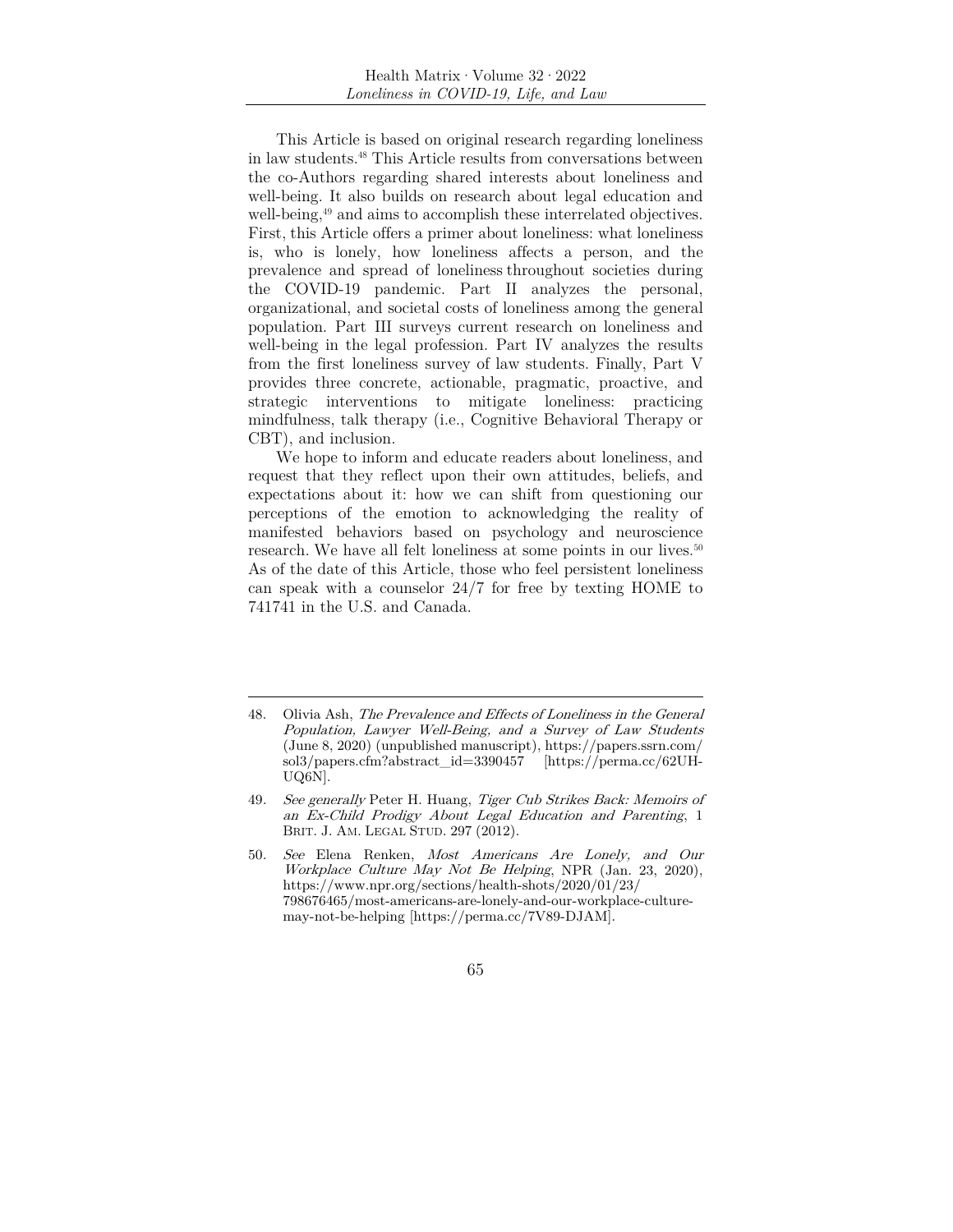#### I. LONELINESS

*"The Horror not to be surveyed— but skirted in the Dark . . .* 

*I fear me this—is Loneliness— The Maker of the soul." -Emily Dickinson*<sup>51</sup>

Emily Dickinson called loneliness the "horror" not to be surveyed, measured, or assessed.<sup>52</sup> Instead, Dickinson suggested it should be skirted—its edges defined and bounded.53 What profound and vivid imagery surfaces with these two sentences! According to Dickinson, loneliness is so powerful that it may shape one's mind, will, and emotions.<sup>54</sup> In today's world, loneliness is making headlines.<sup>55</sup> Steve Cole, UCLA Professor of Medicine and Psychiatry and Biobehavioral Sciences and genomics researcher,<sup>56</sup> goes so far as to say, "I'd always thought of loneliness as a nuisance, not one of the most toxic environmental

- 51. Emily Dickinson, Poem No. 777 (c. 1863), in THE COMPLETE POEMS OF EMILY DICKINSON 397, (Back Bay Books, Later Printing ed., Thomas H. Johnson ed. 1976).
- 52. See id.
- 53. See id.
- 54. See id.

56. Steve Cole, UCLA David Geffen Sch. of Med.: Faculty Profiles, UCLA DAVID GEFFEN SCH. OF MED., https://people.healthsciences. ucla.edu/institution/personnel?personnel\_id=45359 [https:// perma.cc/B3ZR-5MDZ] (last visited Jan. 1, 2022).

<sup>55</sup>. See, e.g., Olujoke A. Fakoya et al., Loneliness and Social Isolation Interventions for Older Adults: A Scoping Review of Reviews, 20 BMC PUB. HEALTH 129 (2020); Kathy Gurchiek, Coronavirus: Overcoming the Loneliness of Social Distancing, SHRM (Mar. 19, 2020), https://www.shrm.org/hr-today/news/hr-news/pages/ coronavirus-overcoming-the-loneliness-of-social-distancing-.aspx [https://perma.cc/H2BP-X24N]; Sachin Jain, A Treatment for Loneliness: Can a Physician Write a Prescription for Friendship?, HARV. MED., https://hms.harvard.edu/magazine/imaging/ treatment-loneliness (last visited Jan. 1, 2022) [https://perma.cc/LGH4-6DC2]; Jacob Sweet, The Loneliness Pandemic: The Psychology and Social Costs of Isolation in Everyday Life, HARV. MAG., https://harvardmagazine.com/ 2021/01/feature-the-loneliness-pandemic [https://perma.cc/49TX-47FH] (last visited Jan. 1, 2022).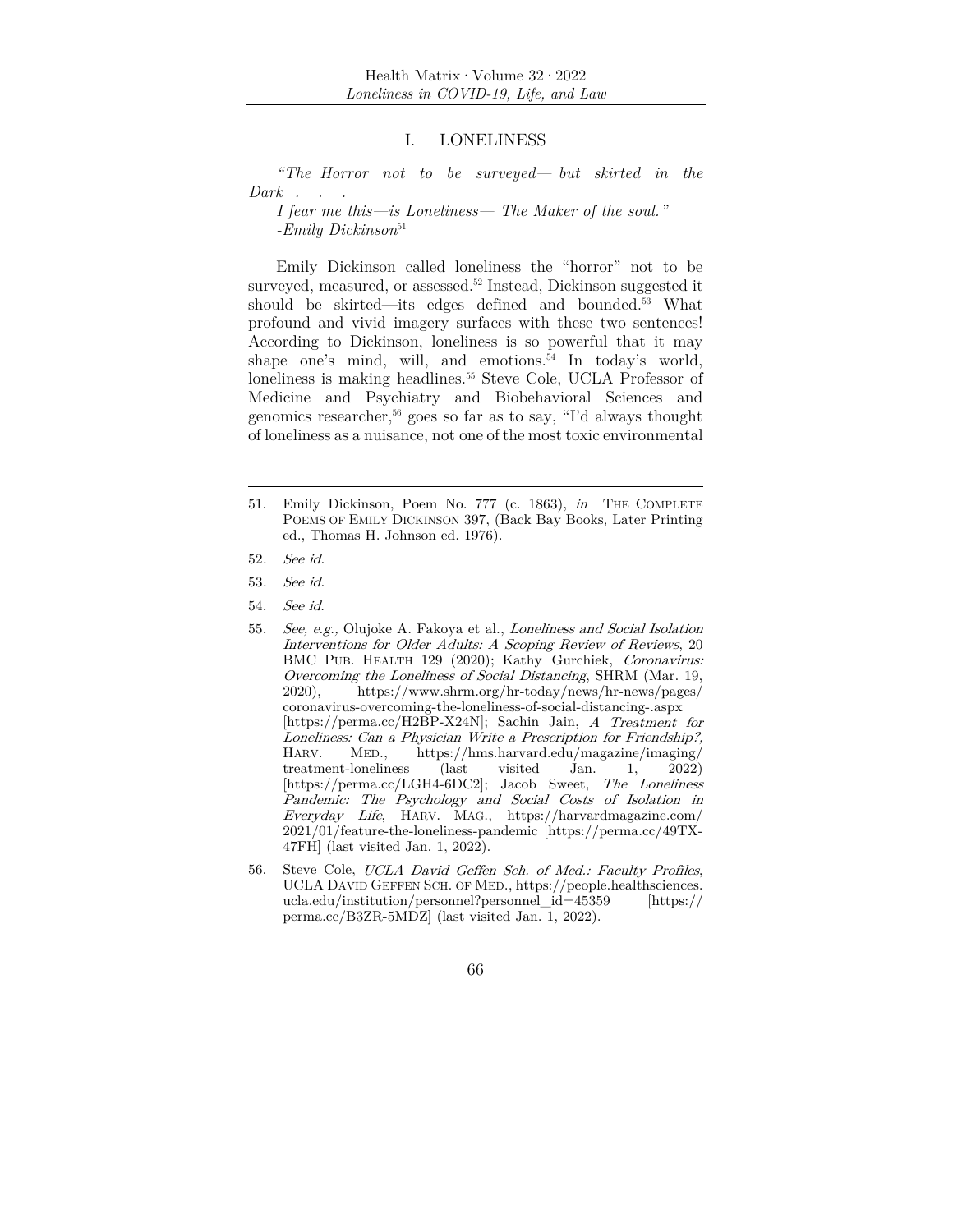conditions we can possibly encounter[.]"57 Perhaps the real horror is that U.S. Surgeon General, Vivek Murthy, called loneliness the "most common pathology" whose effects on healthcare costs and outcomes have been found to be as detrimental as smoking fifteen cigarettes a day.58 Indeed, he associated high levels of loneliness "with an increased risk of heart disease, dementia, depression, anxiety, sleep disturbances and even premature death[.]"59 The United Kingdom appointed a "Minister of Loneliness" to address the alarmingly prevalent rate of U.K. subjects reporting they "often or always feel lonely."60

These findings are disturbing; healthcare giant Cigna's 2018 survey of more than 20,000 Americans indicated 46% reported "sometimes or always feeling alone."61 This response is to one of

- 58. Shawn Achor et al., America's Loneliest Workers, According to Research, HARV. BUS. REV. (Mar. 19, 2018), https:// hbr.org/2018/03/americas-loneliest-workers-according-to-research [https://perma.cc/MHK8-NVP7]. See Sheryl Gay Stolberg, The Senate Confirms Dr. Vivek Murthy to Be the Surgeon General — Again., N.Y. TIMES (Sept. 12, 2021), https://www.nytimes.com/ 2021/03/23/us/politics/vivek-murthy-surgeon-general.html [https://perma.cc/SF5C-J55V] (explaining that Dr. Murthy was re-appointed to serve as Surgeon General under President Biden, after serving under President Obama).
- 59. See Rachel Martin, In 'Together,' Former Surgeon General Writes About Importance of Human Connection, NPR (May 11, 2020), https://www.npr.org/sections/health-shots/2020/05/11/ 853308193/in-together-former-surgeon-general-writes-aboutimportance-of-human-connection [https://perma.cc/LV8F-BX52].
- 60. Ceylan Yeginsu, U.K. Appoints a Minister for Loneliness, N.Y. TIMES (Jan. 17, 2018), https://www.nytimes.com/2018/01/17/ world/europe/uk-britain-loneliness.html [https://perma.cc/A68A-X9GH] (indicating more than nine million British people often or always feel lonely).
- 61. CIGNA, CIGNA U.S. LONELINESS INDEX 3 (May 2018), https:// www.multivu.com/players/English/8294451-cigna-us-lonelinesssurvey/docs/IndexReport\_1524069371598-173525450.pdf [https:// perma.cc/R6P6-3X98] (choosing to use 2018 survey data versus Cigna's 2020 Loneliness Survey data because the 2018 survey measured nearly twice as many participants as the 2020 data. The 2018 Cigna U.S. Loneliness Index reports on the results of a loneliness survey of 20,000 Americans. The Index includes seventeen "regional" profiles representing twenty-one states).

<sup>57.</sup> Moya Sarner, Alone in the Crowd, NEW SCIENTIST (July 2017), https://www.newscientist.com/article/mg23531351-900-feelinglonely-youre-not-on-your- own/ [https://perma.cc/3QTV-FAXC].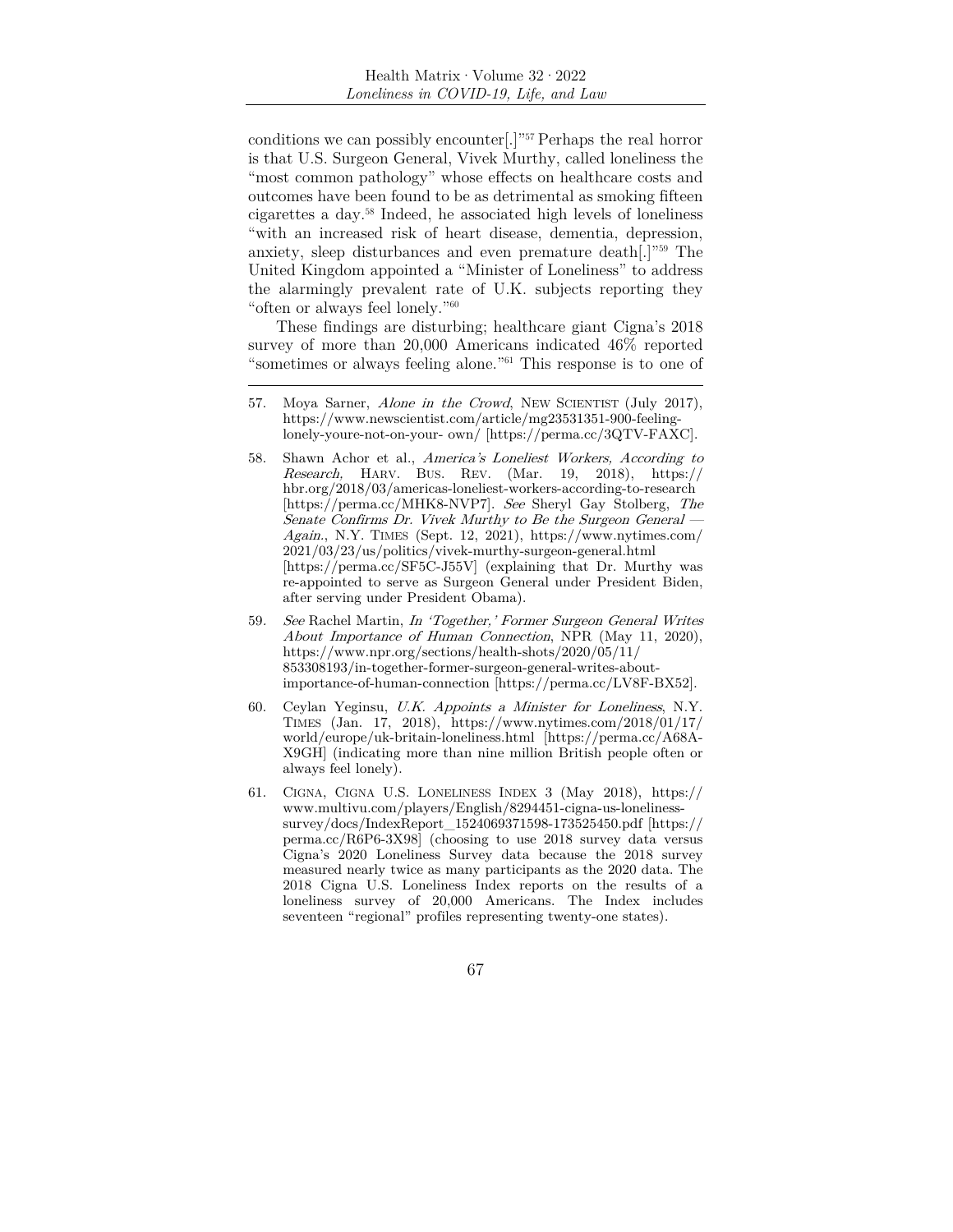twenty questions assessed using the UCLA Loneliness Scale ("Scale"), a loneliness assessment tool in use since 1980 with "strong test-retest reliability, high internal consistency, and validity."62 According to the Scale, a person's total loneliness is scored as follows: (1) less than twenty-eight equates to "No/Low" loneliness; (2) twenty-eight to forty-three equates to "Moderate" loneliness; and (3) forty-four or higher equates to "High" loneliness.63 Results from the 2018 Cigna survey indicated the total average national loneliness score of participants measured at forty-four; applying the Scale, Americans who took this survey felt high levels of loneliness.<sup>64</sup>

Loneliness does not discriminate; research indicates loneliness affects both young and old, those in poor health, and the highly educated, most notably those in the fields of medicine and law.<sup>65</sup> To our knowledge, this is the first law review article to analyze loneliness in the legal profession, including the first survey of law student loneliness. Before analyzing factors contributing to loneliness in the legal profession, we first define loneliness, survey the prevalence of loneliness in the general population, especially during the COVID-19 pandemic, and learn why loneliness does not mean to simply "be alone."

#### *A. What is Loneliness?*

*"Loneliness . . . is defined as the lack of intimacy and meaning in personal or personified relationships." – John G. McGraw66*

Defining loneliness is complex; indeed, loneliness is difficult to measure, in part, because of its myriad definitions throughout research. The subjective, "internal" nature of loneliness is yet another reason it is challenging to distill. Numerous definitions

- 65. Sarner, supra note 57.
- 66. John G. McGraw, God and the Problem of Loneliness, 28 RELIGIOUS STUD. 319, 331 (1992).

<sup>62.</sup> Ellen E. Lee et al., High Prevalence and Adverse Health Effects of Loneliness in Community-Dwelling Adults Across the Lifespan: Role of Wisdom as a Protective Factor, 30 INT'L. PSYCHOGERIATRICS, 1, 6 (2018).

<sup>63</sup>. Id.

<sup>64.</sup> CIGNA, supra note 61, at 3.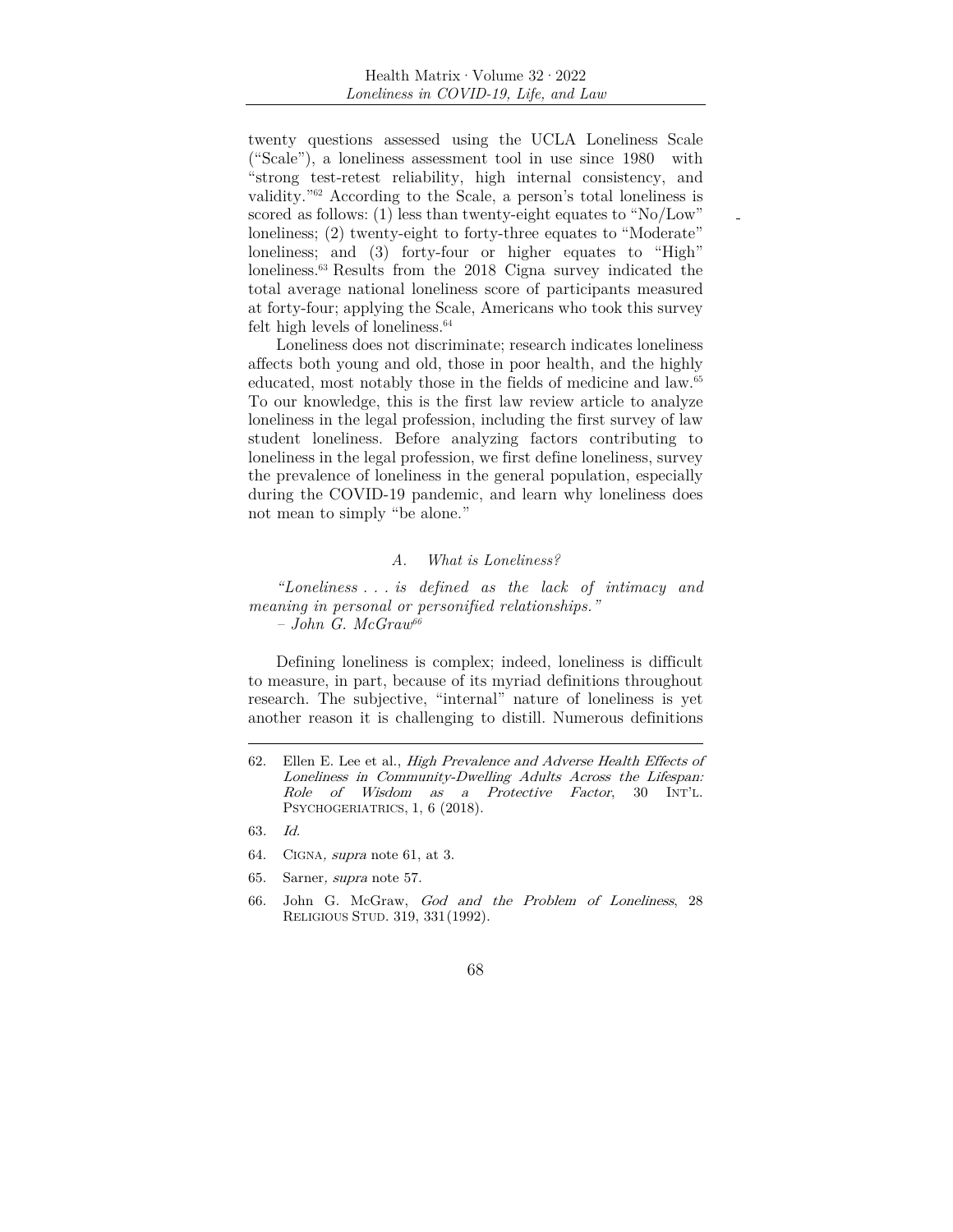exist for loneliness, few of them identical. Loneliness is "the want of intimacy.<sup>"67</sup> It is perceived isolation,<sup>68</sup> an aversive, distressing emotion, a response to a mental state. It is subjective and refers to a deficiency in a person's social relationships in terms of type, quality, or quantity relative to a perceived need.69 The feeling of being alone is a palpable, discomforting sense of being "without."70 Loneliness is distressing because social relationships are necessary; the average person spends approximately 80% of waking hours in the company of other people, and time with others is preferred to time alone.<sup>71</sup> A person who feels lonely may find relief and solace in just one other person. For example, in the genre of movies in which characters relive the same day over and over, this is true of the characters in *Groundhog Day*, <sup>72</sup> *Happy Death Day*, <sup>73</sup> *Palm Springs*, <sup>74</sup> *and The Map of Tiny Perfect Things*. 75

Defining loneliness is only the beginning of the story, because loneliness may be further divided into two major types: social and emotional. However, these may be "teased out," resulting in a colorful tapestry, creating a more comprehensive portrait of loneliness. From a public health perspective, we must study this

- 67. Judith Shulevitz, The Lethality of Loneliness, NEW REPUBLIC (May 13, 2013), https://newrepublic.com/article/113176/scienceloneliness-how-isolation-can-kill-you [https://perma.cc/CGC6- MGCR].
- 68. John T. Cacioppo et al., Alone in the Crowd: The Structure and Spread of Loneliness in a Large Social Network 97 J. PERSONALITY & SOC. PSYCH. 977, 977 (2009).
- 69. Briana Mezuk et al., Loneliness, Depression and Inflammation: Evidence from the Multi-Ethnic Study of Atherosclerosis, 11 PLoS One 2 (2016), https://pubmed.ncbi.nlm.nih.gov/27367428/ [https://perma.cc/6AB8-WQ97].
- 70. Jussi Tanskanen & Tirno Anttila, A Prospective Studyof Social Isolation, Loneliness, and Mortality in Finland, 106 AM. J. PUB. HEALTH 2042, 2042 (2016) (analyzing mortality rates in a sample of 8,650 persons from a Finnish cross-sectional Living Conditions Survey from 1994 with a seventeen year follow up period (1995- 2011)).
- 71. Cacioppo et al., Alone in the Crowd, supra note 68.
- 72. GROUNDHOG DAY (Columbia Pictures 1993).
- 73. HAPPY DEATH DAY (Blumhouse Productions 2017).
- 74. PALM SPRINGS (Limelight Productions 2020).
- 75. THE MAP OF TINY PERFECT THINGS (Weed Road Pictures 2021).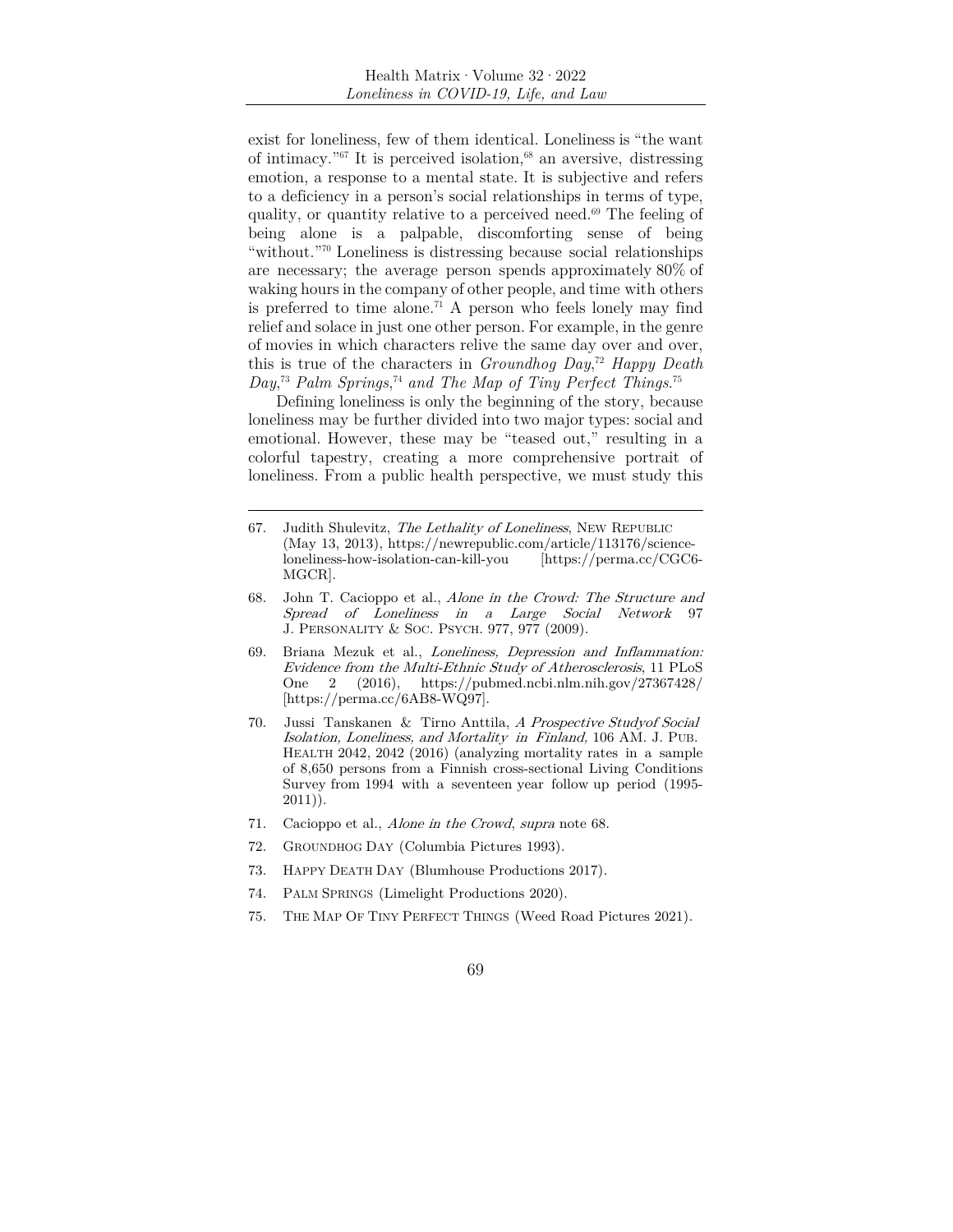portrait carefully because loneliness is revealing itself to be a more important predictor of a variety of adverse health outcomes than its objectively-measured counterpart, social isolation.76

# *B. Loneliness is Not Social Isolation*

*"It is not good for man to be alone; a person by [their] very nature is intrinsically ordered to relationships with other persons."* 

*–John G. McGraw*<sup>77</sup>

Loneliness and social isolation are neither identical nor interchangeable, despite colloquial use. Because of their differences, and because this Article addresses loneliness, this Article will not discuss in-depth research about social isolation. However, because loneliness and social isolation are often conflated, have been tethered in research, and continue to be delineated today, this Article will briefly define social isolation and discuss the research about its interactions with loneliness, particularly its interplay regarding adverse health outcomes.

In 2017, *Age UK* described the difference between loneliness and social isolation:

Loneliness and isolation are not the same thing: the causes of loneliness are not just physical isolation and lack of companionship, but also sometimes the lack of a useful role in society. Isolation refers to separation from social or familiar contact, community involvement, or access to services. Loneliness, by contrast, can be understood as an individual's personal, subjective, sense of lacking these things to the extent that they are wanted or needed. It is therefore possible to be isolated without being lonely, and to be lonely without being isolated.78

Loneliness is a complex construct, perhaps because it is a subjective measure of one's emotional experience of social isolation, and therefore subject to numerous interpretations through the filter of personality. Social isolation, alternatively, "represents the objective lack of social contacts and is a

<sup>76.</sup> Cacioppo et al., Alone in the Crowd, supra note 68, at 978.

<sup>77.</sup> McGraw, supra note 66, at 319.

<sup>78.</sup> Claire Norman, Preventing Loneliness in Older Patients, 23 BRIT. J. COMM. NURSING 323, 323 (2018).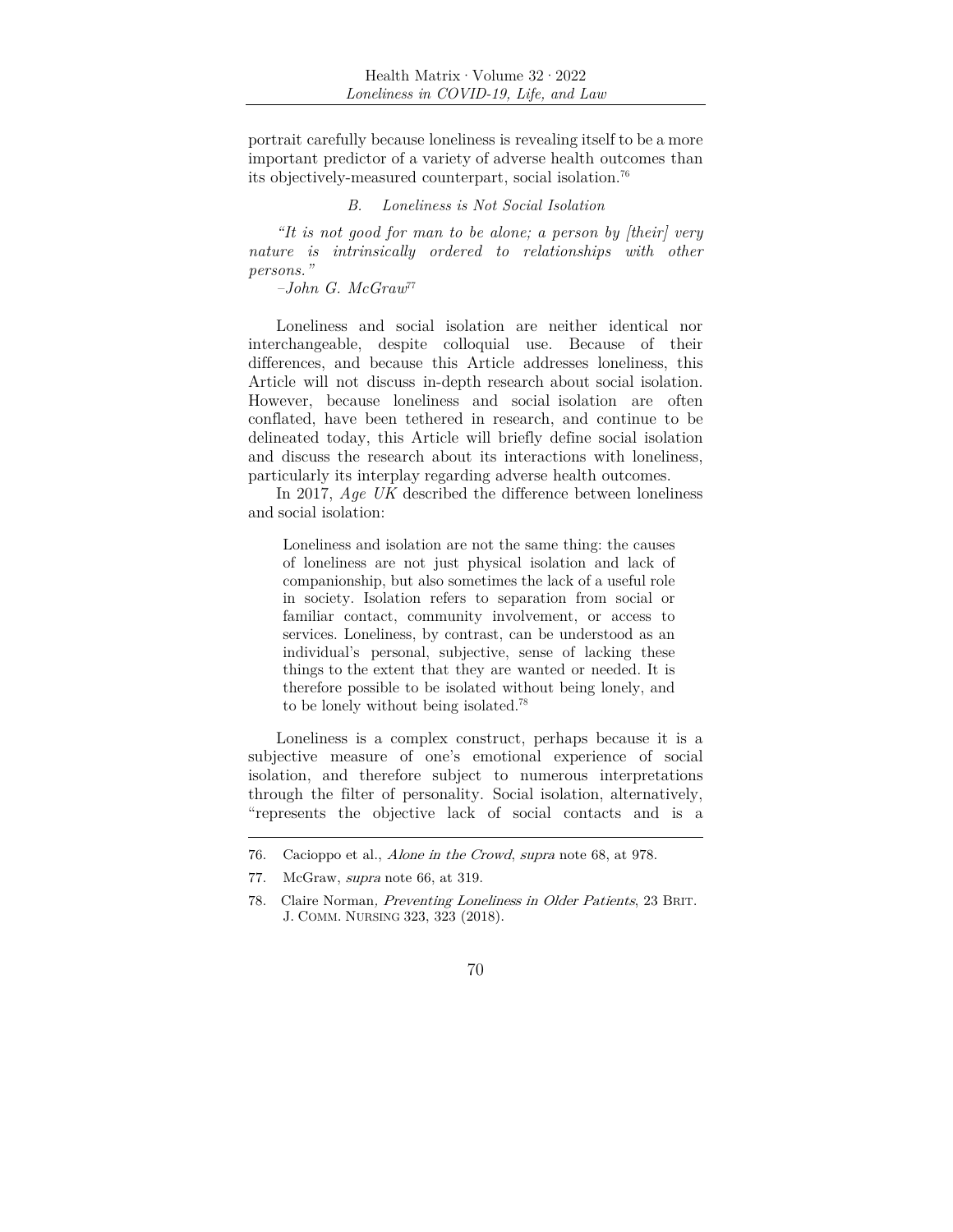quantitative measure."79 Social isolation involves a combination of low levels of social interaction with the experience of feeling lonely.<sup>80</sup>

Within the concept of social isolation is a sense of "lacking" something or someone; but unlike loneliness, this "lacking" is quantifiable as the number of persons within a social network, frequency of social contacts, absence of confidantes, living alone, and lack of participation in social activities.<sup>81</sup> Furthermore, because social isolation is a quantitative measure, it is easier to observe and record. Contemporary research measures three indicators of social isolation: (1) frequency of social contact with friends, relatives, and neighbors; (2) absence of a discussion network; and  $(3)$  absence of social support.<sup>82</sup> All three indicators, when assessed as a whole, are only weakly correlated; instead, measuring only a person's frequency of contacts is the most valid method to assess social isolation.<sup>83</sup>

The jury is split among researchers, however, regarding whether loneliness and social isolation affect health independently or concurrently. A Finnish study found loose ties between loneliness and social isolation with respect to all-cause mortality.<sup>84</sup> When viewed simultaneously, only social isolation maintained a significantly high risk for mortality; this led researchers to posit that social isolation and loneliness affect health through distinct pathways.85 Three separate studies discovered that social isolation

- 81. Tanskanen & Anttila, supra note 70, at 2042.
- 82. Jan Eckhard, Indicators of Social Isolation: A Comparison Based on Survey Data from Germany, 139 SOC. INDICATORS RES. 963 (2018).
- 83. Id.
- 84. Tanskanen & Anttila, supra note 70, at 2042-43 (analyzing mortality rates in a sample of 8,650 persons from a Finnish crosssectional Living Conditions Survey from 1994 with a seventeen year follow up period (1995-2011)).
- 85. Id. at 2044; Nan S. Park et al., The Relation Between Living Alone and Depressive Symptoms in older Korean Americans: Do Feelings

<sup>79.</sup> Johannes Beller & Adina Wagner, Loneliness, Social Isolation, Their Synergistic Interaction, and Mortality, 37 AM. PSYCHOL. J. 808, 808 (2018).

<sup>80.</sup> Michael Price, Alone in the Crowd, AM. PSYCH. ASS'N. (June 2011), https://www.apa.org/monitor/2011/06/social-networking [https://perma.cc/Y8Y9-TQA9] (interviewing Sherry Turkle).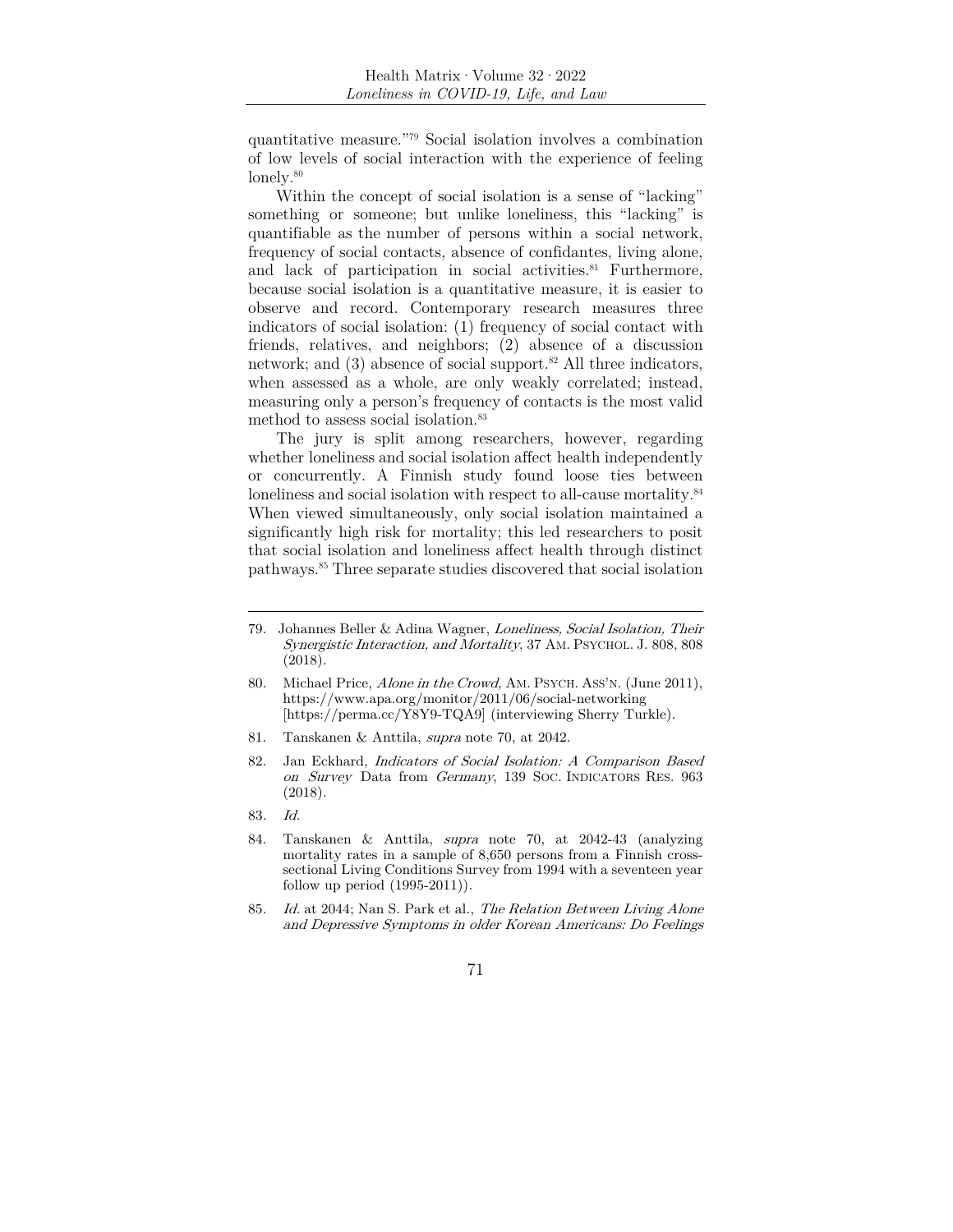is connected to physical or general well-being, whereas loneliness impacts mental health.86

Alternatively, a recent analysis $87$  suggests that social isolation and loneliness act in synergy, meaning their combination creates an impact larger than the sum of their individual effects.<sup>88</sup> For example, high loneliness leads to social withdrawal and this increased social isolation may lead to increased loneliness.89 Social isolation, loneliness, their synergistic interaction and mortality, in a group of middle-aged and older adults, indicated the two measures feed off one another. Both measurements are important factors in predicting well-being.<sup>90</sup> In fact, adults reporting both social disconnect and loneliness showed higher mortality rates than those reporting each separately.<sup>91</sup> The greater one's social isolation, the larger the effect of loneliness on mortality, and the greater one's loneliness, the larger the effect of social isolation on mortality.<sup>92</sup>

The relationship between isolation and loneliness is complex; theories including both may aid in explaining their interdependence.93 Merely having several social contacts does not automatically insulate someone against loneliness. A low correlation between social isolation and feeling lonely may indicate that loneliness does not "depend on the quantity of social

of Loneliness Mediate?, 21 AGING & MENTAL HEALTH 304, 304 (2015).

- 86. Liesl M. Heinrich & Eleonora Gullone, The Clinical Significance of Loneliness: A Literature Review, 26 CLINICAL PSYCH. REV. 695 (2006); Caitlin E. Coyle & Elizabeth Dugan, Social Isolation, Loneliness, and Health Among Older Adults, 24 J. AGING HEALTH 1346 (2012). See also Erin York Cornwell & Linda J. Waite, Social Disconnectedness, Perceived Isolation, and Health Among Older Adults, 50 J. HEALTH SOC. BEHAV. 31 (2009).
- 87. Beller & Wagner, supra note 79, at 808.
- 88. Synergy, DICTIONARY.COM, https://www.dictionary.com/browse/ synergy [https://perma.cc/Z5HY-B4KB] (last visited Dec. 21, 2021).
- 89. Beller & Wagner, supra note 79, at 810.
- 90. Id. at 808.
- 91. Id.
- 92. Id. at 810.
- 93. Id.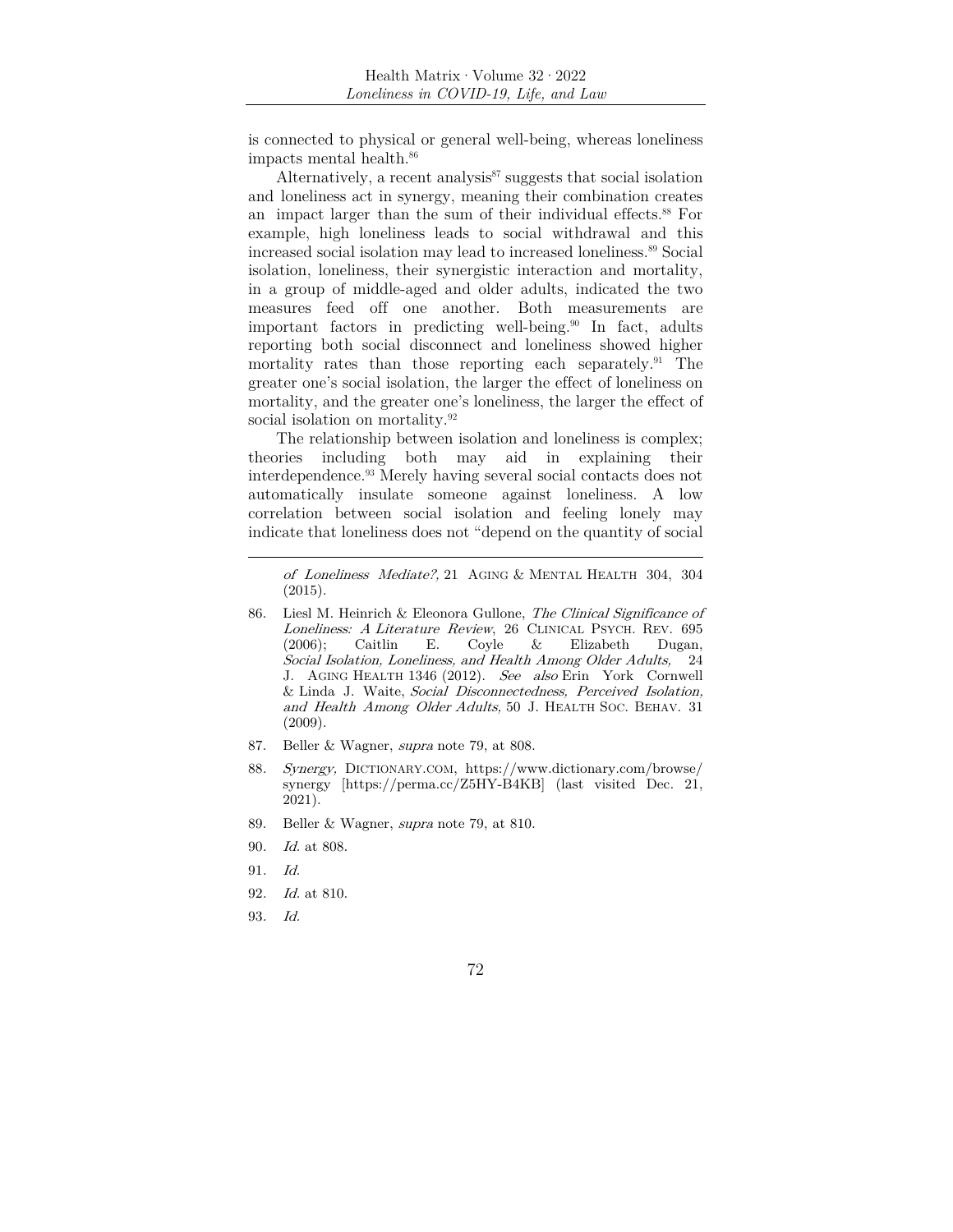relationships, but rather on the quality and expectations of social relationships."94

### II. LONELINESS IN THE GENERAL POPULATION

*"I want to be seen, to be understood deeply, and to be not so very lonely."* 

*–Jodie Foster95*

Actress Jodie Foster expressed the above sentiment in 2013 when she closed her acceptance speech upon receiving the Golden Globes Lifetime Achievement Award.<sup>96</sup> Recently, an interviewer asked Foster if she was lonely still. Foster answered, "I am a solitary, internal person in an extroverted, external job. I don't think I will ever not feel lonely. It's a theme in my life. It's not such a bad thing. I don't need to be known by everyone."<sup>97</sup> Loneliness is a feeling many experience; it is part of the human condition.

### *A. Theories of Loneliness*

*"Social species do not fare well when forced to live solitary lives . . . . Humans . . . do not fare well, either, whether they are living solitary lives or whether they simply perceive that they live in isolation."* 

*–John T. Cacioppo*<sup>98</sup>

"Clinical outcomes associated with loneliness include depression, reduced sleep quality, increased blood pressure, physical inactivity, functional decline, cognitive impairment, and

<sup>94.</sup> Tanskanen & Anttila, supra note 70, at 2046.

<sup>95</sup>. Jodie Foster's Golden Globes Speech: Full Transcript, ABC NEWS (Jan. 14, 2013), https://abcnews.go.com/blogs/entertainment/ 2013/01/full-transcript-jodie-fosters-golden-globes-speech [https:// perma.cc/3RSG-KVTS].

<sup>96</sup>. Jodie Foster Golden Globes Lifetime Award Acceptance Speech, DAILY MOTION, https://www.dailymotion.com/video/xwqpff [https://perma.cc/83S4-GTAE] (last visited Oct. 21, 2021).

<sup>97.</sup> Jodie Foster, interviewed by David Marchese, Even Jodie Foster Is Still Trying to Figure Jodie Foster Out, N.Y. TIMES (Jan. 31, 2021), https://www.nytimes.com/interactive/2021/02/01/magazine/jodi e-foster-interview.html [https://perma.cc/N9C9-9RQG].

<sup>98.</sup> Cacioppo et al., Alone in the Crowd, supra note 68.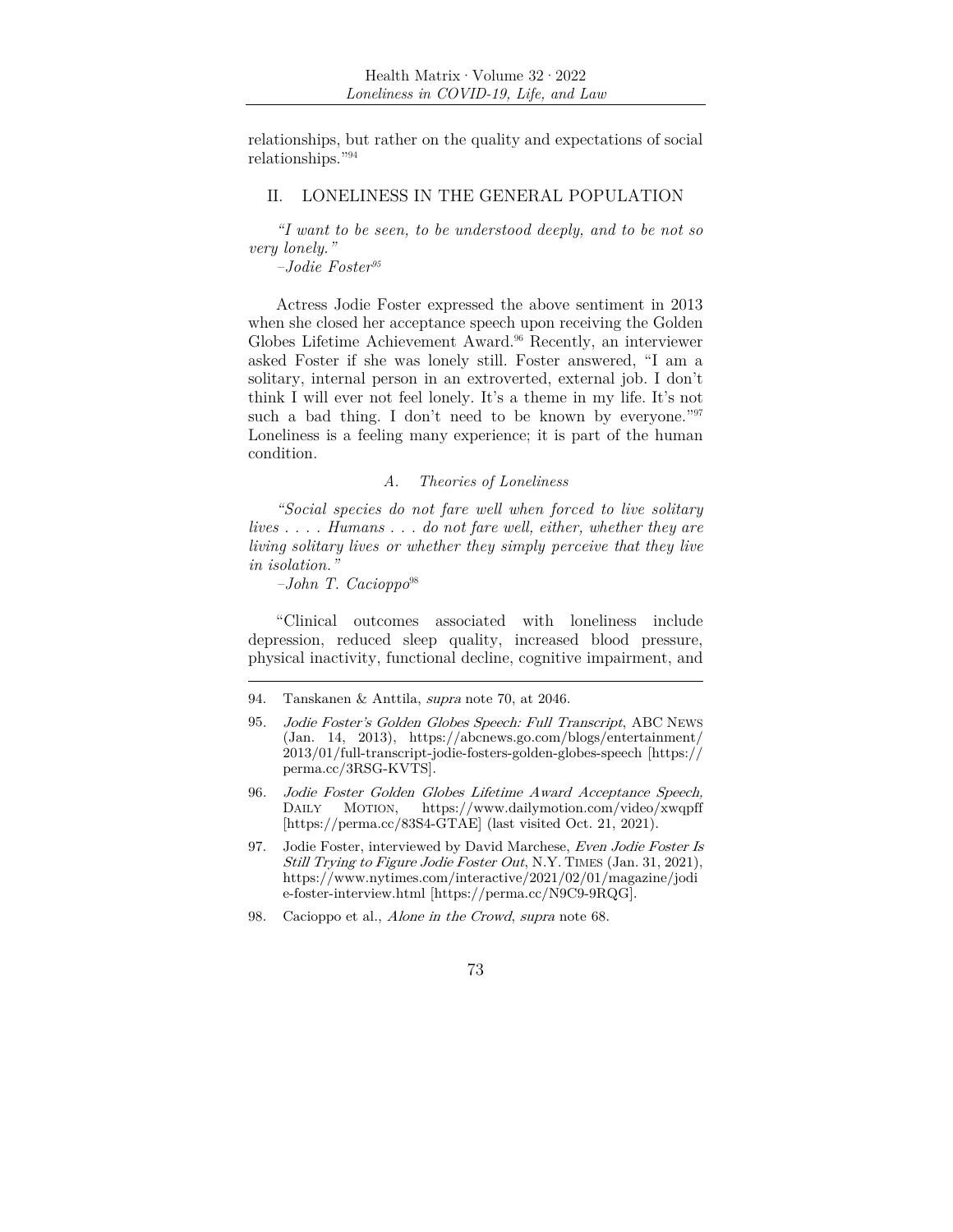increased mortality."99 A leading researcher in the field of loneliness, John T. Cacioppo of the University of Chicago, $100$ evaluated the neuroendocrinology and evolutionary science behind behaviors common to, and driving loneliness.101 Before reviewing Cacioppo's efforts in more detail, it is helpful to survey previous efforts to understand and measure loneliness.

Theories of loneliness range from a focus on social psychology, to biology, to evolutionary theory. Relatively speaking, the study of loneliness is a newcomer to academia. Frieda Fromm-Reichmann's essay, *On Loneliness,* suggested the lack of research into the emotion was due to its threat to our well-being: "It's such a painful, frightening experience that people will do practically everything to avoid it."102 Sociologist Robert Weiss built on Fromm's observations in his book, *Loneliness: The Experience of Emotional and Social Isolation*, 103 distinguishing emotional loneliness from social loneliness, garnering attention from academia.104 Not long thereafter, researchers at UCLA created a

- 99. Shirley Musich et al., The Impact of Loneliness on Quality of Life and Patient Satisfaction Among Older, Sicker Adults, 1 GERONTOLOGY & GERIATRIC MED. (2015), at 2 (citing "Aanes et al., 2011; Amieva et al., 2010; Buchman et al., 2010; Cacioppo et al., 2006; Cohen-Mansfield & Parpura-Gill, 2007; Dahlberg & McKee, 2014; Ellwardt et al., 2013; Hawkley et al., 2010; Holwerda et al., 2014; Lim & Kua, 2011; Luo et al., 2012; McHugh & Lawlor, 2013; Netz et al., 2013; Perissinotto et al., 2012; Steptoe et al., 2013; Taube et al., 2014; van Beljouw et al., 2014; Victor & Bowling, 2012").
- 100. John Cacioppo: About, JOHN CACIOPPO, http:// www.johncacioppo.com/about-john [https://perma.cc/4J67-FJQZ] (last visited Dec. 23, 2021) (Cacioppo is a founder of the field of social neuroscience and authored more than 500 articles as well as numerous books. He was the founder and director of the Center for Cognitive and Social Neuroscience at the University of Chicago.).
- 101. John Cacioppo: Research, JOHN CACIOPPO, http://www. johncacioppo.com/research [https://perma.cc/4J67-FJQZ] (last visited Dec. 23, 2021).
- 102. Frieda Fromm-Reichmann, On Loneliness, 22 PSYCHIATRY, 1, 1 (1959).
- 103. ROBERT S. WEISS, LONELINESS: THE EXPERIENCE OF EMOTIONAL AND SOCIAL ISOLATION (1973).
- 104. Cody Delistraty, Only the Lonely, AEON (July 13, 2016), https:// aeon.co/essays/how-loneliness-generates-empathy-and-shapesidentity [https://perma.cc/K5QD-CY7P].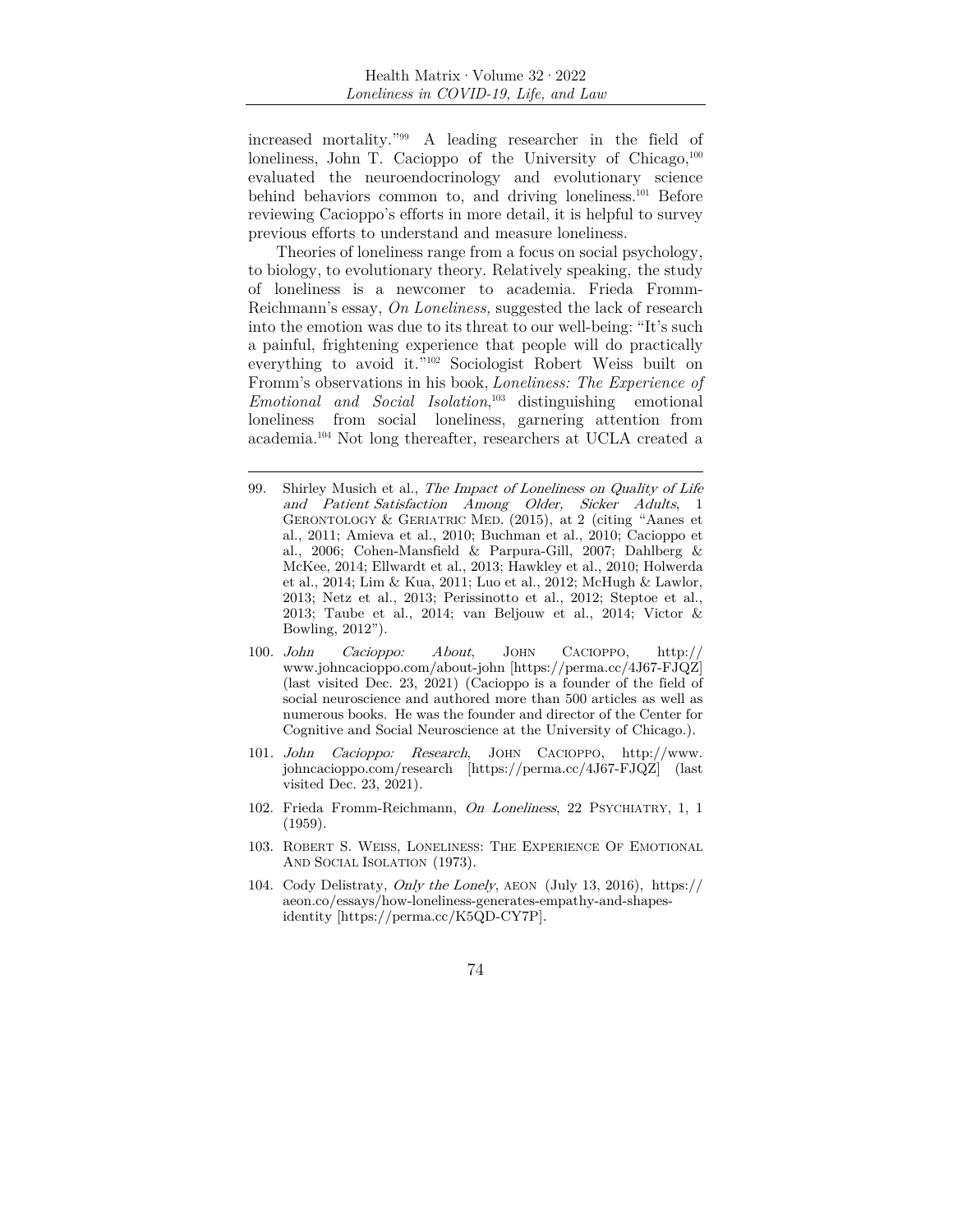simple, reliable measurement tool to assess loneliness.<sup>105</sup> In 1980, they revised it, changing ten questions to be "reverse-scored."106 In 1996, the Scale's wording was simplified to be more easily understood.107 Specifically, the phrase "How often do you feel . . . " was added at the beginning of each of the twenty existing questions.<sup>108</sup> The Scale assesses cognitive measures examining an individual's self-perception regarding dissatisfaction with the quality or quantity of their relationships.<sup>109</sup> While the science of loneliness grew with more frequent research, the psychology of loneliness paralleled this growth by exploring the philosophical underpinnings of the emotion.

John G. McGraw wrote a sweeping article outlining ten forms of loneliness and how to ease each through faith.<sup>110</sup> These forms are: metaphysical, epistemological, communicative, intrapersonal, ethical, existential, emotional, social, cultural, and cosmic loneliness.111 It may be argued that the mind is the seed from which loneliness sprouts, and the health of the mind directly affects a person's depth of loneliness. A person may feel many types of loneliness concurrently. Metaphysical loneliness, for

- 106. Daniel Wayne Russell et al., *The Revised UCLA Loneliness Scale:*<br>Concurrent and Discriminate Validity Evidence, 39 J. Concurrent and Discriminate Validity Evidence, 39 J. PERSONALITY & SOC. PSYCHOL. 472, 475 (1980) (explaining "reverse-scoring" means that numerical scoring runs in the opposite direction. The UCLA Loneliness Scale is a Likert scale, measuring the degree to which a respondent agrees or disagrees with a statement or how often a respondent experiences the statement. The scale used by the first author of this Article employs the following answer options for each of the twenty questions: Never (1 point); Rarely (2 points); Sometimes (3 points); and Often (4 points). Nine of the twenty questions in the UCLA Loneliness Scale use reverse scoring: 1, 5, 6, 9, 10, 15, 16, 19, and 20. The loneliness scale used for participants in this Article may be found in infra Appendix A).
- 107. Daniel W. Russell et al., UCLA Loneliness Scale (Version 3): Reliability, Validity, and Factor Structure, 66 J. PERSONALITY ASSESSMENT 20, 22 (1996).
- 108. Id. at 23.
- 109. Francine Russo, *The Toxic Well of Loneliness*, 28 SCI. AM. 64, 67 (Dec. 2017).
- 110. McGraw, supra note 66.
- 111. Id. at 320.
- 75

<sup>105.</sup> Dan Russell et al., Developing a Measure of Loneliness, 42 J. PERSONALITY ASSESSMENT 290, 291 (1978).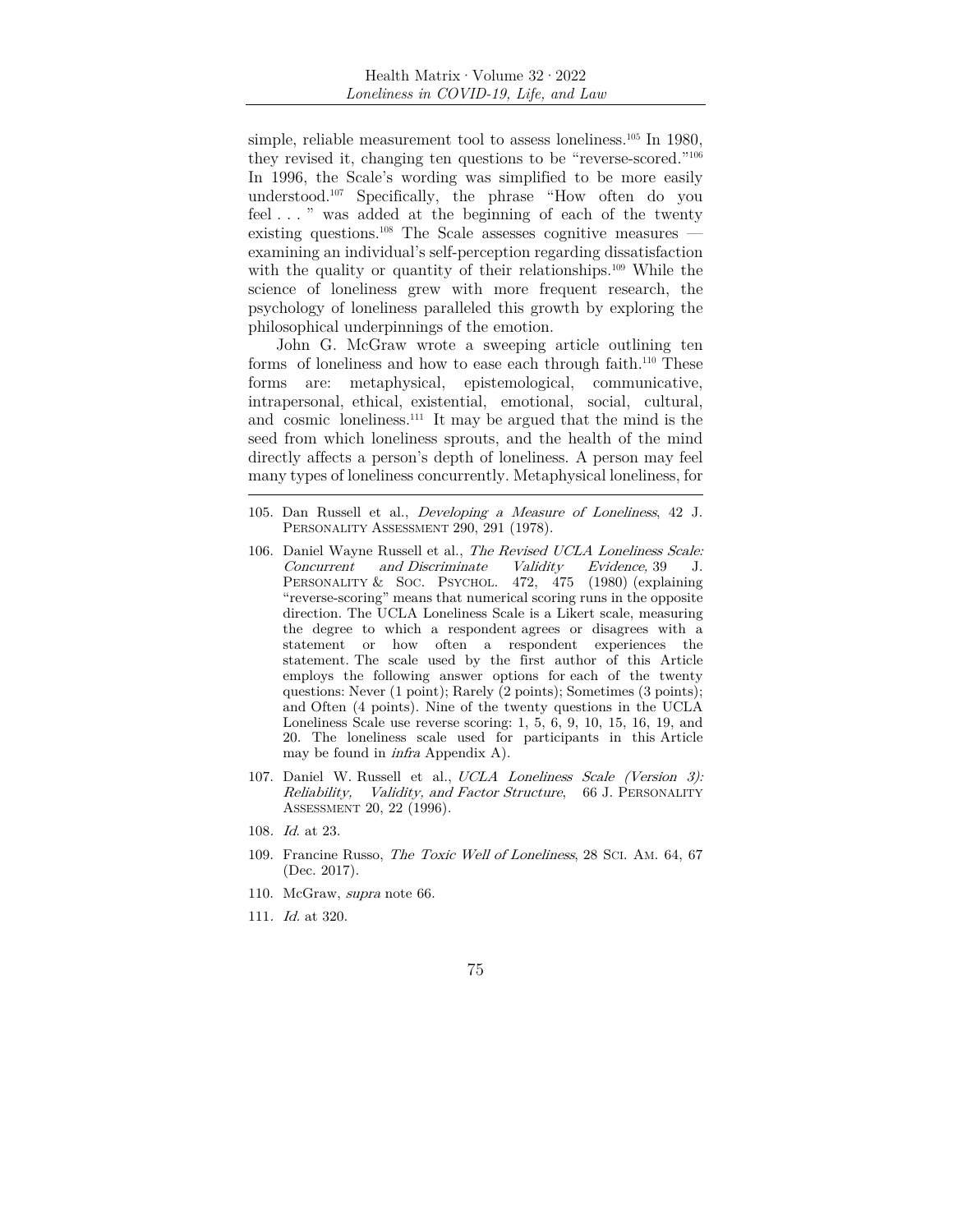instance, is described as "one's perception of reality" and for some, reality may "feel out of place."112 While a person may "feel out of place" metaphysically, they may also be a poor communicator, and struggle with an inability to perform well in social situations, thus experiencing communicative loneliness.<sup>113</sup> This may lead to feeling both socially and emotionally lonely; feeling "loneliness is a deficiency of that kind of meaning called intimacy."114

Ami Rokach, a clinical psychologist specializing in loneliness, anxiety, and relationships, suggested four factors most responsible for causing loneliness: (1) loss; (2) inadequate social support; (3) personal shortcomings; and (4) crisis.<sup>115</sup> He then stated that "personal, social, and situation factors . . . determine the quantity and kind [of causes and expressions] of one's experience [of loneliness]."116 He outlined six factors in coping with loneliness: (1) Acceptance and Reflection; (2) Self-Development and Understanding; (3) Social Support Network; (4) Distancing and Denial; (5) Religion and Faith; and (6) Increased Activity.117 A unique dichotomy exists as to which of these factors is most successful in coping with loneliness. Reflection and Acceptance, that is, learning to "sit" with oneself in solitude and seek to understand reasons for loneliness, alleviated feelings of it more than other factors.118 Of surprise was that participants perceived Distancing and Denial behaviors (e.g., substance misuse and sexual promiscuity) as helpful to lessen loneliness in some circumstances.<sup>119</sup>

Reuven Bulka, a psychologist and contemporary of Rokach, realized that there was an increasing prevalence of feelings of loneliness in America in the mid-1990s, finding that 25% of people

112. Id. at 321, 341.

- 116. Id.
- 117. Ami Rokach & Heather Brock, Coping with Loneliness, 132 J. PSYCHOL. 107, 126-27 (1998).
- 118. Id. at 112.
- 119. Id. at 123-24.

<sup>113</sup>. Id. at 327-28.

<sup>114</sup>. Id. at 336-38.

<sup>115.</sup> Ami Rokach, Antecedents of Loneliness: A Factorial Analysis, 123 J. PSYCHOL. 369, 383 (1989).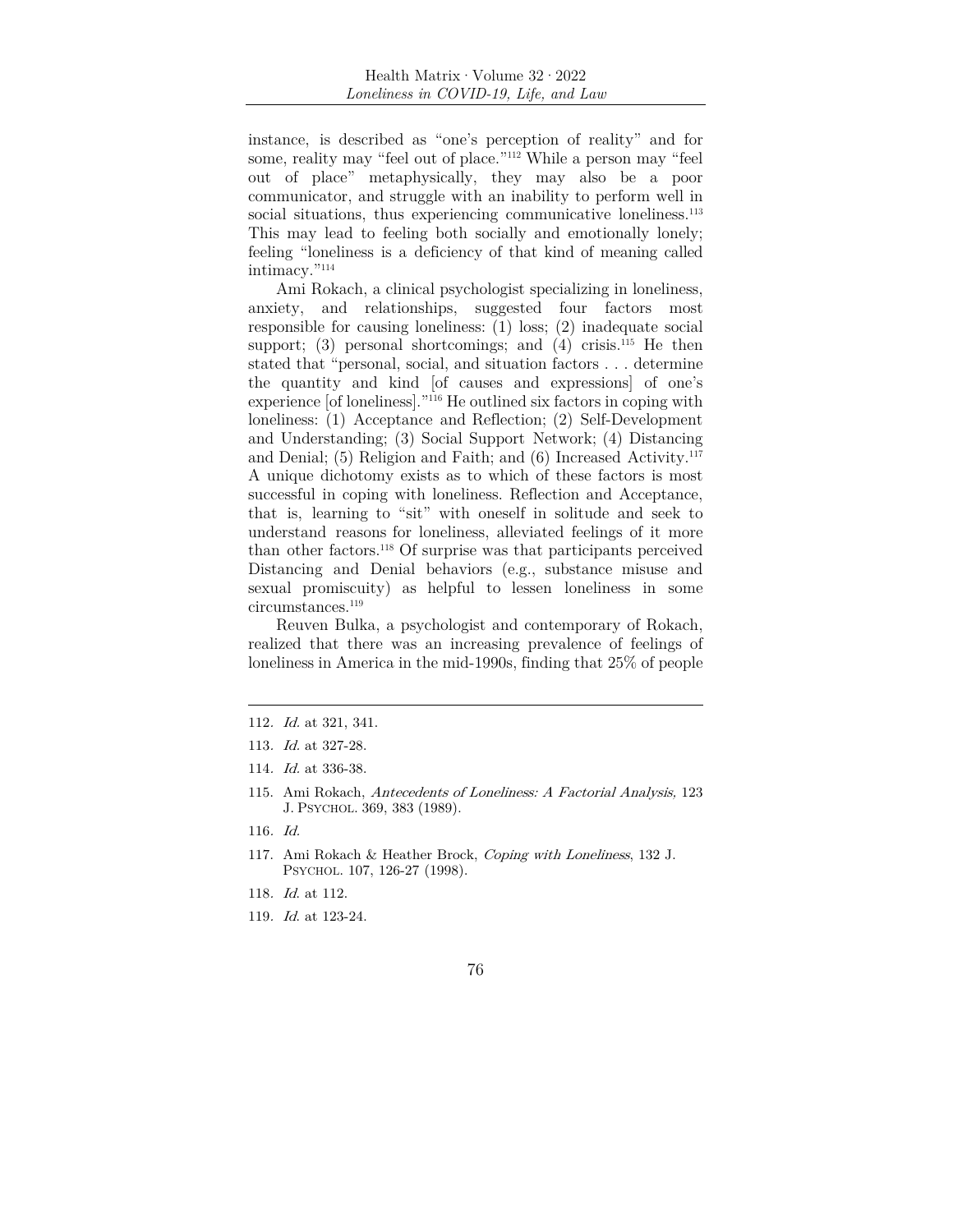felt lonely at any one time.120 Bulka, a psychologist, postulated that societal changes in North America increased the prevalence and intensity of loneliness.<sup>121</sup> He analyzed the causes, consequences, and cures for loneliness.122 Changes included increasing mobility of family structures, a separation from nature, high work anxiety driving people to unwind without support of friends and family,<sup>123</sup> and a degradation of the "nuclear family."<sup>124</sup>

Cacioppo et al. used longitudinal data from four cohort groups to study the structure and spread of loneliness in a social network, and how it affected those within the network.125 He and colleagues posited that three social psychological processes drive associations between loneliness of connected persons: (1) the *induction hypothesis,* (2) the *homophily hypothesis,* and (3) the *shared environment hypothesis*. 126 Through induction, loneliness in one person contributes to loneliness in another, and this is achieved via "emotional contagion," i.e., the tendency that facial expressions, vocalizations, postures, and movements of interacting persons leads to a convergence of their emotions. $127$ The homophily hypothesis postulates that lonely or non-lonely people choose one another as friends and become connected, i.e., that "likes attract likes."128 Last, the shared environment hypothesis states that "connected individuals jointly experience contemporaneous exposures that contribute to loneliness."129

Results of his study indicated that loneliness spread within the network through induction, and that 52% of participants were more likely to be lonely if a person they are directly connected to

129. Id.

<sup>120.</sup> Reuven P. Bulka, Loneliness: Causes, Consequences, and Cures, 20 LEGAL MED. Q. 9, 9 (1996).

<sup>121</sup>. Id. at 10.

<sup>122</sup>. Id.

<sup>123</sup>. Id. at 9.

<sup>124</sup>. Id. at 10.

<sup>125.</sup> Cacioppo et al., Alone in the Crowd, supra note 68, at 979.

<sup>126</sup>. Id.

<sup>127</sup>. Id.

<sup>128</sup>. Id.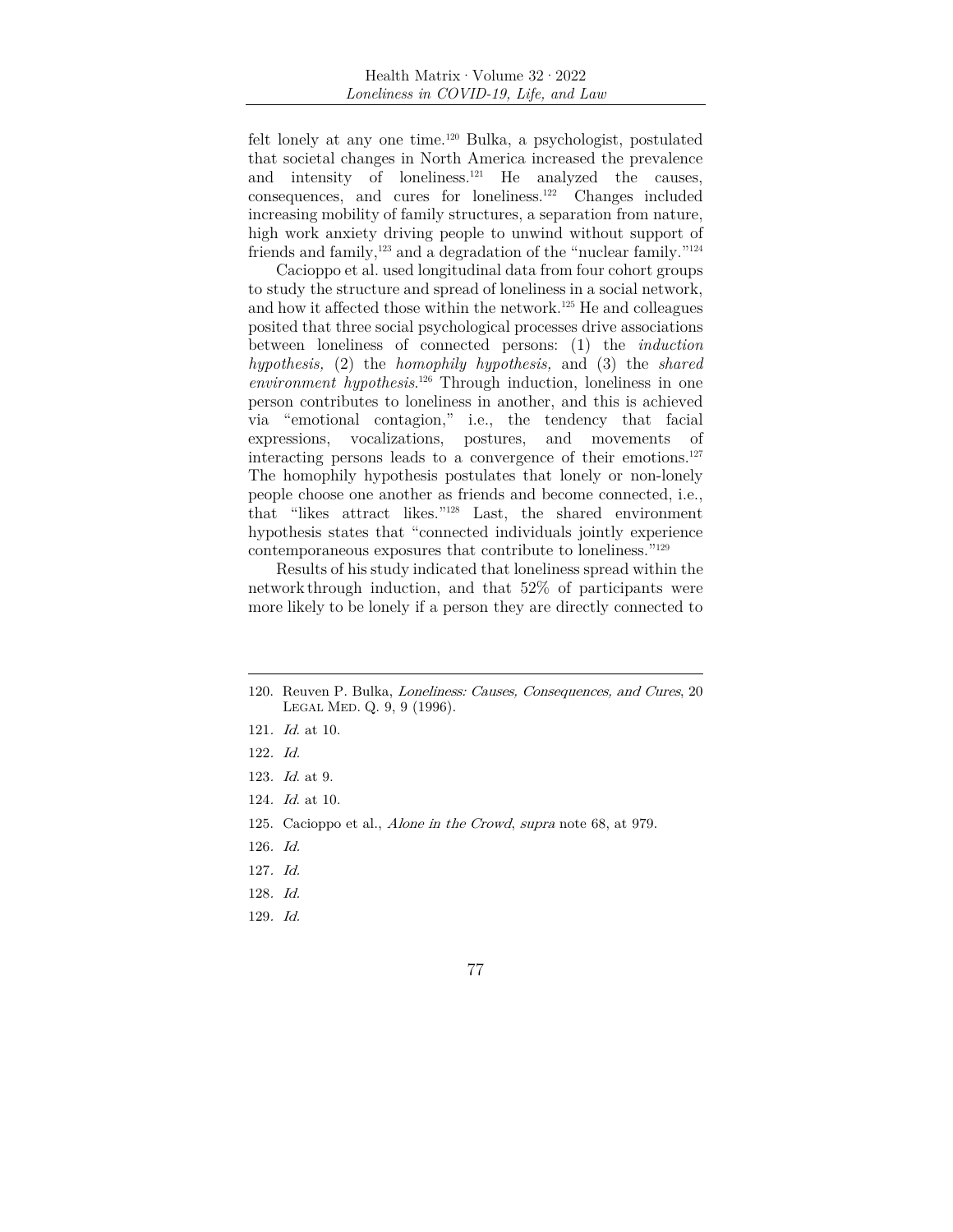(i.e., one degree of separation), is lonely.130 Furthermore, a person's loneliness may extend up to three degrees of separation.131 Loneliness tends to shape social networks by reducing the strength of ties among the network.132 Loneliness, perhaps not surprisingly, tends to spread more easily than a sense of belonging.133 Lonely people lose friends little-by-little as nonlonely individuals reject them to protect the integrity and cohesiveness of social networks, notably more forcibly with networks we choose versus those we inherit.<sup>134</sup>

Jerome Kagan, Ph.D., summarized Cacioppo's theory rather succinctly but simply: loneliness is an unhealthy state of being, may be heritable, and is increasing within first world populations.135 Cacioppo published results of further research into the evolutionary theory of loneliness. Through this lens, loneliness in social animals (*i.e*., humans and primates) activates neural, neuroendocrine, and behavioral responses to promote shortterm self-preservation. 136 In laymen's terms, this means that

- 132. Id.
- 133. Id. at 984.
- 134. Id. at 987.
- 135. Jerome Kagan, Book Forum, 166 AM. J. OF PSYCHIATRY 375, 375 (2009) (reviewing JOHN T. CACIOPPO & WILLIAM PATRICK, LONELINESS: HUMAN NATURE AND THE NEED FOR SOCIAL CONNECTION (2008) and explaining that loneliness is a subjective measure, with little or no relation to objective, measurable conditions of a person's life; is a personal interpretation of a psychological state, meaning that cultures (and historical eras) will have alternative explanations; increases one's risk for obesity and high blood pressure; may be increasing in the U.S. and European populations due to adults living farther away from childhood friends and relatives among neighbors they do not know; and may be mitigated by creating social connections, being proactive and selective in seeking connections, and anticipating positive outcomes).
- 136. John T. Cacioppo & Stephanie Cacioppo, Loneliness is a Modern Epidemic in Need of Treatment, NEW SCIENTIST (Dec. 20, 2014),
	- 78

<sup>130</sup>. Id. (explaining that a "degree of separation" refers to a direct connection with one person, i.e., the relationship between two people).

<sup>131</sup>. Id. (explaining that three degrees of separation means "a person's loneliness depends not just on his friend's loneliness, but also extends to [the loneliness of] his friend's friend and his friend's friend's friend.").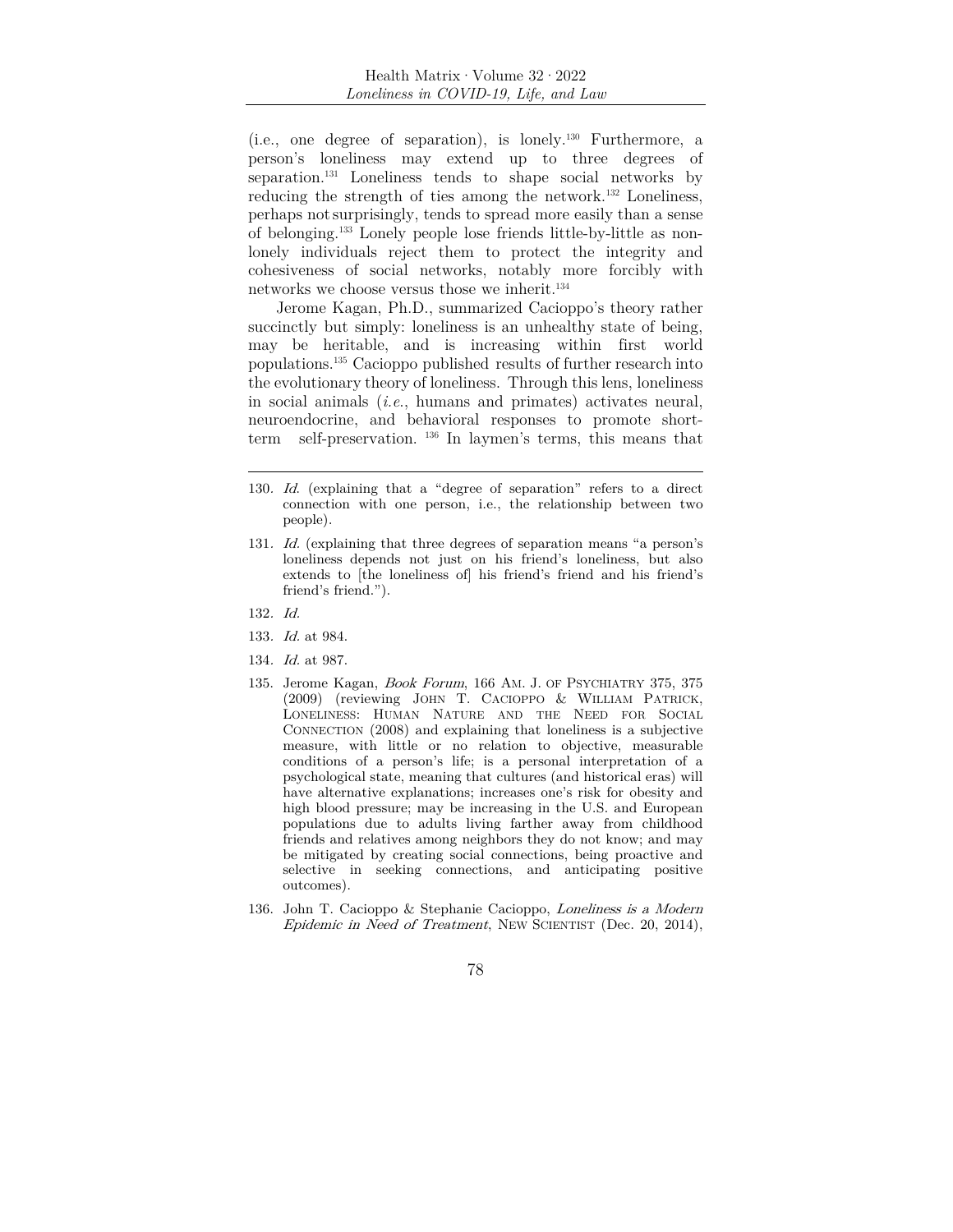when the mind perceives danger, (*i.e*., loneliness), the body responds (in the short-term) with physical symptoms akin to running from a tiger: elevated heart rate, heighted awareness of one's surroundings, elevated anxiety, and fragmented sleep.137 In the long-term, pervasive and persistent loneliness may negatively affect health and well-being in a cascade of physical symptoms.138

The "perception of isolation" not only causes unhappiness but signals danger and a drive to preserve one's self.<sup>139</sup> A person may have many social connections, but exist on the perimeter of a social network (*i.e*., feel ostracized from the group); such a position may increase a person's "self-preservation mode" beneficially alarming the person, driving them to seek social interaction through modified psychosocial behaviors necessary for positive mental health.140

There are three additional theoretical approaches to loneliness: attachment, behavioral, and cognitive.<sup>141</sup> As applied to loneliness, the attachment approach suggests poor emotional bonding between mother and infant contributes to an inability to form healthy interpersonal relationships. This is due to poor social skills and distrust of others.<sup>142</sup> Behavioral theory suggests personality traits indirectly contribute to loneliness: low selfesteem, shyness, anxiety, sadness, hostility, and distrust towards

- 138. Amy Novotney, The Risks of Social Isolation, 50 AM. PSYCHOLOGICAL ASS'N: MONITOR ON PSYCHOLOGY 32, 34-35 (2019).
- 139. Cacioppo & Cacioppo, supra note 136.
- 140. Id. (explaining the range of negative neurological and behavioral health effects associated with loneliness: increased anxiety, hostility, and social withdrawal; fragmented sleep and daytime fatigue; altered gene expression and immunity; decreased impulse control; and increased blood pressure, negativity, depressive symptoms, and age-related cognitive decline, including increased risk of dementia).
- 141. Louise Hawkley, Loneliness, BRITANNICA ONLINE (Feb. 21, 2021), https://www.britannica.com/science/loneliness [https://perma.cc/ S3BV-3UM3].
- 142. Id.

https://www.newscientist.com/article/dn26739-loneliness-is-amodern-epidemic-in-need- of-treatment/ [https://perma.cc/LP2Z-KYHL] (describing the process as the "fight-or-flight" response, such as running from a sabretooth tiger).

<sup>137</sup>. Id.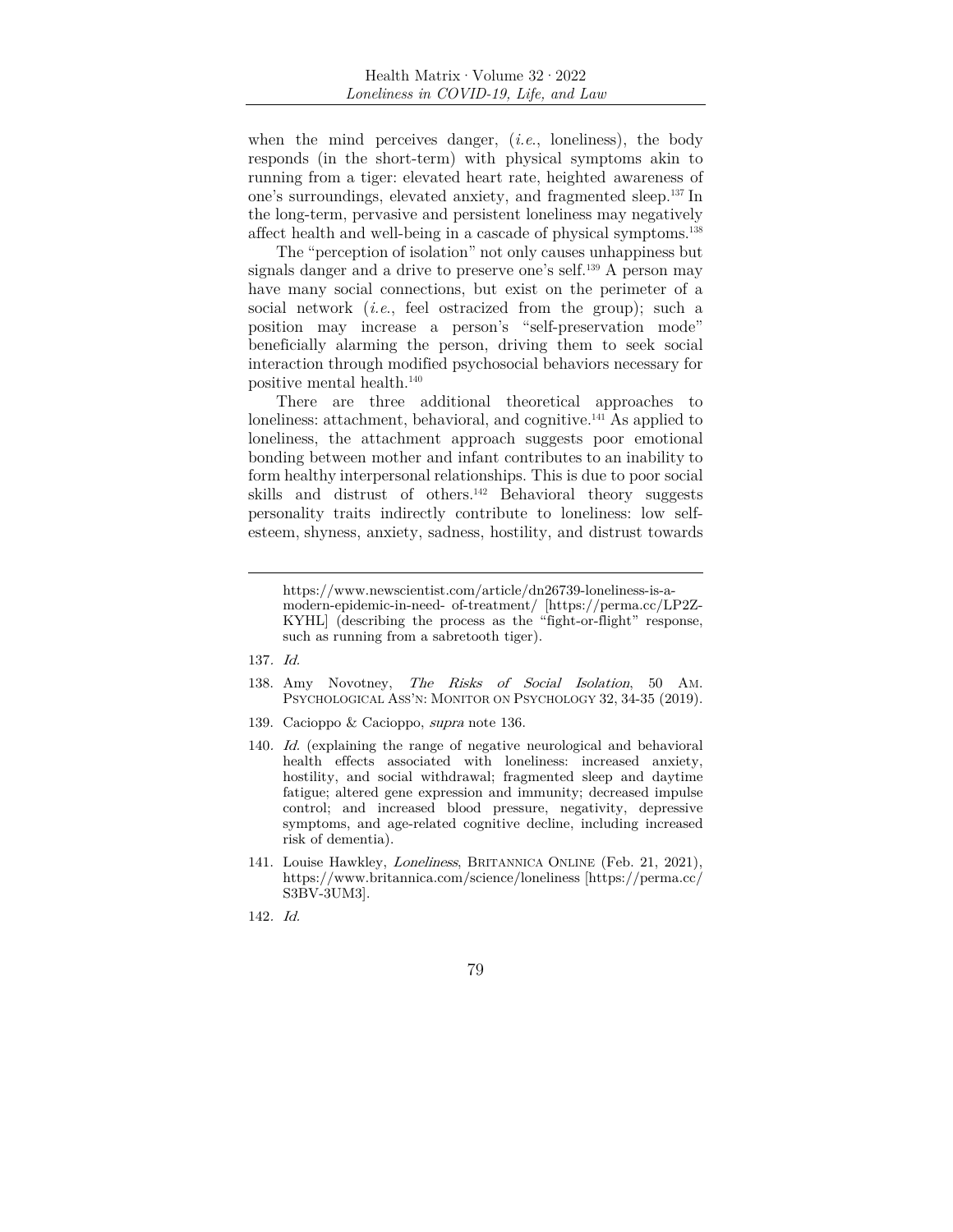others.143 Such traits lend themselves towards a tendency to restrict sharing intimate aspects of one's life—leading to poor relationship building.144 Last, cognitive theory postulates that loneliness is an outcome of skewed thinking, integrating the attachment and behavioral theories of loneliness; an inherent pessimism and processing of life's events creates a tendency to withdraw from people, feeding a negative self-fulfilling cycle.<sup>145</sup>

#### *B. Types of Loneliness*

Loneliness is segmented into two major types: social and emotional. In *Loneliness*, Sociologist Robert S. Weiss defines loneliness as a response to a relational deficit.<sup>146</sup> Emotional loneliness feels distressing, creates anxiety, and parallels feelings of abandonment.147 Such apprehension may blossom into hypervigilance to threats, hypersensitivity, a tendency to misread hostility or affection in others, and a feeling of "utter aloneness."148 Alternatively, social loneliness may produce boredom, aimlessness, difficulty concentrating, and feeling "left out."149 Common to both forms of loneliness is a restlessness and desire to secure relationships.<sup>150</sup>

Peplau continued research into loneliness types; while experiences of social and emotional loneliness were similar in his study, there were differences in affective behaviors and coping mechanisms.151 Both forms of loneliness were associated with "not feeling 'in tune' with other people," excluded from the group, and lacking commonality.152 Emotional loneliness, however, was more associated with feeling one is not well-

- 145. Id.
- 146. WEISS, supra note 103, at 18.
- 147. Id. at 20.
- 148. Id. at 21.
- 149. Id at 22.
- 150. Id. at 20.
- 151. Dan Russell et al., Social and Emotional Loneliness: An Examination of Weiss' Typology of Loneliness, 46 J. PERSONALITY & SOC. SCI. 1313, 1313 (1984).
- 152. Id. at 1317.

<sup>143</sup>. Id.

<sup>144</sup>. Id.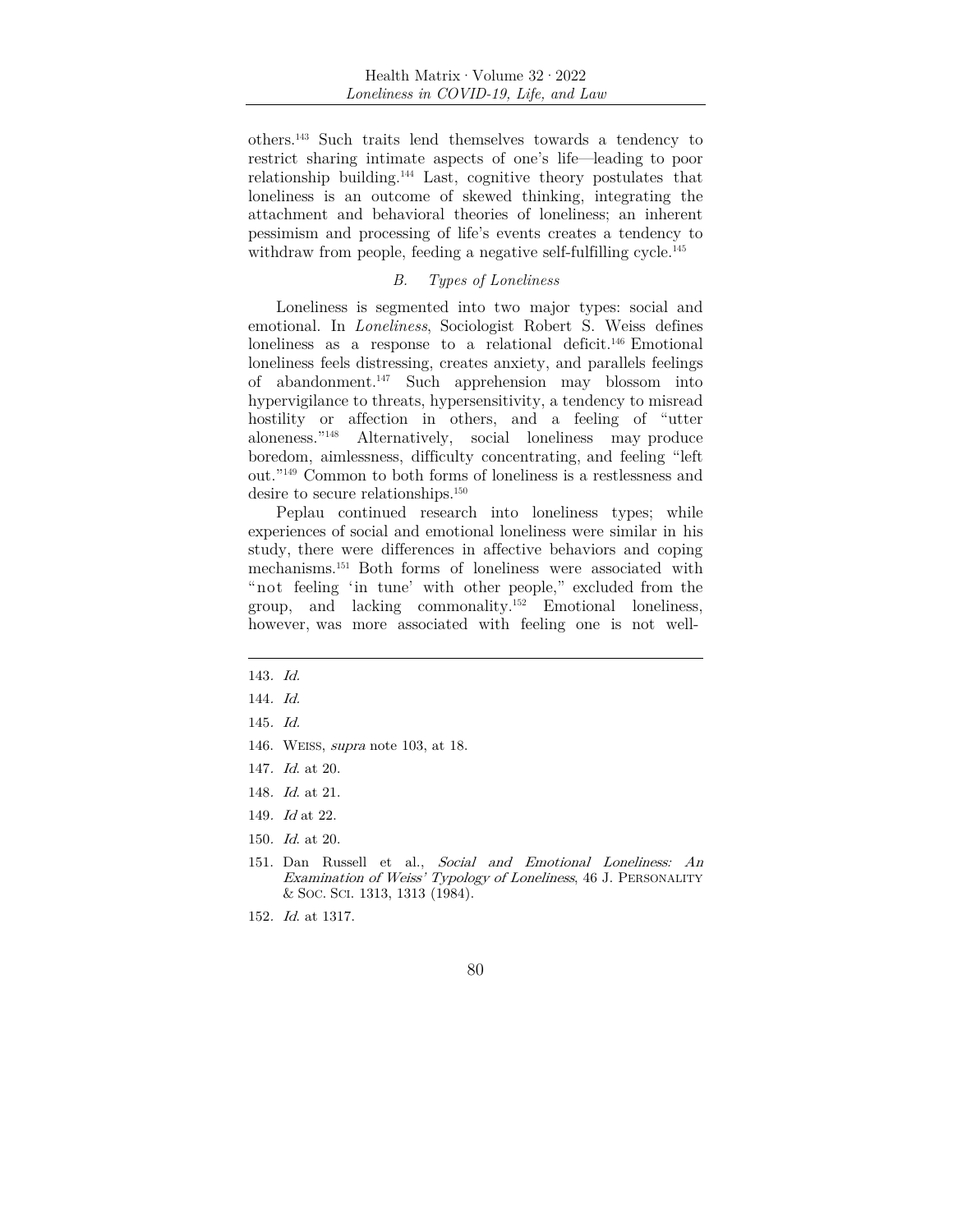known and separated from someone, and feeling there's no one to whom one can turn.<sup>153</sup> There were no differences in loneliness scores between the socially lonely versus the emotionally lonely, as both groups shared common experiences.<sup>154</sup> As to why one feels emotionally versus socially lonely, Weiss' data was challenged; Peplau's study reported the socially lonely feel so due to a lack of reassurance of worth. Weiss' study, by contrast, suggested it was due to a lack of social integration.155 A lack of friendships is predictive for social loneliness.156 Emotional loneliness, alternatively, remained as Weiss predicted, in that attachment injuries or voids predisposes one to emotional loneliness.157 A deficit in romantic relationships is predictive of this type of loneliness.158

Consistent with previous research, satisfaction with relationships, not objective measures of the quantity of relationships, is a better predictor of both social and emotional loneliness.<sup>159</sup> When one feels lonely, Peplau discovered, and contrary to Weiss, depression was best predicted by emotional, not social, loneliness levels; and that anxiety is best predicted by levels of social, not emotional, loneliness.<sup>160</sup> To reduce loneliness, the emotionally lonely are more likely to think about it and engage in new relationship forming, whereas the socially lonely may contemplate it, but do not report behaviors designed to alleviate it.161

The facets of loneliness are as numerous as the personalities who experience it. Persons experience loneliness subjectively; for some, loneliness is a time- related event where for others it is a chronic emotion, perhaps fundamental to their personality.162 Indeed, "trait-lonely" persons yield greater negative scores on

- 153. Id.
- 154. Id.
- 155. Id. at 1318.
- 156. Id.
- 157. Id.
- 158. Id.
- 159. Id.
- 160. Id.
- 161. Id. at 1319.
- 162. Rokach, supra note 115, at 370.
	- 81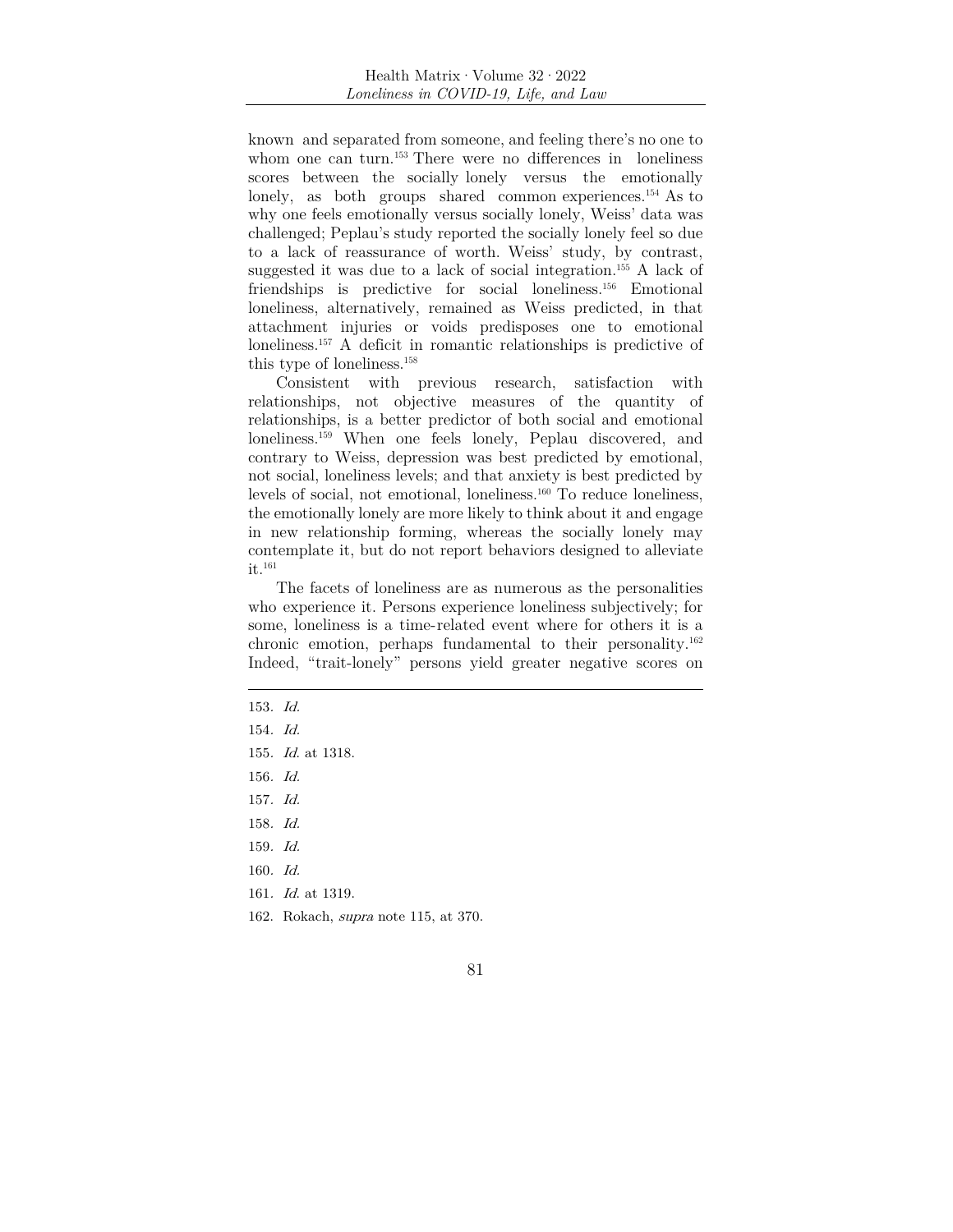hostility and self-esteem surveys.<sup>163</sup> Those who experience episodic loneliness may display a heightened emotional response whereas those with chronic loneliness may manage it dysfunctionally.164

John G. McGraw's *God and the Problem of Loneliness* offers a philosophical and theological view of loneliness. This paper investigates myriad factors affecting a person's psyche through the lens of philosophy and religion, and how thinking translates into feeling lonely.165 Table 1 in Appendix B lists characteristics of each of the ten types of loneliness. Regarding religion and loneliness, "those who 'live' their faith by incorporating beliefs into their person and personal lives (as a supreme motivator) are less lonely than those who merely 'use' their faith to find or improve their social relationships."166 Persons of faith generally report feeling less lonely than persons without faith. Religion may therefore be a source for cultivating values shared in emotional and social relationships. W.H. Auden supported this view, stating, "All religion, life, art, and expression comes down to this: to the effort of the human soul to break through its barrier of loneliness, of intolerable loneliness, and make some contact with another seeking soul, or with what all souls seek, which is (by any name) God."167

The mind is powerful, and one may feel multiple types of loneliness concurrently. Emotional responses, including loneliness, are influenced by persons with whom one interacts and associates, personal beliefs, and the types of influences they permit in their life—including the words and emotions of other people.

- 165. McGraw, supra note 66, at 320.
- 166. Id. at 337-38.
- 167. Id. at 343.

<sup>163</sup>. Id. at 380.

<sup>164</sup>. See Louise C. Hawkley & John T. Cacioppo, Loneliness Matters: A Theoretical and Empirical Review of Consequences and Mechanisms, 40 ANNALS BEHAV. MED. (2010), https://www. ncbi.nlm.nih.gov/pmc/articles/PMC3874845/ [https://perma.cc/ 46AW-6BTY].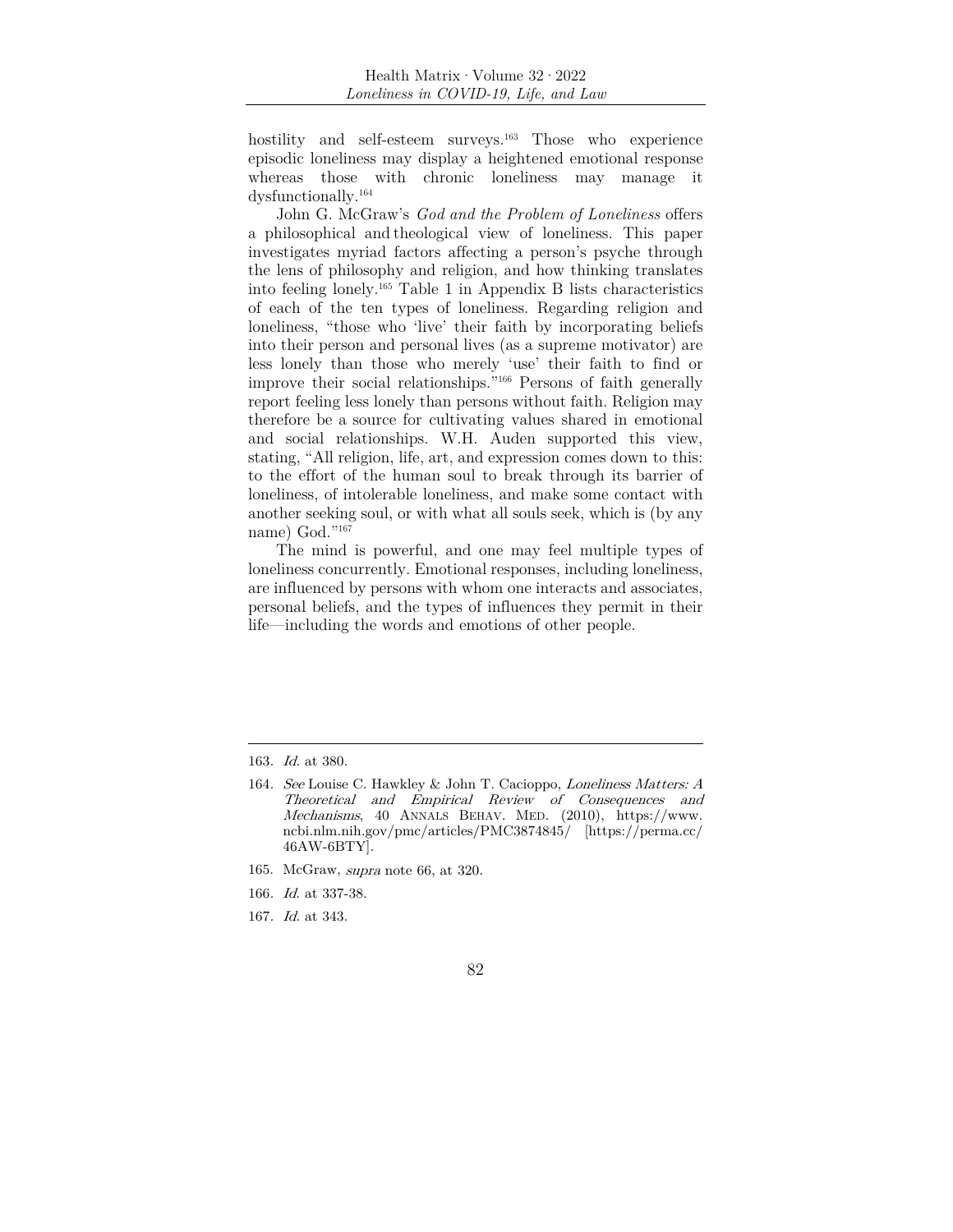#### *C. Who and Why So Lonely?*

*"[P]eople can live rather solitary lives and not feel lonely, or they can have many social relationships and nevertheless feel lonely.."*168

*–Hawkley et al.* 

The weak, widowed, poor, elderly, ill, and downtrodden such are thought to be the loneliest in society. These groupings do not, however, reveal the full extent of those suffering from loneliness. The elderly grow lonely after a spouse passes, or children "leave the nest" to begin their own lives; the poor are lonely because they pine for improved circumstances; and the sick are lonely because illness isolates. Loneliness knows no demographic boundary. Research reveals quite a different picture from society's presumptions and assumptions. Any one person may be lonely or lonelier than another because of individual behaviors and beliefs, regardless of education, gender, or socioeconomic status.

#### 1. The Young and the Old

Patterns of loneliness are emerging. A British study of 2,393 participants with ages ranging from 15-97 years old indicates that the highest levels of loneliness are in those younger than 25 years and older than  $65$  years of age.<sup>169</sup> A study of more than  $8,500$ Finnish individuals spanning 17 years sheds light on the state of lonely persons;<sup>170</sup> it finds that women, highly educated persons, and persons reporting poor health experience the greatest loneliness.<sup>171</sup> The 2018 Cigna survey<sup>172</sup> suggests that: Generation Z (adults ages 18-22) and Millennials (adults ages 23-37) are lonelier and claim to be in worse health than older generations;

- 170. Tanskanen & Anttila, supra note 70, at 2042.
- 171. Id. at 2044.
- 172. Cigna, supra note 61, at 2.

<sup>168.</sup> Louise C. Hawkley et al., From Social Structural Factors to Perceptions of Relationship Quality and Loneliness: The Chicago Health, Aging, and Social Relations Study, 63B J. GERONTOLOGY: SOC. SCI. S375, S375 (2008).

<sup>169.</sup> Kasey Killam, To Combat Loneliness, Promote Social Health, SCI. AM. (Jan. 23, 2018), https://www.scientificamerican.com/ article/to-combat-loneliness-promote-social-health1/ [https:// perma.cc/3AU2-FLMT].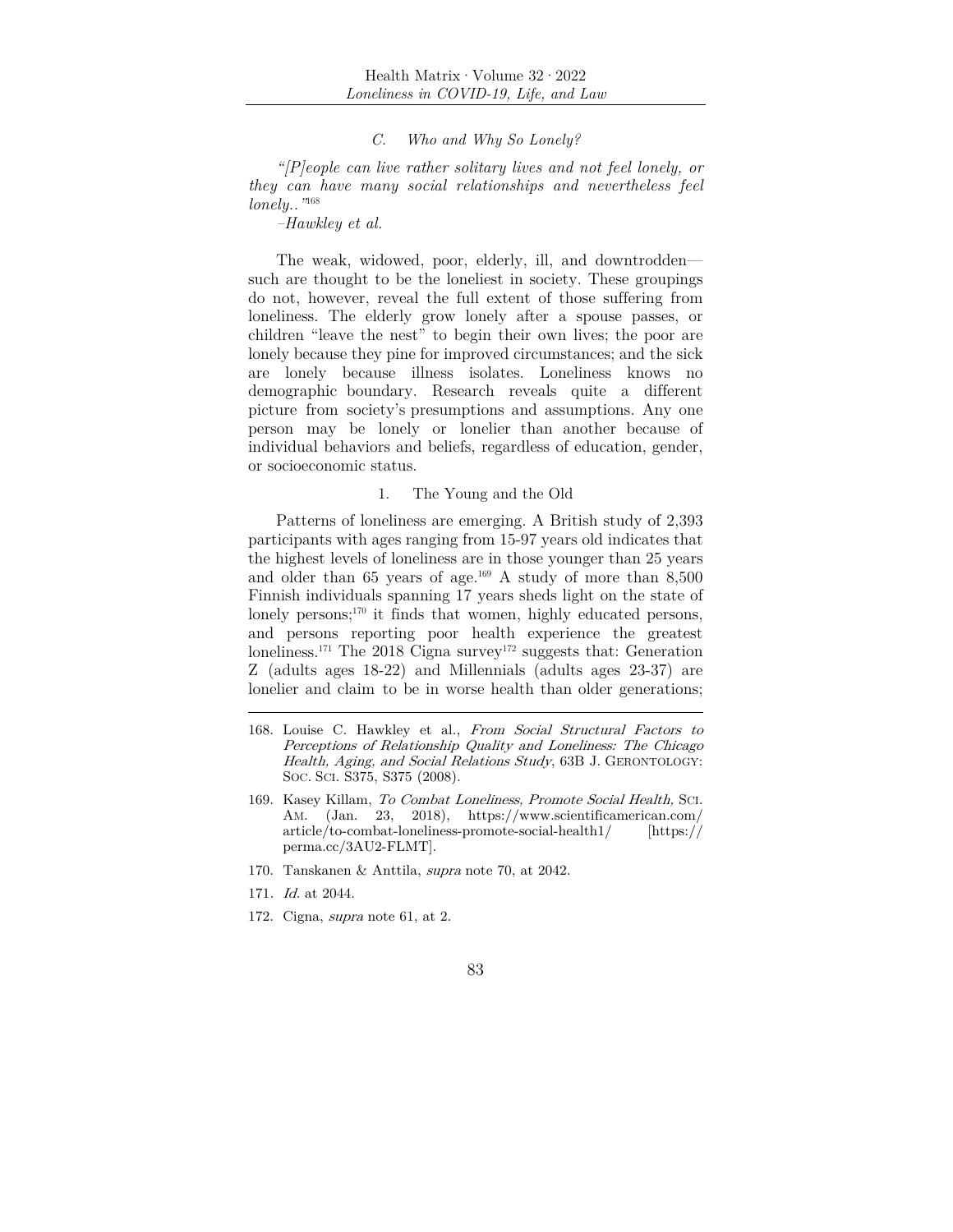students have a higher loneliness score than retirees; and no major differences in loneliness scores exist between women and men or between races.173 What emerges from the 2018 Cigna study is that living a balanced life is necessary to buffer times of loneliness: those less likely to feel lonely balance sleep, exercise, and work.174 Loneliness in this cohort lessened with age, and persons who engaged in frequent, meaningful interpersonal interactions score about 33% less lonely than those reporting rare face-to-face interactions.175 Table 2 in Appendix B summarizes key findings from the 2018 Cigna survey.

#### 2. Sex Differences

Cacioppo suggests that loneliness tends to spread more easily among women than men, $176$  and women report higher loneliness scores than men. $177$  The Cigna survey, though, rebuts these findings, showing "no major difference between [the sexes]."178 However, a consensus in research agrees that women are more likely than men to report feelings of loneliness for various reasons, chiefly because women tend to share and express emotion more readily and pay attention to the emotions of others.<sup>179</sup>

#### 3. Marriage and Partnership

"Adults living alone are more likely to have common mental disorders, including anxiety and depression — and the reason is loneliness."180 A U.S. poll of young adults reported a 12% increase in living alone from 2004 to 2014.181 Census data indicates more than 25% of Americans live alone and more than 50% are unmarried, with marriage rates and the number of children per

- 176. Cacioppo et al., Alone in the Crowd, supra note 68, at 984.
- 177. Id.
- 178. Cigna, supra note 61, at 2.
- 179. Cacioppo et al., Alone in the Crowd, supra note 68, at 988.
- 180. Gigen Mammoser, *Risk of Mental Disorders Higher for People Who*<br>*Live Alone*, HEALTHLINE (May 3, 2019), https:// Live Alone, HEALTHLINE  $(May \t 3, 2019)$ , https:// www.healthline.com/health-news/mental-disorders-more-commonin-people-who-live-alone [https://perma.cc/LN32-SWM5].
- 181. Sarner, supra note 57, at 32.

<sup>173</sup>. Id.

<sup>174</sup>. Id.

<sup>175</sup>. Id. at 8.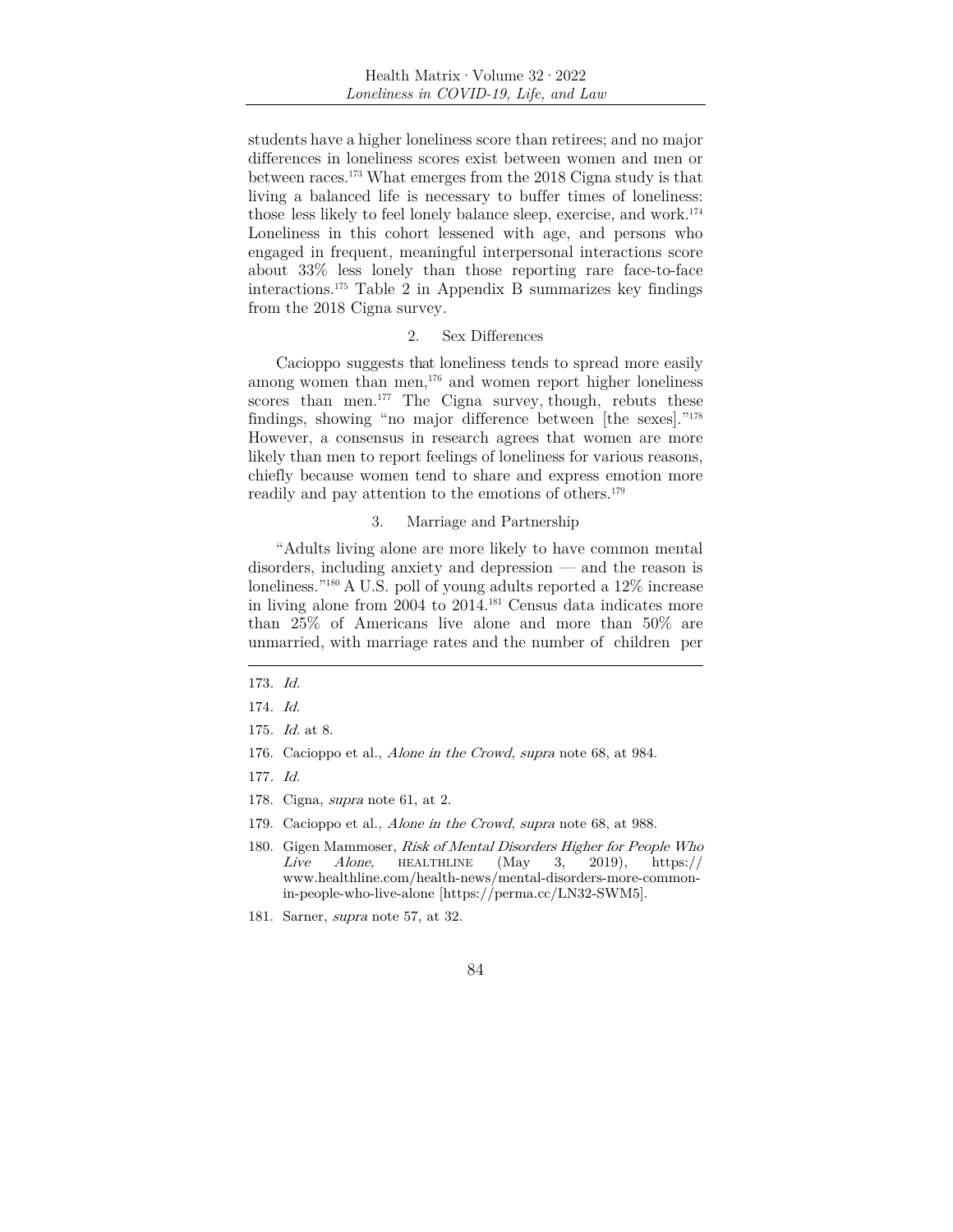household declining.182 Unmarried women and men are lonelier than married ones.183 In a sub-population of adults (mean age of 62), women were more likely to be single, live alone, have a lower income and worse physical functioning, experience greater anxiety and perceived stress, and show less resilience than men.184 Research supports that cohabitation mitigates loneliness. In fact, having a stable, romantic relationship in modern life is a key source of social interaction and support.<sup>185</sup> Alternatively, sociologist Robert Weiss differentiated "separation distress" from loneliness after marital separation.<sup>186</sup> Separation distress, which includes "pining for the spouse" fades over time; however, without the formation of a new relationship attachment, loneliness sets in and produces not only anxiety, hypervigilance, and restlessness, but a particular type of hollow "barrenness."187

#### 4. Adolescence

Loneliness may first emerge during adolescence and be quite intense.188 It is a time of rapid growth and formation of one's identity; essential to that formation is the sense of belonging.189 Factors contributing to loneliness include growth and development, maturation, a natural separation from, and desire to become independent of, parents, and a need for understanding.<sup>190</sup> Weiss proposed that older teens may instinctively know relationships formed at this time won't last; this hesitancy to form

- 183. Bulka, supra note 120, at 10.
- 184. Lee et al., supra note 62, at 9.
- 185. Russo, supra note 109, at 68; see also Sarner, supra note 57, at 32.
- 186. Robert S. Weiss, The Emotional Impact of Marital Separation, 32 J SOC. ISSUES 135, 141 (1976).
- 187. Id. at 141.
- 188. Ami Rokach & Félix Neto, Coping with Loneliness in Adolescence: A Cross Cultural Study, 28 Soc. Behav. & Personality 329, 330  $(2000).$
- 189. Id. at 330.
- 190. Id. at 331.
- 85

<sup>182.</sup> Barbara Sadick, The Loneliness Effect, U.S. NEWS (Sept. 6, 2018), https://www.usnews.com/news/healthiest-communities/articles/ 2018-09-06/loneliness-the-next-great-public-health-hazard [http://archive.today/NkJB9].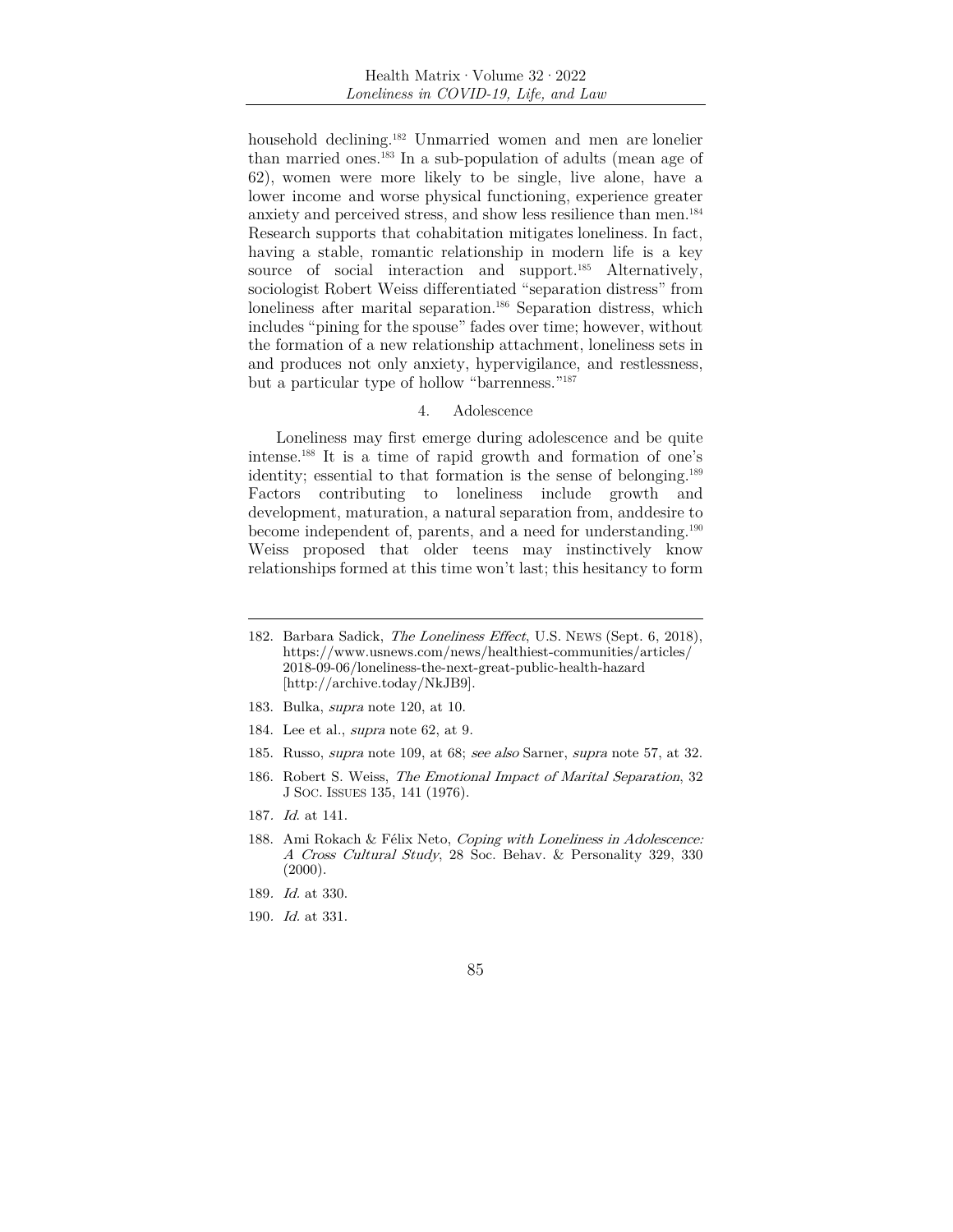attachments, coupled with separation from a parent figure, may lead to enhanced feelings of perceived isolation.<sup>191</sup>

Loneliness in young persons may lead to depression and an increased risk for depression in adolescence and adulthood.192 A study of 730 teens discovered chronically lonely adolescents may remain lonely due to negative interpretations of social situations.<sup>193</sup> With four years of annual testing, students who remained lonely responded more negatively to scenarios describing social exclusion, and responded less enthusiastically to scenarios describing inclusion.<sup>194</sup> This reveals that lonely students may not take as much pleasure in social activities, while concurrently feeling more intensely upset about exclusion.195 Low trust issues may cause or maintain loneliness; children with diminished trust exhibit increased loneliness in each age group over time.196 Many adolescents feel an imposing dread of being alone, instead of affirming the advantages of being with oneself.197

#### 5. Friendship

Quality friendship building is essential. Persons with fewer friends are more likely to become lonelier over time, and are less likely to attract friends or try forming new social ties.<sup>198</sup> Loneliness tends to be elevated in matriculating students because arrival at college is associated with a rupture of ties with family and friends.199 Separation may aid feelings of loneliness more likely to develop if new attachments are not formed.<sup>200</sup> This loneliness, if unchecked by the creation of new friends, may lead to the

- 192. Russo, supra note 109, at 67.
- 193. Id.
- 194. Id.
- 195. Id.
- 196. Id.
- 197. Bulka, supra note 120, at 10.
- 198. Cacioppo et al., Alone in the Crowd, supra note 68, at 988.
- 199. Id. at 975.
- 200. Bulka, supra note 120, at 10.

<sup>191.</sup> Martha Lear, Body and Mind; the Pain of Loneliness, N.Y. TIMES MAG. (Dec. 20, 1987), https://www.nytimes.com/1987/ 12/20/magazine/body-and-mind-the-pain-of-loneliness [https:// perma.cc/WUA8-GT2Z].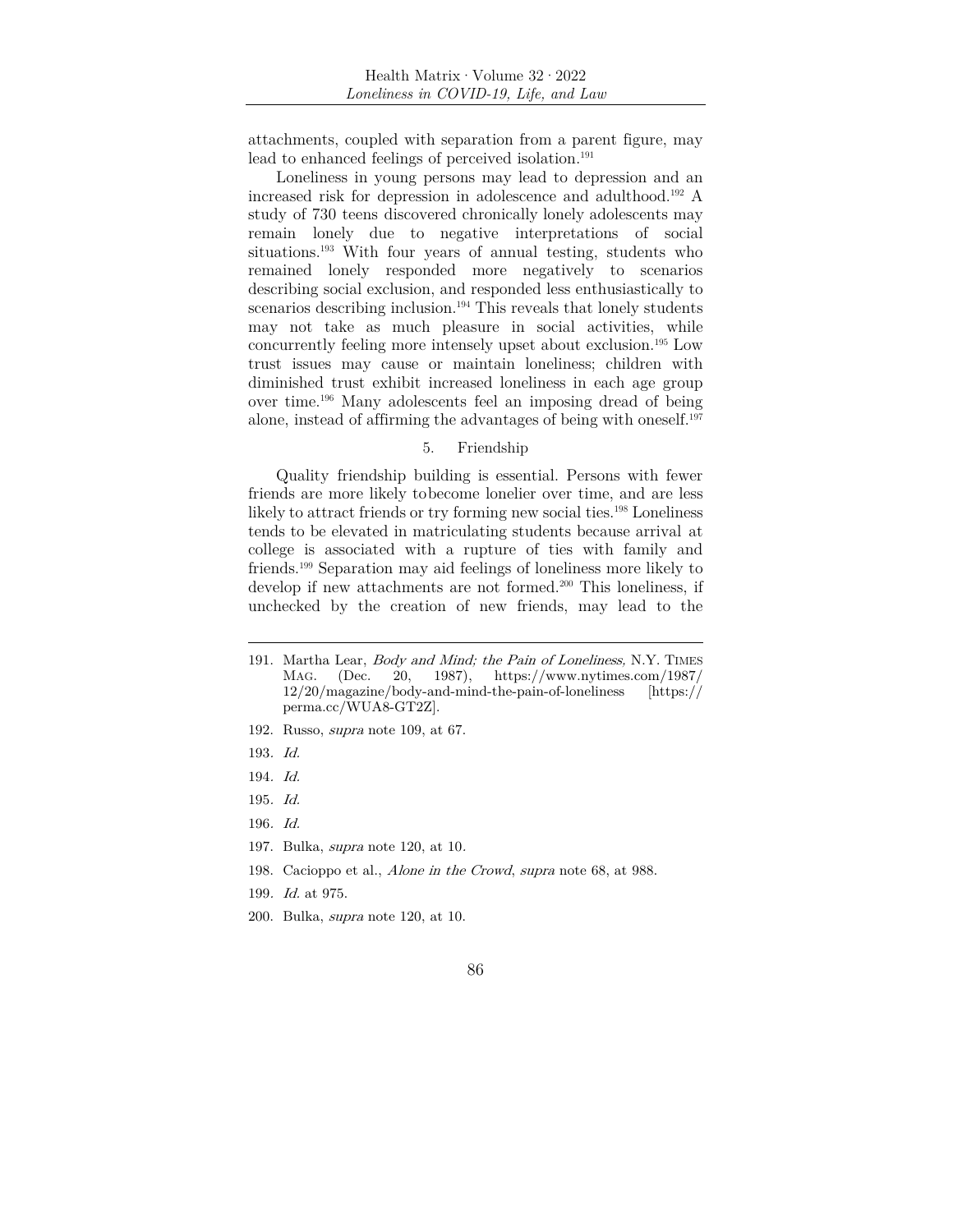formation of poor coping mechanisms and lowered self-efficacy. Lonely college students, on average, tend to underestimate their performance in academic studies.201 During the COVID-19 pandemic, many colleges and universities adopted policies that made it difficult for students to socialize with, or even meet, other students.<sup>202</sup>

#### 6. Culture

Culture factors into perception of loneliness, including aspects such as what a person's culture deems as "acceptable" behaviors to manage emotional expression, one's own self- efficacy, and coping strategies. Industrialized countries often value, glorify, and reward a lifestyle of rugged individualism.203 Such reliance on one's self is contrary to research indicating humans are a social species, meant to live among, and rely upon, a group.<sup>204</sup> It stands to reason that experiences and expressions of loneliness will differ not only among persons, but among cultures.205

Rokach compared loneliness among two cultural groups: Canadian and Portuguese teens. Whereas North American culture prides itself on competitiveness, individualism, and impersonal interactions, the Portuguese culture relies heavily on support of kin and extended family.<sup>206</sup> Results of a study of 306 adolescents showed that Canadian youths reported higher chronic loneliness scores than their Portuguese counterparts.<sup>207</sup> Culture appears to have an effect on coping with loneliness, as the Canadian teens scored higher than their Portuguese counterparts on Rokach's subscales for coping: self-development and understanding; distancing and denial behaviors; and religion and

203. Rokach & Neto, supra note 188, at 331.

- 205. Id.
- 206. Id. at 331-32.
- 207. Id. at 333.

<sup>201.</sup> Russo, supra note 109, at 67.

<sup>202</sup>. See generally Kathryn Rubino, There's a Rise in Mental Health Issues at Columbia Law School and Students Say the Administration Has Done a Whole Lotta Nothing About It, ABOVE LAW (Feb. 1, 2021), https://abovethelaw.com/2021/02/columbialaw-school-mental-health [https://perma.cc/SB5Q-5YGL].

<sup>204</sup>. Id.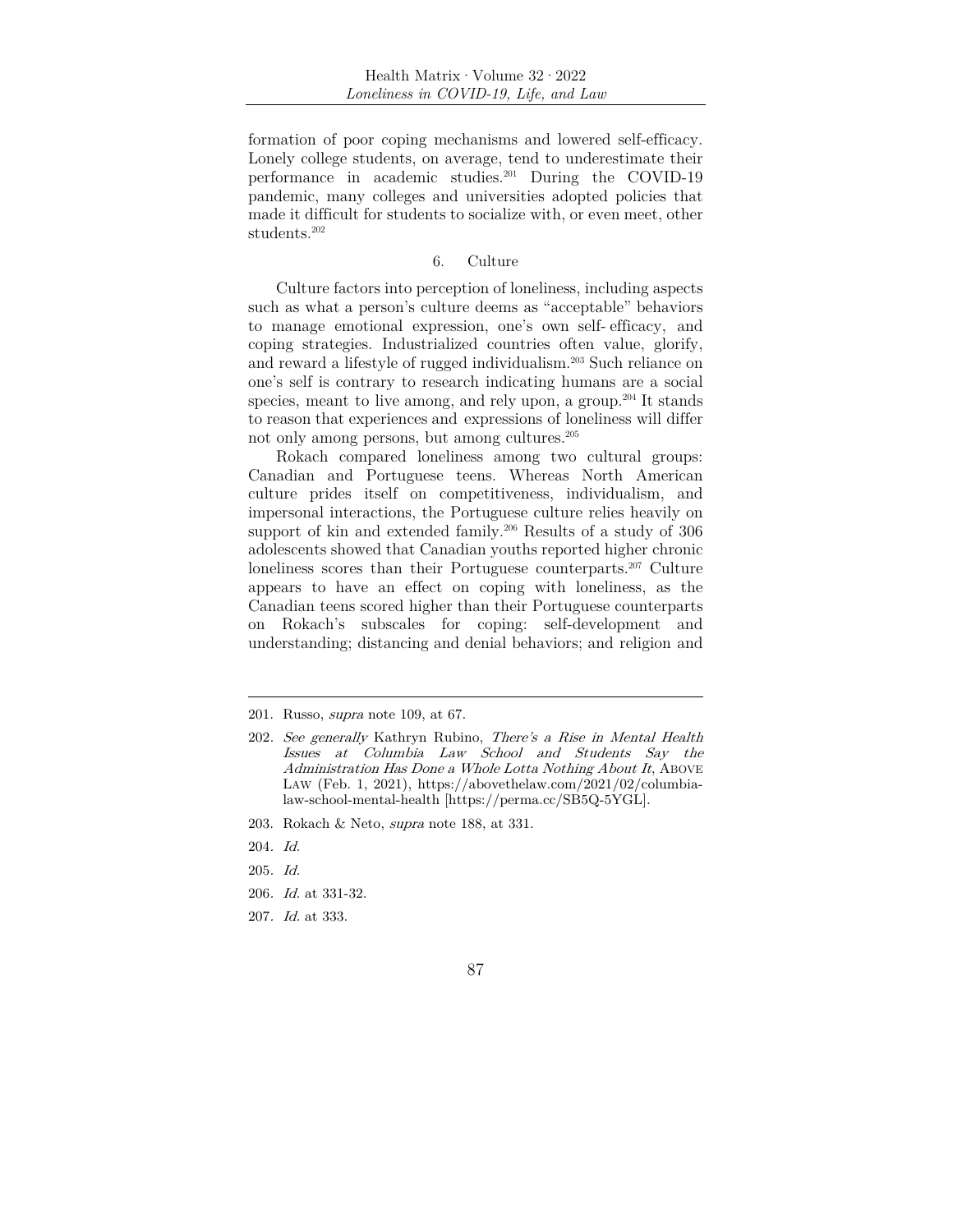faith.208 When North American teens feel lonely, perhaps they seek to understand it by relying on both internal reflection and external counseling, but also perceive that production and performance—two aspects common to capitalistic North America—will lessen loneliness.209 However, continued efforts in this direction are likely to negatively affect well-being in the long term, contributing to chronic loneliness.

#### 7. Occupation

Lonely workers feel less satisfied with jobs, receive fewer promotions, switch jobs more often, lack social support in the workplace, and are more likely to quit within the next six months.210 Findings by Achor et al. regarding American workers include the following: gender, race, and ethnicity were poor predictors of loneliness; being single, separated, or divorced led to loneliness; atheists and agnostics were lonelier than those with faith or practicing a religion; and non-heterosexual persons reported higher loneliness and lower social support than heterosexual peers.<sup>211</sup> America's loneliest workers are single and childless, well-educated, and more likely to work for the government; occupationally, the loneliest are led by lawyers and doctors—with lawyers reporting the highest levels of loneliness.<sup>212</sup>

8. Personality Factors and Interpersonal Communication

Loneliness can affect and be affected by a person's interpersonal relationship perceptions and desires.213 Genetic predisposition and personality type influence emotions and may affect resiliency.214 Lonely people tend to exhibit shyness, anxiety, hostility, social awkwardness, and lower self-esteem.<sup>215</sup> A survey by Wang and Dong of more than 3,000 aging (60 years and older) Chinese participants living in Chicago revealed those scoring high in neuroticism and low in conscientiousness are more likely to feel

- 210. Achor et al., supra note 58.
- 211. Id.
- 212. Id.
- 213. Cacioppo et al., Alone in the Crowd, supra note 68, at 978.
- 214. Sarner, supra note 57, at 34.
- 215. Cacioppo et al., Alone in the Crowd, supra note 68, at 978.

<sup>208</sup>. Id. at 338-39.

<sup>209</sup>. Id. at 338-39.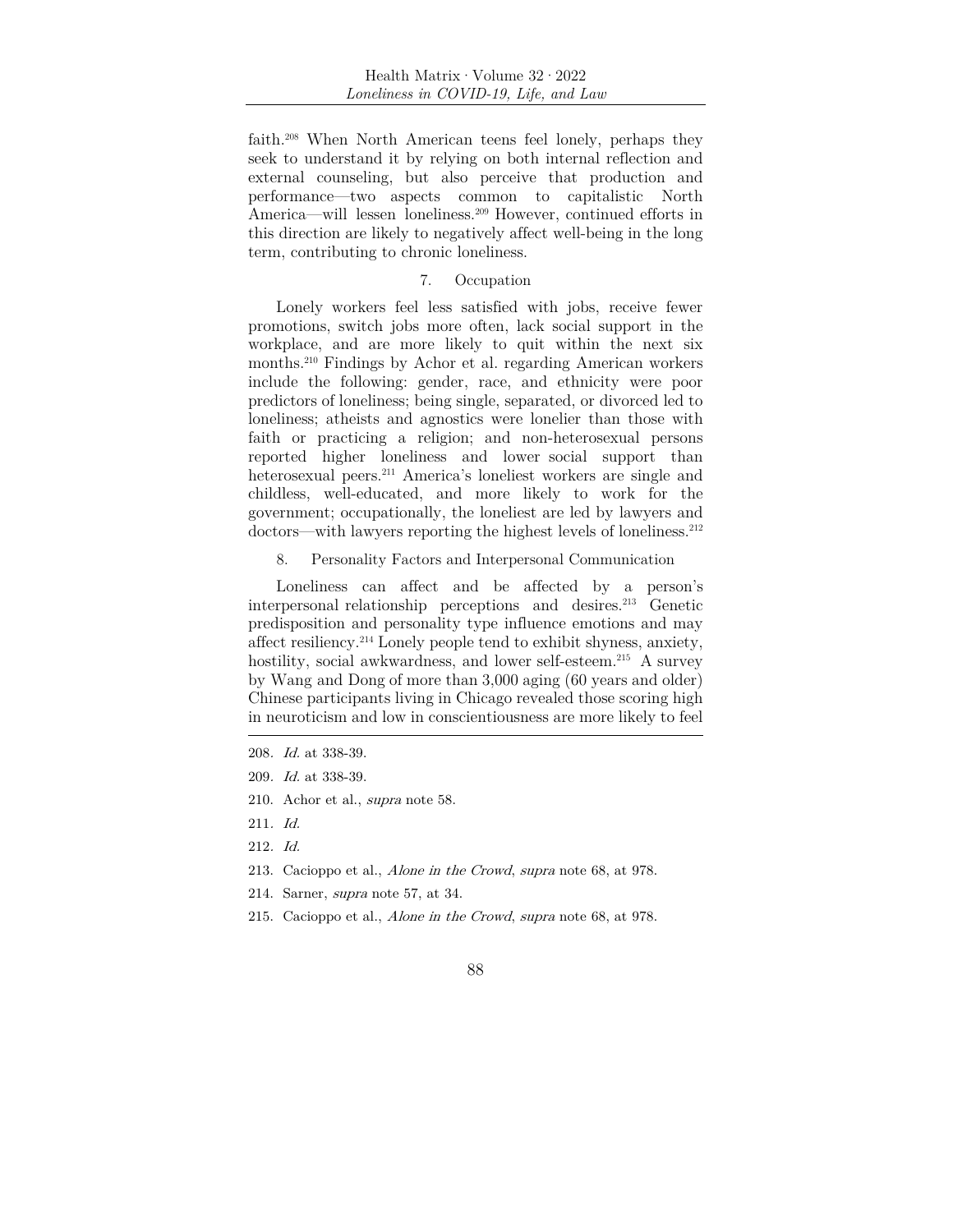lonely, regardless of sociodemographic, immigration, comorbidities, and social support.216 The "lonely personality," when placed in social situations, talked more about themselves, were more critical of others, perceived their own performance negatively, and consistently showed "a lack of empathy and an avoidance of intimacy."217

Is loneliness a function of a pervasive negative world view, absence of opportunity to form attachments, or a combination of the two with perhaps a weak fundamental attachment (i.e. parental relationship)?218 Loneliness is not synonymous with introversion.219 The lonely desire more social contact and cannot get it (due often to fear, threat, and fear of social rejection) whereas an introverted individual is often content being alone or with a smaller number of social contacts.<sup>220</sup> The amount of social contact necessary for each person determines how vulnerable one is to emotional isolation; there is no "objective" amount of social contact to ameliorate loneliness.<sup>221</sup> Those who lack a minimal sense of "self-importance" are at risk for loneliness.222

Individuals with poor mental health or diagnosed mental health disease are often at higher risk for loneliness because they tend to misread social cues.223 Frieda Fromm-Reichmann observed: "Loneliness in its own right plays a much more significant role in the dynamics of mental disturbance than we have so far been ready to acknowledge."<sup>224</sup> Loneliness and poor mental health are related; both are strongly associated with depression, each increasing as depressive symptoms increase.225

- 217. Lear, supra note 191.
- 218. See id.
- 219. Sarner, supra note 57, at 34.
- 220. Id.
- 221. Id. at 35.
- 222. Id. at 33.
- 223. Id. at 35.
- 224. Frieda Fromm Reichmann, Loneliness, 22 PSYCHIATRY: INTERPERSONAL & BIOLOGICAL PROCESSES 1, 13 (1959).
- 225. Mezuk et al., supra note 69, at 2.

<sup>216.</sup> Bei Wang & XinQi Dong, The Association Between Personality and Loneliness: Findings from a Community-Dwelling Chinese Aging Population, 4 GERONTOLOGY & GERIATRIC MED. 1, 3 (2018).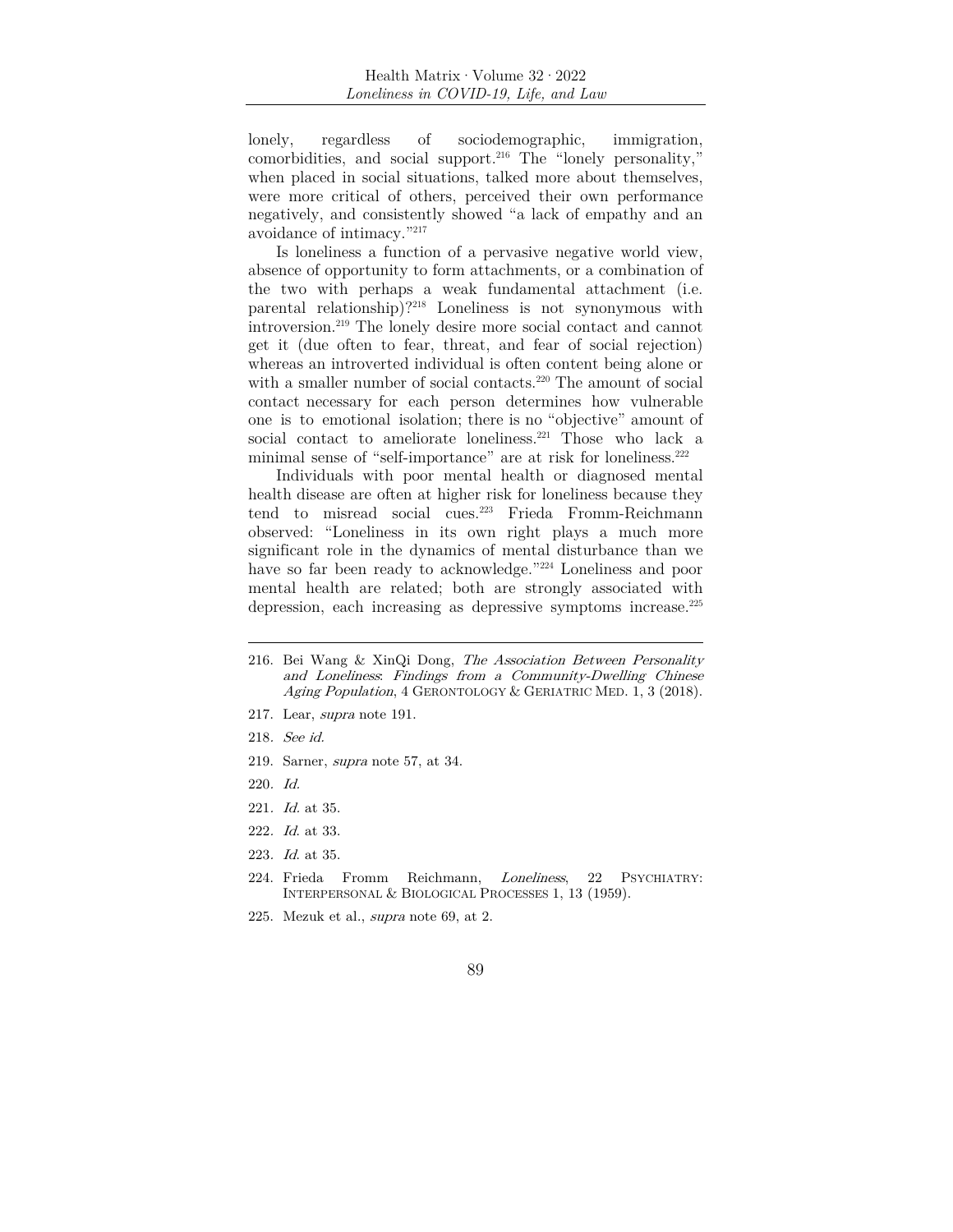Loneliness is related to personality characteristics, suicidal behavior, and cognitive impairment— and each of these correlates to depressive symptoms.226

# 9. Loneliness and Technology

A contributing factor to loneliness' increased prevalence may be an increase in time spent online.<sup>227</sup> MIT social psychologist Sherry Turkle explored the detrimental effects of online social interactions compared to "in the flesh" interpersonal relationships.228 Results from her research indicate an alarming trend: large portions of time spent online lead to increased isolation in interpersonal relationships with corresponding increases in emotional disconnection, mental fatigue, and anxiety.229 Excessive time "online" consumes time better spent with people nurturing relationships and creates a false sense of social support and anxiety.<sup>230</sup> "It is a great psychological truth that if we don't teach our children how to be alone, they will always be lonely."231

Overly "connected" adolescents and adults become dependent on the presence of others for validation, diminishing the opportunity for a vibrant life.232 Health detriments of living online may lead to performance anxiety and perfectionism.233 Social psychologist Sherry Turkle indicates one's experience of loneliness with online interpersonal interactions depends upon perception.<sup>234</sup> Perception is apprehending using the senses or mind, an intuitive

229. Id.

234. Id.

<sup>226</sup>. Id.

<sup>227.</sup> Sherry Amatenstein, Not So Social Media: How Social Media Increases Loneliness, PSYCOM (Nov. 15, 2019), https:// www.psycom.net/how-social-media-increases-loneliness/ [https://perma.cc/MBW4-U8MP].

<sup>228.</sup> Price, supra note 80.

<sup>230</sup>. Id.

<sup>231</sup>. Id.

<sup>232</sup>. Id.

<sup>233</sup>. Id.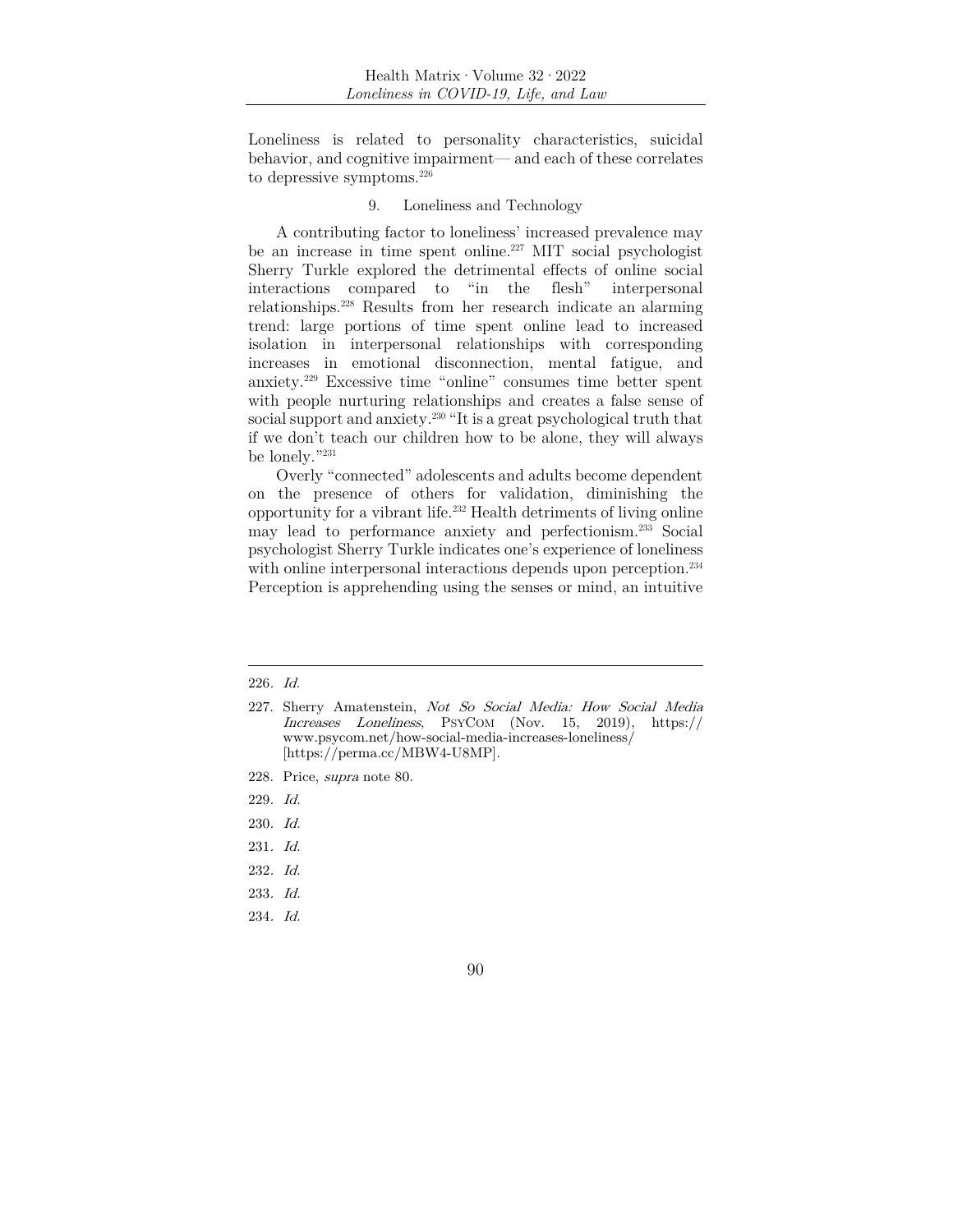recognition or appreciation.235 If a person depends on online relationships more than tangible "face-time" in the relationship, it is only a matter of time before loneliness increases.236 The weaker nature of an online relationship feeds into the person's unrealistic perceptions about that relationship and contributes to loneliness.<sup>237</sup>

### *D. Loneliness and Well-Being*

A seventy-five year longitudinal study by Harvard University researchers determined that "the quality of people's relationships is the single clearest predictor of . . . physical health, longevity, and quality of life."<sup>238</sup> Recent studies indicate loneliness may contribute to the next public health crisis.239 High levels of loneliness are associated with an increased risk of becoming physically ill over time.240 Cacioppo states that there isn't a simple answer to why feeling lonely causes illness, but that loneliness "is a grinding process of wear and tear."241 Loneliness is tethered to negative coping mechanisms such as heavy drinking, lack of work or study, low income, and poor health.242 Research supports the proposition that loneliness *causes* poor health, *not* that poor health causes loneliness.243 Loneliness may increase a person's risk

- 236. Price, supra note 80.
- 237. Id.
- 238. Killam, supra note 169.
- 239. Nicholas Leigh-Hunt et al., An Overview of Systematic Reviews on the Public Health Consequences of Social Isolation and Loneliness, 152 PUB. HEALTH 157, 169 (2017).
- 240. Catharine Gale et al., Social Isolation and Loneliness as Risk Factors for the Progression of Frailty: The English Longitudinal Study of Ageing, 47 AGE & AGEING 392, 392 (2018).
- 241. JOHN T. CACIOPPO & WILLIAM PATRICK, LONELINESS: HUMAN NATURE AND THE NEED FOR SOCIAL CONNECTION 99 (2008).
- 242. Tanskanen & Anttila, supra note 70, at 2044.
- 243. John T. Cacioppo & Stephanie Cacioppo, Social Relationships and Health: The Toxic Effects of Perceived Social Isolation, 8 Soc. PERS. PSYCH. COMPASS 58, 58 (2014).

<sup>235</sup>. Perception, DICTIONARY.COM, https://www.dictionary.com/ browse/perception [https://perma.cc/SNT3-5P8V] (last visited Dec. 29, 2021).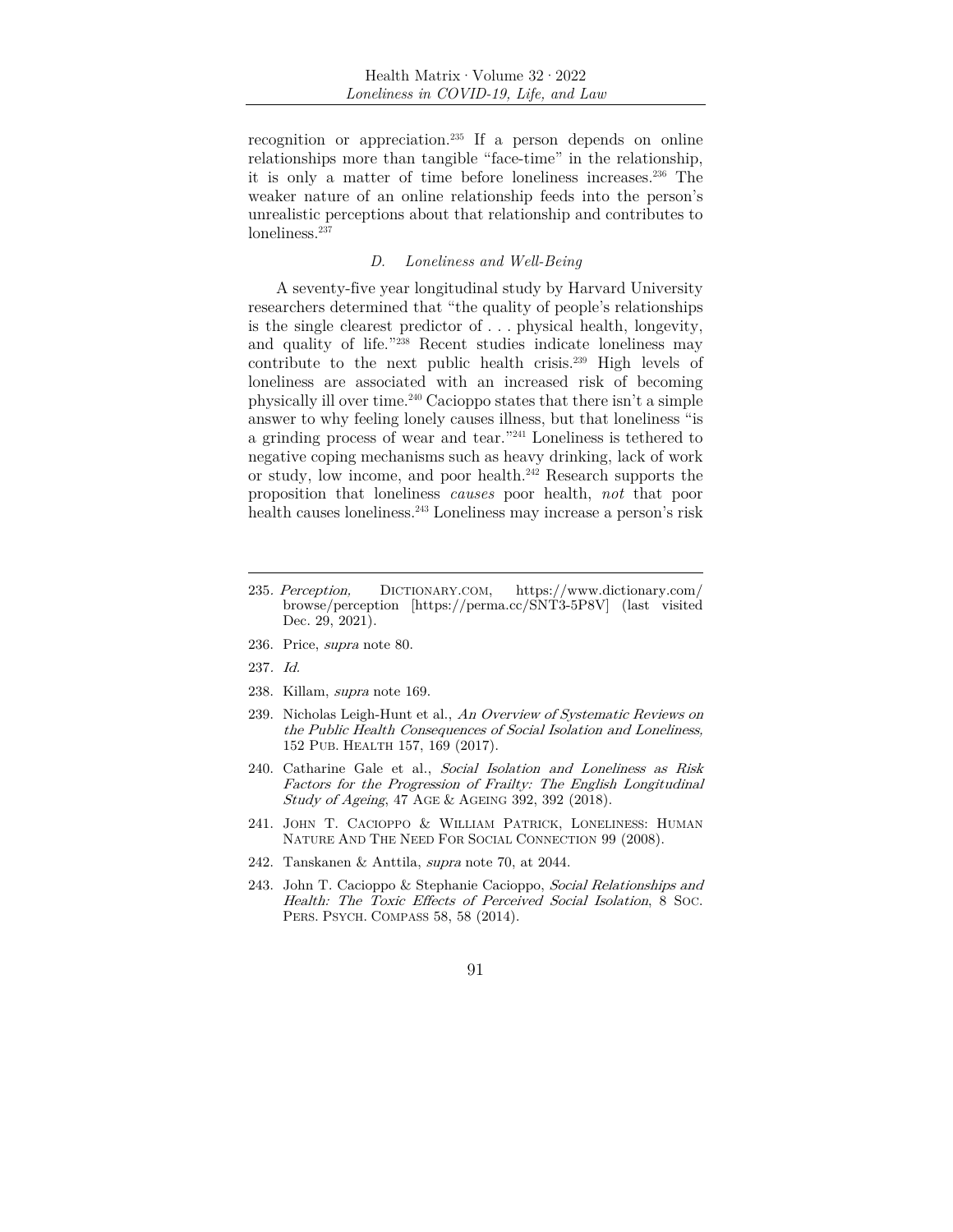of early death by 26%.244 It negatively affects mental well-being because it removes the positive effects of social support and the benefits of being around trusted persons.245 Physically, the burden of loneliness may drastically and negatively affect the body's functioning.

Loneliness and poor social support are associated with higher mortality rates, similar in effects for risk factors such as obesity, physical inactivity, and smoking.246 Loneliness is predictive for development of heart disease.<sup>247</sup>A workplace study on loneliness found it was associated with an increased risk of premature mortality, likely due to increased immunosuppression and cardiovascular risk.248 Cacioppo outlined factors driving loneliness and resulting physical ailments; these range from chronic work and social stress as causes, to depressive symptoms and diminished immunity as resulting conditions.249 A full list is available in Appendix B, Table 5.

The "pain of loneliness" may motivate us to connect to others.250 Such pain is meant to be short-lived and reduced by adjusting one's own thoughts and behaviors to lessen loneliness.251 This "pain" causes changes within our brains correlating to increases in physical stress, i.e., survival mechanisms such as increased heart rate, blood pressure, and adrenaline and cortisol production, and a "hypervigilance to social threats."252 If people find a way to repair or form new social connections, then

- 247. Id.
- 248. Jeremy Nobel, Loneliness in the Workplace: A Growing Population Health and Employee Engagement Concern, UNLONELY PROJECT (2018), https://www.artandhealing.org/wp-content/uploads/ 2018/09/UP-Workplace-v9.pdf.
- 249. Cacioppo et al., Alone in the Crowd, supra note 68, at 978.
- 250. Russo, supra note 109.
- 251. Id.
- 252. Id.

<sup>244.</sup> Mandy Oaklander, How to Make Friends as an  $Adult - and Why$ It's Important, TIME (Feb. 15, 2018), https://time.com/ 5159867/adult-friendships-loneliness/ [https://perma.cc/PJ3D-2E55].

<sup>245</sup>. Id.

<sup>246.</sup> Jingyi Wang et al., Associations Between Loneliness and Perceived Social Support and Outcomes of Mental Health Problems: A Systematic Review, 18 BMC PSYCHIATRY 156, 156 (2018).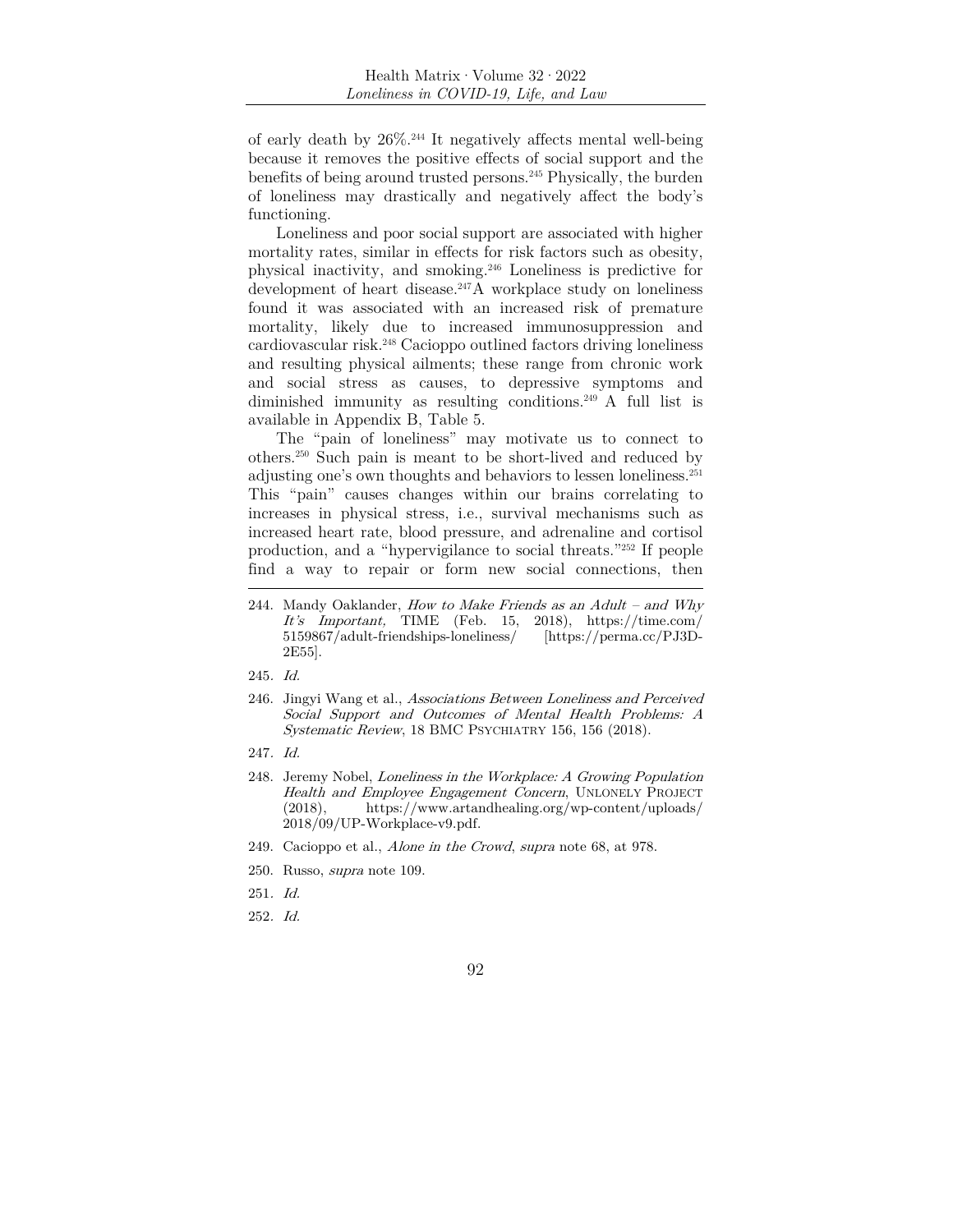aforementioned negative physical adjustments triggered by loneliness are reversed.253 Friedman and Rosenman, the researchers responsible for the personality type labels, insist that "Type A" persons compensate for loneliness with hyperactivity, but this tendency may lead to premature death from strain on the cardiovascular system.254

If stress responses remain constant, people may remain in a "hyperalert" mode, taxing the body and brain.255 Hypervigilance is a "state of extreme alertness that undermines your quality of life."256 It is considered one of the central features of posttraumatic stress disorder ("PTSD").257 A chronically lonely person's brain is "constantly on the lookout" for threats. This is counterproductive; over time, hypervigilance proves increasingly difficult for a person to differentiate a "real threat from an ambiguous social clue."258 Loneliness changes the brain by "taking the reins" over thoughts and behaviors, enhancing isolation, and contributing to mental and physical detriments. Demographic-adjusted figures reveal that chronic loneliness increases one's odds of mortality by 26%, a rate similar to chronic obesity.259

Loneliness should be on the forefront of research and policy discussions as it is highly prevalent; its impact on physical health is concerning, and its impact on mental health is alarming.260 The greater the loneliness, the greater the likelihood of exhibiting depressive symptoms.261 Loneliness is well-documented among persons likely to be diagnosed as depressed, but has not been a

- 256. Id.
- 257. Id.
- 258. Russo, supra note 109.
- 259. Sarner, supra note 57.
- 260. See id.
- 261. Wang et al., supra note 246, at 156.
	- 93

<sup>253</sup>. Id.

<sup>254.</sup> Bulka, supra note 120, at 11.

<sup>255.</sup> Matthew Tull, *Hypervigilance in PTSD and Other Disorders*, VERY WELL MIND (July 27, 2020), https://www.verywellmind.com/ hypervigilance-2797363 [https://perma.cc/29P5-RKXF] (explaining that features of hypervigilance include overestimation of a threat; obsessive avoidance of perceived threats; an increased startle reflex; and epinephrine-induced physiological symptoms).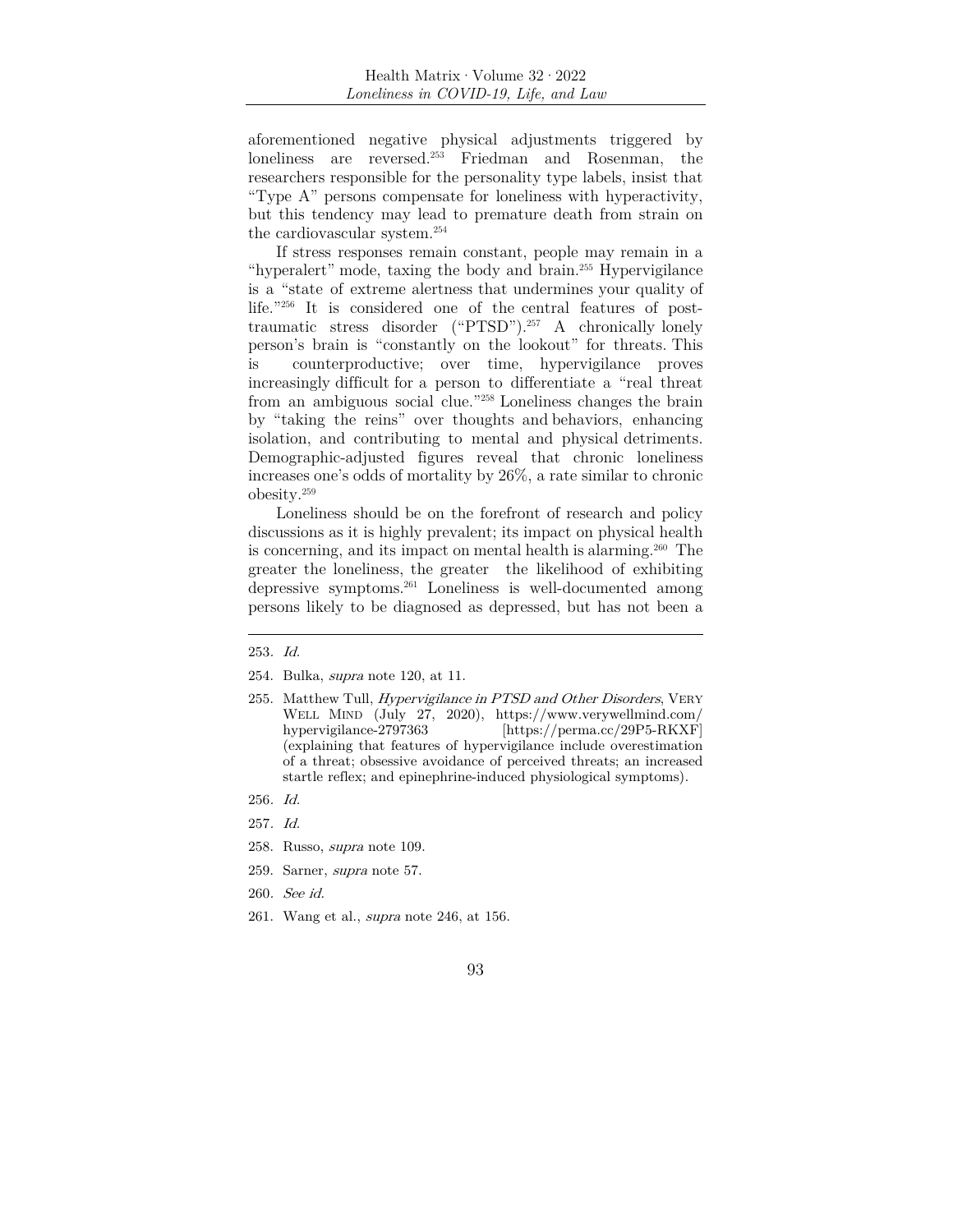focus of research or mental health service delivery and policy.262 A study on loneliness, depression, and inflammation discovered that loneliness and depression are correlated.263 Greater loneliness is associated with more severe depression and anxiety symptoms, and poorer remission from depression.264 However, depression likely makes persons appraise social support as inadequate and predispose them to feel emotionally lonely.265

### *E. Loneliness is Costly*

# *"Looking for love in all the wrong places."*<sup>266</sup>

This part of the Article analyzes the myriad ways in which loneliness is costly. As if the above non-pecuniary emotional, mental, and physical health costs of loneliness are not harmful enough, $267$  "an estimated \$6.7 billion in annual federal spending is attributable to social isolation among older adults"268 in the form of increased Medicare spending.269 *The Cost of Loneliness Project*™ notes that loneliness is among the causes of major depressive disorder, substance abuse, and suicide, which costs the United States approximately \$960 billion annually, according

- 263. See Mezuk, supra note 69, at 5.
- 264. Wang et al., supra note 246, at 156.
- 265. Id.
- 266. JOHNNY LEE, LOOKIN' FOR LOVE (Full Moon 1980).
- 267. See Risk to Health, CAMPAIGN TO END LONELINESS, https://www.campaigntoendloneliness.org/threat-to-health [https://perma.cc/5SPW-2HVJ] (last visited Oct. 13, 2021).
- 268. The Health Impact of Loneliness: Emerging Evidence and Interventions, NIHCM FOUND., https://nihcm.org/publications/ the-health-impact-of-loneliness-emerging-evidence-andinterventions [https://perma.cc/3S3T-S4YV] (last visited Oct. 15, 2021).
- 269. Lynda Flowers et al., Medicare Spends More on Socially Isolated Older Adults, AARP (Nov. 27, 2017), https://www.aarp.org/ ppi/info-2017/medicare-spends-more-on-socially-isolated-olderadults.html [https://perma.cc/E3DT-74HD]; Corinne Purtill, Loneliness Costs the US Almost \$7 Billion Extra Each Year, QUARTZ (Oct. 28, 2018), https://qz.com/1439200/lonelinesscosts-the-us-almost-7-billion-extra-each-year/ [https://perma.cc/ 43BM-LQPR].

<sup>262.</sup> Weiss, supra note 103, at 16.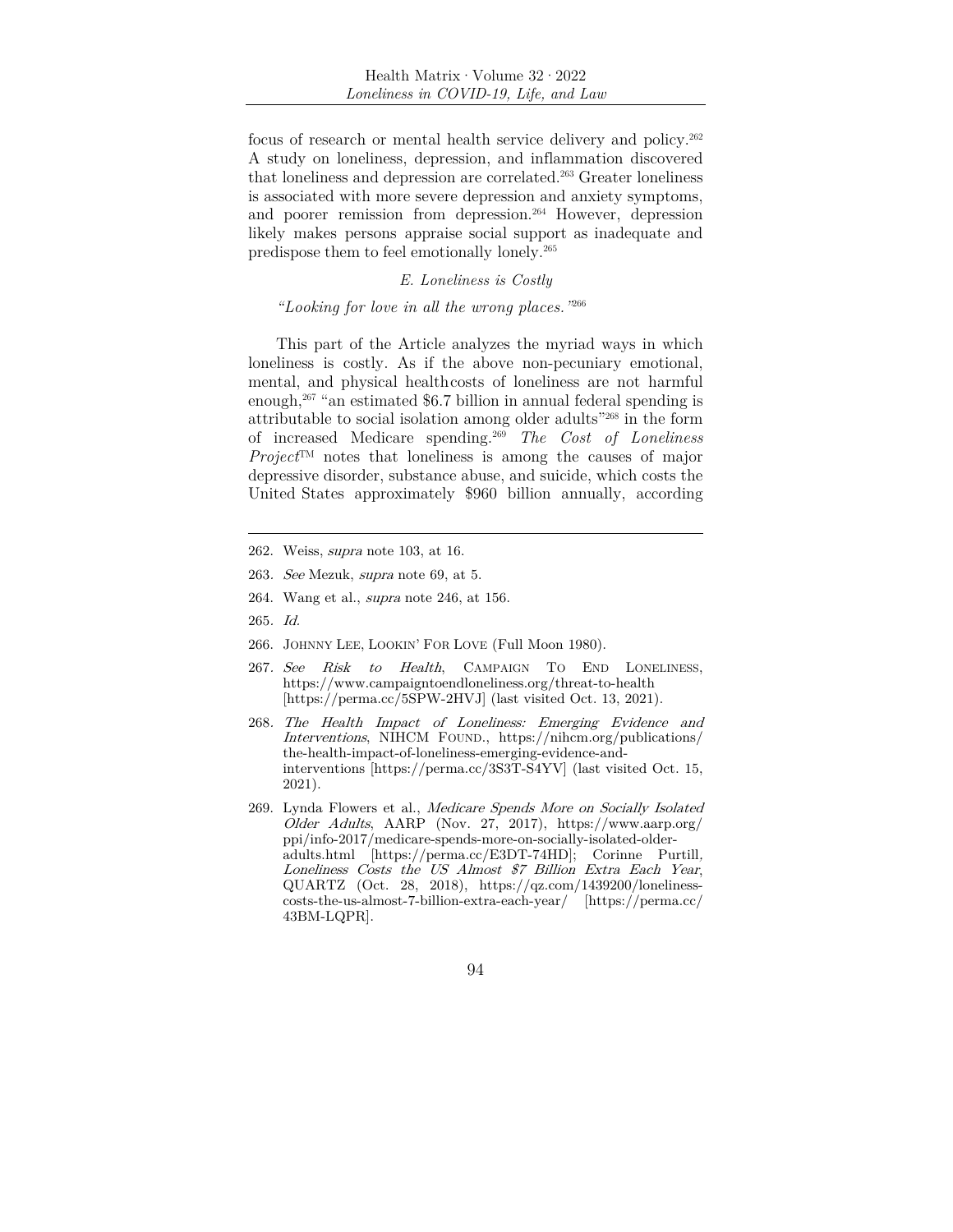to the Center for Disease Control and Prevention.<sup>270</sup> The Human Loneliness Project issued six reports about loneliness,  $271$  including a sixty-two page report, *The Costs of Loneliness: Understanding the Broader Impacts of Loneliness on Society At- Large*. 272

Even before the COVID-19 pandemic, there was already much evidence of a worldwide public health crisis<sup>273</sup> due to a loneliness epidemic.274 In 2017, the Eden Project conducted a study which estimated that disconnected communities imposed annual costs on the British economy of up to 32 billion pounds and on Scotland's economy of up to 731 million pounds.275 In 2019, the company Vodafone UK estimated the annual costs to chronically lonely people aged over 50 in the United Kingdom was 3.9 billion pounds in terms of reduced health, life expectancy, quality of life, and well-being.276 In addition to costs borne by

- 271. Deep Dive into Loneliness, HUMAN LONELINESS PROJECT, https://www.humanloneliness.com/reports [https://perma.cc/ 6ZNW-BA2M] (last visited Oct. 15, 2021).
- 272. The Costs of Loneliness: Understanding the Broader Impacts of Loneliness on Society At-Large, HUMAN LONELINESS PROJECT, https://www.humanloneliness.com/reports/the-cost-of-loneliness [https://perma.cc/HRY6-38LH] (last visited Dec. 29, 2021).
- 273. See Julianne Holt-Lunstad, The Potential Public Health Relevance of Social Isolation and Loneliness: Prevalence, Epidemiology, and Risk Factors, 27 PUB. POL'Y & AGING REPORT 127, 129 (2018) (summarizing data and evidence in a revised and updated version of testimony presented to the U.S. Senate Aging Committee on Apr. 27, 2017).
- 274. The "Loneliness Epidemic," HEALTH RES. & SERV. ADMIN. (Jan. 2019), https://www.hrsa.gov/enews/past-issues/2019/january-17/loneliness-epidemic [https://perma.cc/6KNH-893S]; Jennifer Wolff, Loneliness Is the Quiet Health Epidemic Impacting Your Heart, Brain, and Longevity, PREVENTION (Nov. 25, 2019), https://www.prevention.com/health/mental-health/a29873388/ loneliness-epidemic/ [https://perma.cc/463U-BUNK].
- 275. The Cost of Scotland's Disconnected Communities: £731 million per year, AURA (Jan. 18, 2017), https://www.aura-pr.com/ news/scotlands-disconnected-communities-731-million-per-year/ [https://perma.cc/NU54-VAGH].
- 276. Harnessing Technology to Tackle Loneliness, VODAFONE 6-12 (May 12, 2019), https://newscentre.vodafone.co.uk/smart-living/ loneliness-report/ [https://perma.cc/XZC2-ERAY].

95

<sup>270.</sup> The Cost of Loneliness Project, THE COST OF LONELINESS PROJECT, https://www.thecostofloneliness.org/ [https://perma.cc/F3NW-J64G] (last visited Oct. 15, 2021).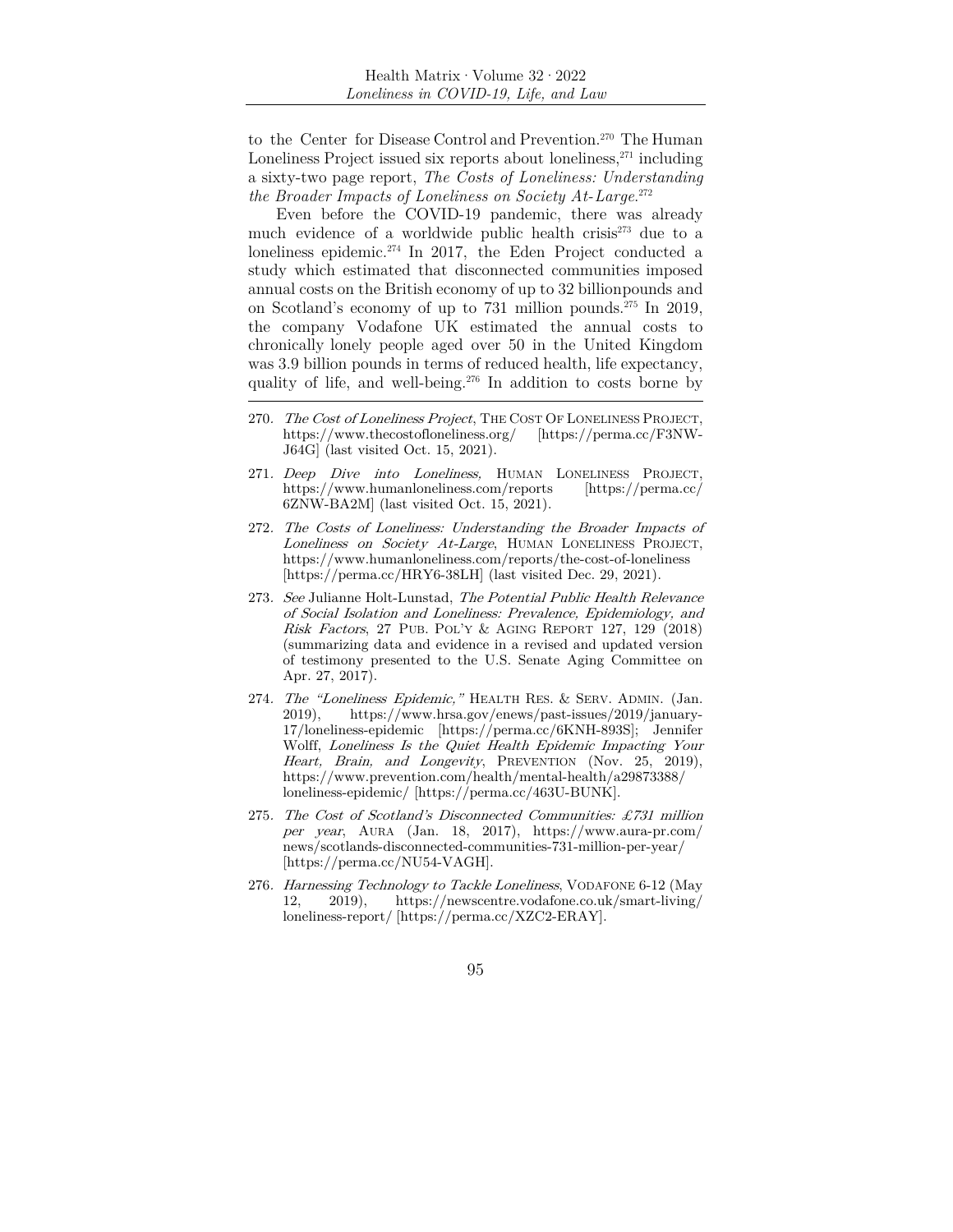individuals, there were another 1 billion pounds of costs to public services and 800 million pounds to employers in terms of employee absences and reduced productivity.277

Loneliness can impair decision-making, as in the 2016 film *Passengers*. 278 In that movie, a technical malfunction awakens Jim, a passenger from his hibernation pod, only 30 years into a 120-year space journey. After spending one year alone, Jim becomes depressed, despondent, and suicidal. Unable to cope with loneliness, Jim prematurely and purposely awakens another passenger for companionship; in so doing, he robs that passenger of her future life on the planet to which their spaceship is heading.

The adverse possible decision-making impacts of loneliness are relevant for leaders, who often must endure loneliness.279 In discussing her presidential campaign, Elizabeth Warren, the U.S. Senator from Massachusetts, said, "It's a very personal experience to run. Running for president can be thrilling but also very lonely."280 It appears that even those who run for leadership roles will experience loneliness. Loneliness is linked with decreased interpersonal trust.281 In one study, researchers showed that lonelier people experienced less emotional trust and reliability trust with their close peers.<sup>282</sup> Lonelier people believed that they were less trusted, in terms of disclosure receptivity and social responsibility, and placed lower ratings on trusting and quality of

- 278. PASSENGERS (Columbia Pictures 2016).
- 279. Ami Rokach, Leadership and Loneliness, 2 INT'L J. LEADERSHIP & CHANGE 48, 50-53 (2014).
- 280. Alex Seitz-Wald, The Loneliness of Elizabeth Warren: 'I Feel Like  $\lim$  Living in a Movie, NBC NEWS (Feb. 25, 2020), https://www.nbcnews.com/politics/2020-election/lonelinesselizabeth-warren-i-feel-i-m-living-movie-n1142181 [https:// perma.cc/GY28-J4TZ] (interviewing Elizabeth Warren).
- 281. See, e.g., Ken Rotenberg, Loneliness and Interpersonal Trust, 13 J. SOC. & CLINICAL. PSYCH. 152, 152 (1994) (presenting experimental studies finding that college students' loneliness was negatively correlated with trust beliefs on Rotter's Interpersonal Trust scale and students scoring low on loneliness exhibited greater trusting behavior across reciprocated trials in a Prisoner's Dilemma game compared with students scoring high in loneliness who did not exhibit similar increase in trusting behavior).
- 282. Id.

<sup>277</sup>. Id. at 6.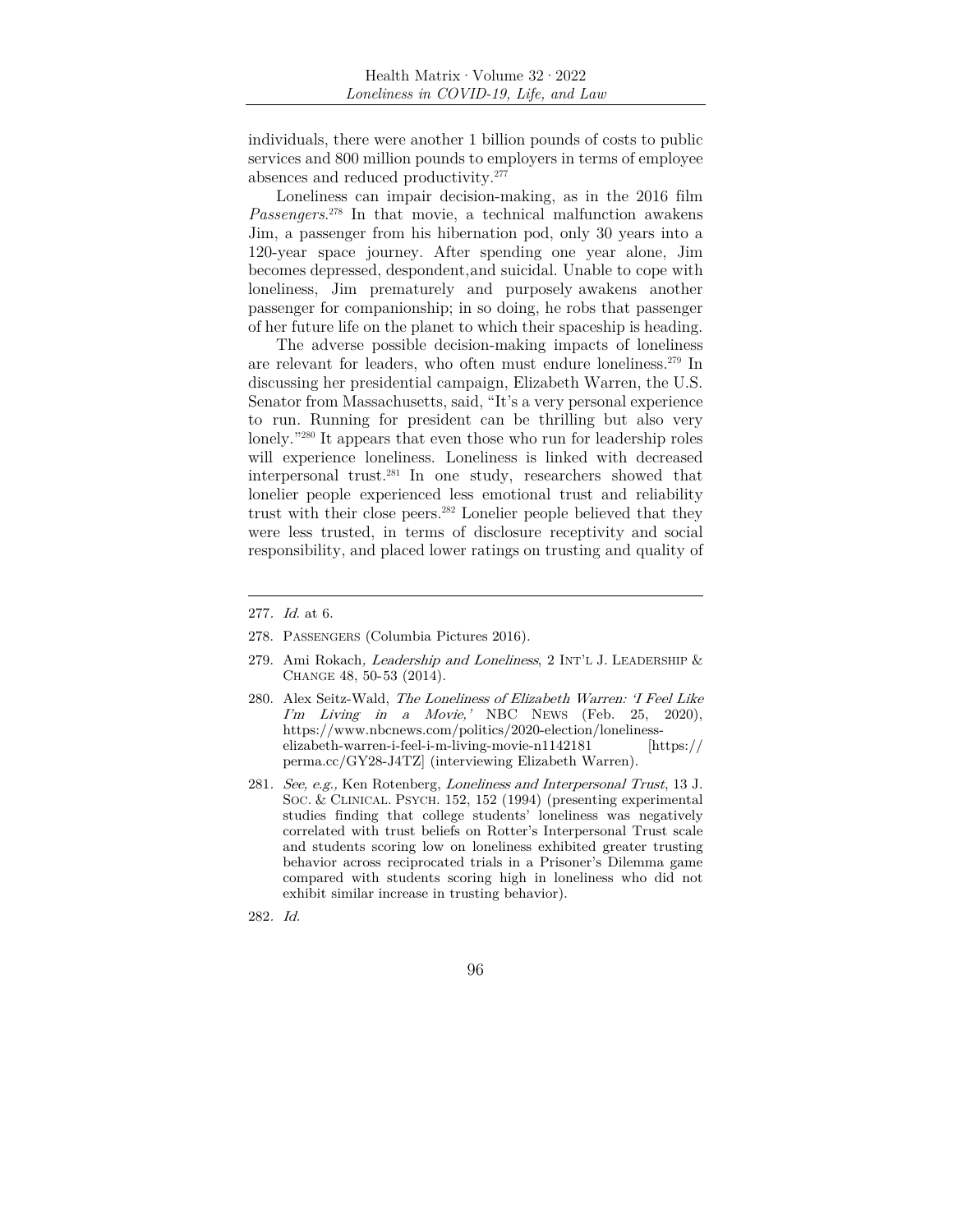relationships with close peers.283 Weak interpersonal trust harms personal relationships, work relationships among colleagues, community relationships among neighbors, and relationships between citizens and governments.<sup>284</sup>

Loneliness induces stress, which in turn can lower employee morale and impair decision-making, ethics, and morale.285 People who are lonely at home may also throw themselves into their work, thus worsening their life-work balance.286 Loneliness can lead to increased employee turnover as people change employers, seeking human connection and social community. A study of 672 employees and their 114 supervisors, across 143 workgroups in two organizations, found "greater workplace loneliness is related to lower job performance,"287 Additionally, employees viewed their lonely coworkers as less approachable, personally and professionally, and less committed to the organization, creating a "painful cycle of employee loneliness."<sup>288</sup> The rise of remote online working in response to COVID-19 will only accelerate

<sup>283</sup>. Id.

<sup>284.</sup> See generally ROBERT PUTNAM, BOWLING ALONE: THE COLLAPSE AND REVIVAL OF AMERICAN COMMUNITY (2000).

<sup>285.</sup> See generally Peter H. Huang, Can Practicing Mindfulness Improve Lawyer Decision-Making, Ethics, and Leadership?, 55 HOUS. L. REV. 63, 79-125 (2017); Constance Noonan Hadley, Employees Are Lonelier Than Ever. Here's How Employers Can Help., HARV. BUS. REV. (June 9, 2021), https://hbr.org/2021/06/employees-arelonelier-than-ever-heres-how-employers-can-help [https:// perma.cc/C43R-K85J].

<sup>286.</sup> See generally JEFFREY PFEFFER, DYING FOR A PAYCHECK: HOW MODERN MANAGEMENT HARMS EMPLOYEE HEALTH & COMPANY PERFORMANCE (2018); See also Brigid Schulte, The Way We Work is Killing Us, SLATE (Apr. 24, 2018), https://slate.com/humaninterest/2018/04/is-your-work-killing-you.html [https:// perma.cc/ZQF9-6WFM] (interviewing Jeffrey Pffefer).

<sup>287.</sup> Hakan Ozxelik & Sigal G. Barsade, No Employee is an Island: Workplace Loneliness and Job Performance, 61 ACAD. MGMT. J. 2343, 2343 (2018) (noting that the two organizations were a forprofit company and a city government agency, both located on the west coast of the United States).

<sup>288.</sup> Sigal G. Barsade & Hakan Ozxelik, The Painful Cycle of Employee Loneliness, and How It Hurts Companies, HARV. BUS. REV. (Apr. 24, 2018), https://hbr.org/2018/04/the-painful-cycle-of-employeeloneliness-and-how-it-hurts-companies [https://perma.cc/C69P-YLNY].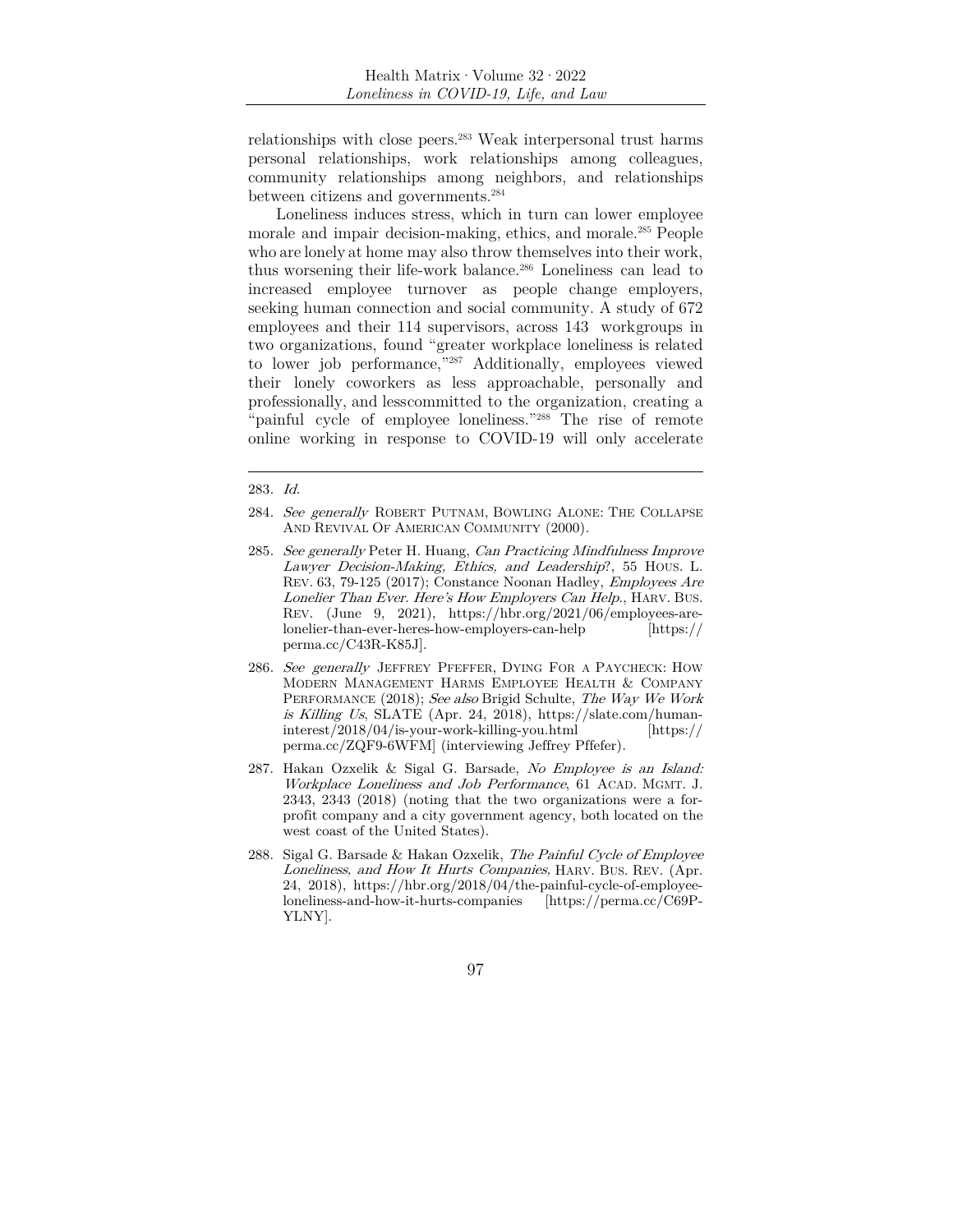loneliness costs to employees and employers. The 2020 State of Remote Work report found that the biggest struggle for remote workers was loneliness, tied with collaboration and communication.289

In 2017, a British think tank estimated the annual costs of loneliness to employers to be 2.5 billion pounds, with 2.1 billion pounds imposed on private sector employees.290 The aggregate costs of 2.5 billion pounds can be disaggregated into these pathways.291 First, loneliness costs due to reduced employee health leading to sickness absences is estimated at 20 million pounds.292 Second, loneliness costs due to reduced health of those who are cared for by friends or relatives at work, leading to associated caring activity by employees, is estimated at 220 million pounds.<sup>293</sup> Third, loneliness costs due to reduced employee well-being causing lower productivity, is estimated at 665 million pounds.294 Finally, loneliness costs due to reduced employee wellbeing, causing increased voluntary staff turnover, is estimated at 1.62 billion pounds.295 The New Economics Foundation also estimated 2017 total annual costs of loneliness to employers at 4,408 New Zealand dollars per employee,296 due to sickness absences  $(NZ$39)$ ,<sup>297</sup> caring for sick lonely friends and relatives  $(NZ$143)$ ,<sup>298</sup> reduced productivity  $(NZ$1,269)$ ,<sup>299</sup> and increased

- 290. Juliet Michaelson et al., The Cost of Loneliness to UK Employers, NEW ECONS. FOUND. (Feb. 20, 2017), https://neweconomics.org/ 2017/02/cost-loneliness-uk-employers/ [https://perma.cc/KVA9- ERAJ].
- 291. Id.
- 292. Id.
- 293. Id.
- 294. Id.
- 295. Id.
- 296. Employer Costs of Loneliness, LONELINESS N.Z. CHARITABLE TR., https://loneliness.org.nz/loneliness/costs/employer/ [https:// perma.cc/QZW7-PYTB] (last visited Oct. 22, 2021).
- 297. Id.
- 298. Id.
- 299. Id.

<sup>289</sup>. The 2020 State of Remote Work, BUFFER, https:// lp.buffer.com/state-of-remote-work-2020 [https://perma.cc/L7CB-V465] (last visited Oct. 23, 2021) (statistic is noted in chart  $\# 6$ ).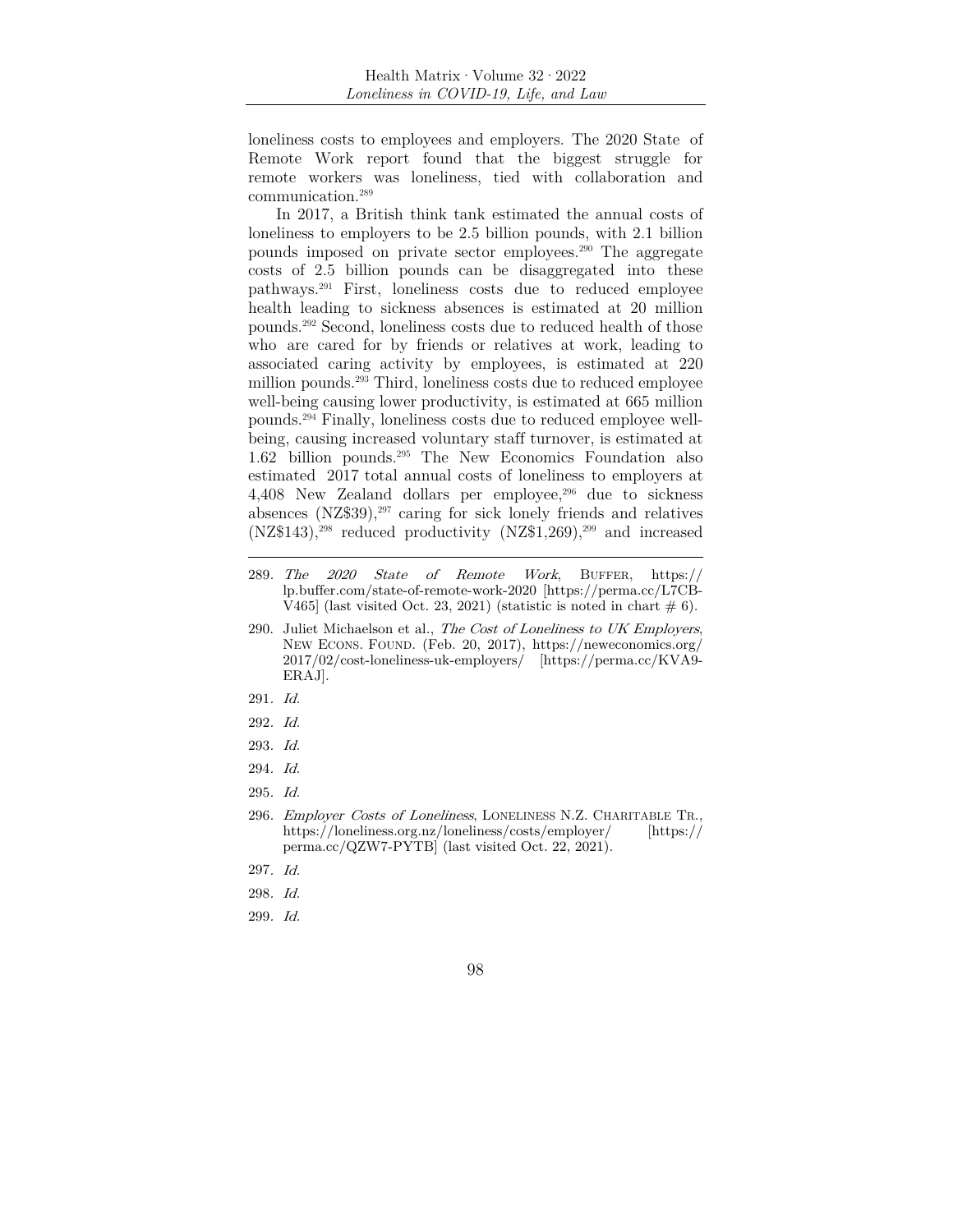turnover (NZ\$3,100).300 Finally, people who experience loneliness in their personal lives may instead seek inappropriate intimate relationships in their professional lives.

Loneliness among older adults may lead them to be more susceptible to financial fraud in seeking human connection.<sup>301</sup> More generally, the universal human desire for social connection may lead people of all ages to be victimized by what law professors Shmuel I. Becher and Sarah Dadush felicitously term "relationship as product."302 Becher and Dadush define relationship as product as the phenomenon whereby "firms are in the business of selling not only products or services, but also 'communal' or 'social' relationships."303 Becher and Dadush analyze in detail how businesses prey on lonely people's desire for social connection to lower people's guard and overspend. Such manipulation harms not only lonely people, but also damages precious social capital in the form of generalized trust, and in so doing, also decreases social well-being.<sup>304</sup>

# *F. COVID-19 Pandemic as a "Loneliness Mirror"*

 *"All great and precious things are lonely."* 

 *–John Steinbeck*<sup>305</sup>

A global pandemic provides perfect conditions for exacerbating both emotional and social loneliness. Individuals are feeling aimlessness and boredom from reduced or eliminated social interactions. These emotions intensify because of physical distancing requirements, where mandated restrictions all but eliminate the ability to gather, even in small groups. Add to boredom the palpable anxiety of loneliness because of solitary living, lack of an intimate relationship, or loss of loved ones, and COVID-19 fuels a growing fire, with barren souls the aftermath.

- 304. Id.
- 305. JOHN STEINBECK, EAST OF EDEN 520 (Penguin Twentieth Century Classics Paperback 2016) (1952).

<sup>300</sup>. Id.

<sup>301</sup>. See Peter H. Huang, Achieving American Retirement Prosperity by Changing Americans' Thinking About Retirement, 22 STAN. J.L. BUS. & FIN. 189, 218-21 (2017).

<sup>302.</sup> Shmuel I. Becher & Sarah Dadush, Relationship as Product: Transacting in the Age of Loneliness, 2021 U. ILL. L. REV. 1547 (2021).

<sup>303</sup>. Id. at 1547.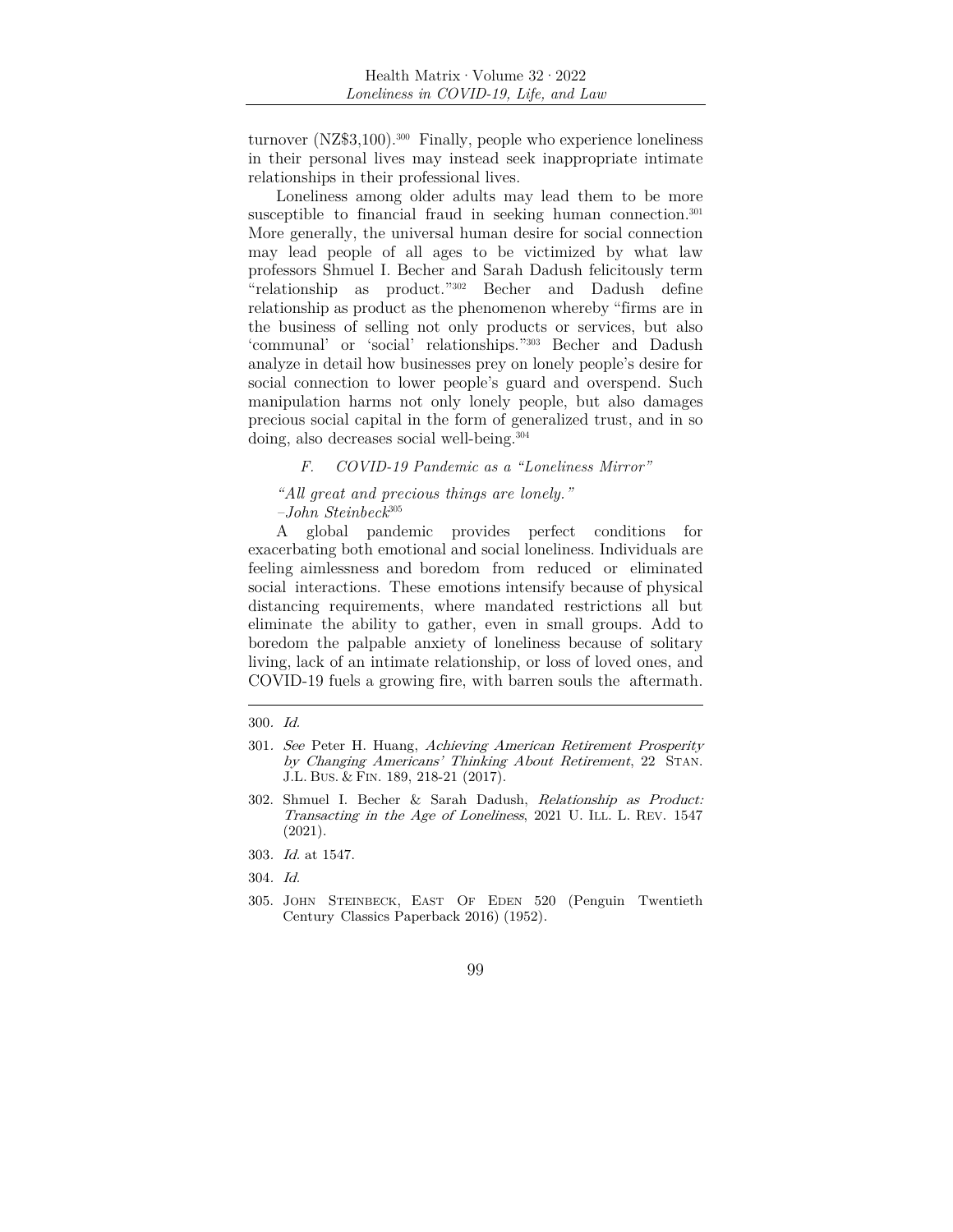COVID-19 acts as a worldwide mirror where, though physically isolated from each other, collectively, persons are forced by isolation and change of routines to survey their internal landscape. Perhaps individual A has never taken time to internally reflect upon their relationships, distinguishing those that provide value from those providing merely distraction. Because of pandemic restrictions, A now spends more time with their partner, reflecting upon the relationship and A's internal needs and desires. What if A determines A's source of loneliness is caused in part by unhealthy perceptions within their relationship?306

Recall that loneliness is the discrepancy between what we want or need from a relationship and our perception of existing relationships. What if A is shy and holds a negative worldview? If so, this may predispose A to feel greater loneliness given the events of 2020. As this Article outlines, many facets reflect the experience of loneliness. If the average person spends approximately 80% of their waking time in the company of others and prefers it to time spent alone, it is unsurprising that our world experienced, and may still be experiencing, collective suffering. Loneliness shapes social networks,  $307$  and the world is living through a pandemic of physical isolation. As a result, governments must consider swift actions to create infrastructure, provide education, and promulgate policies and programs supportive of emotional well-being.

<sup>306</sup>. See generally Carol Bruess, Are You Lonely in Your Partnership or Marriage?, TED (Jan. 7, 2020), https://ideas.ted.com/are-youlonely-in-your-partnership-or-marriage/ [https://perma.cc/9HTL-EYLL] (discussing lonely marriages or partnerships and how to renew emotional connections).

<sup>307</sup>. See generally Sarner, supra note 57.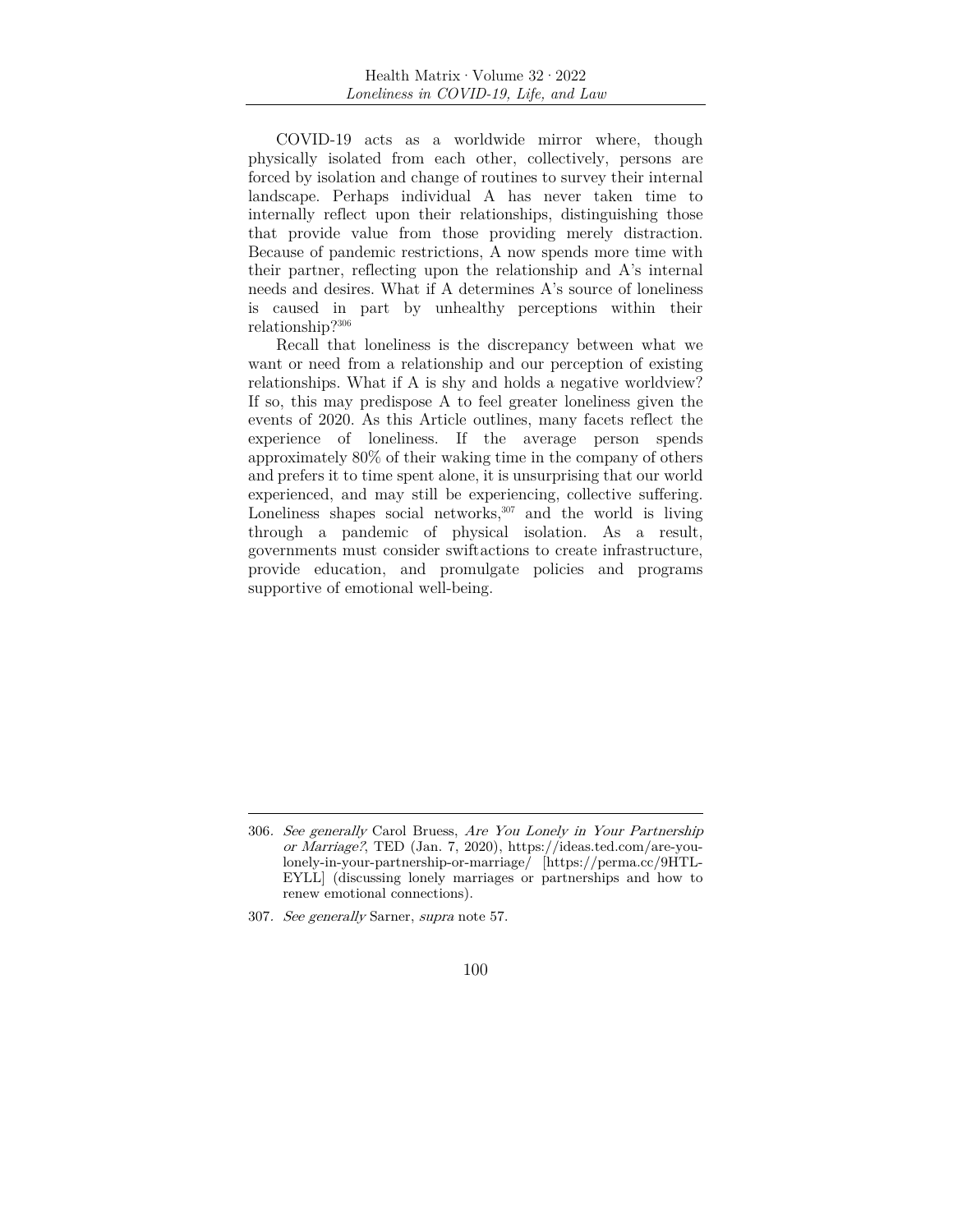# III. LONELINESS AND THE LAW

*"The world that I live in is empty and cold The loneliness cuts me and tortures my soul" –Waylon Jennings*<sup>308</sup>

What about loneliness within the legal profession? *Harvard Business Review* published an article<sup>309</sup> indicating lawyers report being the loneliest of professionals. Aside from this Article, however, there is little research on legal professionals and loneliness; in fact, the authors found no studies assessing loneliness in legal professionals. However, research exists on wellbeing in the legal profession and among law students. Topics of focus are typically grouped into substance use disorders, and mental health disorders and diseases: stress, anxiety, and depression.

# *A. Lawyer Well-Being*

*"Lawyer Loneliness: You're Not Alone in Feeling Alone"*<sup>310</sup>

A 1990 study indicated that lawyers reported the highest rates of depression among professionals.311 Lawyers are nearly three times more likely to suffer from depression and twice as likely to suffer from alcoholism as the general population.<sup>312</sup> Depression and alcoholism are likely culprits behind the 25% of

- 309. Achor et al., supra note 58.
- 310. Shawn Healy, Lawyer Loneliness: You're Not Alone in Feeling Alone, ATT'Y AT WORK (Aug. 7, 2018), https:// www.attorneyatwork.com/lawyer-loneliness/ [https://perma.cc/ 46FN-MGR9].
- 311. William W. Eaton et al., Occupations and the Prevalence of Major Depressive Disorder, 32 J. OCCUPATIONAL & ENVT'L MED. 1079, 1 083 (1990) (reviewing 104 professions and concluding the rate of depression among lawyers is four times greater than the general population, and that depression is involved in more than half of all attempted suicides).
- 312. Mary T. Robinson, The Professional Cost of Untreated Addiction and Mental Illness in Practicing Lawyers, AL. LAWYER 152 (Mar. 2010), https://www.alabar.org/assets/2014/08/BP-LMAP-R-ProfCostUntreatedAddictionMentalIll.pdf [https://perma.cc/ 2GGP-DDQM].

<sup>308.</sup> WAYLON JENNINGS, I TREMBLE FOR YOU (RCA Victor 1967).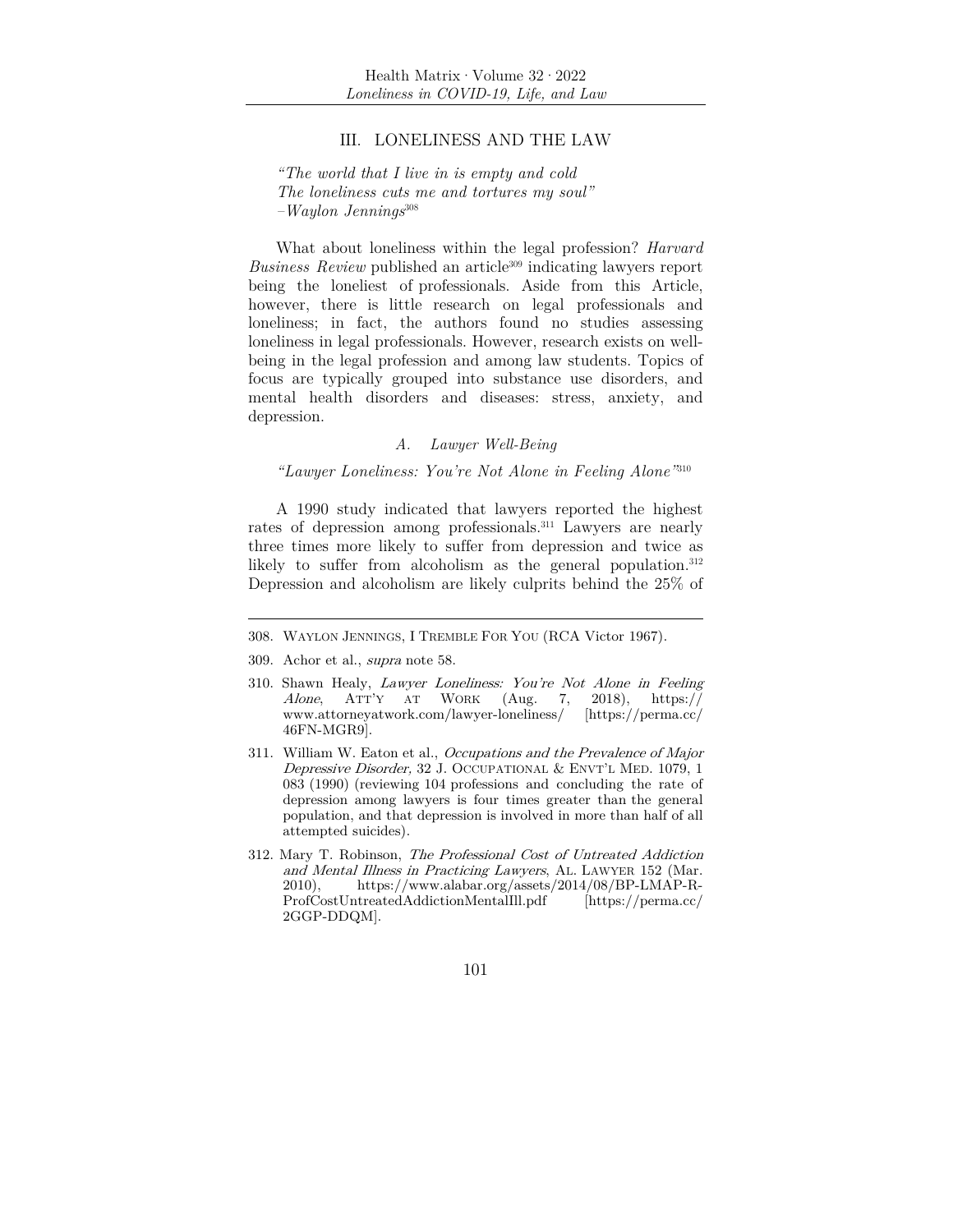lawyers facing disciplinary charges identified as having a mental illness or addiction.313 Judges also suffer mental health challenges, citing daily stressors such as "endless caseloads, severe time limitations, social isolation, lack of privacy, and the [mental] weight of deciding the fates of others."314 A 2021 information flyer by the National Center for State Courts acknowledges existing mental health issues in the judiciary, then outlines the urgency of addressing such issues within the court system due to the public's reliance upon the fair administration of justice.<sup>315</sup> An American Bar Association ("ABA") study indicated that 28% of lawyers exhibited some type of depression within the previous year, four times the rate for the general population.<sup>316</sup> Furthermore,  $61\%$  of lawyers reported struggling with depression at some time in their career, nearly ten times the general population.<sup>317</sup> This is alarming; in 2018, depression was the leading cause of adult disability in the U.S. and the world.<sup>318</sup>

Additional statistics regarding lawyer well-being are equally alarming. A 1991 Johns Hopkins study revealed that "the legal profession suffers with the most members who are clinically depressed."319 Lawyers exhibit higher rates of anxiety and greater frequency of substance abuse than the general population.320 The

- 315. Addressing the Mental Health and Well-Being of Judges and Court Employees, supra note 314.
- 316. Dan Lukasik, Why We Need to Talk about Lawyers' Mental Health Now, LAW. WITH DEPRESSION (Sept. 23, 2018), https://www. lawyerswithdepression.com/articles/why-we-need-to-talk-aboutlawyers-mental-health-now/ [https://perma.cc/QDT2-4VXM].
- 317. Id.
- 318. Id.
- 319. David J. Brown, Depression Ethics, BENCHER, Sept.-Oct. 2005, at 2.
- 320. Connie J.A. Beck et al., Lawyer Distress: Alcohol-Related Problems and Other Psychological Concerns Among a Sample of Practicing Lawyers, 10 J.L. & HEALTH 1, 57 (1995-96); Susan Daicoff, Lawyer, Know Thyself: A Review of Empirical

<sup>313</sup>. Id.

<sup>314.</sup> Alexis Resnick et al., Surviving Bench Stress, 49 FAM. CT. REV. 610, 610 (2011); Addressing the Mental Health and Well-Being of Judges and Court Employees, NAT'L CTR. FOR ST. CTS. (Jan. 16, 2021), https://www.ncsc.org/\_\_data/assets/pdf\_file/0023/59603 /Addressing-the-Mental-Health-and-Well-being-of-Judges-and-Court-Employees-Final.pdf [https://perma.cc/B87V-XTS2].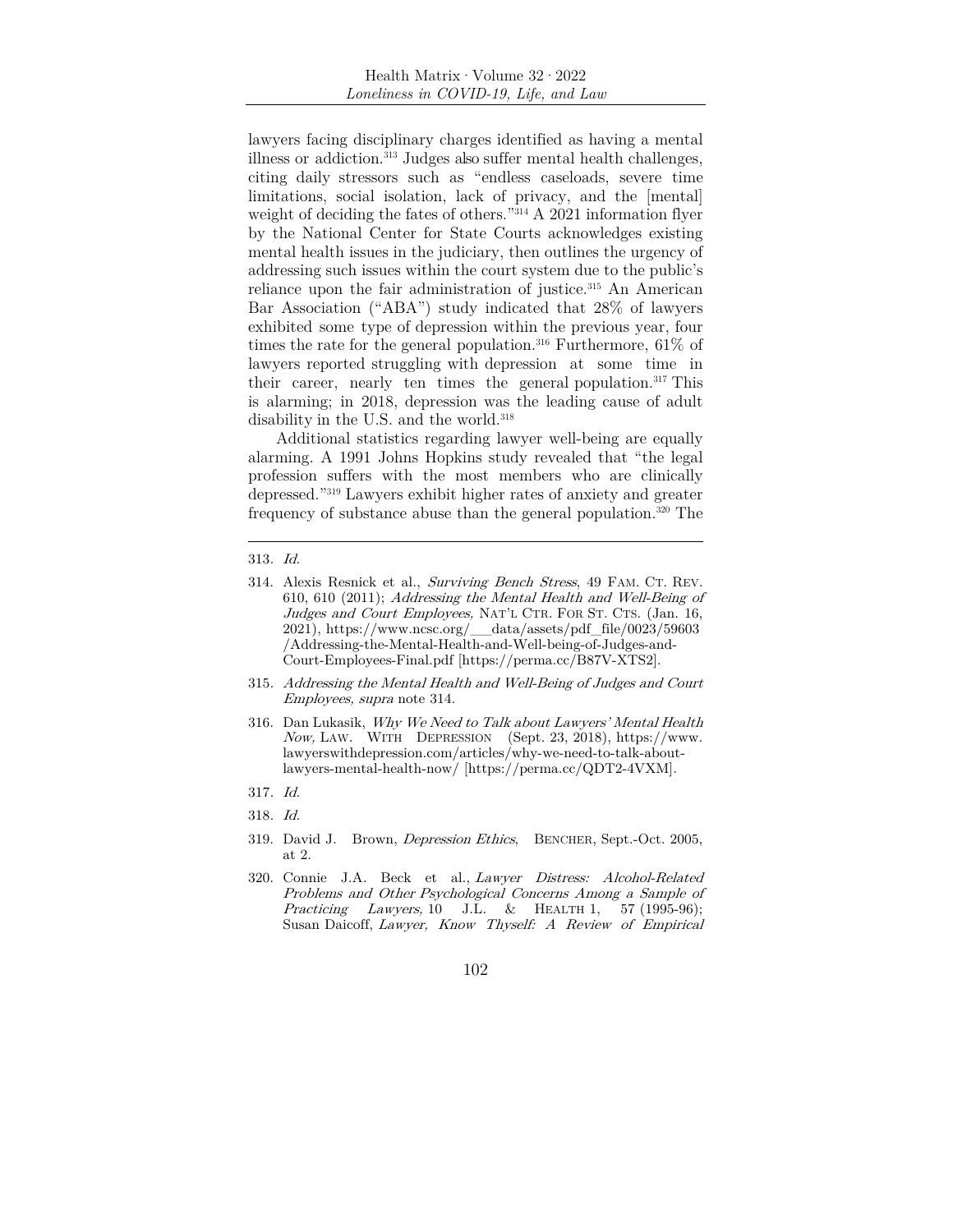National Institute of Mental Health estimates 15% of clinically depressed persons commit suicide.<sup>321</sup> Rates of alcoholism among attorneys is consistently higher than the general population.322 Twenty-five percent of lawyers struggle with "elevated feelings of psychological distress, including feelings of inadequacy, inferiority, anxiety, social alienation, isolation, and depression."323

Krill et al. published a study on the prevalence of substance use disorders and mental health issues among attorneys in the U.S.324 Results from 11,278 participants indicated about 21% scored at "problematic drinking levels."325 In contrast, approximately 12% of the general workforce reported positive for the same measure.<sup>326</sup> Even more participants scored at a level consistent with possible alcohol abuse or dependence, and of these, attorneys under the age of thirty were more likely to have a higher score.327 Comparatively, only 15% of physicians and surgeons screened positive for the same sub-scale.<sup>328</sup> Men exhibited higher levels of depression, while women exhibited higher levels of anxiety and stress.<sup>329</sup> In this cohort, levels of depression  $(28\%)$ , anxiety  $(19\%)$ , and stress  $(23\%)$  were significant, indicating mild to high levels for all three measures.<sup>330</sup>

Research on Attorney Attributes Bearing on Professionalism, 46 AM. U.L. REV. 1337, 1409 (1997).

- 321. Brown, supra note 319, at 3.
- 322. Rick Allan, Alcoholism, Drug Abuse and Lawyers: Are We Ready to Address the Denial?, 31 CREIGHTON L. REV. 265, 265 (1997).
- 323. Mental/Emotional Health., MISS. BAR, https://www.msbar.org/ programs-affiliates/lawyers-judges-assistance-program/signssymptoms/mentalemotional-health/ [https://perma.cc/7MB3- VZKD] (last visited Oct. 17, 2021).
- 324. Patrick Krill et al., The Prevalence of Substance Use and Other Mental Health Concerns Among American Attorneys, 10 J. ADDICTION MED. 46, 46 (2016).
- 325. Id. at 48.
- 326. Id. at 51.
- 327. Id. at 48, 51.
- 328. Id. at 51.
- 329. Id. at 49.
- 330. Id. at 51.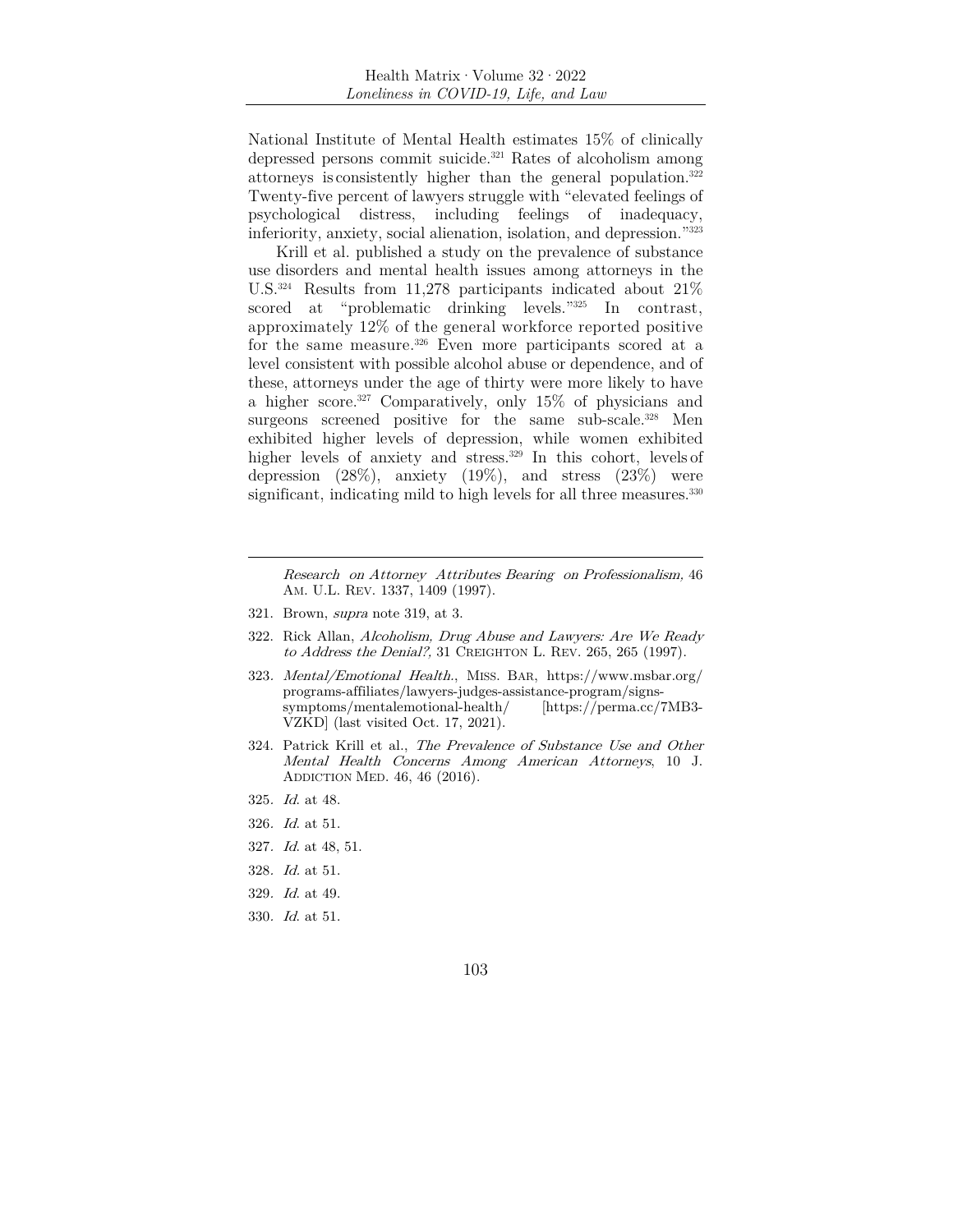Alternatively, attorneys with low scores on alcohol abuse reported lower levels of depression, anxiety, and stress.<sup>331</sup>

Why are legal professionals' rates of mental health issues so much higher than the general population? What contributes to poor mental health? Ethics rules are designed for self-policing but may be mentally detrimental: when a lawyer knows of a breach, they must report it.332 This process, therefore, avoids government regulation of the profession and instills public trust in lawyers.333 Within law exists "a self-imposed stigma and isolation" attached to requesting help as a legal professional; this concept is discussed throughout research.334 Lawyers look at the world differently. "Thinking like a lawyer" may negatively affect well-being;<sup>335</sup> such thinking creates difficulty for therapists treating lawyers because lawyers are trained to "parse the syntax and argue the finer points."336 Law students often learn pessimistic thinking styles.337 Hesitancy to seek help may be further exacerbated because lawyers may be embarrassed by the exposure of therapy or group interventions.<sup>338</sup>

- 332. Brown, supra note 319, at 4.
- 333. Id. (explaining that there are no specific ethics rules requiring attorneys to "watch out for each other," and that the system is not designed to help others within the profession; therefore, a lawyer needing help falls through the cracks).
- 334. Id. (explaining that ethical demands of the model rules place attorneys in difficult situations and "[s]elf-reporting seems impossible").
- 335. Peter H. Huang & Corie Rosen Felder, The Zombie Lawyer Apocalypse, 42 PEPP. L. REV. 727, 740-41 (2015) (analyzing how legal education and practice can adversely impact subjective wellbeing).
- 336. Tim A Baker, What Does Treatment Look Like for Lawyers, Judges in Need?, IND. L. (Mar. 7, 2017), https:// www.theindianalawyer.com/articles/43009-what-does- treatmentlook-like-for-lawyers-judges-in-need [https://perma.cc/GUR8- RTLW].
- 337. Huang & Felder, supra note 335.
- 338. Baker, supra note 336.

<sup>331</sup>. Id. at 50.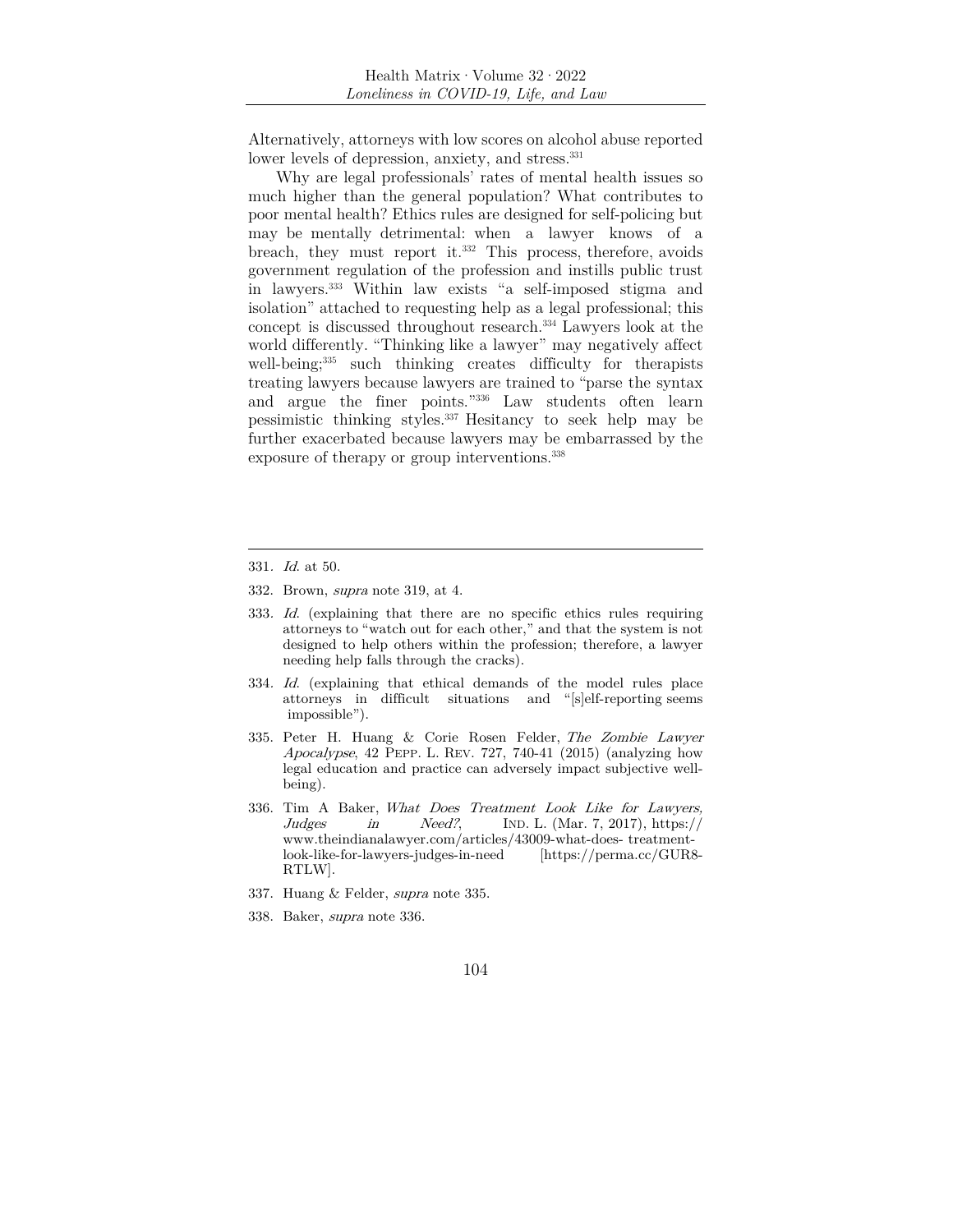### *B. Loneliness in the Legal Profession*

#### *"I don't think I've actually spoken to anyone today."*<sup>339</sup>

The authors know of no research directly measuring a cohort of lawyers for levels of loneliness using a valid assessment tool. However, attorney Jeena Cho outlined factors contributing to lawyer loneliness and offered targeted solutions.<sup>340</sup>

Relationships profoundly impact on our well-being.341 "The lonelier we are, the more wear and tear our bodies experience "as a result of any stress in our lives."342 Cho surveys the barriers to lawyer well-being, recognizing signs of detrimental health effects, and offers solutions to manage loneliness in the legal profession. A list of these signs and proposed solutions can be found in Appendix B, Table 6.

# *C. Law Student Well-Being*

*"When I say that law school breaks people, I mean that almost nobody comes out of law school feeling better about themselves, although many come out much worse—caustic, paranoid, and overly competitive."* 

*–Douglas Litowitz*<sup>343</sup>

Clinical law professor Lawrence Krieger and psychology professor Ken Sheldon reported that law students exhibit problems with emotional distress and substance abuse.344 This

- 343. DOUGLAS LITOWITZ, THE DESTRUCTION OF YOUNG LAWYERS: BEYOND ONE L 30 (University of Akron Press 2007).
- 344. Lawrence S. Krieger & Kennon M. Sheldon, Does Legal Education Have Negative Effects on Law Students? Evaluating Changes in Motivation, Values, and Well-Being, 22 BEHAV. SCI. & L. 261, 262 (2004).

<sup>339.</sup> Rory Smith, The Unexpected Loneliness of the Law Firm, ULTRAVIRES (Dec. 2, 2019), https://ultravires.ca/2019/12/theunexpected-loneliness-of-the-law-firm/ [https://perma.cc/CV77- D6BU].

<sup>340.</sup> Jeena Cho, Lawyer Loneliness: Facing and Fighting 'No. 1 Public Health Issue,' ABA J. (July 1, 2018), http://www.abajournal.com/ magazine/article/lawyer\_loneliness\_public\_health [https:// perma.cc/T7RL-2RRL].

<sup>341</sup>. Id.

<sup>342</sup>. Id.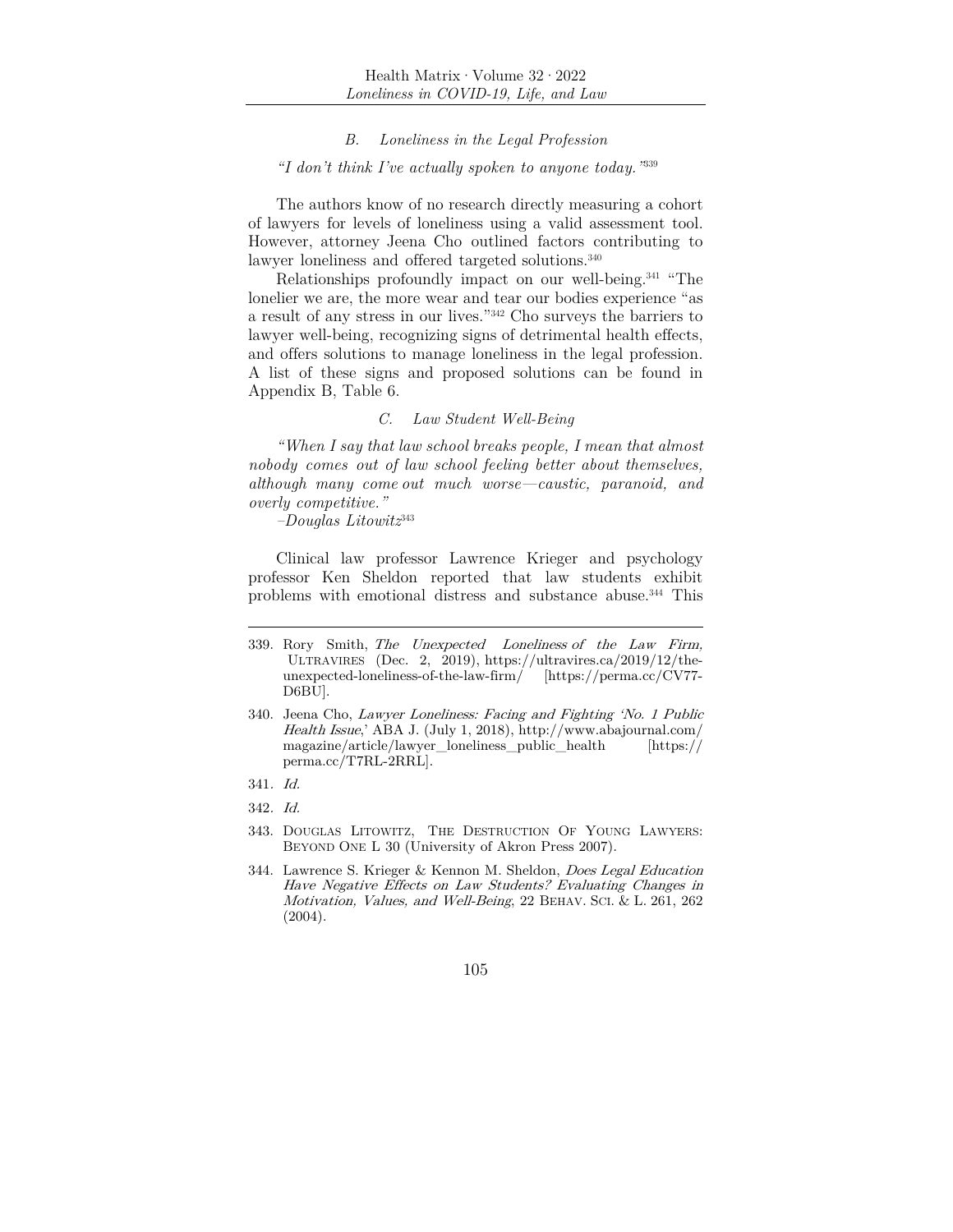confirmed their hypothesis that law school contributes to negative changes in values, motivations, and well-being, predicting decreased happiness and life satisfaction.345 They indicated that well-being of lawyers and law students is weakly associated with external factors such as money and status.<sup>346</sup> Instead, one factor driving the well-being of legal professionals, including law students, is the ability to choose "interest and meaning in [their] work."347

As a grassroots effort to educate law students, Krieger published a booklet targeted to first-year law students identifying law school stressors and solutions to mitigate stress.<sup>348</sup> A summary of the booklet's content is listed in Appendix B, Table 7. Law school is a stressful experience. It is striking how characteristics of "thinking like a lawyer" parallel the state of hypervigilance: an increased emphasis on self-preservation, avoidance of perceived threats, and increases in anxiety, heart rate, and blood pressure.<sup>349</sup> Perhaps learning how to critically analyze an opponent's arguments and "defend one's boundaries" enhances students' hypervigilant responses, contributing to increased feelings of loneliness.

Professor Jennifer Jolly-Ryan suggested that the law school environment fundamentally changes law students for the worse, setting them up to be unhealthy lawyers: $350$ 

Law students enter law school with unique gifts. Some are brilliant writers but are anxious and awkward when speaking in class or in front of an audience. Some are brilliant oral advocates but have difficulty writing. Other student gifts lie in their ability to empathize with others,

- 349. See Tull, supra note 255.
- 350. Jennifer Jolly-Ryan, Promoting Mental Health in Law Schools: What Law Schools Can Do for Law Students to Help Them Become Happy, Mentally Healthy Lawyers, 48 U. LOUISVILLE L. REV. 95, 124-125 (2009).

<sup>345</sup>. Id. at 263.

<sup>346.</sup> Lawrence S. Krieger & Kennon M. Sheldon, What Makes Lawyers Happy? A Data Driven Prescription to Redefine Professional Success, 83 GEO. WASH. L. REV. 554, 580 (2015).

<sup>347</sup>. Id.

<sup>348.</sup> LAWRENCE S. KRIEGER, ENJOY SUCCESS & DROP THE STRESS IN LAW SCHOOL AND LAW PRACTICE: APPLYING THE NEW SCIENCE FOR A FULFILLING LIFE AND CAREER (2021).

<sup>106</sup>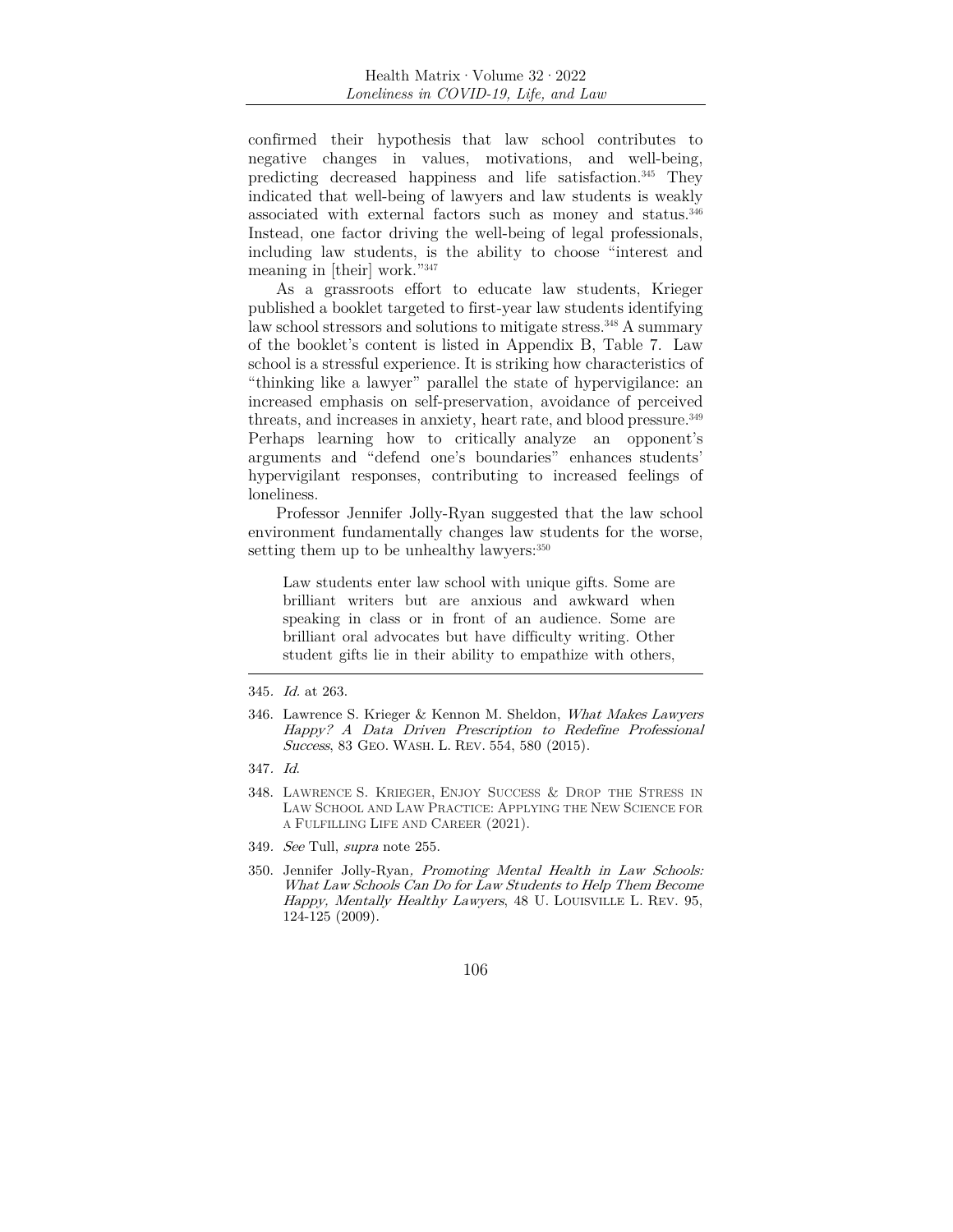deal with chaotic situations, and listen to a client's problems and solve them. However, law school . . . often destroy[s] law students' gifts . . . [and] highlight[s] a student's weaknesses rather than strengths . . . [i]f law schools and law professors extinguish or discourage any of the unique gifts possessed by law students, they exert "a destructive force" on both the students and the legal profession as a whole . . . law school "teaches many students to put aside their personal life and health and accept persistent discomfort, angst, isolation, even depression as the cost of becoming a lawyer."351

Huang and Felder utilize the popular cultural framework of a *Zombie Lawyer Apocalypse* to analyze the epidemic amounts of anxiety, decision-making errors, depression, and professional dissatisfaction the above studies show are now rampant among law students and lawyers.<sup>352</sup> Huang and Felder provide these positive psychology, evidence-based solutions to law student and<br>lawyer zombification:<sup>353</sup> practicing mindfulness;<sup>354</sup> shifting practicing mindfulness; $354$  shifting attribution styles355 (i.e. how individuals think about their experiences); relying on people's signature strengths;<sup>356</sup> and developing meaning in life and work.<sup>357</sup> Huang discusses meta-mindfulness, or mindfulness about mindfulness,<sup>358</sup> and offers examples of law students' positive feedback upon learning about mindfulness.359 Additionally, Huang provides representative examples of law students' positive feedback upon learning about mindfulness in the required law school course *Legal Ethics and Professionalism*. 360

- 352. Huang & Rosen Felder, supra note 335, at 727.
- 353. Id.
- 354. Id. at 750-55.
- 355. Id. at 766-70.
- 356. Id. at 763-66.
- 357. Id. at 770-71.
- 358. Peter H. Huang, Meta-Mindfulness: A New Hope, 19 RICH. J.L. & PUB.INT. 303, 313-17 (2016).
- 359. Id. at 318-20.
- 360. Peter H. Huang, Mindfulness in Legal Ethics and Professionalism, 48 SW. L. REV. 401, 403-06 (2019).

<sup>351</sup>. Id. at 124-25.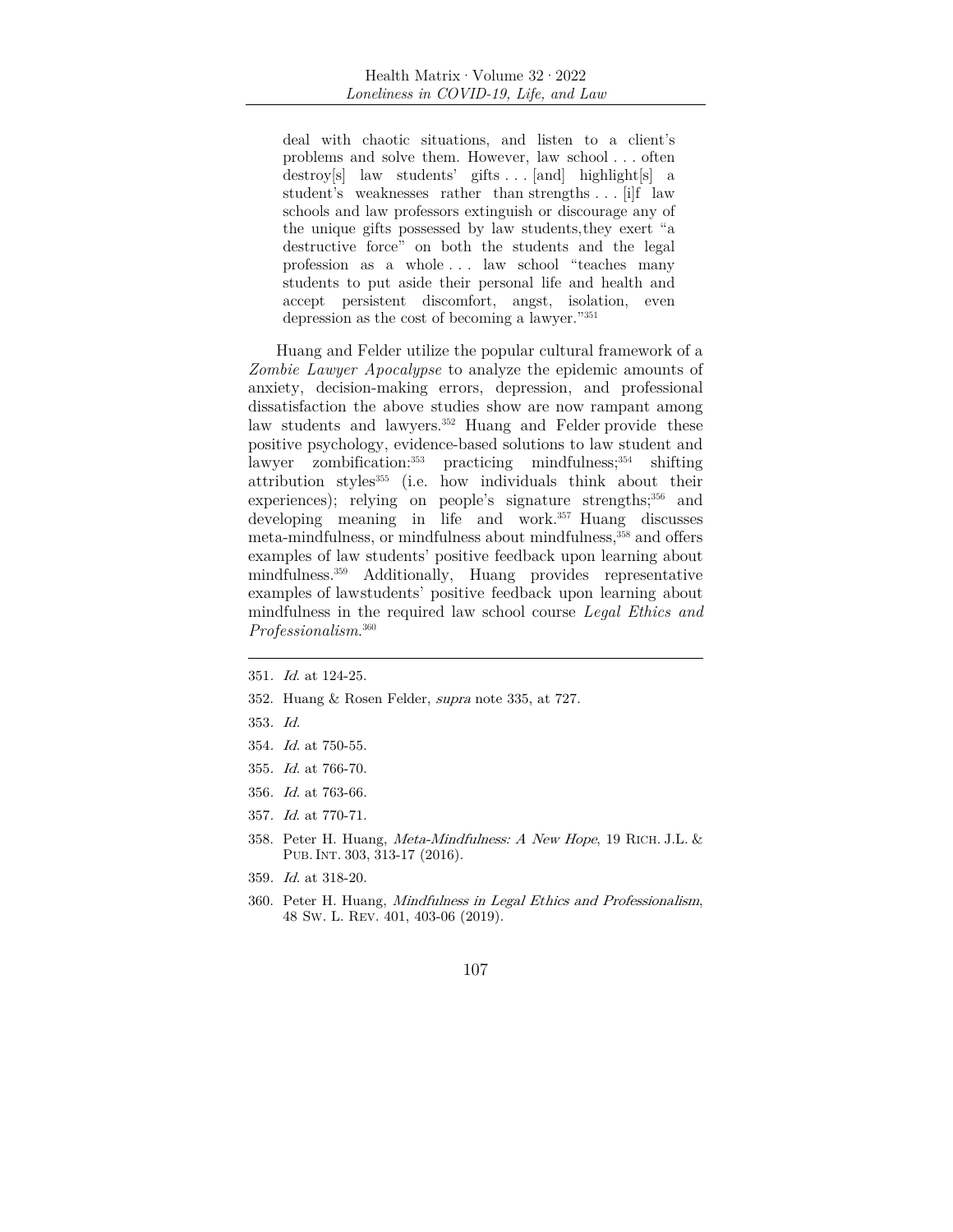Martin and Rand published a study on hope and optimism among first year law students.361 Their research indicated "that law students begin their first year of law school with normal or even higher levels of well-being" than their undergraduate counterparts, but that well-being declines through the first year.362 In fact, "law school is a 'breeding ground' for depression, anxiety, and other stress-related illnesses."363 Debra Austin, Denver University law professor, echoes these findings: "[S]tresses facing law students and lawyers result in a significant decline in their well-being, including anxiety, panic attacks, depression, substance abuse, and suicide."364 "[S]tudents will respond to the stress of law school by becoming alienated, withdrawing psychologically and intellectually from the learning experience, or turning to alcohol or drugs for relief."365

Law school stress wears on the mind and body. A recent Emory graduate said "she believed she was the only person in the entire class who was lost or confused. She thought that 'if [she] belonged in law school [] [she] wouldn't feel this way.'"366 A 2015 study of 647 law students, aimed at measuring perceived stress levels, indicated higher scores on four areas of concern typically correlated with higher levels of anxiety and depression.<sup>367</sup> These

- 361. Allison D. Martin & Kevin L. Rand, The Future's So Bright, I Gotta Wear Shades: Law School Through the Lens of Hope, 48 DUQ. L. REV. 203, 205 (2010).
- 362. Id. at 206.
- 363. Id. (outlining that "[s]elf-reports of anxiety and depression are reportedly significantly higher among law students than the general population or even medical students").
- 364. Debra S. Austin, Killing Them Softly: Neuroscience Reveals How Brain Cells Die from Law School Stress and How Neural Self-Hacking Can Optimize Cognitive Performance, 59 LOY. L. REV. 791, 796-97 (2013) (stressing that "neuroscience . . . shows that this level of stress [in law school] . . . diminishes cognitive capacity . . . and the impact of emotion on this process indicatels that stress can weaken or kill brain cells").
- 365. Martin & Rand, supra note 361, at 206.
- 366. Cho, supra note 340.
- 367. Adele Bergin & Kenneth Pakenham, Law Student Stress: Relationships Between Academic Demands, Social Isolation, Career Pressure, Study/Life Imbalance and Adjustment Outcomes in Law Students, 22 PSYCHIATRY, PSYCH. & L. 388, 388 (2015) (utilizing the Law Student Perceived Stress Scale). See also Stephanie Francis Ward, For Law Student Mental Health Day, ABA Groups Focus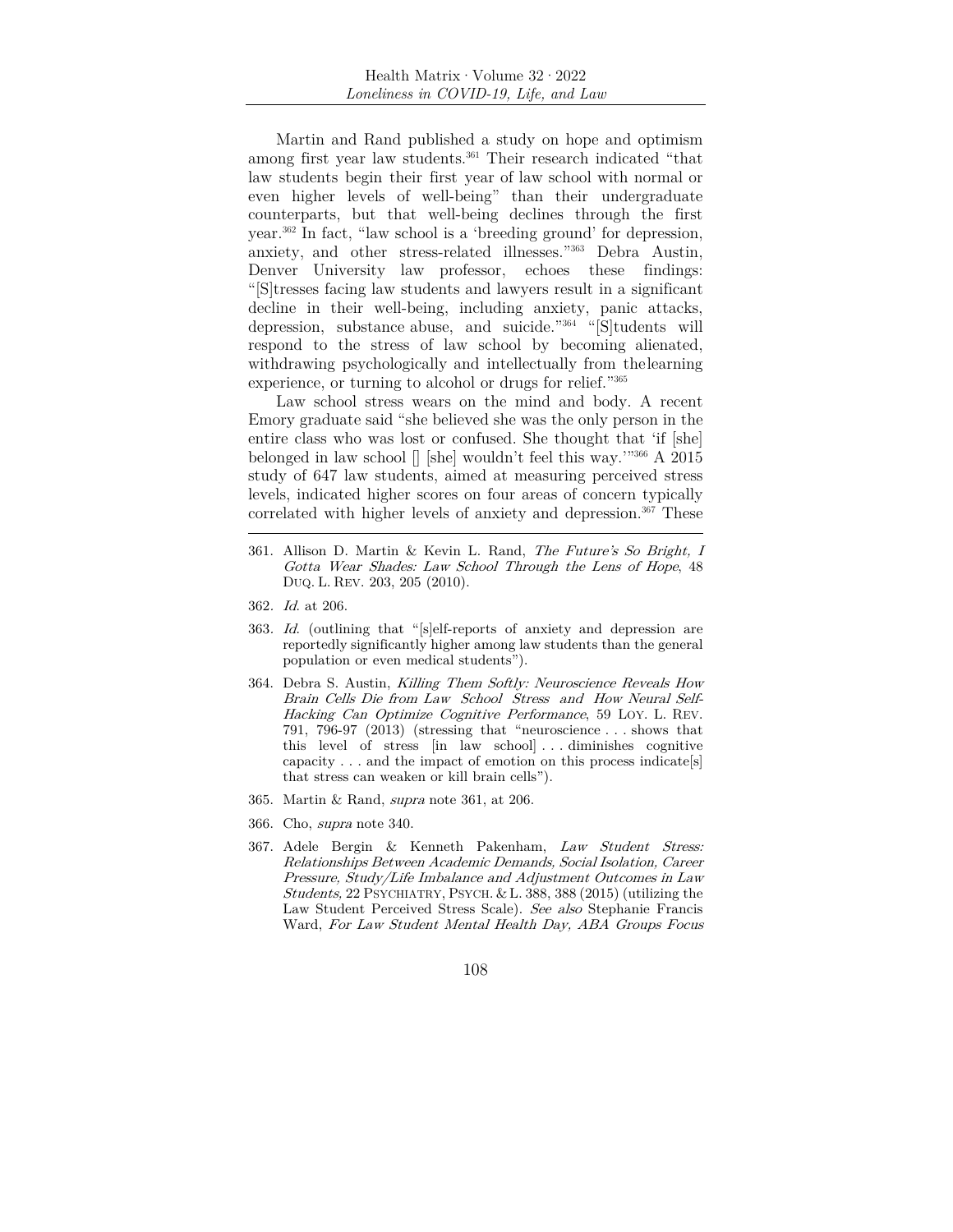included: academic demands, career pressure, social isolation, and study-life imbalance.<sup>368</sup> Over half the students reported moderate to extremely severe symptoms of depression (53%) and anxiety  $(54\%)$ . 369

"An increase in bad habits, dysfunctional behaviors, stress, anxiety, depression, and other mental illnesses characterizes many law students' metamorphosis from law student to lawyer."370 Law students "suffer more mental health and substance abuse problems than society in general."371 A study on law student mental health by Jaffe, Organ, and Bender of 3,000 law students across fifteen law schools outlined the following results: 17% screened positive for depression; 37% screened positive for anxiety; and  $21\%$  had serious thoughts of suicide.<sup>372</sup> 79% of the students said they would seek professional help for mental health; and 42% indicated a need for help for emotional or mental health issues in the prior year, but only half actually received counseling.373 43% reported binge drinking374 at least once in the previous two weeks; and 81% reported they would likely seek help for an alcohol problem, but only  $4\%$  did.<sup>375</sup>

Many professionals are highly educated by virtue of their professional training. Individuals with extensive training tend to engage in cognitive layering, leading to possible over-analysis. High achieving and highly educated people are often prone to

- 368. Bergin & Pakenham, supra note 367.
- 369. Id.
- 370. Jolly-Ryan, supra note 350, at 98.
- 371. Id. at 97.
- 372. Jerome M. Organ et al., Suffering in Silence: The Survey of Law Student Well-Being and the Reluctance of Law Students to Seek Help for Substance Use and Mental Health Concerns, 66 J. LEGAL EDUC. 116, 136-37, 139 (2016).
- 373. Id. at 140.
- 374. Id. at 128 (defining binge drinking as drinking five or more drinks for men, or four or more drinks for women, in one sitting).
- 375. Id. at 140.

on Ways to Promote Well-Being, ABA J. (Oct. 9, 2018), http://www.abajournal.com/news/article/law\_student\_mental\_ health day aba groups focus ways to promote well-being/ [https://perma.cc/6XE3-LDTX].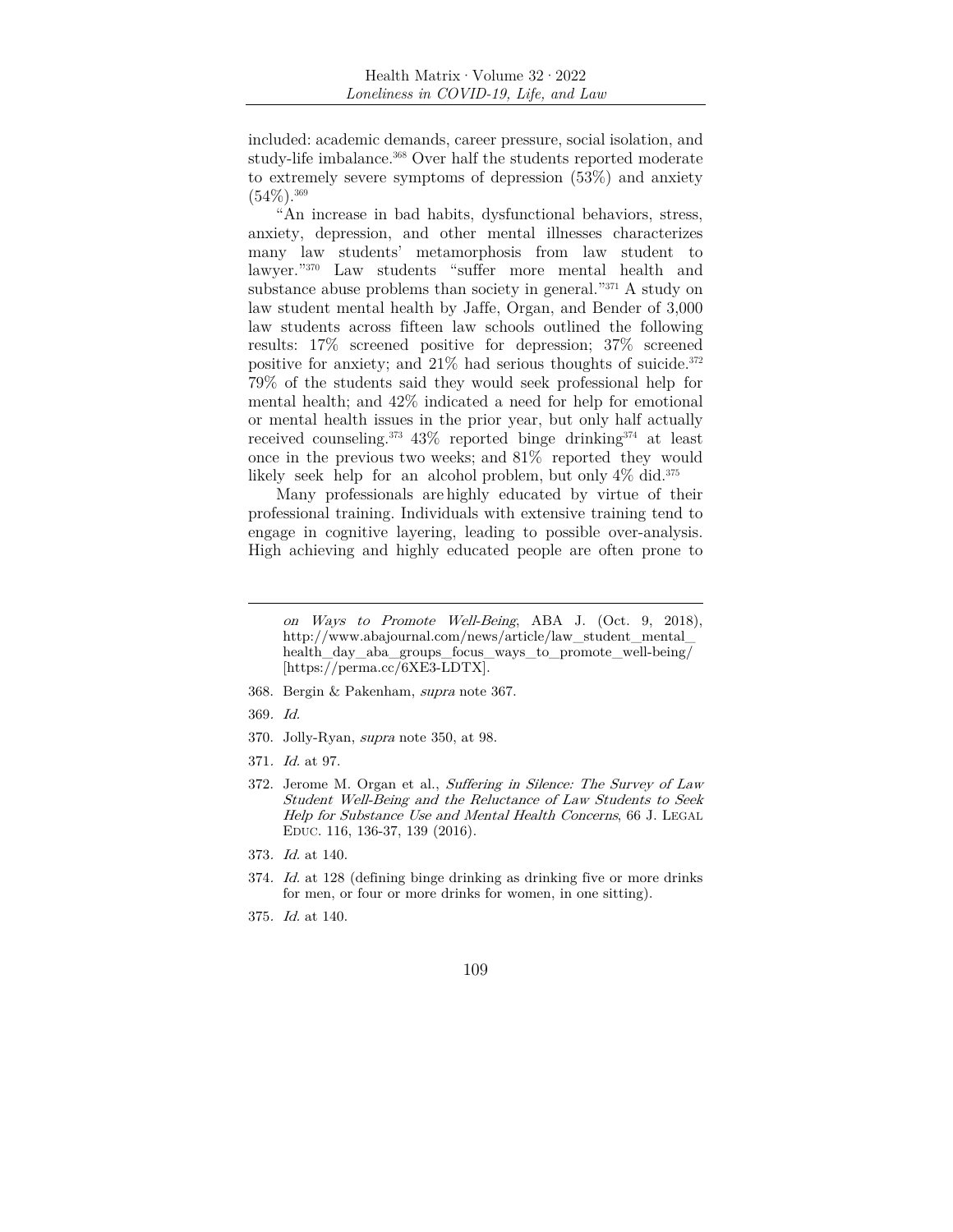what is known as the Imposter Phenomenon  $(IP)$  or syndrome.<sup>376</sup> This is a fear of being, or being discovered, or found out to be, an imposter, and may add to loneliness.377 Individuals experiencing IP feel unworthy of their achievements and perceive it to be only a matter of time before they are revealed as unworthy imposters.378

What factors drive law students into substance misuse disorder and dependency, to isolate themselves, therefore suffering negative health effects? What role does legal education play in law student well-being? Earning a law degree is rife with "land mines" detrimental to a student's health.379 "Legal education is infused with [a] general unpleasantness that causes a toxic allostatic load for many law students."380 Alarmingly, reports of inflexible and unsupportive law school administration practices during the COVID-19 pandemic exist. At Columbia Law School, in a Student Senate survey, "over 82 percent indicated that they experienced heightened anxiety, and over 65 percent indicated that they experienced heightened depression."381 These questions are worthy of additional research.

- 377. Hoang, supra note 376, at 45-46.
- 378. Markham Heid, How to Deal With Imposter Syndrome, VICE (June 21, 2018), https://www.vice.com/en/article/9k875d/how-to-dealwith-imposter-syndrome [https://perma.cc/J7RA-UQNB].
- 379. Krieger & Sheldon, supra note 344.
- 380. Austin, supra note 364, at 853 (discussing the condition of "allostasis" as defined by Bruce McEwen in his book, THE END OF STRESS AS WE KNOW IT (2002). Allostasis refers to the process the brain uses to coordinate body-wide changes in response to stressors. "Allostatic load" refers to the "point where the stress response system turns against us." *Id.* at 5.).
- 381. Rubino, supra note 202, at 2.

<sup>376.</sup> Pauline Rose Clance & Suzanne Ament Imes, The Imposter Phenomenon in High Achieving Women: Dynamics and Therapeutic Intervention, 15 PSYCHOTHERAPY: THEORY, RES. & PRAC. 241, 241 (1978) (coining the term imposter phenomenon (IP) while studying high-achieving female college students and professionals); Queena Hoang, Impostor Phenomenon: Overcoming Internalized Barriers and Recognizing Achievements, 34 VT. CONNECTION 42, 42 (2013).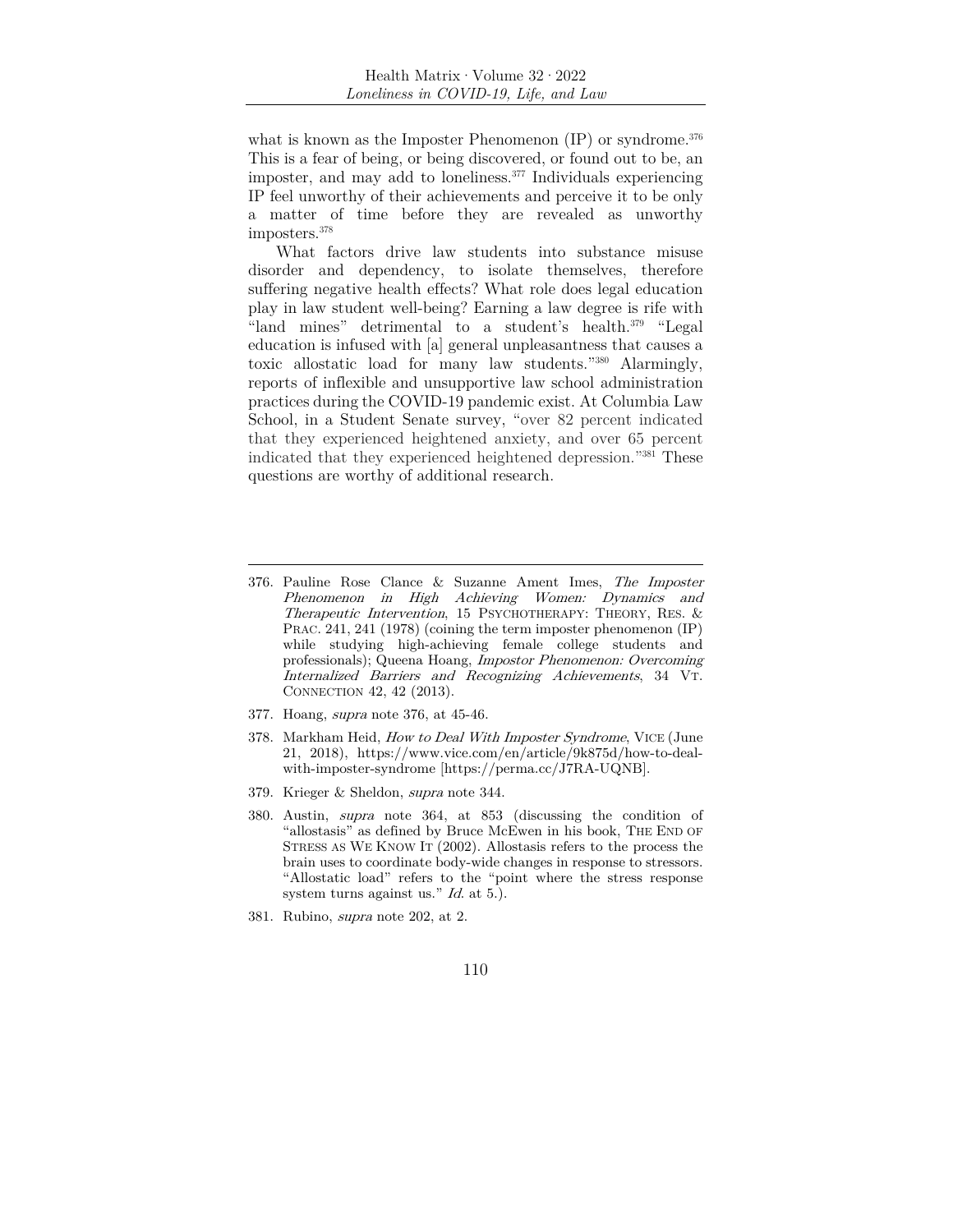# IV. LONELINESS IN LAW SCHOOL: A SURVEY

## *"Are You A Lonely Lawyer or Law Student?"*<sup>382</sup>

Myriad questions exist as to why lawyers are ranked the loneliest of professionals.<sup>383</sup> What factors contribute to loneliness in the legal profession? Do lawyers' personalities predispose them to loneliness? Could it be that seeds of loneliness are sown in law school? These and other questions cannot be answered by this Article; however, they are questions for future research. No known research exists measuring the loneliness of law students using a validated assessment tool. Therefore, this Article's first author ("Ash") posited the question, "How lonely are law students?" and then conducted a survey on the level of loneliness in law students at a public university in Indianapolis, Indiana.

# *A. Survey Design*

Ash secured approval from the Indiana University Internal Review Board ("IRB") and the Office of Student Affairs ("OSA") at the Indiana University Robert H. McKinney School of Law ("School") to send an electronic survey measuring loneliness ("Survey") to its active law students ("Students"). Before creating and sending the Survey, Ash completed investigator training through the IRB.

Research on loneliness included searching online as well as in a host of databases accessible via the School. Searches included the terms: "lonely," "lawyer," "loneliness," "law," "legal," "social isolation," and "law student." The Survey was created using a free electronic software program called eSurvey Creator ("Software") commonly used by students. This Software was chosen for ease of use, data reporting, and functionality. It also permitted gathering and analyzing data while ensuring confidentiality and anonymity.

The Survey measured loneliness in law students and legal professionals: licensed, unlicensed, active, and retired. The Survey asked basic demographic and educational background questions; it also measured loneliness using the Revised UCLA Loneliness

<sup>383.</sup> Achor, supra note 58, at 3.



<sup>382.</sup> Brian Cuban, Are You A Lonely Lawyer or Law Student?, ABOVE THE LAW (Mar. 21, 2018), https://abovethelaw.com/2018/03/areyou-a-lonely-lawyer-or-law-student/ [https://perma.cc/VF9L-APLD].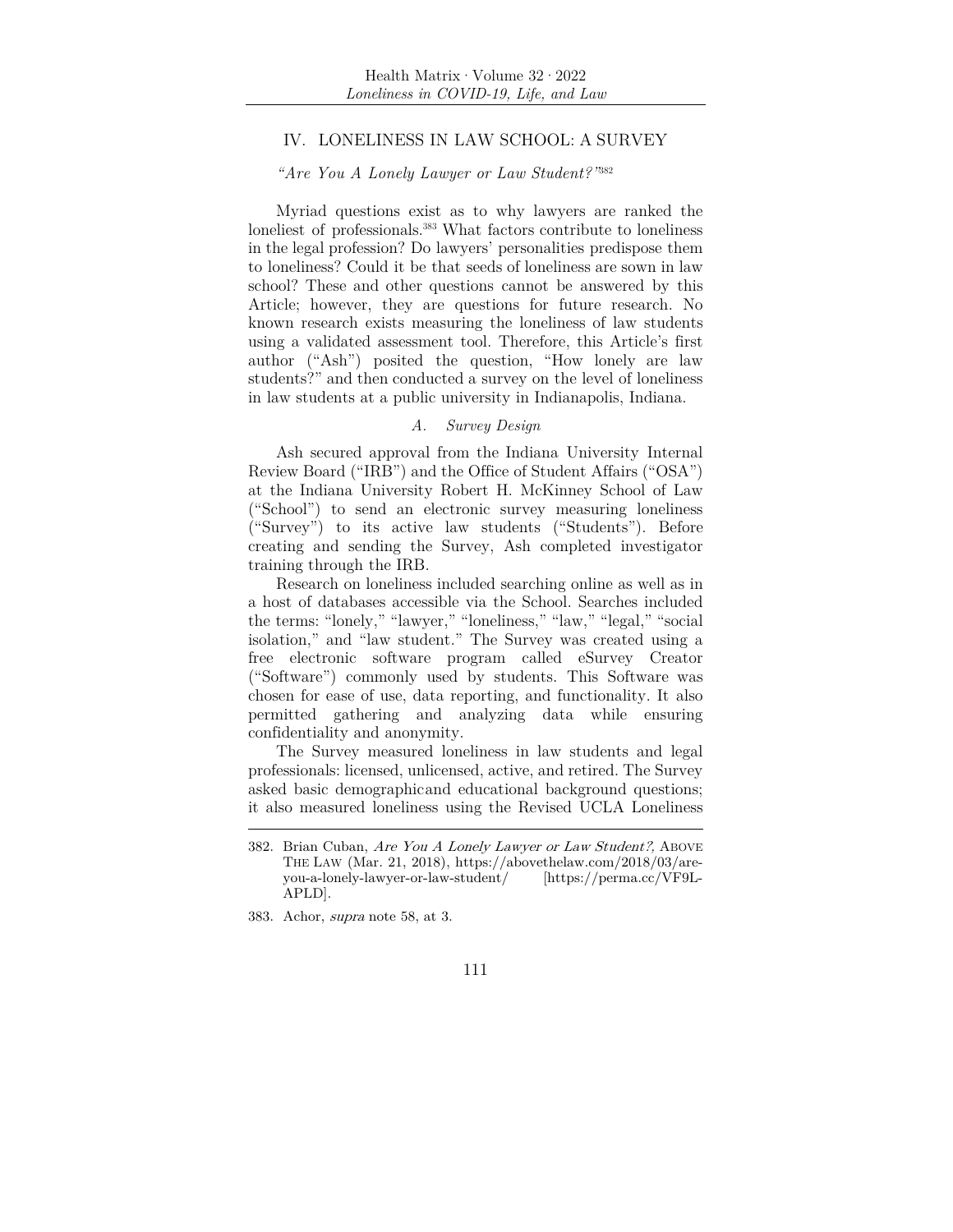Scale ("Scale").384 Specifically, the Survey asked the following three demographic questions: (1) age; (2) race; and (3) gender. It further asked five questions regarding education or professional background: (1) highest degree of education attained; (2) current status in the legal profession, e.g., student or attorney; (3) in which program the student is currently enrolled, e.g., LL.M.; M.L.S. or J.D.; (4) year in school; or alternatively, (5) years of experience in the legal field. The Survey and customized Information Sheet (as required by the IRB) is attached to this Article in Appendix A.

#### *B. Survey Methods*

No incentive was offered to Students for completion of the Survey. After securing requisite approval, the Survey was sent to Students using a listserv maintained by the OSA consisting of 880 Students enrolled in School programs. Ash worked with the OSA to send the Survey in a manner to maintain confidentiality of the respondent and their e-mail. The initial and final e-mail would arrive in a Student's inbox, "as arriving from" Ash. The Survey link contained the required IRB Information Sheet. The Student e-mail included a personal note from Ash requesting time in which to complete the Survey.385

# *C. Survey Results*

The Survey garnered 62 total responses; of these, 56 Students completed the Survey; this number represents approximately 6.4% of the eligible population. Using the Scale score ranges, total loneliness scores<sup>386</sup> ("Score $(s)$ ") for Survey measures are as follows: a Score less than 28 is "Low" loneliness; a Score of 28-43 is "Moderate" loneliness; and a Score of 44 or higher is "High"

<sup>384.</sup> Russell, supra note 105. This version of the scale is utilized because many sources cited in this Article used The Revised Scale to assess loneliness.

<sup>385.</sup> The Survey was e-mailed the Tuesday after the start of Spring 2019 classes; over the course of four weeks, the Survey link was also added as a reminder in a weekly e-mail sent by the OSA. A final Survey e-mail was sent to Students approximately five weeks after the initial message. Once the Survey closed, de-identified data was analyzed using Microsoft Excel software. Excluded respondents included non-Students or Students who did not complete the entire Survey.

<sup>386.</sup> Scale Score is rounded to the nearest whole number.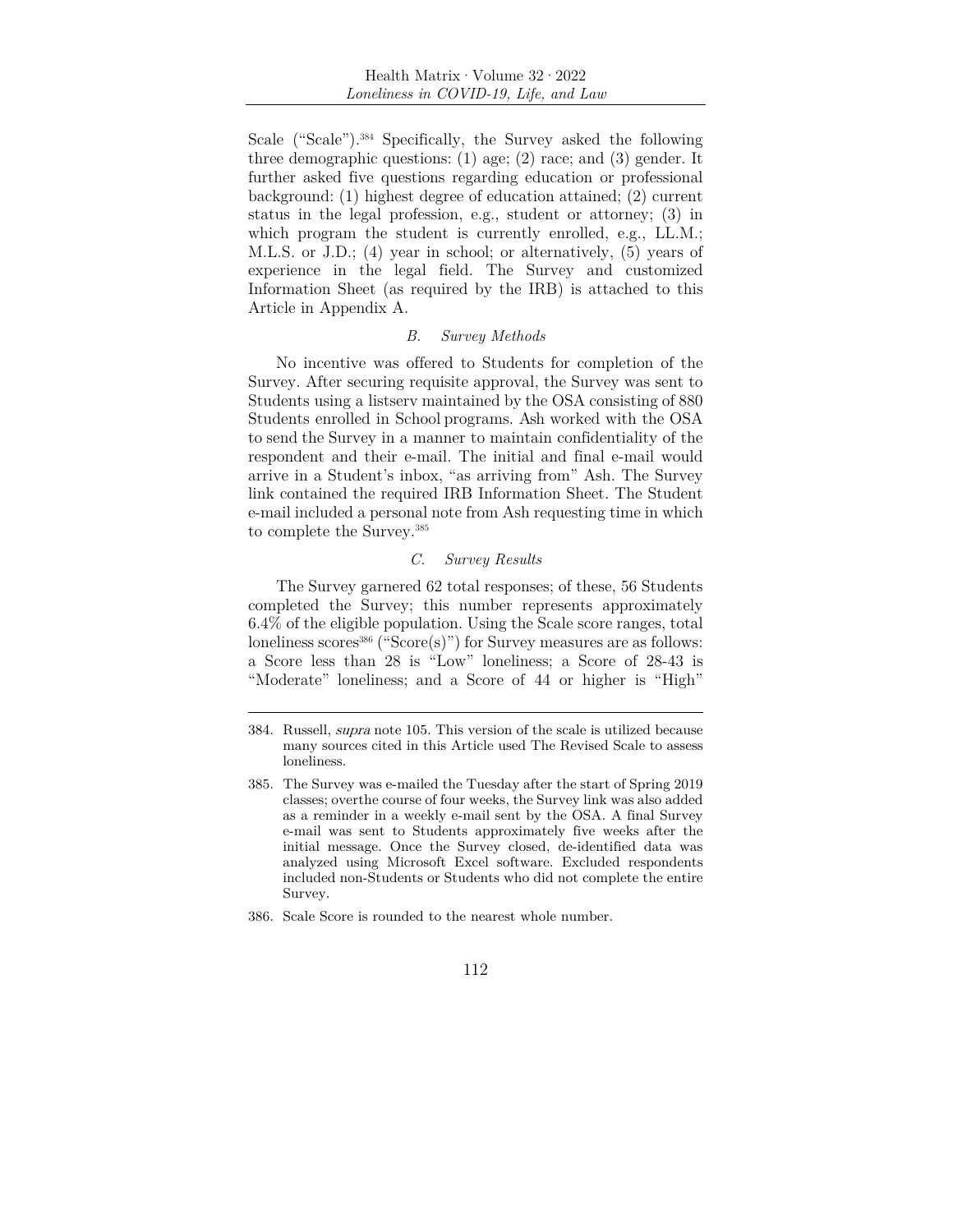loneliness.387 Scores ranged from 22 to 71; the mean Score was 43; the mode Score was  $40$  (n=5), or high-moderate loneliness. Most respondents were white  $(n=51)$  and female  $(n=38)$ . As expected, most respondents have undergraduate degrees, but 23% have graduate degrees.388 Last, nearly all respondents are in the J.D. program  $(n=53)$ , a majority are full-time students  $(n=36)$ , and nearly 38% are second-year students.389

#### *D. Survey Discussion*

Survey results suggest, on average, this cohort of Students is lonely, only one point from measuring as "highly lonely." There was a one-point Score difference between male and female respondents, indicating an agreement with research suggesting a low correlation in loneliness scores between the sexes.<sup>390</sup> More females responded to the Survey than males, supporting research indicating that women tend to share emotions more freely than men and are more willing to talk about how they feel.<sup>391</sup> Both fulltime and part-time Students measured as moderately to highly lonely. First year law students reported high loneliness; separate research on matriculating college students reports elevated loneliness scores.392 Typical law school tenure is three years for full-time students; for part-time students, this may extend more than four years. Survey results suggest loneliness Scores are highest during the first year of school, lessening to mid-moderate levels by year three. However, fourth year students and beyond reported increasing Scores. Perhaps this increase is due to mental and emotional fatigue, or the loss of colleagues within their social network because of graduation.

This Survey is only the beginning of research into the realm of law student loneliness. Weaknesses of this Survey are as follows: (1) the cohort size is small  $(n = 56)$  and does not reach a

390. Cigna, supra note 61, at 2.

<sup>387</sup>. See survey results infra app.B, tbl.3.

<sup>388. 23%</sup> is calculated as 13 respondents with a graduate degree divided by the eligible population  $(n=56)$ .

<sup>389. 38%</sup> is calculated as 21 second-year respondents divided by the eligible population (n=56).

<sup>391.</sup> Cacioppo et al., Alone in the Crowd, supra note 68, at 988; see also Bulka, supra note 120, at 9.

<sup>392.</sup> Cacioppo et al., Alone in the Crowd, supra note 68, at 978.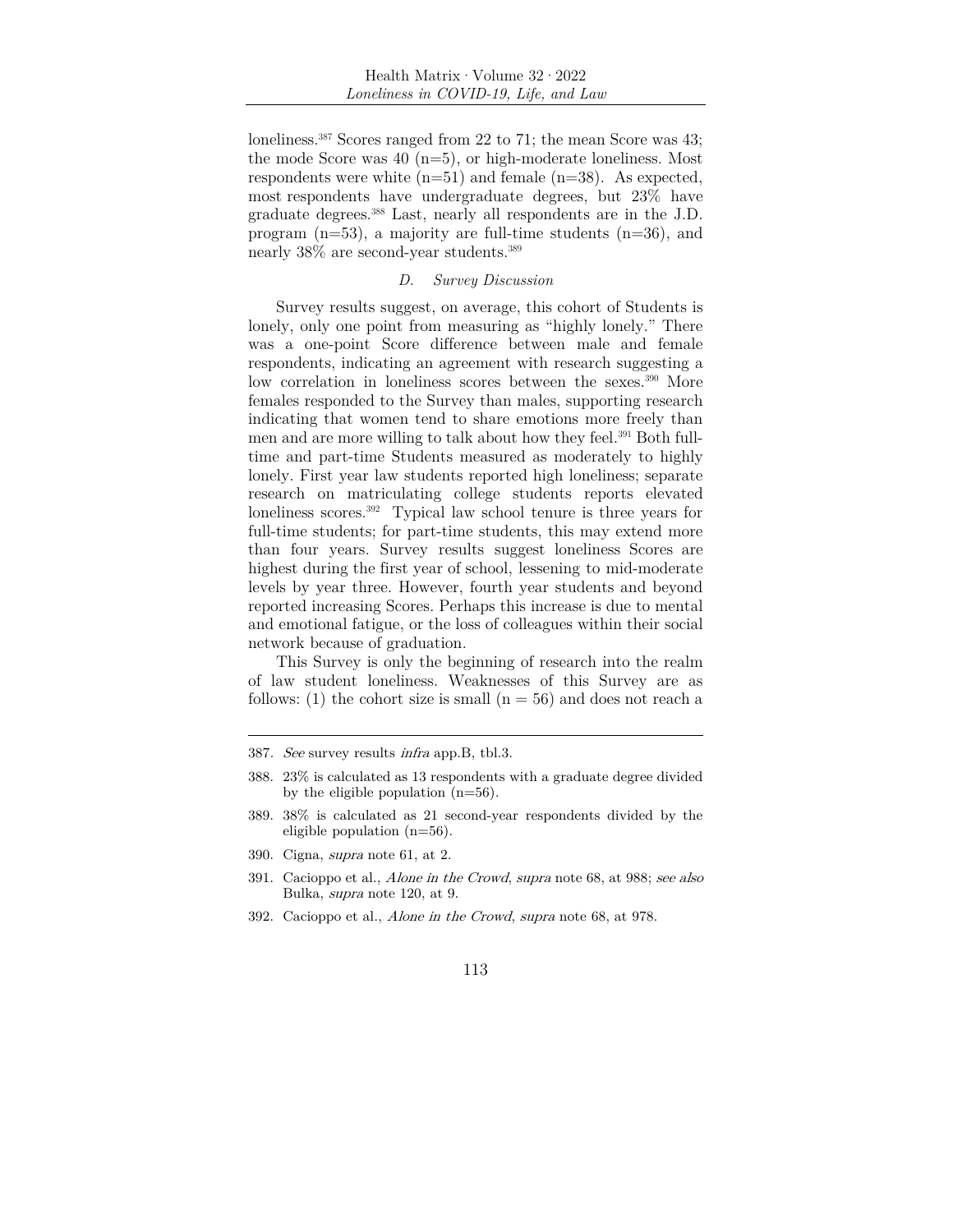"significance" level for the eligible population  $(n=880)$ ; (2) time and resources played a factor in the breadth and depth of research that could be designed, conducted, and analyzed in the allotted timeframe; (3) there was no incentive offered to complete the Survey; (4) self-selection may have played a role in responding, with lonely Students seeking a "voice" and therefore completing the Survey; (5) hesitation to complete the Survey for fear of confidentiality or a feeling of shame, embarrassment, or denial; and (6) limited resources for an in-depth analysis of the data.

The Scale consists of twenty questions; this Article addresses loneliness as a total Score. In a larger sample, further analysis conducted on specific questions may indicate loneliness types. For example, Question 2 on the Scale asks how often a respondent "lacks companionship," while Question 5 asks how often a person "feels part of a group of friends," and Question 9 asks how often a respondent "is an outgoing person." These questions address different facets of loneliness: Question 2 addresses emotional loneliness while Questions 5 and 9 address social loneliness. With a larger cohort, analyzing responses to each of these questions may provide more nuanced data as to how loneliness affects a population.

As a self-regulating profession, lawyers must help lawyers. For example, some judges are feeling more isolated due to physical distancing during COVID-19, dealing with the loss of colleagues who died from the pandemic, and virtual proceedings.393 Because loneliness may impair lawyer well-being, which in turn may impair lawyer decision-making, including ethical choices, the profession and the American Bar Association should consider how loneliness impairs the ability of lawyers to effectively serve the public and their clients.

<sup>393.</sup> Madison Adler & Allie Reed, More Stress, Coping with Loss: Pandemic Exacts Toll on Judges, BLOOMBERG LAW (Dec. 28, 2020), https://news.bloomberglaw.com/us-law-week/more-stress-copingwith-loss-pandemic-exacts-toll-on-judges [https://perma.cc/KFP9- AWPV].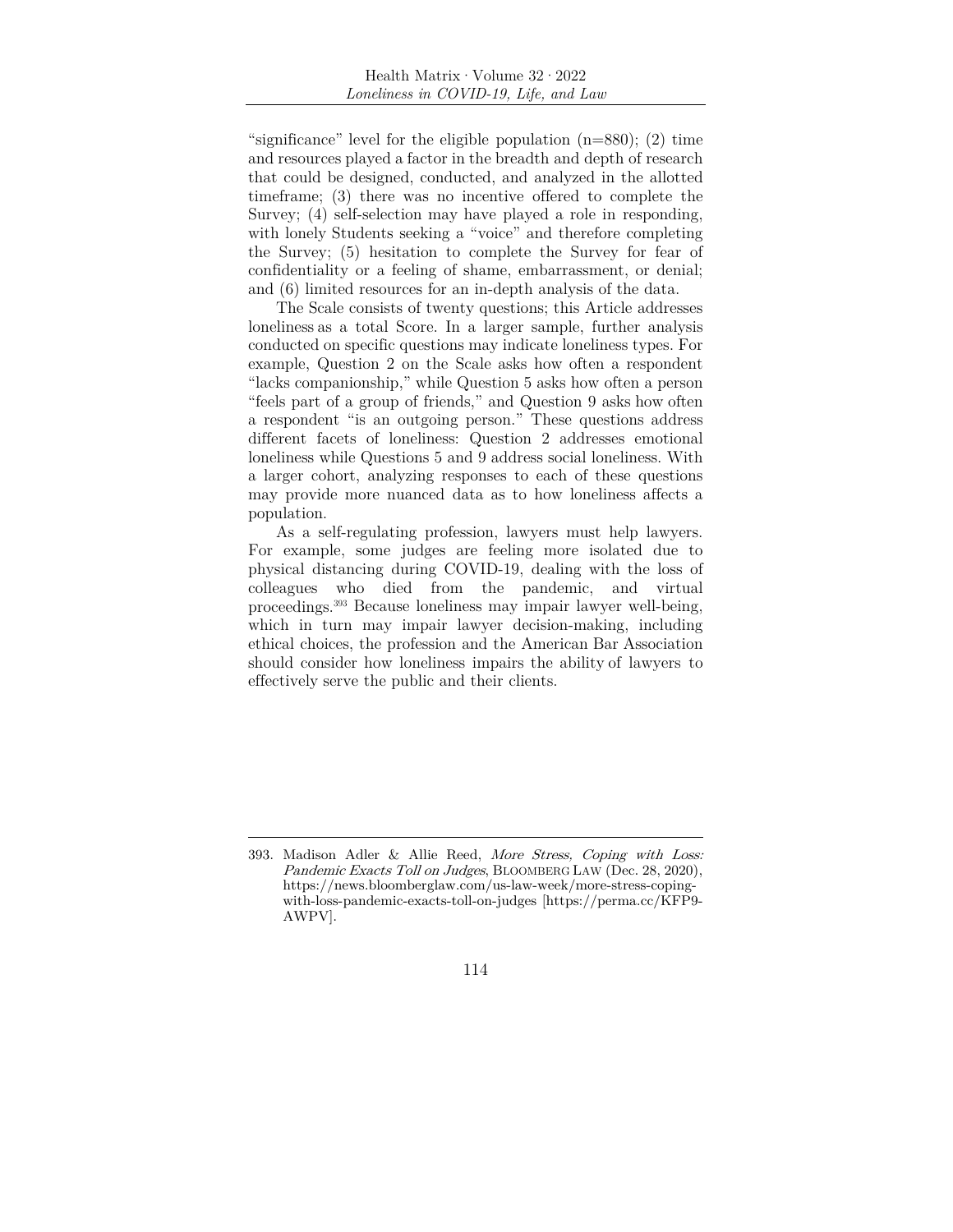# V. STRATEGIES TO MITIGATE LONELINESS

*"Emerging from loneliness is far more challenging than we realize*.*"*<sup>394</sup>

This Article turns now to provide three sets of strategic interventions to mitigate loneliness. We offer these scientific, research-based practices in the order of increasing number of people involved: mindfulness, talk therapy (or cognitive behavioral therapy "CBT"), and inclusion.

Practicing mindfulness requires at least one person (though can be done in groups), talk therapy requires at least two people: a speaker and listener, and inclusion requires a community. These three practices are not mutually exclusive and can be performed concurrently. Mindfulness involves being aware of, and nonjudgmental about, thoughts, feelings, and bodily or physical sensations, in whatever environment currently exists, including solitude. Talk therapy involves the ability, comfort, trust, and willingness to confide and share thoughts, feelings, and bodily or physical sensations with another, preferably a trusted trained professional. Inclusion involves creation, maintenance, and sustenance of a welcoming community and environment in which members feel comfortable sharing thoughts, feelings, and bodily or physical sensations.

#### *A. Mindfulness*

*"Using Mindfulness to Manage Loneliness"*<sup>395</sup>

Mindfulness is "paying attention, with equanimity, to our present experience as it unfolds."396 A different, yet related and

<sup>394.</sup> Guy Winch, How to Beat Loneliness, IDEAS.TED.COM. (Oct. 1, 2015), https://ideas.ted.com/how-to-beat-loneliness/ [https:// perma.cc/88CG-JKUU] (offering tips on to deal with the pain of deep loneliness).

<sup>395.</sup> Gill Hasson, Using Mindfulness to Manage Loneliness, WELLDOING.ORG (Dec. 16, 2014), https://welldoing.org/article/  $using\text{-mindfulness}$ -manage-loneliness S93J].

<sup>396.</sup> Leonard Riskin & Rachel Wohl, Mindfulness in the Heat of Conflict: Taking STOCK, 20 HARV. NEGOT. L. REV. 121, 131 (2015).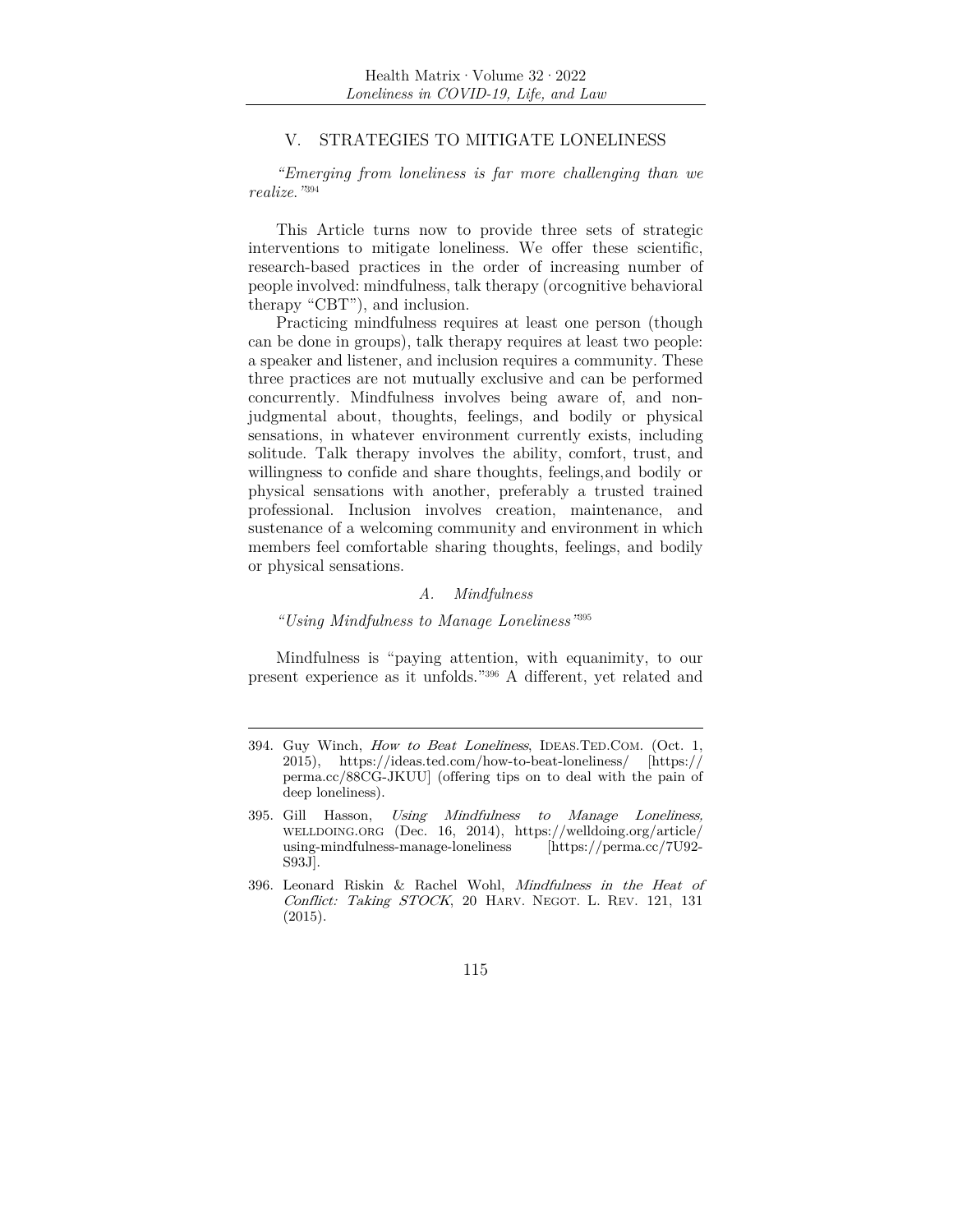overlapping, definition of mindfulness from Harvard psychologist Ellen Langer is:

an inactive state of mind characterized by reliance on distinctions/categories drawn in the past. Here (1) the past over-determines the present; (2) we are trapped in a single perspective but oblivious to that entrapment; (3) we're insensitive to context; and (4) rules and routines govern rather than guide our behavior. Moreover, mindlessness typically comes about by default not by design.397

Andy Puddicombe398 narrates a guided experiential introduction to mindfulness in the Headspace Guide to Meditation.399 This original Netflix series consists of eight spiritually and visually soothing episodes.<sup>400</sup> The episodes in order from one to eight are: a form of breath mindfulness; a visualization mindfulness; a reflection mindfulness; a noting mindfulness; a loving kindness mindfulness; a body-scan mindfulness; a shift-in-perspective mindfulness; and a resting awareness mindfulness.401

There is vast and growing literature about the numerous potential beneficial effects of mindfulness practice, both for law students and practicing attorneys. These benefits include helping law students achieve happiness, $402$  reducing cognitive biases,  $403$ 

399. Headspace Guide to Meditation, NETFLIX (2021), https:// www.netflix.com/title/81280926 [https://perma.cc/TJ6X-BT2M] (last visited Feb. 15, 2022).

<sup>397.</sup> Ellen J. Langer, *Mindfulness Forward and Back*, *in* 1 THE WILEY BLACKWELL HANDBOOK OF MINDFULNESS 7, 11 (Amanda Ie et al. eds., 2014).

<sup>398.</sup> ANDY PUDDICOMBE, THE HEADSPACE GUIDE TO MEDITATION AND MINDFULNESS: HOW MINDFULNESS CAN CHANGE YOUR LIFE IN TEN MINUTES A DAY (2016); see also Andy Puddicombe, HEADSPACE, https://www.headspace.com/andy-puddicombe [https:// perma.cc/CZL3-Q5BJ] (last visited Feb. 15, 2022).

<sup>400</sup>. Id.

<sup>401</sup>. Id.

<sup>402.</sup> Peter H. Huang, Adventures in Higher Education, Happiness, and Mindfulness, 7 BRIT. J. AM. LEGAL STUD. 425, 471-83 (2018) (analyzing how and why law schools should teach law students about happiness and mindfulness).

<sup>403.</sup> Peter H. Huang, Boost: Improving Mindfulness, Thinking, and Diversity, 10 WM. & MARY BUS. L. REV. 139, 172-82 (2018)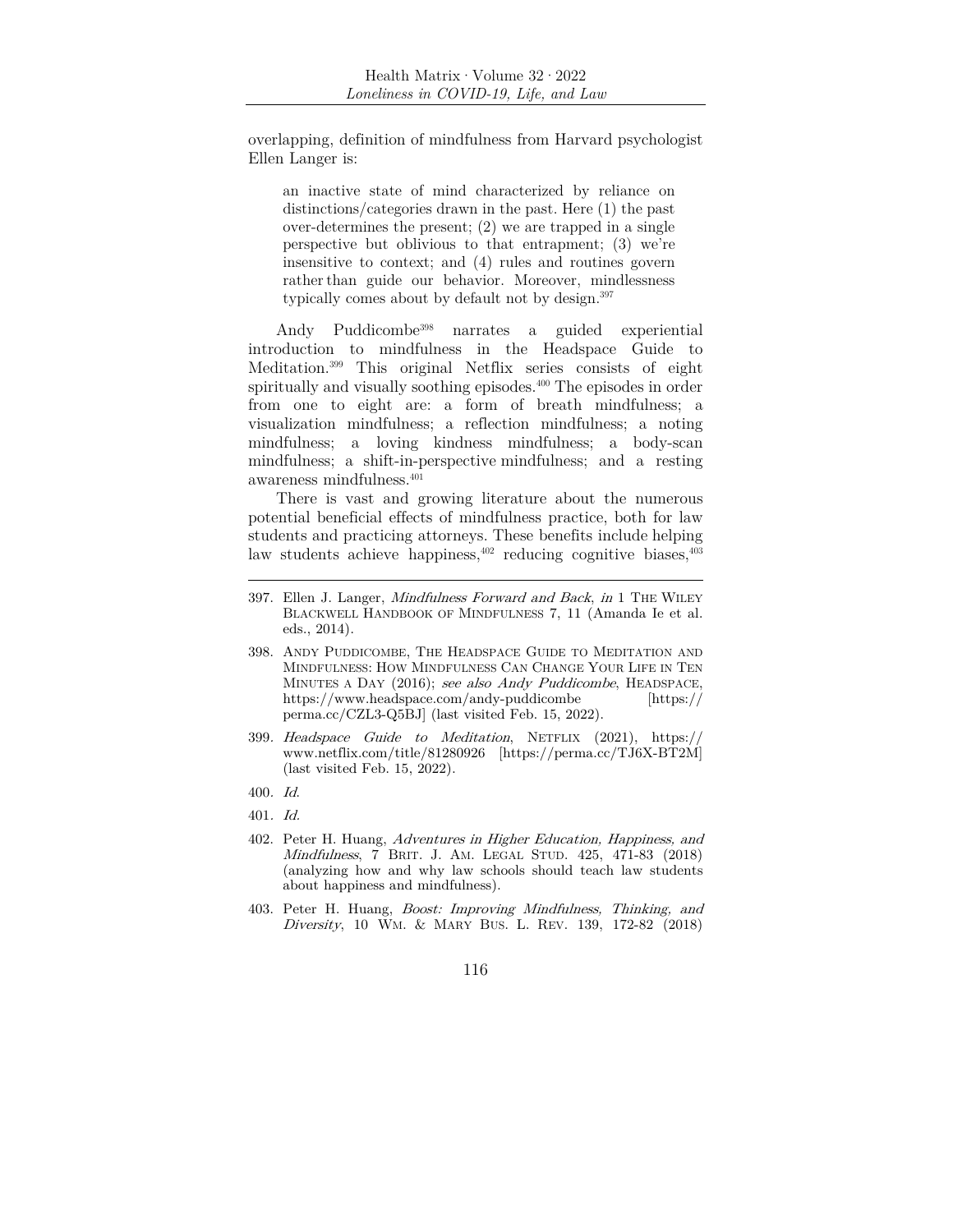improving retirement planning,404 improving lawyers' ethics and professionalism,405 and improving decision-making, ethics, and leadership.<sup>406</sup> Many psychology<sup>407</sup> and neuroscience studies<sup>408</sup> of mindfulness meditation provide empirical and experimental evidence that a mindfulness practice may produce psychotherapeutic benefits through reductions of anxiety, chronic stress, depression, and rumination of negative thoughts.<sup>409</sup> Mindfulness practice helps people to reframe negative or unhelpful thoughts.410 For example, the feeling of soreness in your arm from a vaccine could be interpreted as "I hurt or I feel bad;" alternatively, you could reframe it and say "Oh good. My body is responding to the vaccine, so things are happening and I'm going to become immune." You can choose to have different thoughts about, or interpretations of, the same physical sensation. Mindfulness can also help you do the same thing about our feelings. Instead of thinking just "I feel lonely," you could instead think "I feel lonely so I must be a very sociable person who enjoys a lot out of satisfaction from my interactions with others." This type of cognitive reframing that mindfulness practice facilitates is akin to CBT.

(demonstrating how many cognitive biases are forms of mindlessness, and the many pathways through which practicing mindfulness improves decision-making).

- 404. Huang, supra note 301, at 250 (indicating how practicing mindfulness can improve retirement planning).
- 405. Peter H. Huang, How Improving Decision-Making and Mindfulness Can Improve Legal Ethics and Professionalism, 21 J.L. BUS. & ETHICS 35, 68-69 (2015) (examining how mindfulness practice offers individuals real options to make better decisions).
- 406. Huang, supra note 285, at 79 (summarizing how mindfulness can improve decision-making, ethics, and leadership).
- 407. Peter Sedlmeier et al., The Psychological Effects of Meditation: A Meta-Analysis, 138 PSYCH. BULL. 1139, 1139 (2012).
- 408. Yi-Yuan Tang et al., The Neuroscience of Mindfulness Meditation, 16 NATURE REV.: NEUROSCIENCE 213, 213 (2015).
- 409. See, e.g., Daphne N. Davis & Jeffrey A. Hayes, What Are the Benefits of Mindfulness? A Practice Review of Psychotherapy-Related Research, 48 PSYCHOTHERAPY 198, 199-200 (2011).
- 410. Jeena Cho, How to Release Self-Destructive Thoughts and Cultivate Optimism, ABA J. (Feb. 1, 2021), https:// www.abajournal.com/magazine/article/how-to-release-selfdestructive-thoughts [https://perma.cc/RBQ3-59Y7].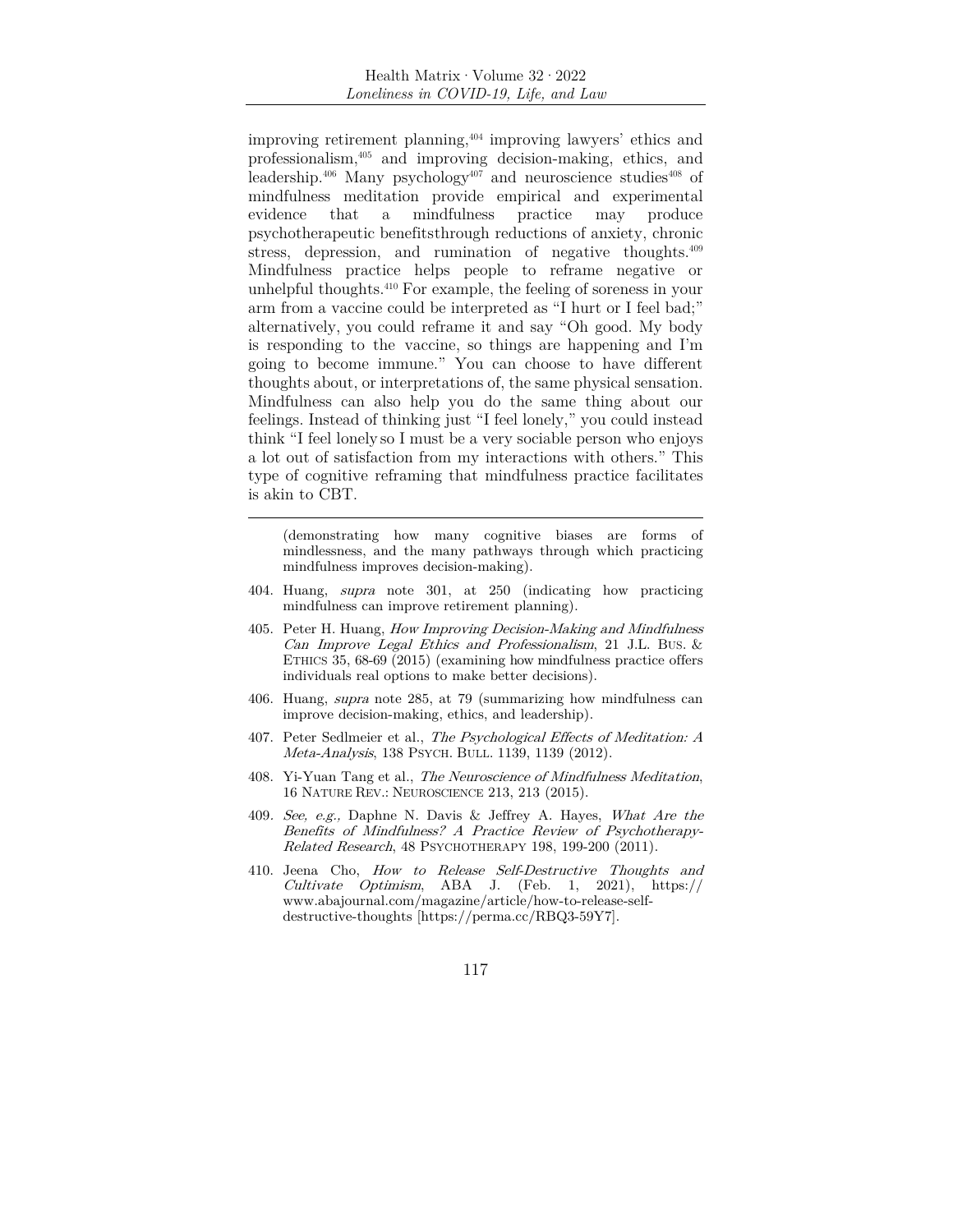Most relevant for this Article, a number of studies suggest that mindfulness practice can reduce loneliness. This is not surprising, because loneliness causes perceptual distortions,<sup>411</sup> and mindfulness can reduce cognitive biases.412 For example, a recent study proved the efficacy of a two-week "smartphone-based mindfulness training for reducing loneliness and increasing social contact in daily life."413 Importantly, this study shows that developing an orientation of acceptance toward present-moment experiences is a critical mechanism for mitigating these social risk factors."414

A small, randomized control study found Mindfulness-Based Stress Reduction (MSBR) training helped older adults reduce their loneliness and pro-inflammatory gene expression.415 A pilot study involving forty caregivers, "recruited from [two] community center support groups to participate in an [eight]-week online mindfulness intervention . . . reduced caregiver burden, perceived stress, anxiety, and loneliness[,] and improved mental wellbeing."416 Another pilot, randomized controlled trial also found that an eight-week mindfulness training program reduced loneliness among Chinese college students.417 A study of 108 community-dwelling older adults found that happiness "may have the potential to compensate for the adverse impact of loneliness on CTRA gene expression. Findings suggest a novel approach to

- 411. Winch, supra note 394, at 4.
- 412. Huang, supra note 403, at 173 (2018) (explaining that many cognitive biases are various forms of mindlessness, and practicing various forms of mindfulness can mitigate those cognitive biases).
- 413. Emily K. Lindsay et al., Mindfulness Training Reduces Loneliness and Increases Social Contact in a Randomized Controlled Trial, 116 PROC. NAT'L ACAD. SCI. 3488, 3489 (2019).
- 414. Id. at 3488.
- 415. J. David Creswell et al., Mindfulness-Based Stress Reduction Training Reduces Loneliness and Pro-Inflammatory Gene Expression in Older Adults: A Small Randomized Controlled Trial, 26 BRAIN, BEHAV., & IMMUNITY 1095, 1095 (2012).
- 416. Rifky Tkatch et al., A Pilot Online Mindfulness Intervention to Decrease Caregiver Burden and Improve Psychological Well-Being, 22 J. EVIDIENCE BASED COMPLEMENTARY ALT. MED. 736, 736 (2017).
- 417. Na Zhang et al., Mindfulness Training for Loneliness Among Chinese College Students: A Pilot Randomized Control Trial, 53 INT'L. J. PSYCH. 373, 373 (2016).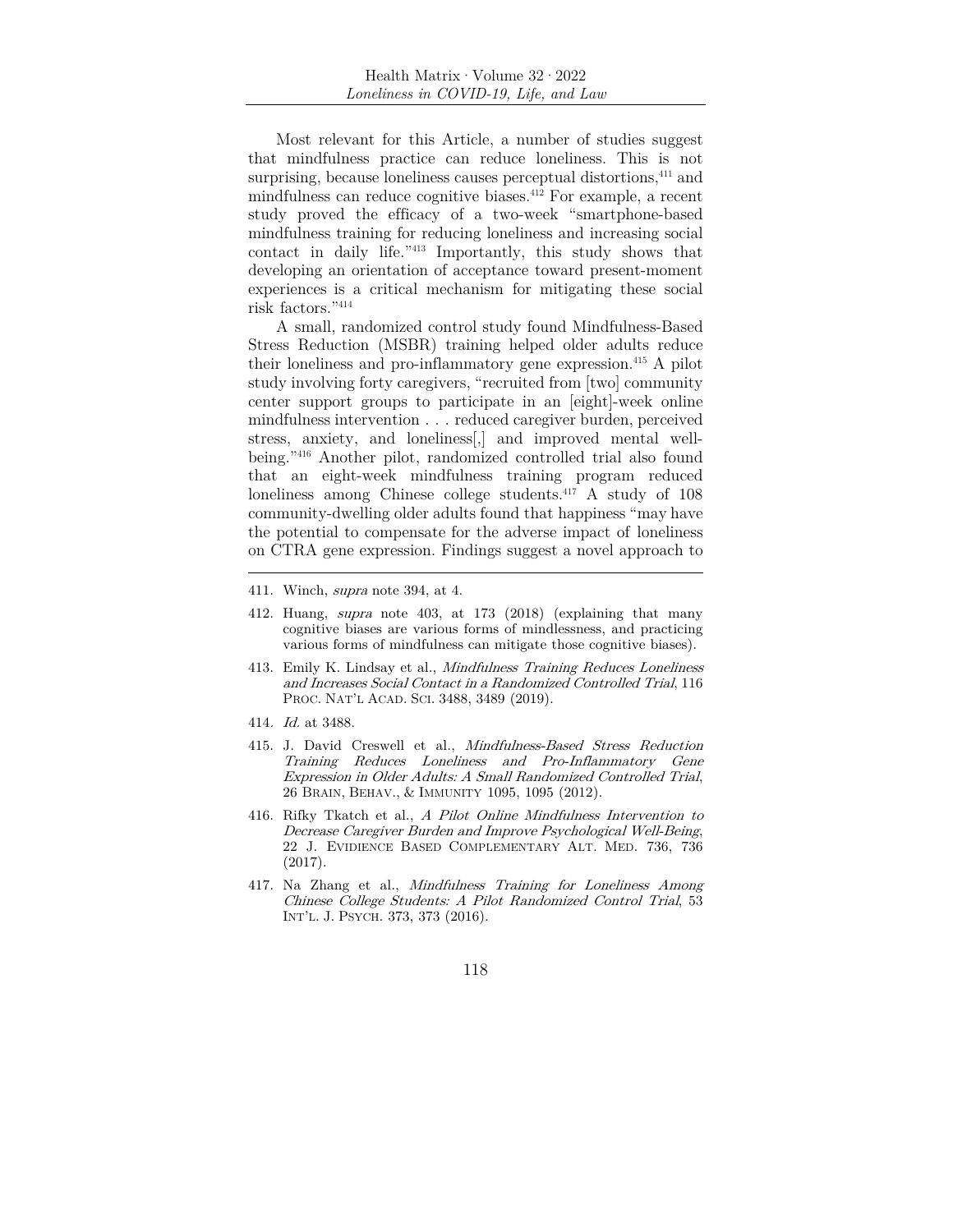targeting the health risks associated with social isolation by promoting purpose and meaning in life."418 Other studies have demonstrated that practicing mindfulness is related to happiness in the sense of Eudemonic well- being.419 Finally, a study links the quality of being mindful, independent of practicing mindfulness meditation, with reduced loneliness.420

Applied behavioral science professor Darren Good and management professor Christopher Lyddy recommended practicing mindfulness during COVID-19421 to reduce mind wandering<sup>422</sup> and rumination about solitude and/or COVID-19.<sup>423</sup> They offered three concrete suggestions.<sup> $424$ </sup> First, plan and engage in a daily mindfulness meditation practice, even one lasting a couple of minutes, possibly with aid of apps, timers, and guided meditations.425 Second, practice an intentional breathing mindfulness mediation during Zoom conference calls (that became

- 419. See, e.g., Laurie Hollis-Walker & Kenneth Colosimo, Mindfulness, Self-Compassion, and Happiness in Non-Meditators: A Theoretical and Empirical Examination, 50 PERSONALITY & INDIVIDUAL DIFFERENCES 222, 223 (2011); Shian-Ling Keng et al., *Effects of* Mindfulness on Psychological Health: A Review of Empirical Studies, 31 CLINICAL PSYCH. REV. 1041, 1041 (2011).
- 420. Yuchang Jin et al., The Relationship Between Trait Mindfulness, Loneliness, Regulatory Emotional Self-Efficacy, and Subjective Well-Being, PERSONALITY & INDIVIDUAL DIFFERENCES (2020), https://reader.elsevier.com/reader/sd/pii/S0191886919305823?tok en=2BF215AED80D1047BA694B05278015520FF5F93FE6125341 D72ACB8F59F3818471F1C2078635AED379529A2E058973D2&ori ginRegion=us-east-1&originCreation=20220130174458 [https://perma.cc/VYA2-ZGXA].
- 421. Darren Good & Christopher Lyddy, Alone but Not Lonely: Mindfulness During COVID-19, SMARTBRIEF (Sept. 1, 2020), https://www.smartbrief.com/original/2020/09/alone-not-lonelymindfulness-during-covid-19 [https://perma.cc/QVZ2-H62K].
- 422. See Matthew A. Killingsworth & Daniel T. Gilbert, A Wandering Mind is an Unhappy Mind, 330 SCI. 932, 932 (2010).
- 423. Good & Lyddy, supra note 421.
- 424. Id.
- 425. Id.

<sup>418.</sup> Steven W. Cole et al., Loneliness, Eudaimonia, and the Human Conserved Transcriptional Response to Adversity, 62 PSYCHONEUROENDOCRINOLOGY 11, 11-12 (2015).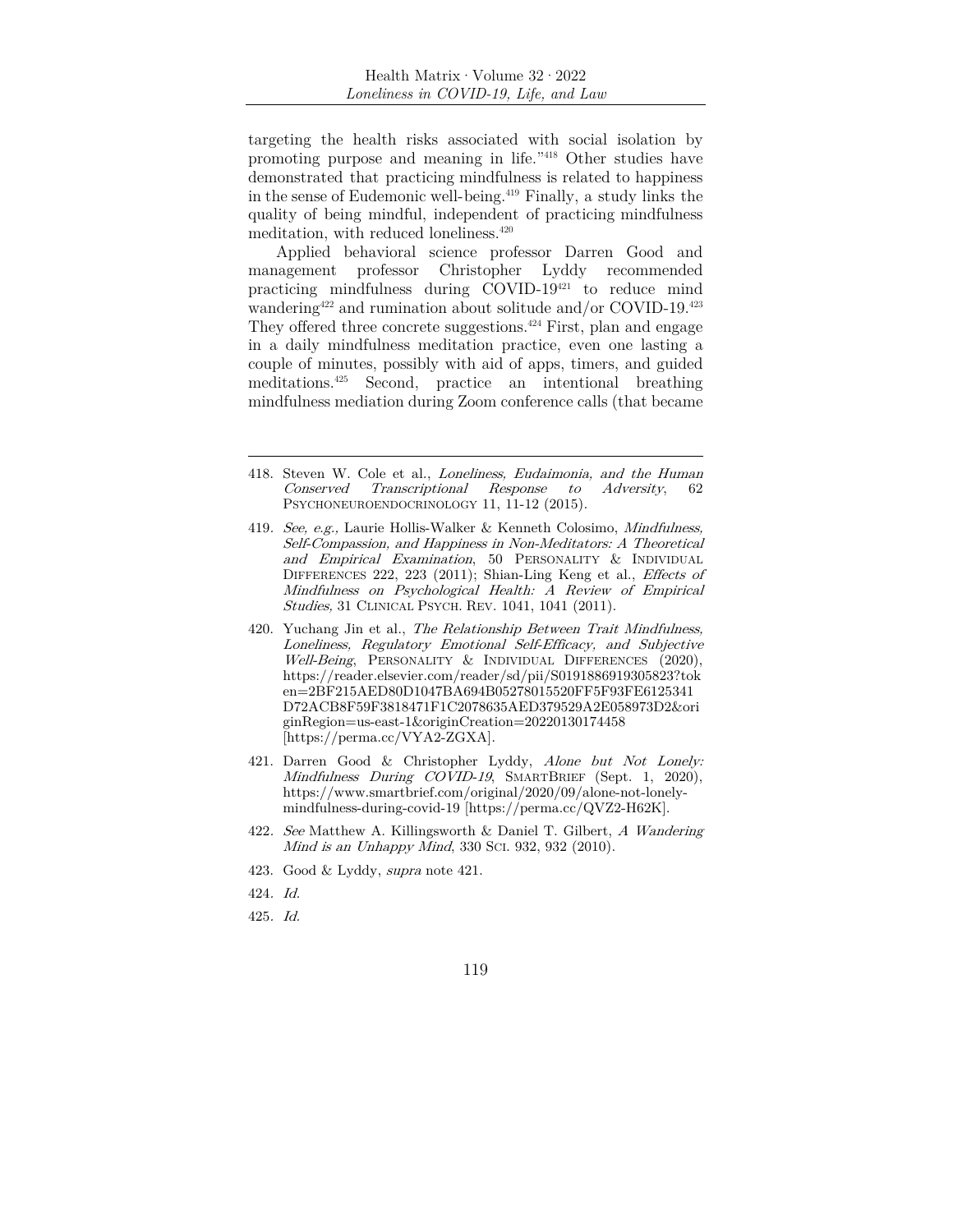commonplace and ubiquitous during COVID-19).426 Third, redesign and reorganize home spaces to foster contemplation and reduce distractions causing mental time travel into the past or future, away from the present.<sup> $427$ </sup> A final mindfulness practice is to keep a regular bedtime gratitude journal.428

A different form of mindfulness is Loving Kindness Mindfulness (LKM) meditation.<sup>429</sup> LKM has many documented benefits,430 including increasing positive emotions,431 improving physical health,432 bettering psychological health,433 and possibly

- 428. Social Distancing and Loneliness: Help Reap the Benefits of Mindfulness, UNITED HEALTHCARE (May 1, 2020), https:// newsroom.uhc.com/health/awareness/mindfulness-loneliness.html [https://perma.cc/U4TC-58YZ].
- 429. Loving Kindness Meditation, SEMEL INST., https:// www.uclahealth.org/marc/workfiles/LovingKindnessMeditation\_ Transcript.pdf [https://perma.cc/WE7X-9LVZ] (last visited Nov. 1, 2021).
- 430. Peter H. Huang & Kelly J. Poore, Can You Hear Me Later and Believe Me Now? Behavioral Law and Economics of Chronic Repeated Ambient Acoustic Pollution Causing Noise-Induced (Hidden) Hearing Loss, 29 S. CAL. REV. L. & Soc. JUST. 193, 263-65 (2020) (discussing these benefits).
- 431. Xianglong Zeng et al., The Effect of Loving-Kindness Meditation on Positive Emotions: A Meta-Analytic Review, 6 FRONTIERS PSYCH. 1693, 1693 (2015).
- 432. James W. Carson et al., Loving-Kindness Meditation for Chronic Low Back Pain: Results From a Pilot Trial, 23 J. HOLISTIC NURSING 287, 298-99 (2005).
- 433. Stefan G. Hofmann et al., Loving-Kindness and Compassion Meditation: Potential for Psychological Interventions, 31 CLIN. PSYCH. REV. 1126, 1126 (2011); David P. Johnson et al., A Pilot Study of Loving-Kindness Meditation for the Negative Symptoms of Schizophrenia, 129 SCHIZOPHRENIA RSCH. 137, 137 (2011); David J. Kearney et al., Loving‐Kindness Meditation for Posttraumatic Stress Disorder: A Pilot Study, 26 J. TRAUMATIC STRESS 426, 426 (2013); Ben Shahar et al., A Wait‐List Randomized Controlled Trial of Loving‐Kindness Meditation Programme for Self‐Criticism, 22 CLINICAL PSYCH. & PSYCHOTHERAPY 346, 346 (2015).

<sup>426</sup>. Id.

<sup>427</sup>. Id.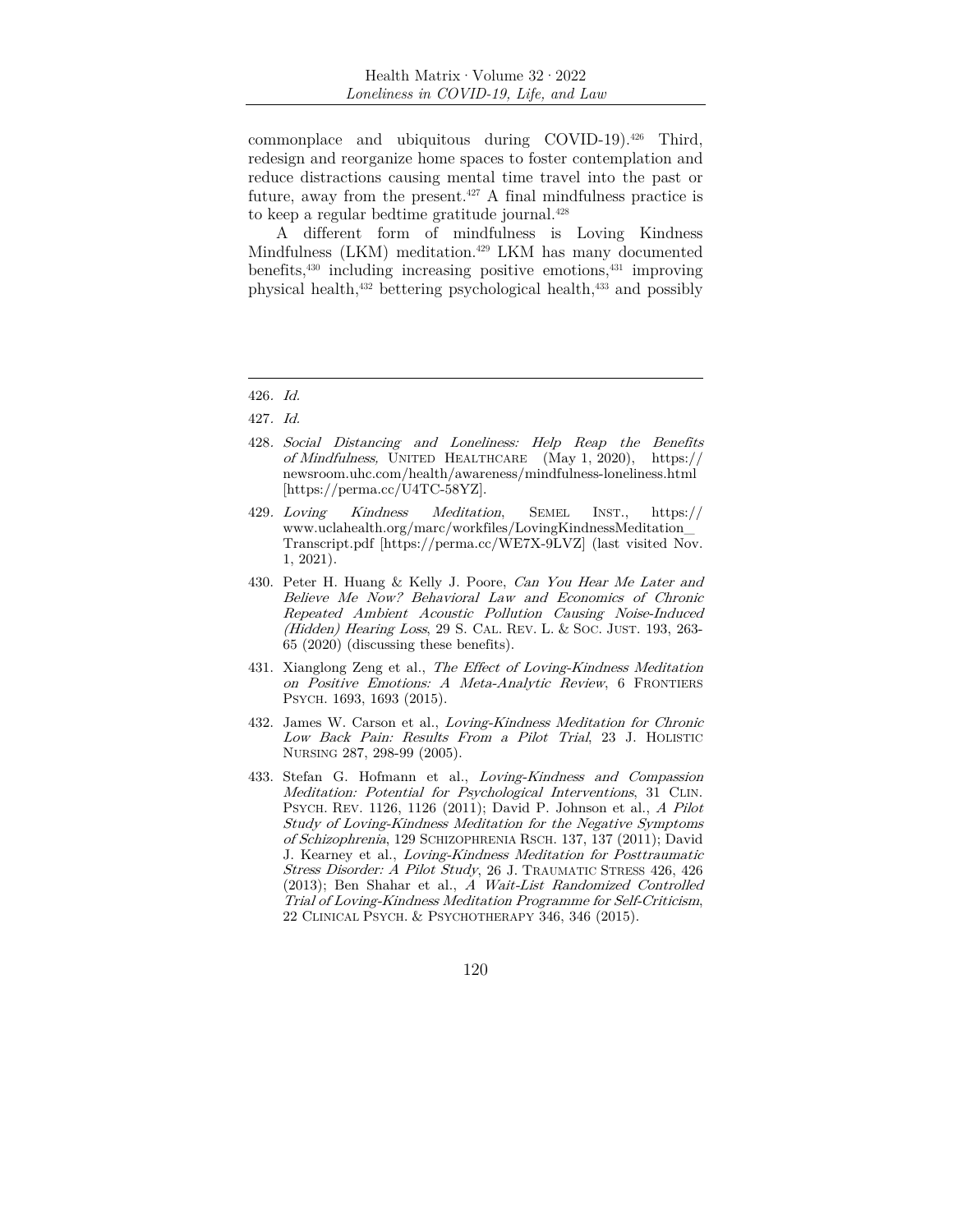even slowing the aging process.<sup>434</sup> There is also experimental evidence that LKM reduces loneliness.435

*B. Talk Therapy (or CBT) and Cultivating Wisdom* 

*"I've realized therapy is incredibly therapeutic."*<sup>436</sup>

- 434. Elizabeth A. Hoge et al., Loving-Kindness Meditation Practice Associated with Longer Telomeres in Women, 32 BRAIN, BEHAV. & IMMUNITY 159, 159 (2013); Khoa D. Le Nguyen et al., Loving-Kindness Meditation Slows Biological Aging in Novices: Evidence From a 12-week Randomized Controlled Trial, 108 PSYCHONEUROENDOCRINOLOGY 20, 20 (2019).
- 435. Denholm J. Aspy & Michael Proeve, Mindfulness and Loving-Kindness Meditation: Effects on Connectedness to Humanity and to the Natural World, 120 PSYCH. REPS. 102, 102 (2017) (providing experimental evidence); Barbara L. Fredrickson et al., Open Hearts Build Lives: Positive Emotions, Induced Through Loving-Kindness Meditation, Build Consequential Personal Resources, 95. J. PERSONALITY & SOC. PSYCHOL. 1045, 1057 (2008) (providing experimental evidence); see also Donald Altman, An Ancient Prescription for COVID-19 Fear and Loneliness, PSYCHOL. TODAY BLOG (Apr. 30, 2020), https://www.psychologytoday.com/ us/blog/practical-mindfulness/202004/ancient-prescription-covid-19-fear-and-loneliness [https://perma.cc/H828-7SBS]; Kelly Barron, How to Soothe Loneliness with Kindness, EMINDFUL (Apr. 29, 2019), https://emindful.com/2019/04/29/loving-kindnesslonliness/ [https://perma.cc/DQ89-XSWG]; Barry Boyce & Sharon Salzberg, Meditation Teacher Sharon Salzberg Talks About the Power of Loving-Kindness, MINDFUL (June 1, 2020), https://www.mindful.org/meditation-teacher-sharon-salzbergtalks-about-the-power-of-loving-kindness/ [https://perma.cc/ YM63-KYRU]; Diane Dreher, Why Loneliness is Hazardous to Your Health, PSYCHOL. TODAY BLOG (Jan. 22, 2020), https://www.psychologytoday.com/us/blog/your-personalrenaissance/202001/why-loneliness-is-hazardous-your-health [https://perma.cc/V3DD-K4FA] (interviewing clinical psychologist Meg Van Deusen); Meg Van Deusen, Loving Kindness Meditation: A Response to Loneliness, SIGHT ON STRESS (Aug. 31, 2019), http://www.sightonstress.com/loving-kindness-meditation-aresponse-to-loneliness/ [https://perma.cc/6M56-78L]; MEG VAN DEUSEN, STRESSED IN THE U.S.: 12 TOOLS TO TACKLE ANXIETY, LONELINESS, TECH-ADDICTION, AND MORE 83-102 (2019) (discussing the epidemic of loneliness and how to alleviate it).
- 436. LISA SCHROEDER, I HEART YOU, YOU HAUNT ME 224 (2008).
	- 121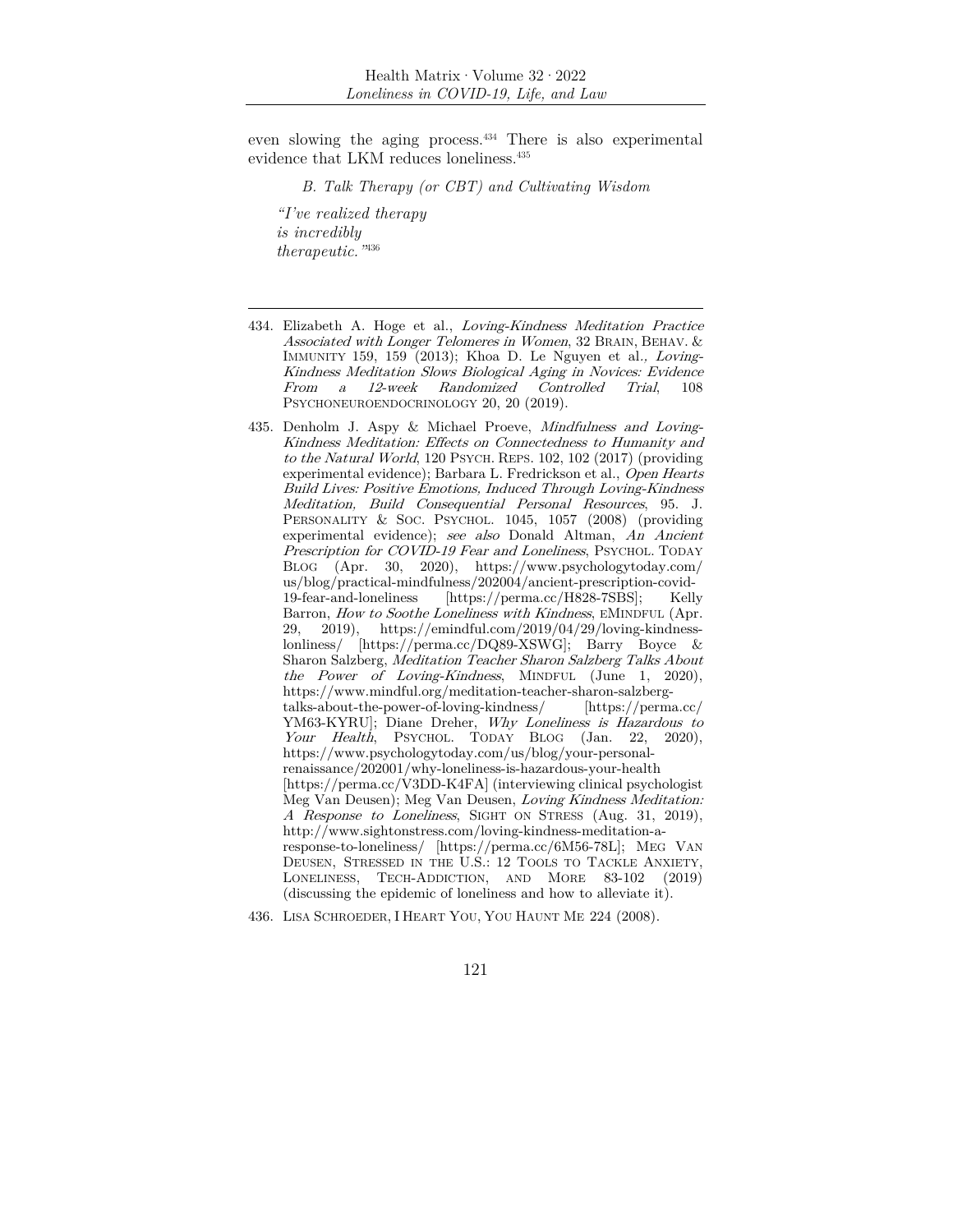Persons with diagnosed mental health problems, like others vulnerable to loneliness, may benefit from a community resource approach.437 Such an approach includes opportunities for people to interact and nurture social relationships.438 A 2011 metaanalysis of twenty studies spanning nearly forty years evaluated interventions for loneliness.439 This analysis compared four categories of loneliness interventions: improve social skills; increase social support; encourage interactions with other people; and CBT, a type of talk therapy that attempts to dispel or reframe negative interpretations of an individual's experiences.440 This study's findings revealed that CBT is the most effective strategy to reduce loneliness.<sup>441</sup>

Interestingly, growing evidence indicates talk therapy is more effective than medication in reducing anxiety and depression, yet most patients are reluctant about CBT.442 Hallmarks of CBT include: the process of changing one's thought patterns; addressing issues of self-worth; modifying perspective; and altering skewed ideas of trustworthiness regarding both one's perception of self and that of other persons.443

A 2016 study of twenty-seven lonely volunteers compared five weeks of CBT in group therapy sessions to lectures on healthy aging.444 Results indicated only the CBT group experienced reduced feelings of loneliness.445 They met and wrote about topics

- 439. Russo, supra note 109, at 10.
- 440. Id.
- 441. Id.
- 442. See generally Christopher J. Cronin et al., What Good Are Treatment Effects Without Treatment? Mental Health and the Reluctance to Use Talk Therapy (Nat'l Bureau of Econ. Research, Working Paper No. 27711, 2020).
- 443. Am. Psych. Ass'n., What is Cognitive Behavioral Therapy?, CLINICAL PRACTICE GUIDELINE TREATMENT POSTTRAUMATIC STRESS DISORDER (July 2017), https://www.apa.org/ptsdguideline/patients-and-families/cognitive-behavioral [https://perma.cc/TT7V-Y7MU].
- 444. Russo, supra note 109, at 11.
- 445. Id.

<sup>437.</sup> Wang, supra note 246, at 170.

<sup>438</sup>. Id.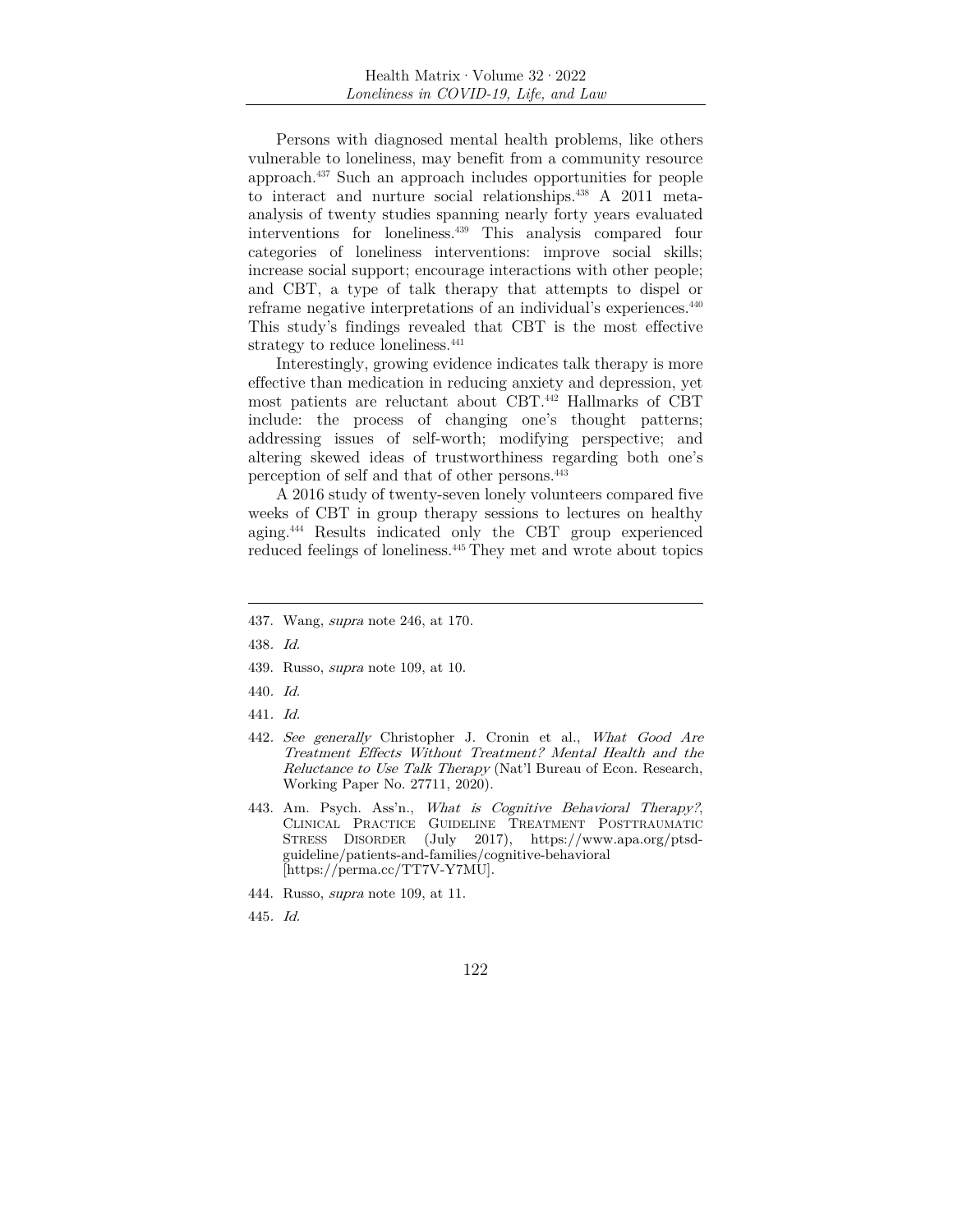such as "belonging" or "relationships."<sup>446</sup> After twelve weeks, they reported reduced loneliness levels approaching levels of the nonlonely group, and reported enhanced social support and lower systolic blood pressure.<sup>447</sup> Conversely, the control group reported decreased functional ability and quality of life after three months.448 This study concluded, therefore, that the chronically lonely are best served by CBT.<sup>449</sup> A recent study involving seventy-three people who reported experiencing frequent and prolonged loneliness reported significant reductions in standardized, self-report measures of loneliness and social anxiety, and increases in standardized, self-report measures of quality of life, after partaking in an eight-week, online CBT program.450 A follow-up study involving forty-four of those seventy-three people reported that even two years later, participants self-reported moderate to large reductions in loneliness and social anxiety and increases in quality of life.<sup>451</sup>

Additional interventions for loneliness include creating "sacred spaces" around certain activities e.g., no use of technology when in nature, choosing to walk around a city instead of driving, and spending time focusing on the people, places, and things of that environment.452 Public health suggestions include policies focused on creating and sustaining positive social ties.453

Recent research indicates wisdom appears to be a protective factor against increasing loneliness as we age. Wisdom, as defined in a 2018 study by Lee et al., is a "complex human trait."454 Lee's study measured social isolation, loneliness, depression, and wisdom in 340 community dwelling adults, with ages ranging from

<sup>446</sup>. Id.

<sup>447</sup>. Id.

<sup>448</sup>. Id.

<sup>449</sup>. Id.

<sup>450.</sup> Anton Käll et al., Internet-Based Cognitive Behavior Therapy for Loneliness: A Pilot Randomized Controlled Trial, 51 BEHAV. THERAPY 54, 54 (2020).

<sup>451.</sup> Anton Käll et al., Lonesome No More? A Two-Year Follow-Up of Internet-Administered Cognitive Behavioral Therapy for Loneliness, 19 INTERNET INTERVENTIONS 1, 1 (2020).

<sup>452.</sup> Price, supra note 80, at 29.

<sup>453.</sup> Tanskanen & Anttila, supra note 70, at 2047.

<sup>454.</sup> Lee et al., supra note 62, at 4.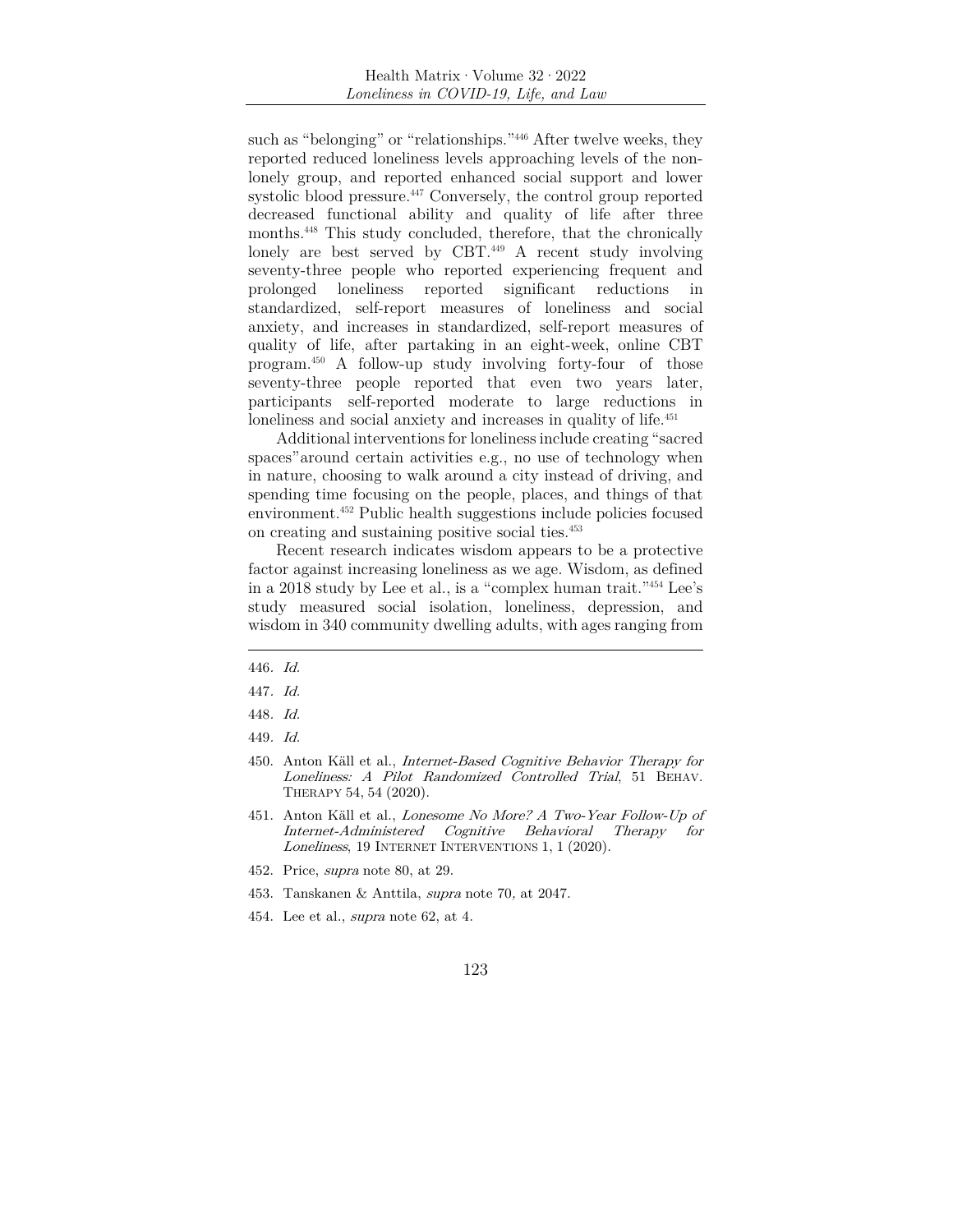27-101.455 Loneliness was measured using the UCLA Loneliness Scale, Version 3.456 Results revealed that 76% of participants measured at moderate to high levels of loneliness.457 Furthermore, this loneliness correlated with worse mental health and was inversely correlated with positive psychological states; even moderate loneliness indicated worsened health.458

Severity of loneliness and age are complexly related; people experience increased loneliness in their late-twenties, mid-fifties, and late-eighties.459 Wisdom, however, may be a solution to mitigating loneliness, regardless of age. Wisdom encompasses components such as "social decision making, emotional regulation, pro-social behaviors, self-reflection, acceptance of uncertainty, decisiveness, and spirituality."460 "[L]oneliness and overall well-being may be improved via increasing individuals' wisdom, which includes ability to regulate emotions, self-reflect, be compassionate, tolerate opposing viewpoints, and be decisive.<sup>"461</sup> Wisdom may create connectivity, decrease loneliness, and increase happiness. Indeed, Lee calls for public action to "build a more connected, less lonely, and happier society."462

- 457. Id.
- 458. Id.
- 459. Id. at 9.

- 461. Lee et al., supra note 62, at 13.
- 462. Id.

<sup>455</sup>. Id. at 1.

<sup>456</sup>. Id. at 2.

<sup>460.</sup> Dilip V. Jeste & Ellen E. Lee, MD, The Emerging Empirical Science of Wisdom: Definition, Measurement, Neurobiology, Longevity, and Interventions, 27 HARVARD REV. PSYCH. 127, 127 (2019).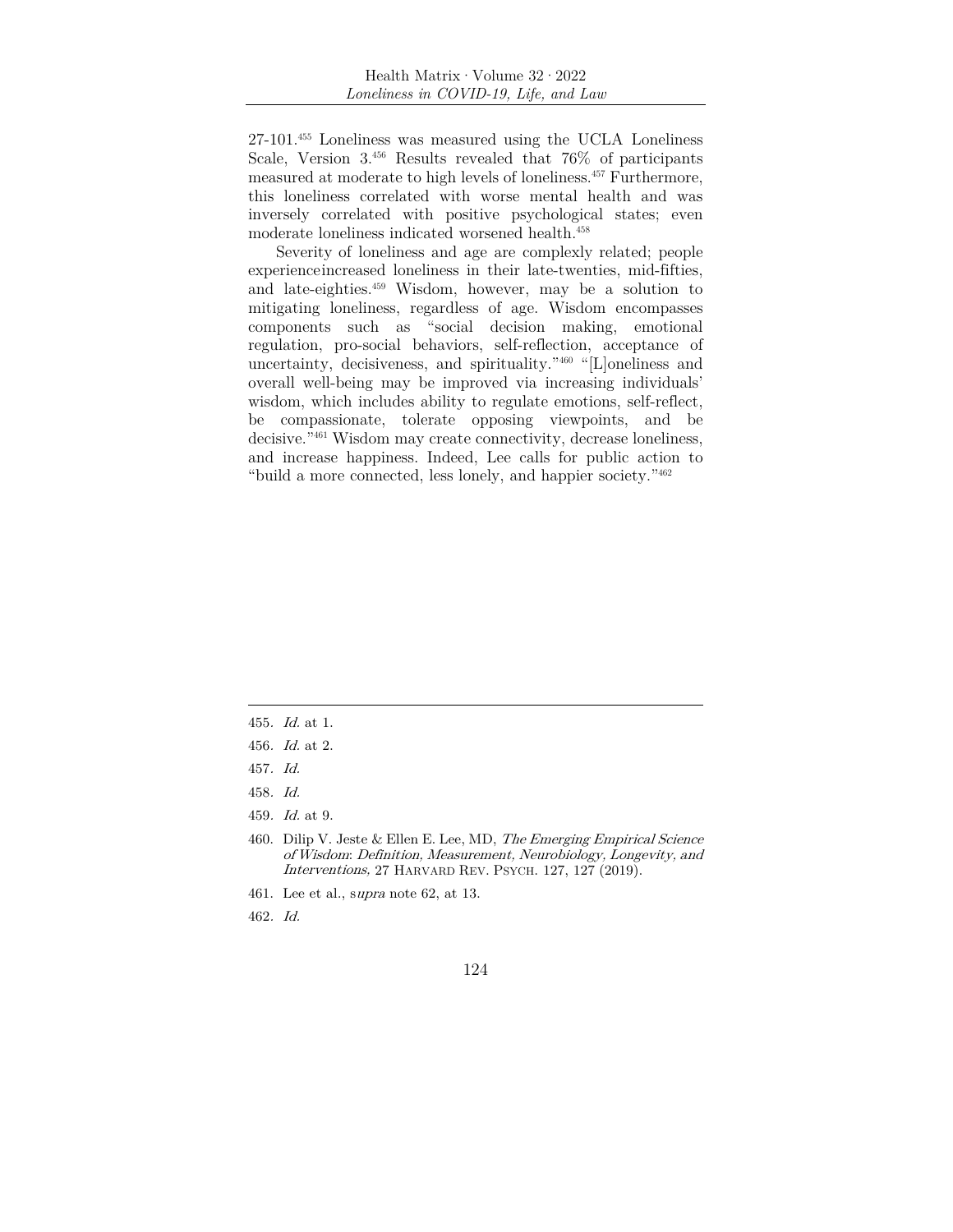*C. Inclusion* 

*"I believe in a passion for inclusion." –Lady Gaga*<sup>463</sup>

Some researchers argue that "loneliness is a consequence of the way society includes/excludes people."464 Social interaction appears to buffer negative effects of loneliness.465 Social connection significantly affects health; if you believe you have people in your life who care about you, and you interact regularly with them, you are more likely to be healthy.<sup>466</sup> Indeed, a positive social network is likely to buffer against detrimental physical effects of loneliness: a weakened immune system, less resiliency to stress, and poor exercise behaviors.<sup>467</sup> Forming and maintaining positive friendships appears to be a mitigating factor for loneliness, especially as we age.<sup>468</sup> Choosing our friends is a serious business indeed — supportive friendships in the elderly were stronger predictors of wellness than relationships with family.<sup>469</sup> Positive friendships are important throughout our lifecycle; everyone needs friends they enjoy spending time with particularly dependable friends who listen and show support.470 Because feeling lonely creates inner anxiety, spending time with trusted friends signals safety and security, keeping anxiety and sadness at bay.<sup>471</sup>

Discovering which interventions best mitigate feelings of loneliness is an ongoing process. A 2018 meta-analysis of twenty

- 465. Beller & Wagner, supra note 79, at 810.
- 466. Killam, supra note 169.
- 467. Beller & Wagner, supra note 79, at 809.
- 468. Oaklander, supra note 244.
- 469. Id.
- 470. Id.
- 471. Id.

<sup>463.</sup> Tess Bonn, Watch Lady Gaga Detail 'Inclusive' Super Bowl Performance, ROLLING STONE (Feb. 3, 2017), https:// www.rollingstone.com/music/music-news/watch-lady-gaga-detailinclusive-super-bowl-performance-197177/ [https://perma.cc/ 8W2T-6NP5].

<sup>464.</sup> Werner Schirmer & Dimitris Michailakis, Inclusion/Exclusion as the Missing Link. A Luhmannian Analysis of Loneliness Among Older People, 35 SYSTEMS RES. & BEHAV. SCI. 76, 76 (2018).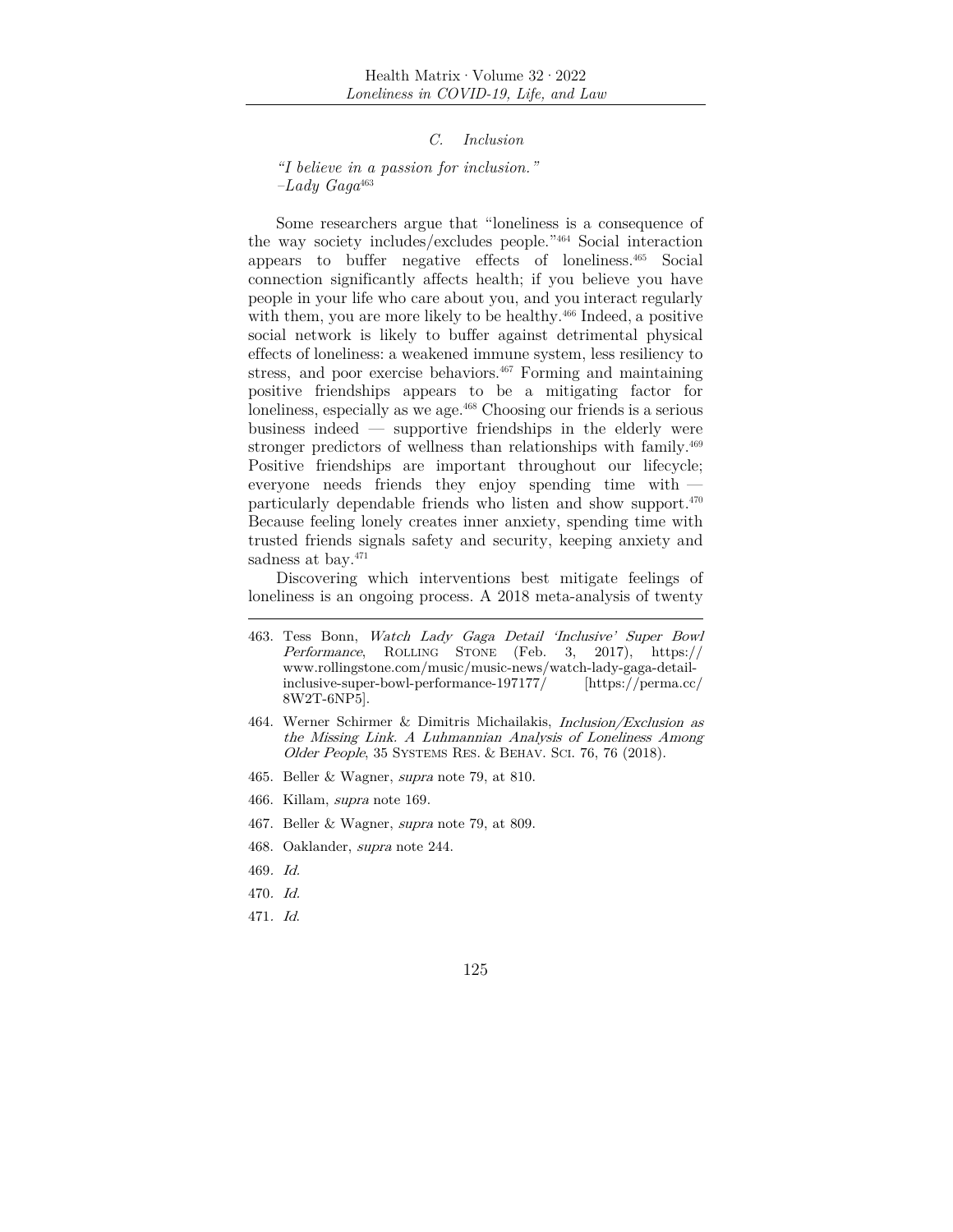studies reveals use of new technologies and community-engaged art may reduce loneliness. $472$  A second review of thirty-eight studies indicated the most effective interventions to reduce loneliness and social isolation for older persons included adaptability, a community development approach, and productive engagement.473 This latter review noted, however, the weakness of the quality of evidence and, in general, the lack of research in the realm of loneliness and the urgent need for quality intervention and development.474

### VI. CONCLUSIONS

### *"I see you."*<sup>475</sup>

*I See You*476 is the theme song playing over the end credits of the movie *Avatar*. 477 To the fictional indigenous Na'vi species in *Avatar,* the phrase, *I See You*, has two distinct, though related, meanings.478 First*, I see you*, or *Oel ngati kame*, is merely a neutral greeting.479 Second, *Oel ngati kameie* conveys a positive feeling upon meeting another.480 Relatedly, the Na'vi utilize two distinct, though related, versions of the verb *to see*. 481 First, *tse'a*, refers to vision in the literal, physical sense of vision.<sup>482</sup> Second,

- 473. Clare Gardiner et al., Interventions to Reduce Social Isolation and Loneliness Among Older People: An Integrative Review, 26 HEALTH & SOC. CARE IN COMM. 147, 147 (2018).
- 474. Id.
- 475. LEONA LEWIS, I SEE YOU (THEME FROM AVATAR) ON AVATAR: MUSIC FROM THE MOTION PICTURE (Atlantic Records 2009).
- 476. Id.
- 477. AVATAR (20th Century Fox 2009).
- 478. Avatar Wiki, I See You, FANDOM, https://james-cameronsavatar.fandom.com/wiki/I\_See\_You#Avatar\_Theme\_Song [https://perma.cc/J4ZA-KK6G] (last visited Nov. 2, 2021).
- 479. Id.
- 480. Id.
- 481. Id.
- 482. Id.

<sup>472.</sup> Andrea Poscia et al., Interventions Targeting Loneliness and Social Isolation Among the Older People: An Update Systematic Review, 62 EXPERIMENTAL GERONTOLOGY 133, 133 (2018).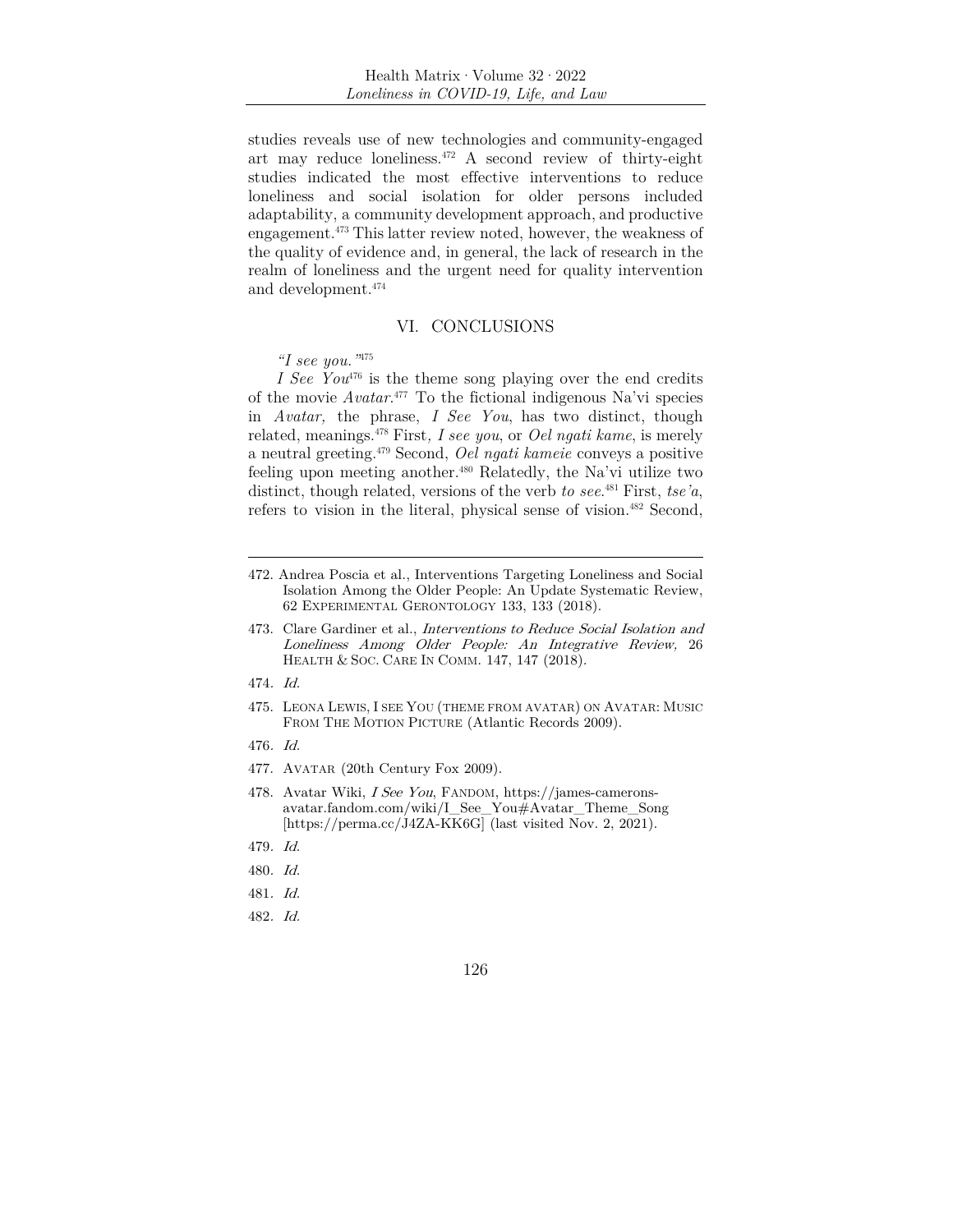*kame* expresses vision in the metaphysical, spiritual sense.<sup>483</sup> *Kame* is akin to comprehension and understanding of another.<sup>484</sup> One cornerstone of the Na'vi philosophy is "*to see*" in the sense of opening one's heart and mind to the present.485 This version of seeing is to bridge the chasms of connection due to loneliness through mindfulness.

Loneliness is likely to ripen into the next public health crisis during and after COVID-19, not only for the United States, but worldwide. An increasing prevalence of high rates of loneliness is alarming from both a public health and workforce perspective. This Article has analyzed the prevalence of loneliness among lawyers, law students, and the general populace before and during the COVID-19 pandemic. While loneliness affects all professionals, recent studies indicate lawyers and physicians are the loneliest of professionals.486

Lawyer well-being is an urgent issue, gaining momentum as study after study reveals myriad detrimental physical and mental side effects to being, thinking, and feeling like a lawyer. The nature of the legal profession leads to high stress, higher rates than the general population for anxiety and depression, as well as high rates of suicide and substance abuse. As loneliness rates increase among the general population, it is unsurprising that lawyers' loneliness also increases. Therefore, it is imperative to lawyer well-being to further understand the relationship between practicing law and loneliness. COVID-19 has only accelerated technological innovations transforming the practices of lawyering and adjudication to be increasingly remote, focused on self-help, and virtual.<sup>487</sup>

<sup>483</sup>. Id.

<sup>484</sup>. Id.

<sup>485</sup>. Id.

<sup>486.</sup> Achor et al., supra note 58.

<sup>487</sup>. See Legal Tech and the Future of Civil Justice, STANFORD LAW SCHOOL, https://conferences.law.stanford.edu/legal-tech-and-thefuture-of-civil-justice/ [https://perma.cc/R3HW-4DD2] (last visited Jan. 2, 2022); see also Bridget Mary McCormack, Keynote Address at the Northwestern Law School Academic Symposium Law + Computation: An Algorithm for the Rule of Law and Justice?, Courts and Computation: Opening Doors to Equality, Access, Transparency, and Efficiency (Feb. 5, 2021).

<sup>127</sup>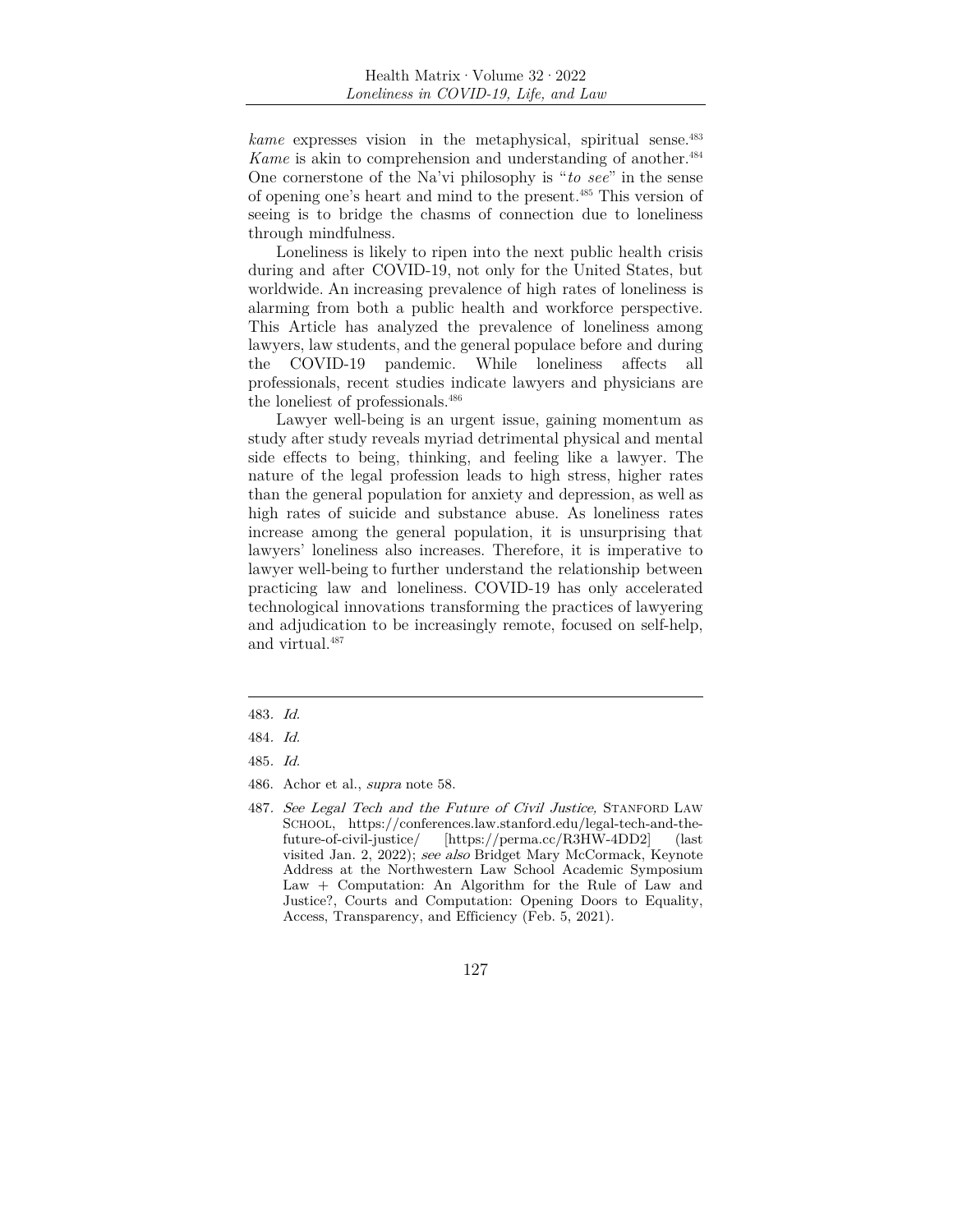Law student well-being is a related and burgeoning topic because unhealthy law students become unhealthy lawyers. This Article surveyed research about legal education and law student loneliness by examining the results of the first survey measuring loneliness in law students. Outcomes of this survey indicated high levels of loneliness among the participants from the cohort of students surveyed. How loneliness interacts with concurrent law student well-being concerns, e.g., anxiety, depression, and alcohol misuse, is yet to be measured. It stands to reason that as existing research indicates law student well-being is negatively affected by a number of environmental and structural factors, loneliness likely plays a role in worsening law student well-being. Not only do law students experience high stress and increasing anxiety, they are also learning to cope with immense workloads and, as results of this survey suggest, wrestle with increasing levels of loneliness.

This Article proposes, as does other research, that legal educators consider the grave and serious implications on the future of a legal profession consisting of lonely, emotionally, mentally, and physically unhealthy professionals. Given the high loneliness scores of the law students in this Article's cohort; that lawyers reported as the loneliest of professionals in a recent survey of American workers; and that historically, alarming numbers of attorneys have wrestled with depression and anxiety, and have managed stress with substance misuse, this is an area for further research.

This Article raises three important questions: first, what interventions during law school may mitigate law student loneliness? Second, how can results from this Article's research apply to reduce loneliness in the legal profession? Last, how can law schools, law firms, and even judicial systems support, adapt, and apply these vital well-being tools for law students and lawyers? Research within the general population suggests that practicing mindfulness, "talk therapy," and inclusion are effective for mitigating loneliness. The legal profession and society cannot afford the high social costs in terms of legal ethics violations and malpractice incurred as a result of unhealthy law students and lawyers. As Patrick Krill stated, "[a]s a licensed profession that influences all aspects of society, economy, and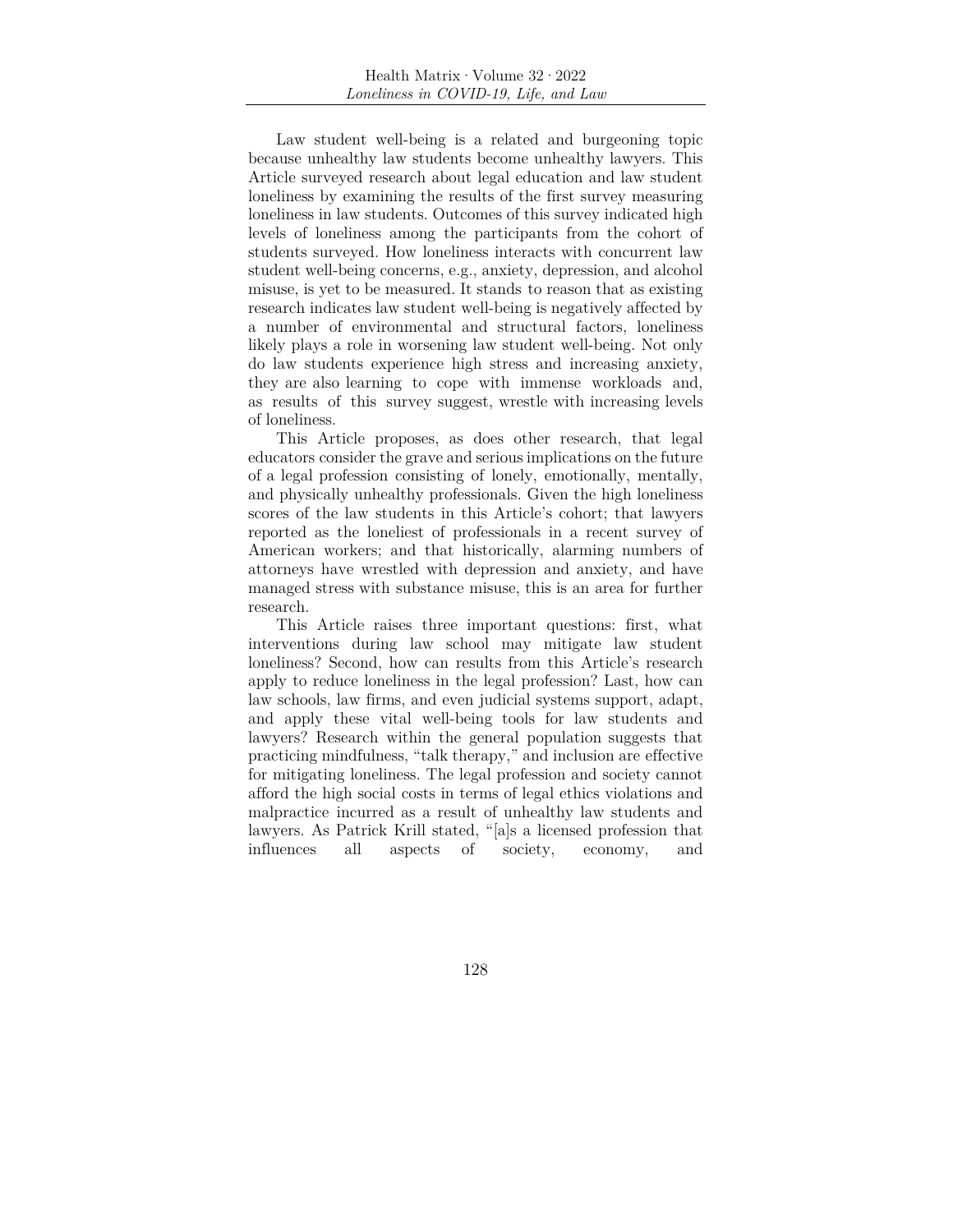government . . . levels of impairment among attorneys are of great importance and should therefore be closely evaluated."488

We end this Article on a hopeful and personal note. We believe the pandemic has accelerated the public's and the legal profession's awareness of the pernicious effects of loneliness. The authors of this Article, Ash and Huang, are similar in that they were both raised in large families: Ash in a family of eight children, and Huang in an extended family with many aunts, uncles, and cousins. Both authors are energetic, creative, positive by nature, and prone to perfectionism. The authors differ vastly in their personalities and experiences with loneliness. Ash is extroverted; though she experiences loneliness due to various factors e.g., being a female attorney with chronic pain conditions, she mitigates it via time spent in nature, painting, teaching, practicing CBT and meditation, and discussing life via her website and social media.

Huang is an introvert,<sup>489</sup> and finds much comfort in mathematics,490 which helps him better understand people and interpersonal dynamics. Like many academics, he enjoys the solitude of contemplation, introspection, and reflection. Huang has experienced bouts of loneliness, especially during adolescence, and found practicing mindfulness and talk therapy to be very helpful in mitigating loneliness. Being fortunate enough to have an understanding life partner decreases loneliness. Finally, both authors found creating this Article, completely remotely, to be a form of inclusion helpful in mitigating loneliness. We hope readers of this Article find it helpful to ease their loneliness. To mitigate loneliness in the COVID-19 pandemic, life, and law, we conclude with this hopeful quote from novelist Olivia Laing,<sup>491</sup> "Loneliness is personal, and it is also political. Loneliness is collective . . . We are in this together, this accumulation of scars . . . What matters is kindness; what matters is solidarity."492

<sup>488</sup>. See Krill et al., supra note 224, at 46.

<sup>489.</sup> See, e.g., HEIDI K. BROWN, THE INTROVERTED LAWYER: A SEVEN-STEP JOURNEY TO AUTHENTICALLY EMPOWERED ADVOCACY (2017).

<sup>490.</sup> See, e.g., JOHN M. GOTTMAN ET AL., THE MATHEMATICS OF MARRIAGE: DYNAMIC NONLINEAR MODELS (2002).

<sup>491</sup>. See Olivia Laing, OLIVIA LAING, https://www.olivialaing.com/ about [https://perma.cc/96E2-BAW4] (last visited Nov. 2, 2021).

<sup>492.</sup> OLIVIA LAING, THE LONELY CITY: ADVENTURES IN THE ART OF BEING ALONE 281 (2016).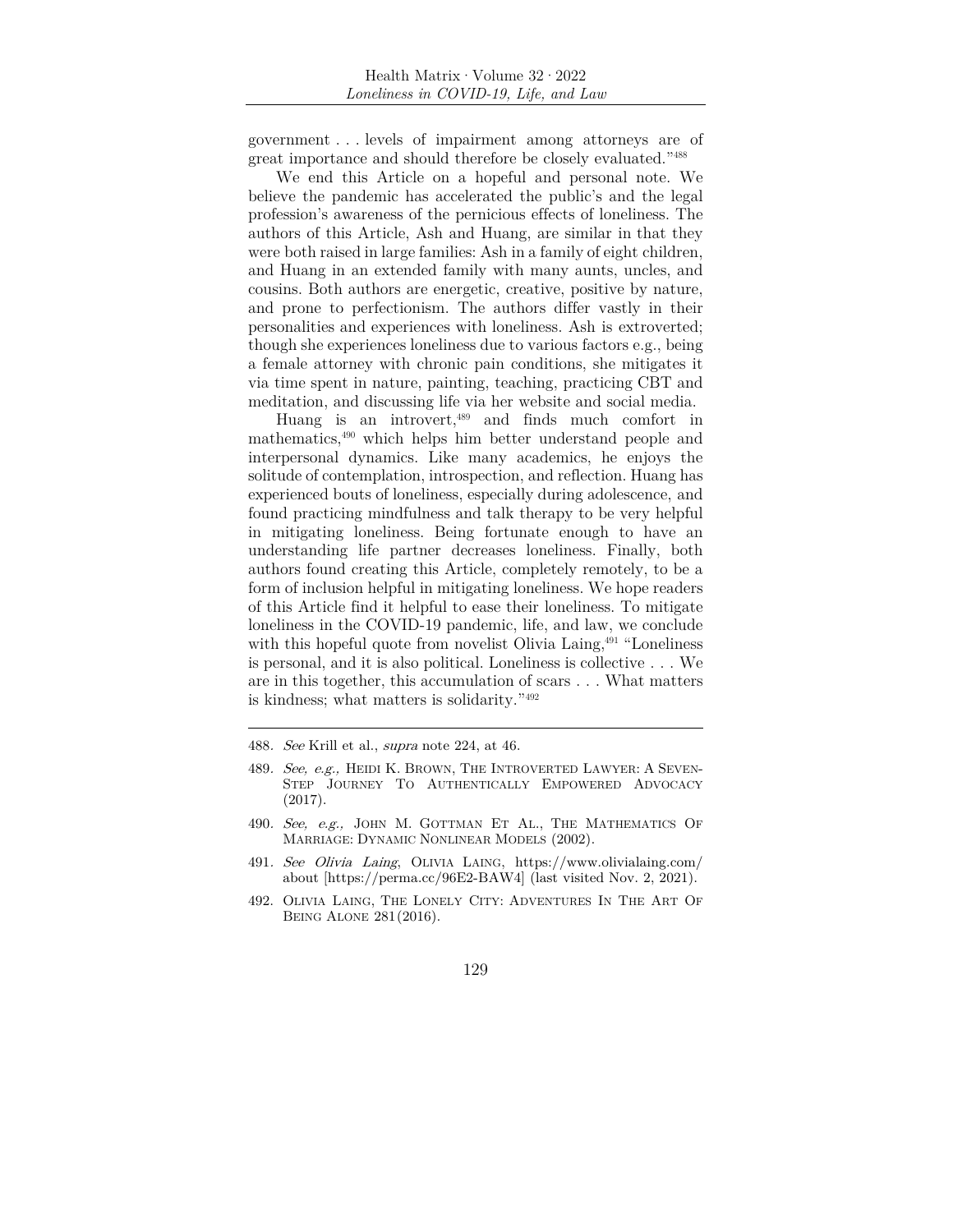### APPENDIX A: SURVEY MATERIALS

#### *A. Email Sent to Eligible Students*

Greetings Fellow Students!

### Survey Request: Loneliness & the Law

Thank you for taking a moment out of your insanely busy day to read about and assist me with my research.

Will you please take a few minutes to complete the following survey?

This survey is confidential; it takes approximately 3-4 minutes to complete (and this includes reading the information sheet).

I've likely seen many of you in the halls over the past three years; not only am I a part-time evening student, but I'm also a health professional and current Adjunct Faculty in the IU School of Health and Human Sciences. As you know, we must complete an Advanced Writing Requirement; I chose to conduct research about loneliness in the legal profession.

Loneliness is no joke; in March of 2018, Harvard Business Review published an article discussing the results of a study on loneliness in the workplace. According to their survey, lawyers and doctors measured as the loneliest professionals. This is a big deal because chronic loneliness is harmful to both our physical and mental health.

I want to learn how and why law students and lawyers are lonelier than most professionals. There is little data available, so I want to create some! Will you help me?

You can click on any hyperlink within this e-mail or access the survey at this link: https://www.esurveycreator.com/s/9206df4

This survey has been approved by the IU Internal Review Board. I am the principal investigator; I cannot match survey results to a user and I do not ask for personally identifiable information. I will receive only de-identified aggregated data.

I understand all too well that each of us is busy; therefore, I thank you in advance for completing the survey.

Please don't hesitate to contact me if you have questions.

#### *B. Required IRB Information Sheet*

#### LONELINESS AND THE LAW

You are invited to participate in a research study (by completing a brief survey) investigating the interaction between loneliness and the law—more specifically—the degree to which law students and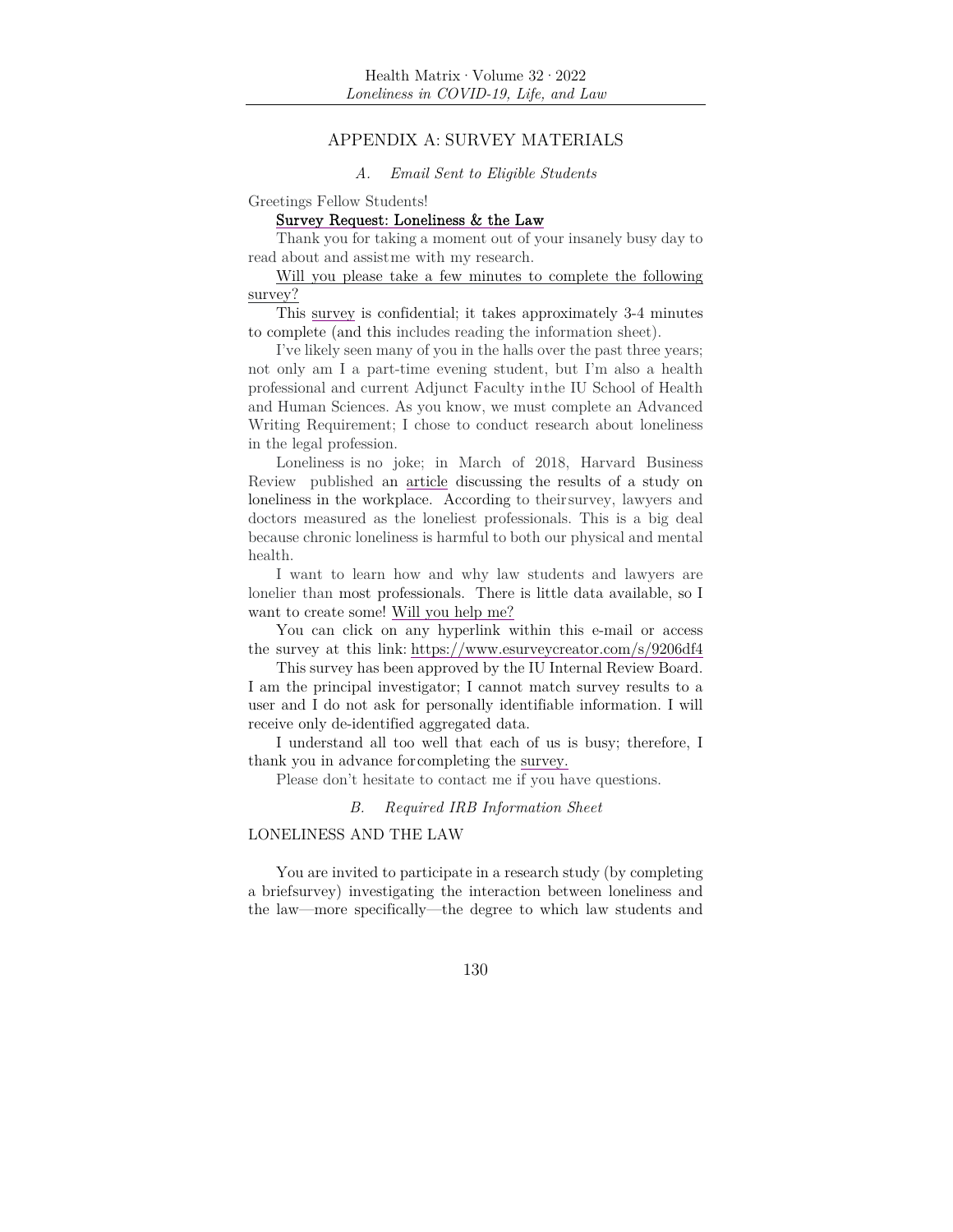lawyers feel lonely. You were selected as a possible subject because you are a current law student, lawyer or in the legal profession. We ask that you read this information sheet and, if you have questions, please ask before agreeing to be in the study.

This study is being conducted by ("Principal Investigator"), a part-time evening student at the IU Robert H. McKinney School of Law and Associate Faculty in the IUPUI Department of Health and Human Sciences. This is an unfunded study; this study is being completed as a requirement for the PI to graduate—the resulting paper will complete the Advanced Writing Requirement.

#### STUDY PURPOSE

The purpose of this study is to explore the relationship between feelings of loneliness for those studying or practicing law.

#### PROCEDURES FOR THE STUDY:

If you agree to be in the study, you will complete a brief online survey regarding loneliness. The survey should take no more than five minutes (at maximum) to complete.

### RISKS AND BENEFITS

A risk of participating in this research may include minor emotional discomfort when reporting your feelings related to loneliness. There is a very low risk of loss of confidentiality. You may benefit by taking this survey by improving your awareness of feelings regarding loneliness and taking positive actions thereafter to mitigate negative emotions and improve well-being.

#### CONFIDENTIALITY

This survey link has been sent through a listserv; the PI is not promulgating the survey, nor will the PI know which e-mails responded to the survey link. The PI will ONLY receive an aggregated, de-identified report; additionally, the survey will NOT collect personally identifiable information. The PI will NOT receive your e-mail nor be able to tie a set of responses to the e-mail used to complete the survey.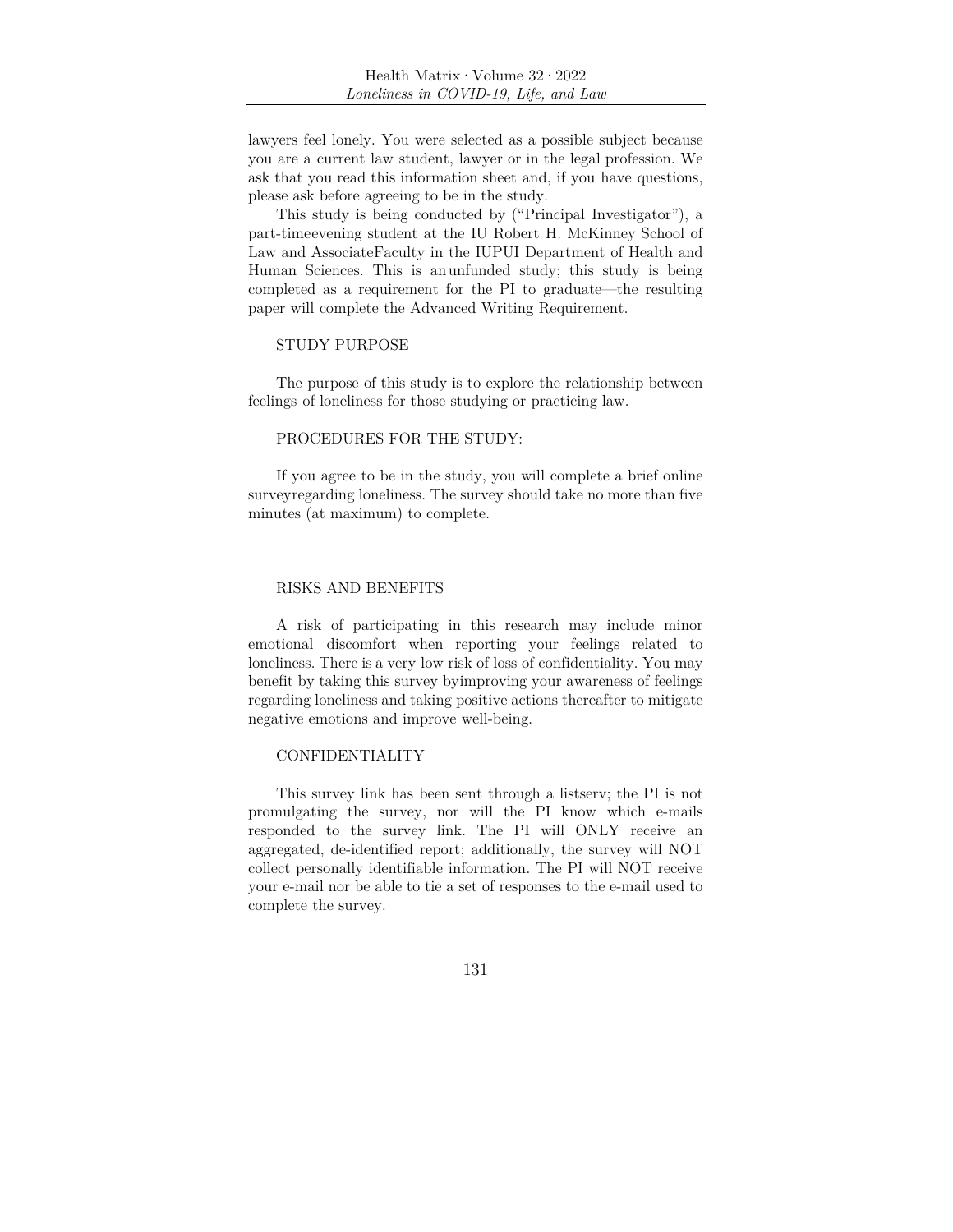These efforts are made to keep your personal information confidential; however, we cannot guarantee absolute confidentiality. Organizations that may inspect and/or copy your research records for quality assurance and data analysis include groups such as the Indiana University Institutional Review Board or its designees, and (as permitted by law) state or federal agencies, specifically the Office for Human Research Protections (OHRP), the National Cancer Institute (NCI) [for research funded or supported by NCI], the National Institutes of Health (NIH) [for research funded or supported by NIH], etc., who may need to access your research records.

#### PAYMENT

You will not receive payment for taking part in this study.

### CONTACTS FOR QUESTIONS OR PROBLEMS

For questions about the study, please contact the PI.

For questions about your rights as a research participant or to discuss problems, complaints or concerns about a research study, or to obtain information, or offer input, contact the IU Human Subjects Office at (317) 278-3458 [for Indianapolis] or (812) 856-4242 [for Bloomington] or (800) 696-2949 [Toll Free].

### VOLUNTARY NATURE OF STUDY

Taking part in this study is voluntary. You may choose not to take part or may leave the study at any time. Leaving the study will not result in any penalty or loss of benefits to which you are entitled. Your decision whether to participate in this study will not affect your current or future relations with the IU Robert H. McKinney School of Law.

This research is intended for individual 18 years of age or older. If you are under age 18, do not complete the survey.

### *C. Loneliness and the Law Survey*

Note *in the below* that an asterisk indicates a required field*.* 

#### Demographic Information

\_\_\_\_\_\_\_\_\_\_\_\_\_\_\_\_\_

What is your age? (Please type only whole numbers into the line below.) \*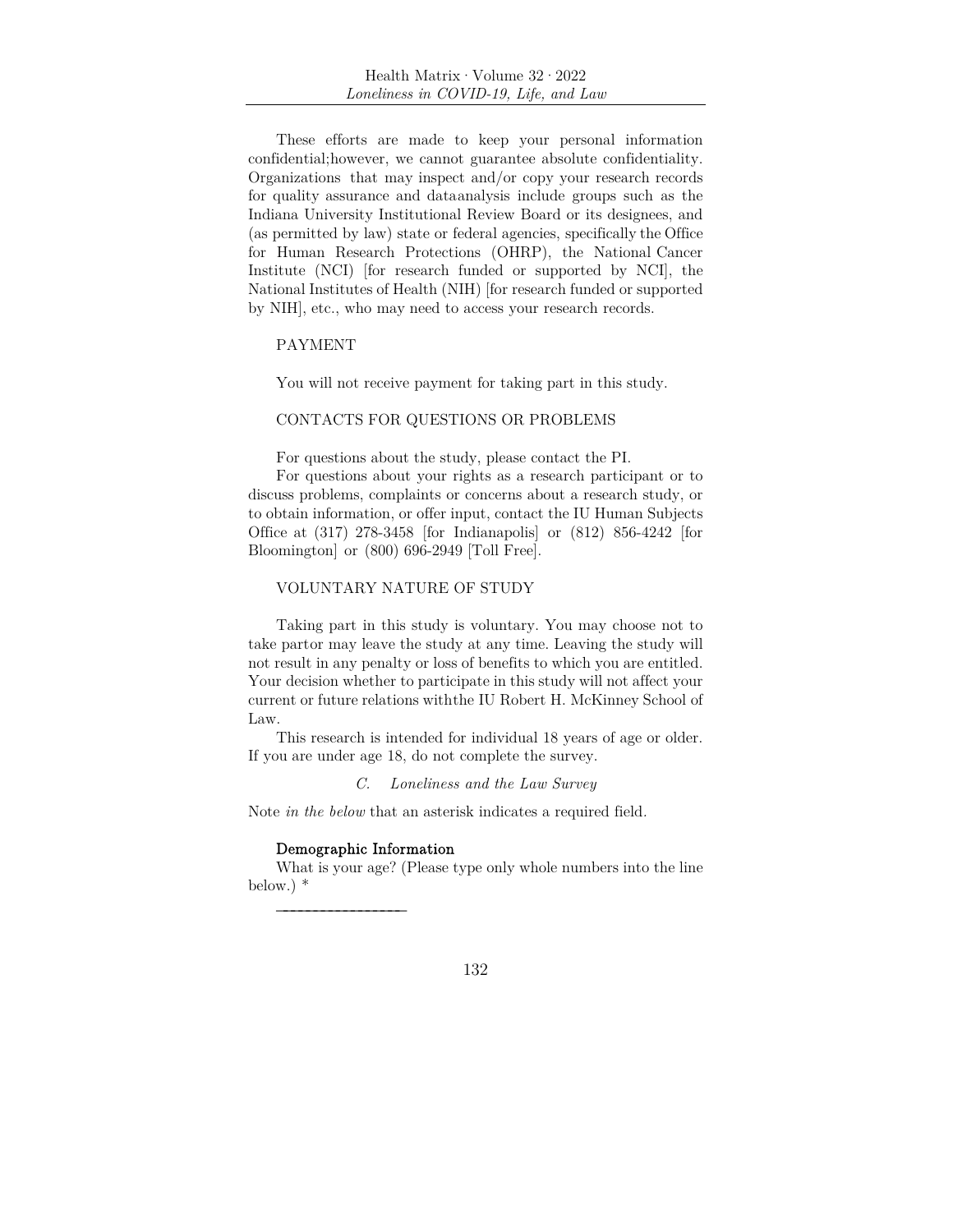What is your race? \*

- $\circ$ American Indian or Alaska Native
- $\circ$ Asian
- $\circ$ Black or African American
- $\circ$ Native Hawaiian or Other Pacific Islander
- $\circ$ White
- Prefer not to answer.

What is your gender? \*

- $\circlearrowright$ Female
- $\circlearrowright$ Male
- $\circ$ Prefer not to answer

# Education and Occupation Information

What is the highest degree of education you have earned? \*

- $\circ$ High School diploma or equivalent
- $\circ$ Undergraduate degree
- $\circ$ Graduate degree
- $\circ$ Doctoral degree
- $\circ$ Other degree
- $\mathbf C$ N/A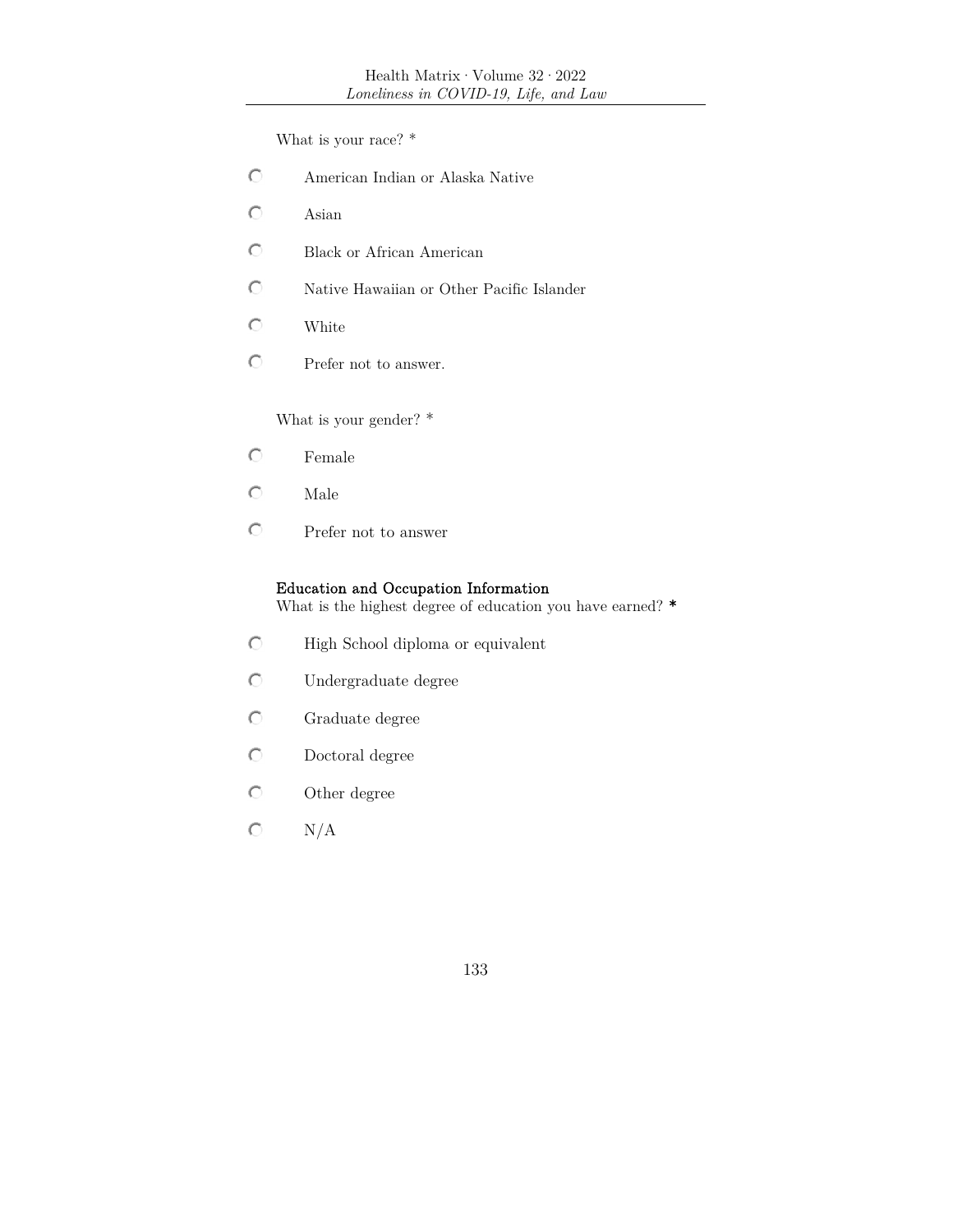Which of the following BEST describes your current status with respect to the legal profession? \*

### Note: "Practicing" means currently licensed to practice law in one or more jurisdictions.

- Law Student-Full Time
- $\circ$ Law Student-Part Time
- $\circ$ Licensed Practicing Attorney
- $\circ$ Licensed Practicing Attorney
- $\circ$ Retired Attorney
- $\circlearrowright$ Unlicensed Attorney
- $\circ$ **Other**
- $\circ$ Prefer not to Answer

Please choose the law program in which you are enrolled or if you are no longer a student, the law program you completed. \*

### Note: If you did not complete any of the programs listed or completed some law school, please choose "Other"

- $\circ$ J.D.
- $\circ$ LL.M.
- $\circ$ M.J.
- $\bigcirc$  S.J.M.
- $\circ$ Other

If you ARE a law student, what is your year of school? \* Note: If you are NOT a law student, please choose "N/A"

 $\circlearrowright$ 1L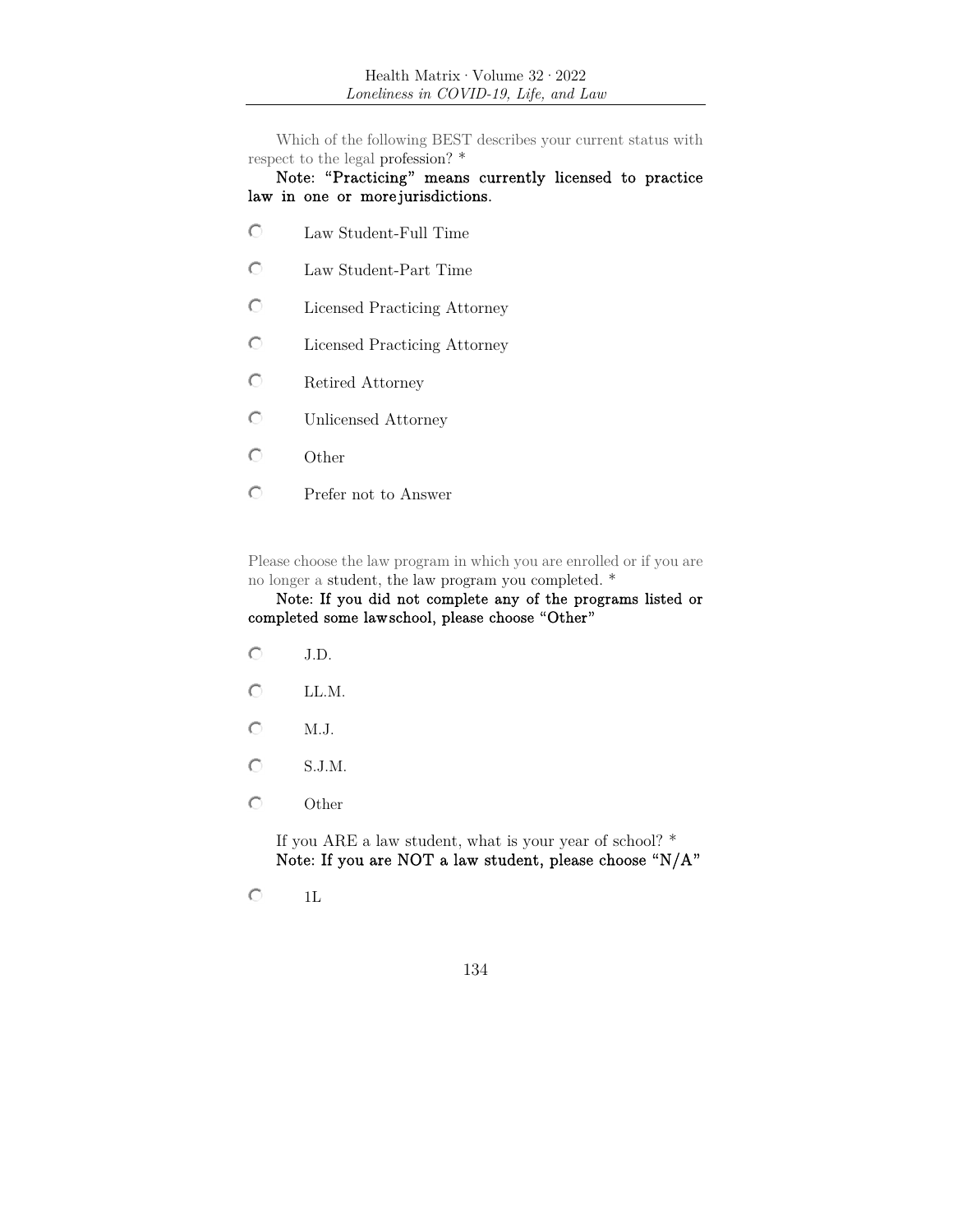- $\mathbf C$ 2L
- $\bigcirc$ 3L
- $\mathbf C$ 4L
- $\circ$ 5L+
- $\mathbf C$ N/A

If you are NOT a law student, how many years have you been in the<br>legal field? \*

# Note: If you ARE a law student, please answer "N/A"

- $\overline{\text{C}}$ 0-5 years
- $\mathbf C$ 5-10 years
- $\mathbf C$ 10-15 years
- $\mathbf C$ 15-20 years
- $\mathbf C$ 20-25 years
- $\mathbf C$ 25-30 years
- $\mathbf C$ 30-35 years
- $\mathbf C$ 35-40+ years
- $\mathbf C$ N/A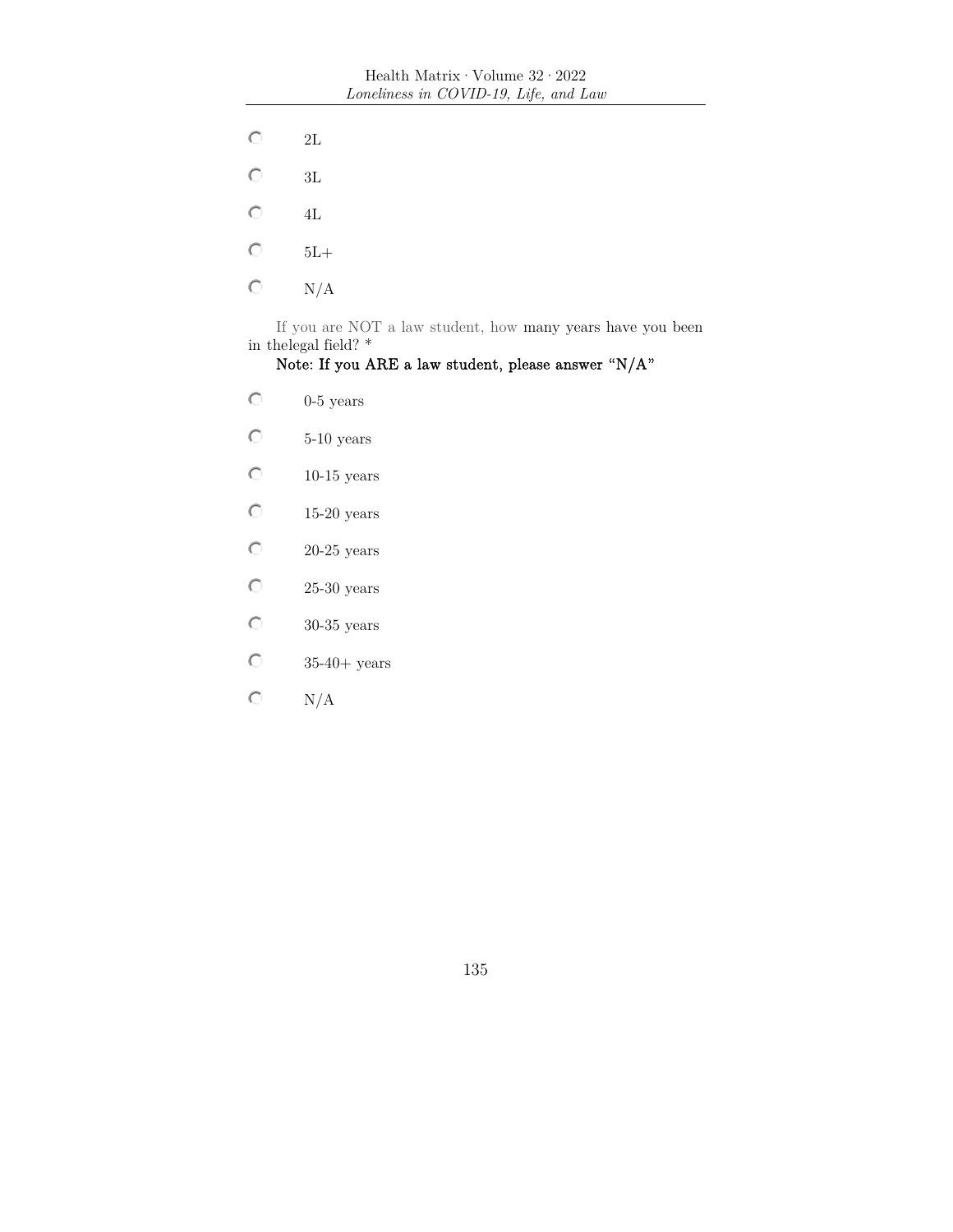Loneliness Survey: The Revised UCLA Loneliness Scale (1980) Russell and Peplau

# Indicate how often each of the statements below is descriptive of you. \*

|                                                                              | Never   | Rarely  | Sometimes | Often                         |
|------------------------------------------------------------------------------|---------|---------|-----------|-------------------------------|
| 1. I feel in tune<br>with the people                                         | O       | O       | O         | O                             |
| around me.<br>2. I lack                                                      | $\circ$ | $\circ$ | O         | $\circ$                       |
| companionship.<br>3. There is no<br>one I can turn                           | $\circ$ | O       | O         | $\circ$                       |
| to.<br>4. I do not feel<br>alone.                                            | $\circ$ | $\circ$ | $\circ$   | $\circ$                       |
| 5. I feel part of a                                                          | O       | O       | O         | O                             |
| group of friends.<br>6. I have a lot in<br>common with<br>the people         | O       | O       | O         | O                             |
| around me.<br>7. I am no<br>longer close to                                  | O       | O       | O         | $\circ$                       |
| anyone.<br>8. My interests<br>and ideas are<br>not shared by<br>those around | O       | O       | O         | O                             |
| me.<br>9. I am an                                                            | O       | O       | O         | O                             |
| outgoing person.<br>10. There are<br>people I feel                           | O       | O       | ∩         | O                             |
| close to.<br>11. I feel left out.<br>12. My social<br>relationships are      | င<br>ဂ  | C       |           | $\circ$<br>$\overline{\circ}$ |
| superficial.<br>13. No one really<br>knows me well.                          | O       | O       | O         | O                             |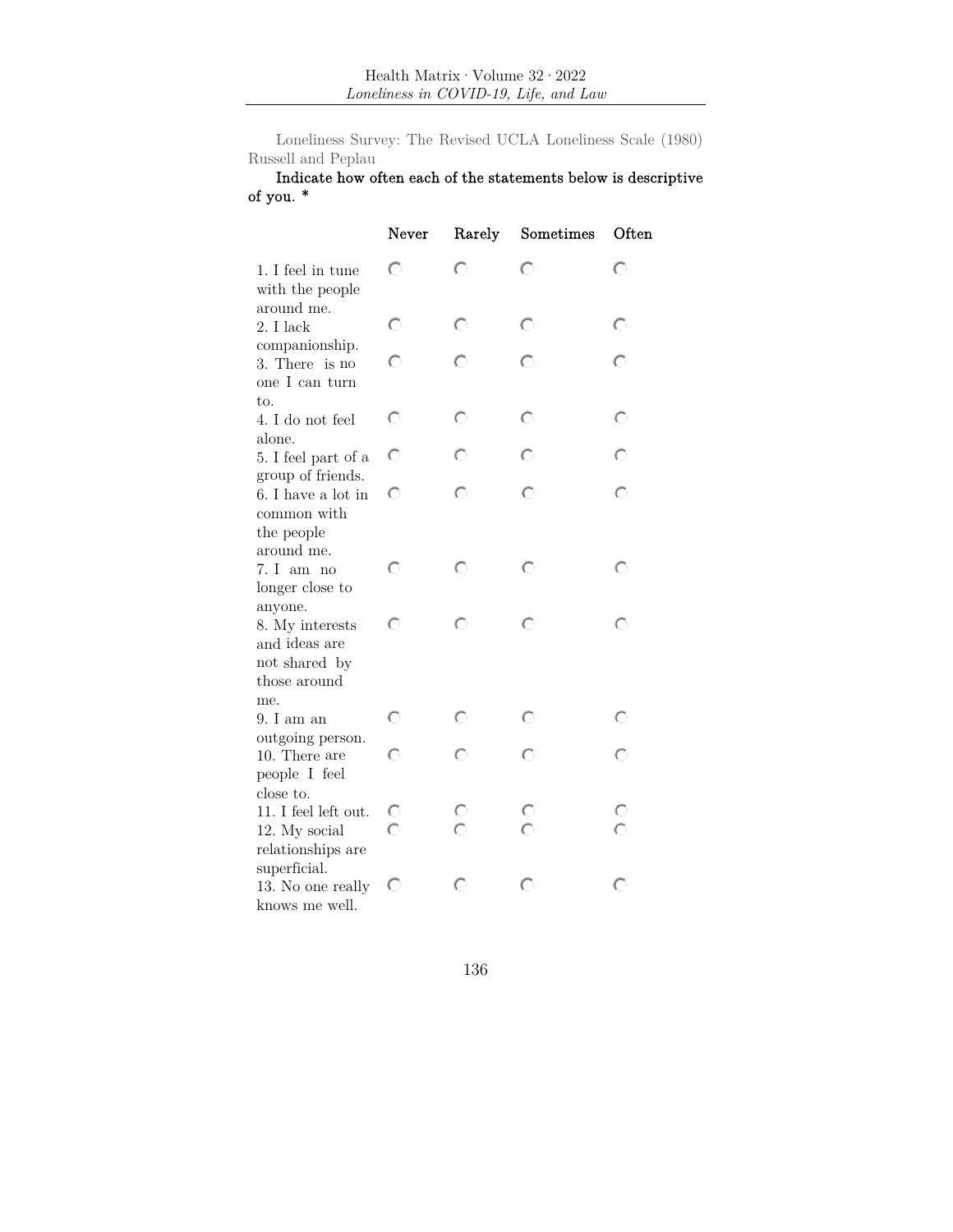| Health Matrix $\cdot$ Volume $32 \cdot 2022$<br>Loneliness in COVID-19, Life, and Law |   |   |   |   |  |
|---------------------------------------------------------------------------------------|---|---|---|---|--|
|                                                                                       |   |   |   |   |  |
| 14. I feel isolated                                                                   | O | O | O | O |  |
| from others.                                                                          |   |   |   |   |  |
| 15. I can find                                                                        | O | O | O | O |  |
| companionship<br>when I want it.                                                      |   |   |   |   |  |
| 16. There are                                                                         | O | O | O | O |  |
| people who                                                                            |   |   |   |   |  |
| really                                                                                |   |   |   |   |  |
| understand me.                                                                        |   |   |   |   |  |
| 17. I am                                                                              | O | O | O | ∩ |  |
| unhappy being<br>so withdrawn.                                                        |   |   |   |   |  |
| 18. People are                                                                        | O | O | O | O |  |
| around me but                                                                         |   |   |   |   |  |
| not with me.                                                                          |   |   |   |   |  |
| 19. There are                                                                         | O | O | O | O |  |
| people I can talk                                                                     |   |   |   |   |  |
| to.<br>20. There are                                                                  | O | O | O | O |  |
| people I can                                                                          |   |   |   |   |  |
| turn to.                                                                              |   |   |   |   |  |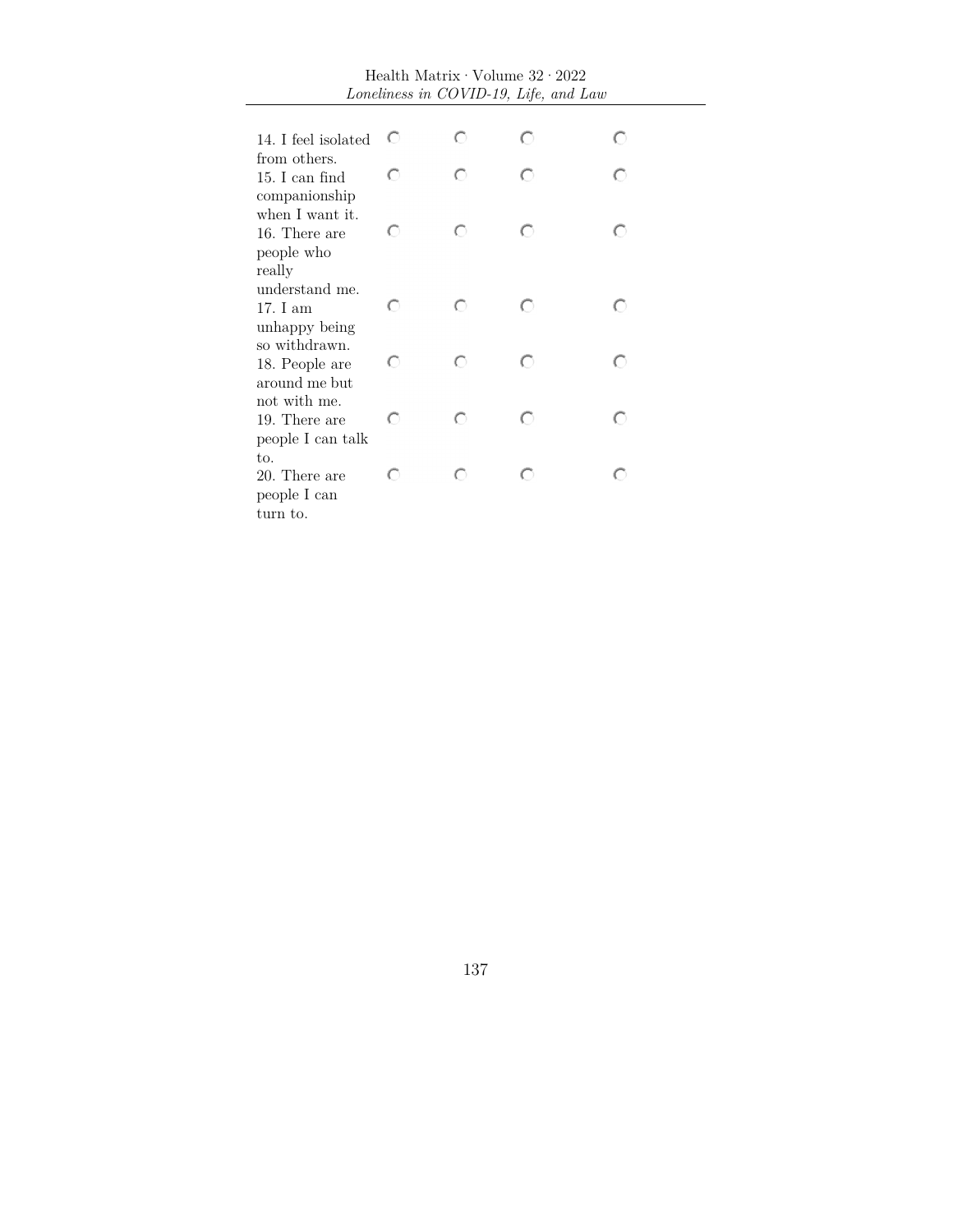# APPENDIX B: TABLES

| Loneliness Type                | Characteristics of Loneliness Type                                   |   |
|--------------------------------|----------------------------------------------------------------------|---|
| Metaphysical <sup>493</sup>    | Most comprehensive                                                   |   |
|                                | Pervasive                                                            |   |
|                                | "Master Mood"                                                        |   |
|                                | One's "perception of reality"                                        |   |
|                                | Life may feel "out of place" and                                     |   |
|                                | "without connection and continuity"                                  |   |
| Epistemological <sup>494</sup> | A mental state encompassing                                          |   |
|                                | negative attitudes, including                                        |   |
|                                | negativity towards physical<br>aloneness                             |   |
|                                | Lack of desired relationships                                        |   |
|                                | Intimacy as self-disclosure is both                                  |   |
|                                | sought and resisted                                                  |   |
|                                | Lack of recognizing individuality                                    |   |
|                                | is central to this                                                   |   |
|                                | loneliness.                                                          |   |
|                                | One feels their presence is unnoticed<br>٠                           |   |
|                                | and absence isn't missed                                             | O |
|                                | May be a result of choosing not to                                   |   |
|                                | know or to be known                                                  |   |
|                                | Believing others do not wish to                                      |   |
|                                | invest emotional energy in them                                      | O |
|                                | Emotions and emotional states                                        |   |
|                                | including self-worthlessness, anxiety,<br>frustration, shame, anger, |   |
|                                | depressiveness, sorrow, and fear                                     |   |
|                                | Believing their singularity is                                       | O |
|                                | unacceptable, unappealing, or                                        |   |
|                                | misunderstood                                                        |   |
| Communicative <sup>495</sup>   | Due to defective communication<br>$\bullet$                          |   |
|                                | comprehension from an inability or                                   |   |
|                                | unwillingness to be attuned to                                       |   |

 $\circ$ 

| D. |  |  |  |  | Table 1: Types of Loneliness |
|----|--|--|--|--|------------------------------|
|----|--|--|--|--|------------------------------|

493. McGraw, supra note 66, at 321.

494. Id. at 324-26.

495. Id. at 327-28.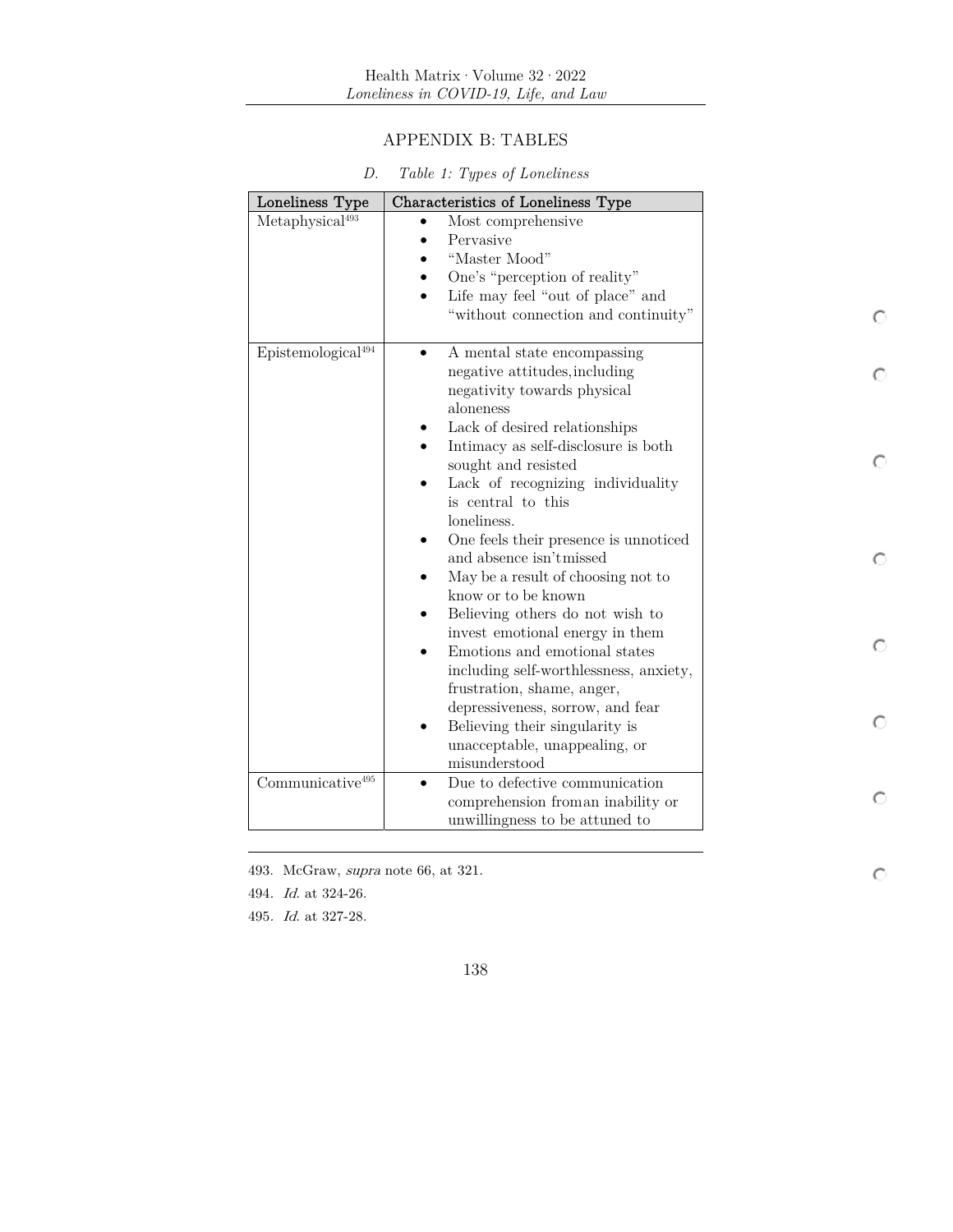|                       | verbal and non-verbal messages or                            |
|-----------------------|--------------------------------------------------------------|
|                       | from competence in social skills.                            |
|                       | Lack self-worth leading to poor                              |
|                       | social composure and therefore                               |
|                       | insufficient assertiveness and risk                          |
|                       | taking. This may lead to private                             |
|                       | and public self-consciousness and                            |
|                       | shyness (all of which may negatively                         |
|                       | reinforce each other)                                        |
|                       |                                                              |
|                       | Exhibiting inappropriate and<br>abnormal tendencies in self- |
|                       |                                                              |
|                       | disclosure, thereby revealing too<br>much or too little      |
|                       |                                                              |
|                       | Tendency to be highly self-focused,                          |
|                       | self-absorbed, make too many self-                           |
|                       | statements, and ask fewer questions                          |
|                       | of their partners                                            |
|                       | Tendency to change topics more                               |
|                       | frequently and show less interest in                         |
|                       | others' statements                                           |
|                       | Remiss in both social and solitary                           |
|                       | skills <sup>496</sup>                                        |
|                       | Some experience an inability to                              |
|                       | communicate feelings and self-                               |
|                       | attributions of the feeling of                               |
|                       | loneliness.                                                  |
|                       | For schizophrenics, profound                                 |
|                       | loneliness causes noncommunication                           |
|                       | broken only by auditory delusions.                           |
| Intrapersonal         | A feeling of division or divisibility                        |
| $(Ontological)^{497}$ | of one's self-being <sup>498</sup>                           |
|                       | Feeling a threat to attaining or                             |
|                       | sustaining one's self-identity or self-                      |

496. Id. at 327.

497. Id. at 329-31.

<sup>498</sup>. Id. at 330 (explaining that persons may have "parents who are perceived as remote and untrustworthy" instead of being "warm, close, and helpful" and come from families who furnish less "emotional nurturance, guidance or support," and therefore are a product of "cold, violent, undisciplined and irrational" home environments).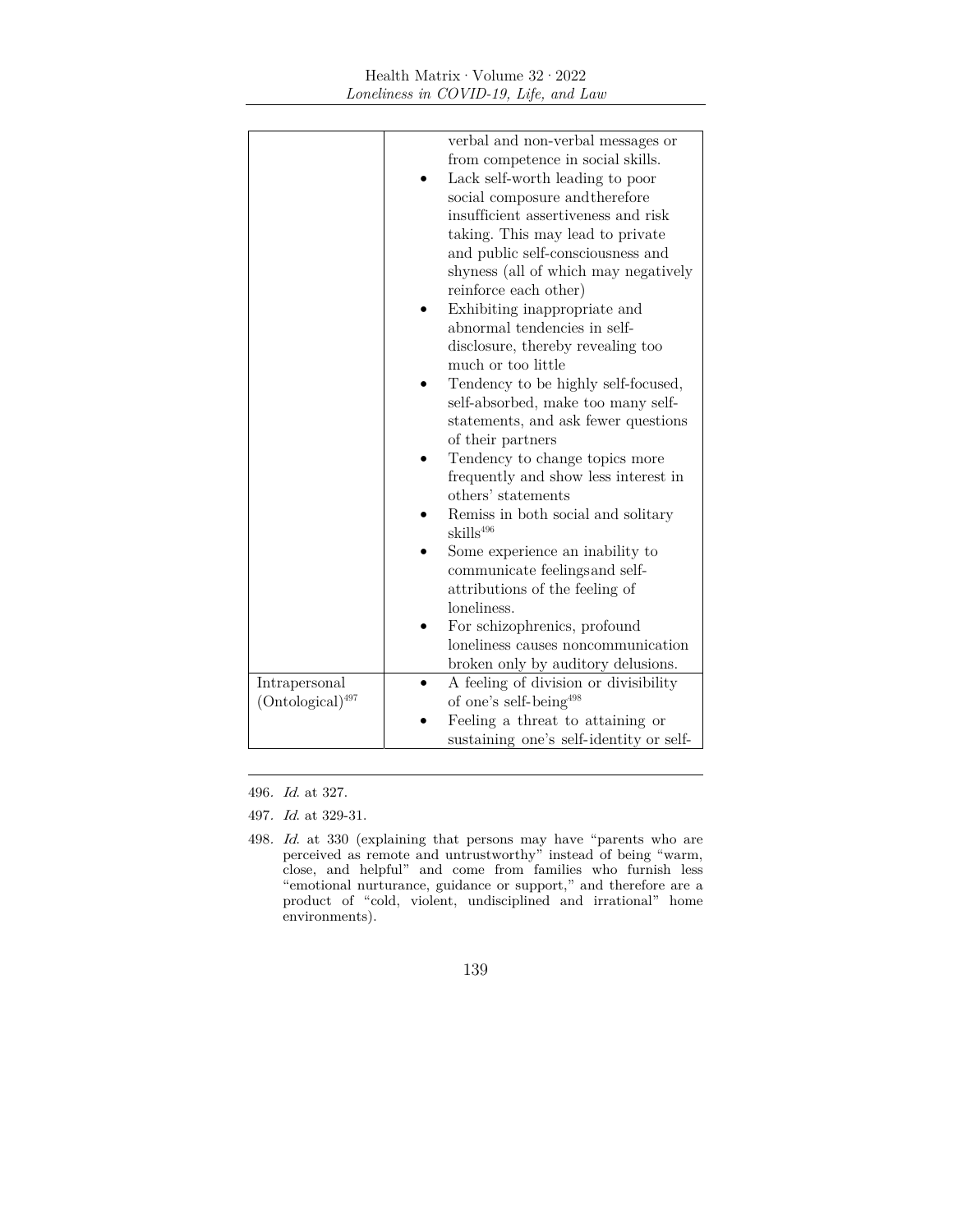# <code>Health Matrix</code>  $\cdot$  <code>Volume 32</code>  $\cdot$  <code>2022</code> *Loneliness in COVID-19, Life, and Law*

|                | integrity                                  |
|----------------|--------------------------------------------|
|                | May be pathological, $i.e.,$               |
|                | compulsive                                 |
|                | If grave, it "may enervate the body,       |
|                | fragment the mind, ravage the spirit       |
|                | and de-personalize the self."              |
|                | Contributes to and is a consequence        |
|                | of psychosis and neuroticism               |
|                | The breadth of negative and                |
|                | destructive internal emotion may           |
|                | lead to serious medical consequences       |
| Ethical        | Philosophically, loneliness is             |
|                | inherent in freedom, choice,               |
|                | responsibility, and value formation        |
|                | Loneliness and solitude are essential      |
|                | conditions and catalysts for               |
|                |                                            |
|                | achieving moral superiority, <i>i.e.</i> , |
|                | "lonely-at-the-top"                        |
| Existential    | The loneliness of the human                |
|                | experience                                 |
|                | Recognition of an essential                |
|                | loneliness that persists throughout        |
|                | life                                       |
|                | Seen in and increased by specific          |
|                | situations, lifestyles, occupations,       |
|                | and societal factors.                      |
| Emotional<br>& | Essence of these types of loneliness       |
| Social         | is the lack of passion                     |
|                | Passion connects a person to               |
|                | meaning in life; if it is absent, a        |
|                | person is either lonely or bored or        |
|                | both.                                      |
|                |                                            |
|                | Emotional (EROS) Loneliness:               |
|                | A lack of shared intimacies (erotic,       |
|                | romantic, sexual, and genital)             |
|                | A deficiency of intimacy and failure       |
|                | at sharing one's self, producing a         |
|                | feeling of self-depreciation if            |
|                | pervasive                                  |
|                | A "deep and abiding loneliness" felt       |
|                | as anguished self-failure.                 |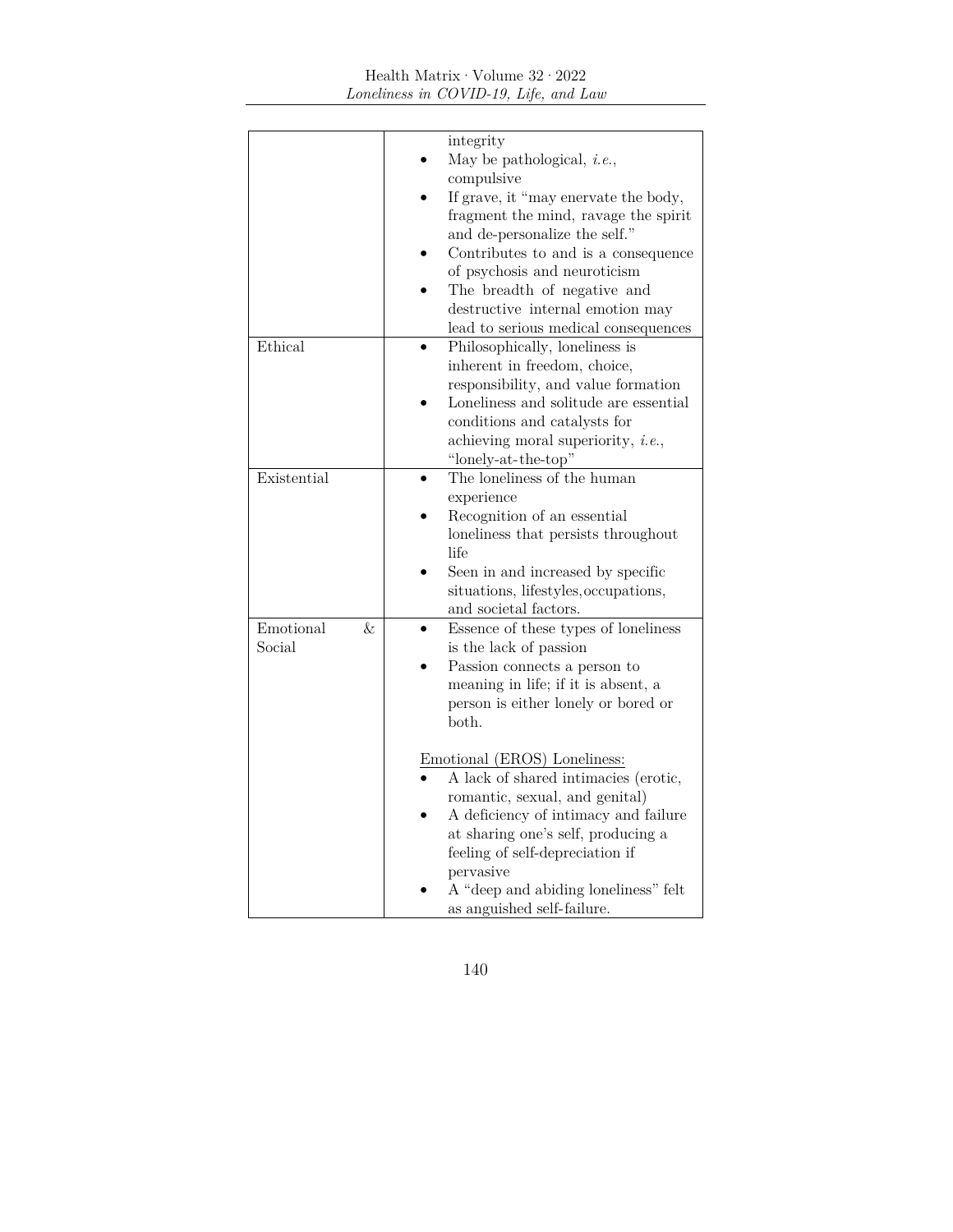|                         | Social (Friendship) Loneliness:<br>A lack of intimate sharing<br>(friendship, friendliness,<br>companionship, social networks, and<br>shared common experiences)<br>Intimacy:<br>Most personal aspect of subjectivity,<br>i.e., "meaning" in its spiritual,<br>mental, and physical dimensions.<br>Liberates a person from subjective<br>narcissism and selfishness<br>Concerns innermost self and<br>surrender of it.<br>Involves the freedom and selectivity<br>on when and with whom to share it.<br>When it grows, one grows<br>empowered in harmony with others<br>and promotes integrity and identity.<br>Those devoid of intimacy feel a<br>sense of control and power vanishing<br>with reference to self and others |
|-------------------------|------------------------------------------------------------------------------------------------------------------------------------------------------------------------------------------------------------------------------------------------------------------------------------------------------------------------------------------------------------------------------------------------------------------------------------------------------------------------------------------------------------------------------------------------------------------------------------------------------------------------------------------------------------------------------------------------------------------------------|
| Cultural <sup>499</sup> | Persons and groups of persons who<br>deem themselves excluded, left out,<br>overlooked, unconnected to, or<br>disconnected from the mainstream<br>Lack of cohesion and identity<br>Resembles alienation but is not the<br>same<br>May be felt by minorities and<br>certain age and gender groups<br>Characteristics of Cultural Loneliness:<br>Negative emotions $&$ thoughts<br>towards one's self and others<br>Caused by and causes low self-worth                                                                                                                                                                                                                                                                        |

499. Id. at 338-41.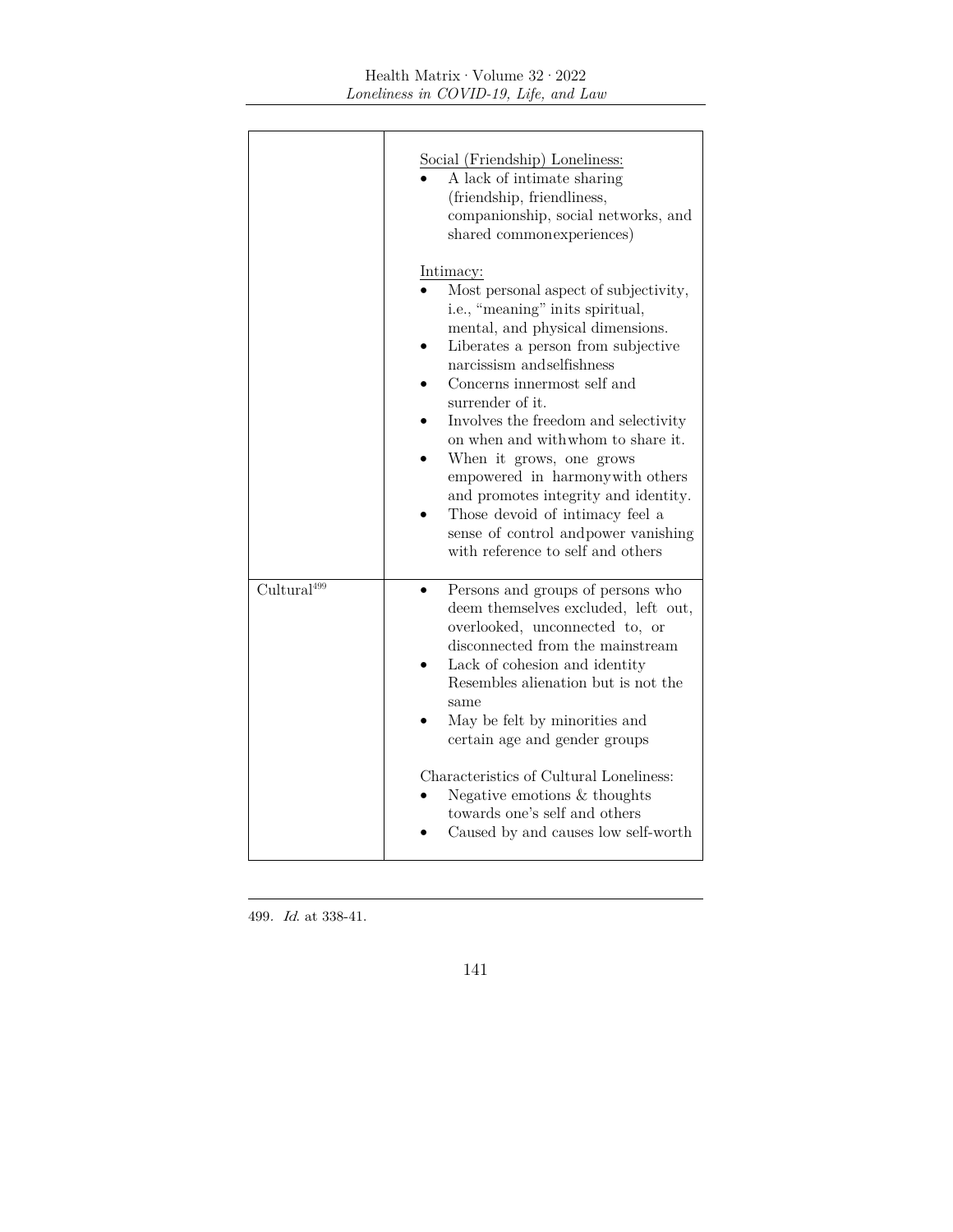### Health Matrix·Volume 32·2022 *Loneliness in COVID-19, Life, and Law*

| 'Josmic <sup>500</sup> | The feeling or premonition that not<br>only are beings unconnected, but<br>that there is no transcendent person<br>or personal power<br>Characterized by a sense of being<br>alone in the universe, one void of any |
|------------------------|---------------------------------------------------------------------------------------------------------------------------------------------------------------------------------------------------------------------|
|                        | ultimate, personalized meaning                                                                                                                                                                                      |
|                        | One often feels that evil is                                                                                                                                                                                        |
|                        | metaphysically real and an objective                                                                                                                                                                                |
|                        | fact                                                                                                                                                                                                                |

### *E. Table 2: Findings from 2018 Cigna U.S. Loneliness Index501*

| <b>Key Findings</b>                                                                                                                                                                                                                                     |
|---------------------------------------------------------------------------------------------------------------------------------------------------------------------------------------------------------------------------------------------------------|
| Lonelier persons are more likely to report:<br>infrequent in-person interactions;<br>their "social skills" and relationship statuses are good;<br>fair to poor overall, physical, and mental health;<br>and less "balance" in their lives.<br>$\bullet$ |
| Adults ages 18-22 are the loneliest generation.                                                                                                                                                                                                         |
| Loneliness lessens with age.                                                                                                                                                                                                                            |

<sup>500</sup>. Id. at 341-44.

<sup>501.</sup> Cigna, supra note 61, at 5-23 (expanding upon results from the seventeen regional profiles: Houston-The Woodlands, Sugar Land, TX; Austin-Round Rock, TX; Tampa-St. Petersburg-Clearwater, FL; Washington-Arlington-Alexandria, DC-VA-MD-WV; Boston-Cambridge-Newton, MA-NH; Philadelphia-Camden-Wilmington, PA-NJ-DE-MD; Atlanta-Sandy Springs-Roswell, GA; Minneapolis-St. Paul-Bloomington, MN-WI; Los Angeles-Long Beach-Anaheim, CA; Orlando-Kissimmee-Sanford, FL; Phoenix-Mesa-Scottsdale, AZ; Nashville-Davidson-Murfreesboro-Franklin, TN; Hartford-West Hartford-East Hartford, CT; Baltimore-Colombia-Towson, MD; Denver-Aurora-Lakewood, CO; San Diego-Carlsbad-San Marcos, CA; and Memphis, TN-MS-AR).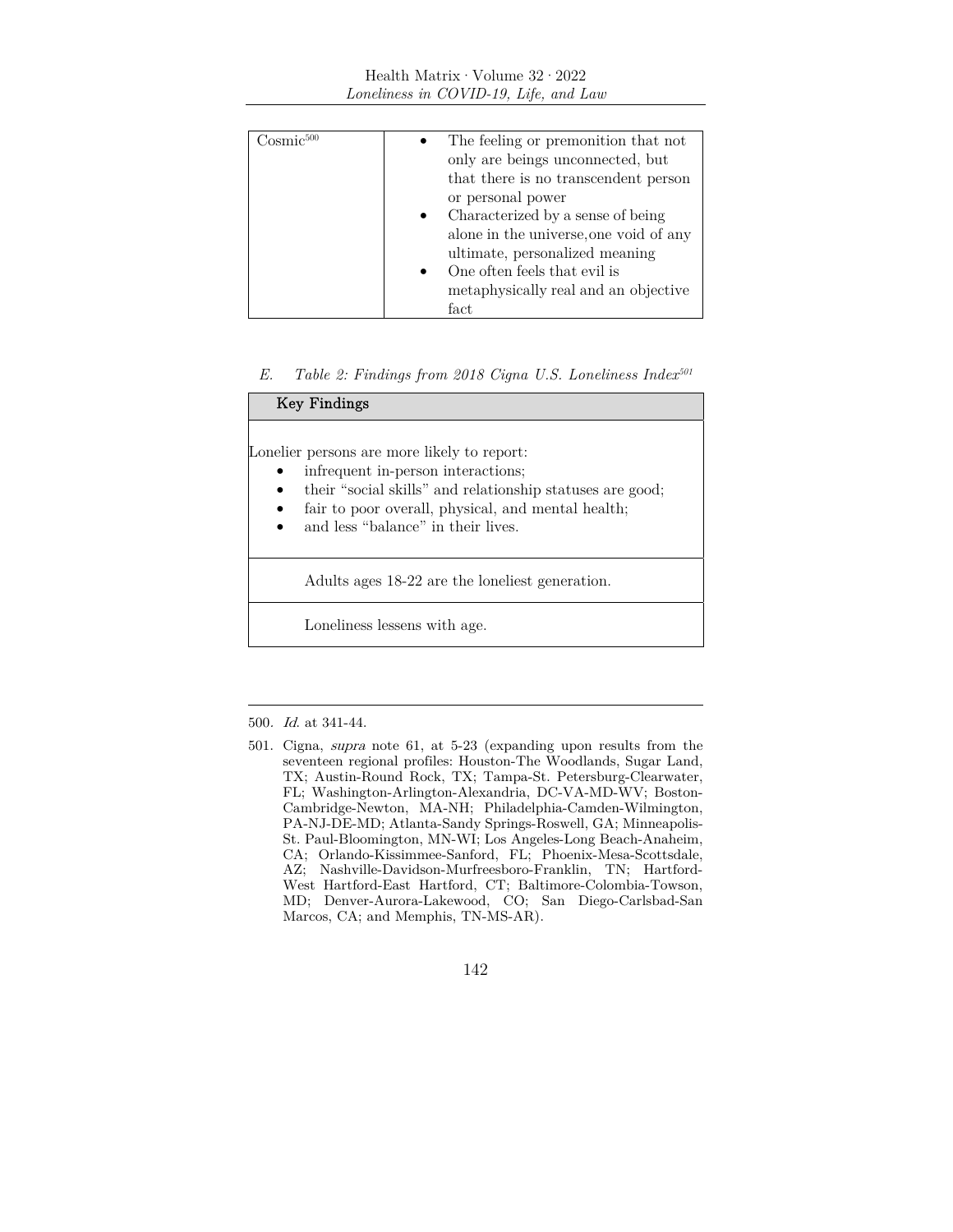Persons who engage in frequent, meaningful "in-person" interactions have a loneliness score up to 33% less than those who rarely interact face-to-face.

Fair or poor physical health may be an indicator of increased loneliness.

Sleep patterns, the amount of time spent working, and family time are tied to loneliness. Those less likely to feel lonely are:

- balanced sleepers;
- those who spend more time with family; regular exercisers (but not too much);
- consistent workers (but not too much); and
- those who live in a family group neither alone nor in a single- parent home.

Retirees are least likely to be lonely, followed by employed adults.

Students and the unemployed are loneliest.

Social media use doesn't appear to affect the level of loneliness.

*F. Table 3: Guide to the Revised UCLA Loneliness Scale502*

| The Revised UCLA Loneliness Scale | Level of Loneliness |          |
|-----------------------------------|---------------------|----------|
| Score                             | $\langle$ 28        | Low      |
| Score                             | 28-43               | Moderate |
| Score                             | >43                 | High     |

502. Russell et al., supra note 106, at 475.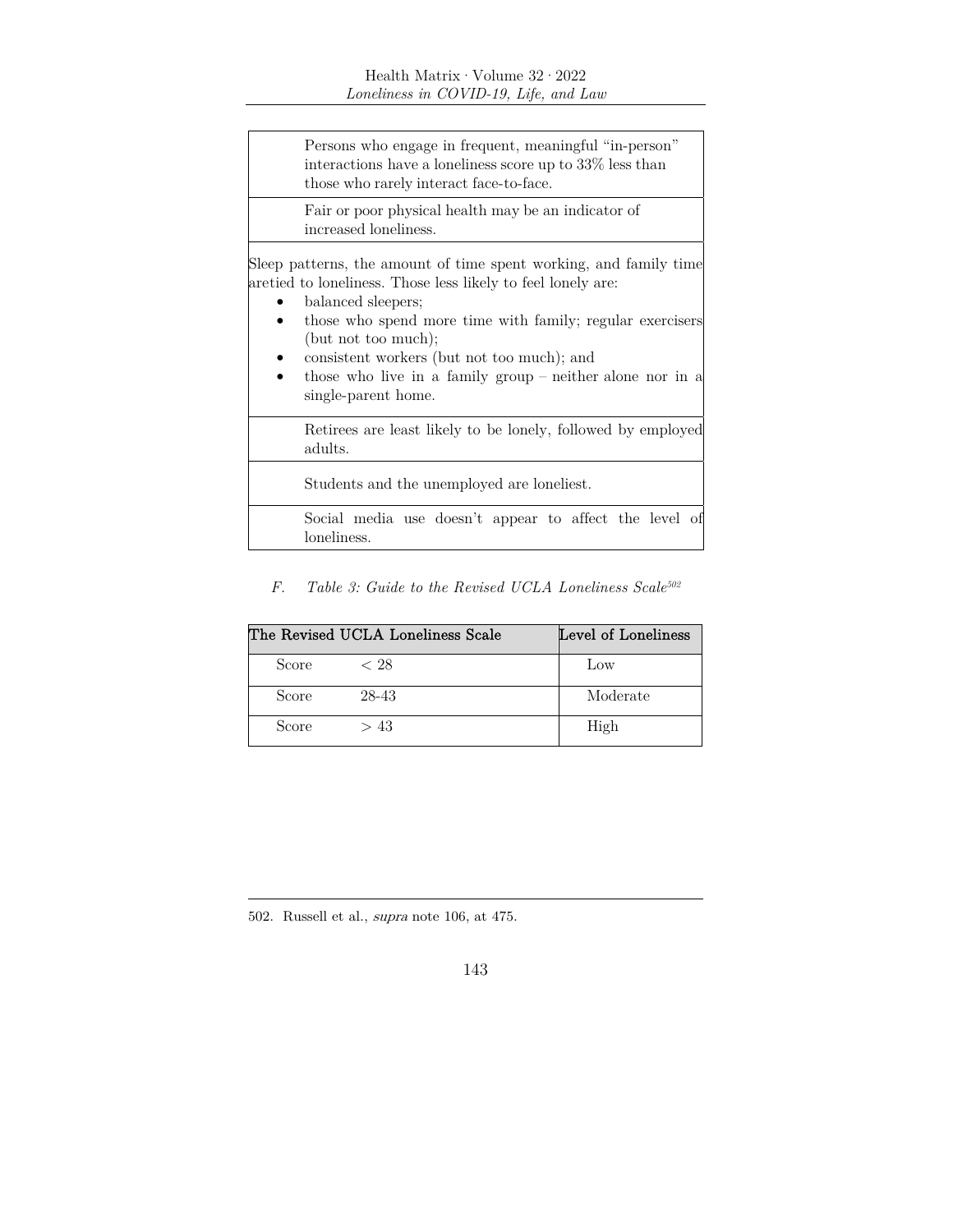| Loneliness and the Law Survey $n=56^{503}$ |                | $\mathrm{Score}^{5\overline{04493}}$ |
|--------------------------------------------|----------------|--------------------------------------|
| Results                                    |                |                                      |
| Mean                                       |                | 43                                   |
| Median                                     | $n=2$          | 41                                   |
| Mode                                       | $n=5$          | 40                                   |
| <b>Highest Score</b>                       | $n=1$          | 71                                   |
| Lowest Score                               | $n=1$          | 22                                   |
| <b>Survey Measures</b>                     |                |                                      |
| $\rm{Race}$                                | n              | Average<br>$\textbf{Score}^{505}$    |
| Prefer not to answer                       | $\mathbf{1}$   | $50\,$                               |
| White                                      | 51             | 42                                   |
| <b>Black or African American</b>           | $\overline{4}$ | 50                                   |
| Gender                                     | $\mathbf n$    | Average<br>Score                     |
| Male                                       | 18             | 42                                   |
| Female                                     | 38             | 43                                   |
| <b>Highest Degree Earned</b>               | n              | Average<br>Score                     |
| Undergraduate degree                       | 43             | 44                                   |
| Graduate degree                            | 11             | 40                                   |
| Doctoral degree                            | $\overline{2}$ | 45                                   |
| Program Status                             | $\mathbf n$    | Average<br>Score                     |
| Law Student-Full Time                      | 36             | 44                                   |
| Law Student-Part Time                      | 20             | 41                                   |
| <b>Current Program Enrollment</b>          | $\mathbf n$    | Average<br>Score                     |
| J.D.                                       | $53\,$         | 43                                   |
| LL.M.                                      | $\mathbf 1$    | 49                                   |
| M.J.                                       | $\overline{2}$ | 43                                   |

*G. Table 4: Loneliness and the Law Survey Results* 

503. "n" stands for the number of respondents in any one category.

504. Scores for Table 4 are rounded to the nearest whole number.

505. Survey Scores indicate the average loneliness score for the subgroup. For example, 53 respondents are enrolled in the J.D. program and their average loneliness score is 43.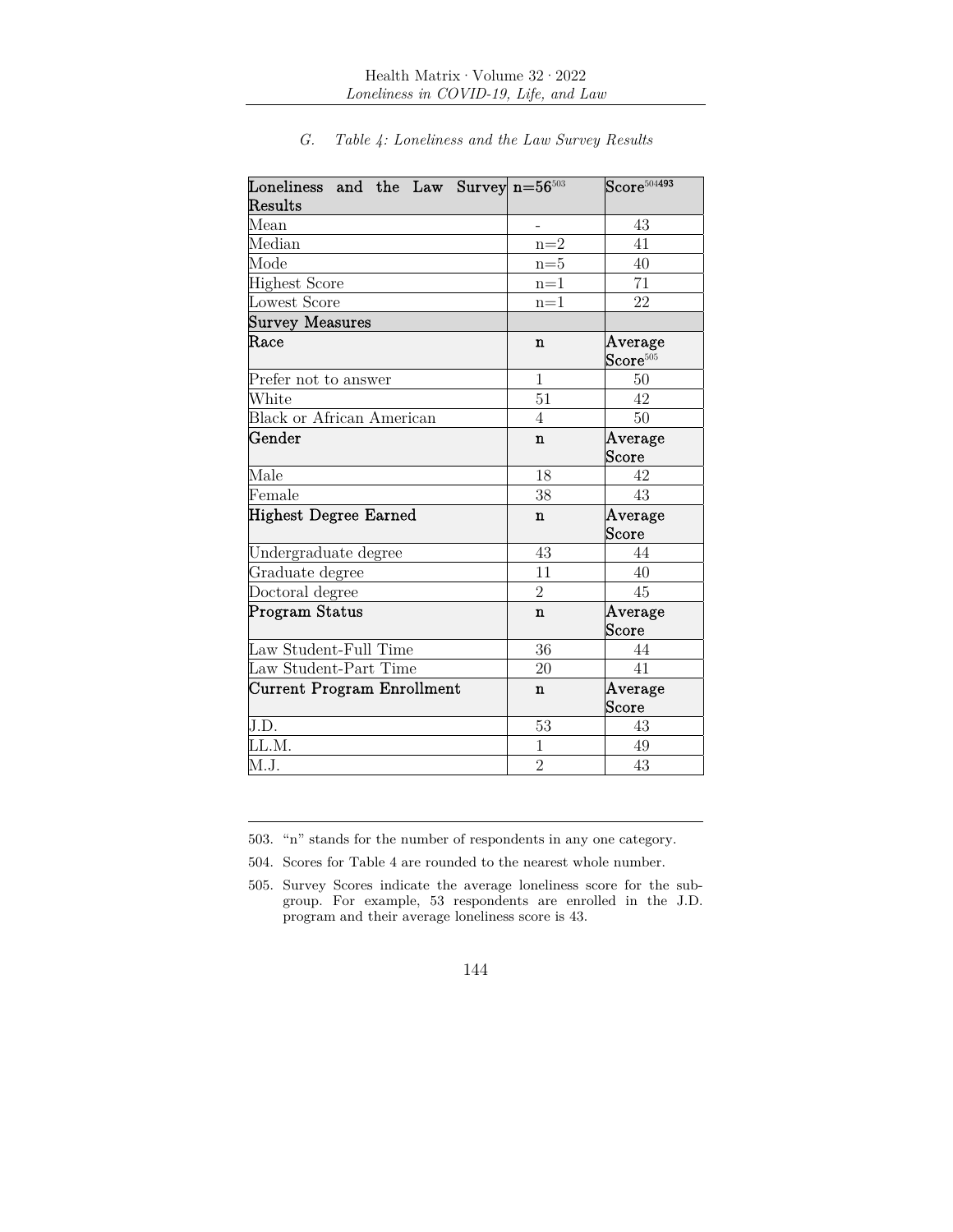| Year in School | n  | Average<br>Score |
|----------------|----|------------------|
|                |    | 45               |
|                |    |                  |
|                | 16 | 38               |
|                |    | 44               |
|                |    | 58               |

| Table 5: Causes of Loneliness and Physical Ailments <sup>506</sup><br>Н. |  |
|--------------------------------------------------------------------------|--|
|--------------------------------------------------------------------------|--|

| <b>Factors Driving Loneliness</b> | <b>Resulting Ailments</b>     |
|-----------------------------------|-------------------------------|
| A small social network            | Alcoholism                    |
| Chronic work or social stress     | Alzheimer's disease           |
| Dissatisfaction with living       | Depressive symptomology       |
| circumstances                     |                               |
| Infrequent contacts with          | Diminished immunity:          |
| friends and family                | under-expression of           |
|                                   | anti-inflammatory             |
|                                   | genes                         |
|                                   | over-expression of            |
|                                   | pro-inflammatory              |
|                                   | factors                       |
| Lack of spousal confidant;        | Elevated blood pressure       |
| divorce; and widowhood            |                               |
| Living alone                      | Increased vascular resistance |
| Marital or family conflict        | Increased hypothalamic        |
|                                   | pituitary adrenocortical      |
|                                   | activity                      |
| Poor physical health              | Mortality in older adults     |
| symptoms                          |                               |
| Poor quality social               | Obesity                       |
| relationships                     |                               |
|                                   | Poor quality sleep            |
|                                   | Reduction in independent      |
|                                   | living                        |
|                                   | Suicidal ideation and         |
|                                   | behavior                      |

<sup>506.</sup> Cacioppo et al., Alone in the Crowd, supra note 68, at 978.

<sup>145</sup>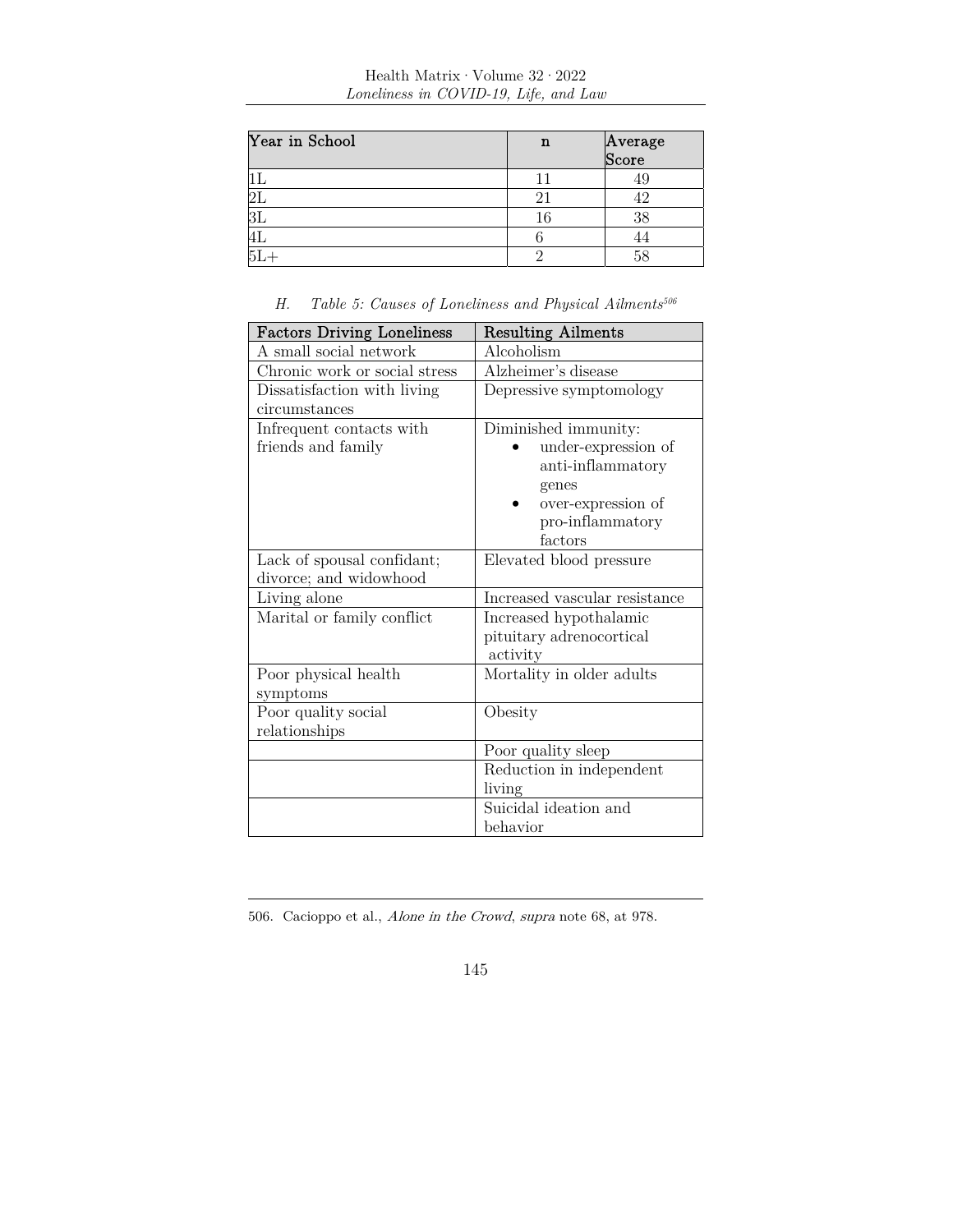| Barriers for lawyers<br>in<br>well-<br>maintaining positive | Solutions for lawyers to ease<br>feelings of loneliness: |
|-------------------------------------------------------------|----------------------------------------------------------|
| being:                                                      |                                                          |
| $\overline{A}$ "cutthroat business                          | First care for yourself                                  |
| environment"                                                |                                                          |
| A weakness to ask for help                                  | Connect with people by                                   |
|                                                             | engaging in activities                                   |
| An "independence" by nature                                 | Extend yourself to learn new<br>skills                   |
| Duty to safeguard "client"<br>secrets from                  | Break up daily routine                                   |
| everyone forever"                                           |                                                          |
| Inability to mesh work with<br>life                         | Name the problem                                         |
| Intense workload                                            | Remain involved in groups                                |
| Lack of control over time                                   | Understand everyone                                      |
|                                                             | experiences loneliness                                   |
| Lack of opportunity to                                      | Vary work tasks                                          |
| strategize or share ideas                                   |                                                          |
| Less willingness by                                         |                                                          |
| experienced lawyers to                                      |                                                          |
| mentor                                                      |                                                          |
| Little to no collaboration                                  |                                                          |
| with classmates and                                         |                                                          |
| colleagues                                                  |                                                          |
| Long hours working in                                       |                                                          |
| isolation                                                   |                                                          |
| Viewing classmates and                                      |                                                          |
| colleagues as competition                                   |                                                          |
| Signs of lawyer health<br>detriments:                       | Strategies for firms to<br>address loneliness:           |
|                                                             |                                                          |
| Anger                                                       | Cultivate purpose and<br>meaning within your firm        |
| Depressive symptoms                                         | Focus on building                                        |
|                                                             | relationships among your                                 |
|                                                             | staff                                                    |
| Difficulty focusing on tasks                                | Mentor young lawyers                                     |

# *I. Table 6: Barriers & Solutions for Lawyers*<sup>507</sup>

507. Cho, supra note 340.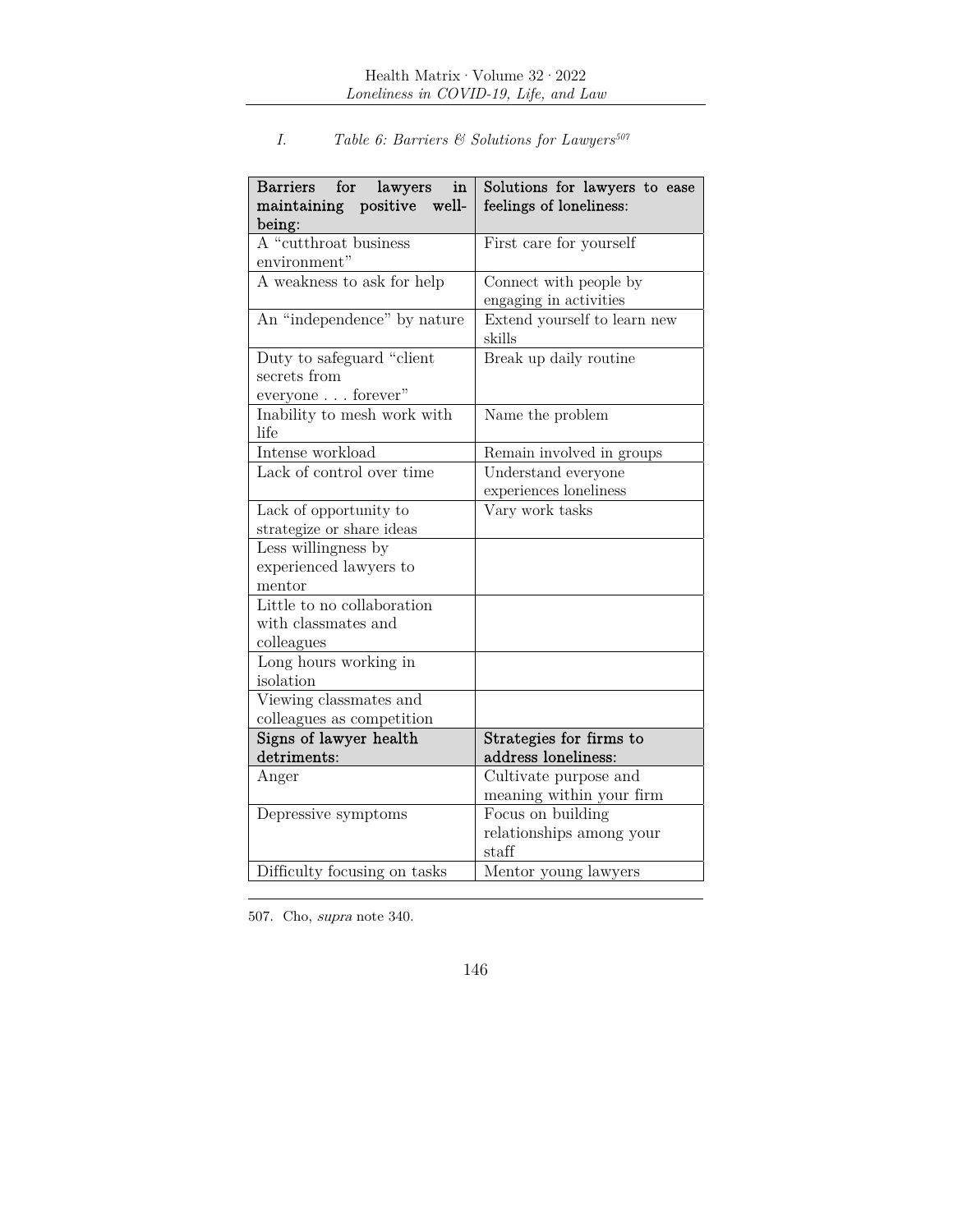| Hopelessness               | Provide constructive, not |
|----------------------------|---------------------------|
|                            | critical, feedback        |
| Irritability               |                           |
| Lack of communication with |                           |
| clients                    |                           |
| Missing deadlines          |                           |
| Negative thinking          |                           |
| Sadness                    |                           |

# *J. Table 7: Sources of Law School Stress*

| Krieger's sources of law school      | Solutions to manage    |
|--------------------------------------|------------------------|
| stress $^{508}$                      | law school stress:     |
| Heavy workload, a fear of failing,   | Don't rationalize      |
| and the illusion of control          | unhealthy behaviors    |
| False values creating constant       | Focus on intrinsic     |
| stress                               | values, e.g., personal |
|                                      | and interpersonal      |
|                                      | growth, building close |
|                                      | relationships, helping |
|                                      | others, and community  |
|                                      | involvement            |
| High expectations from family        | Learn what one can and |
|                                      | cannot control         |
| Competition to be in the Top $10\%$  | Maintain optimism      |
| Capable competition from             | Take care of your      |
| classmates                           | physical and mental    |
|                                      | health                 |
| A primary focus on external          |                        |
| rewards                              |                        |
| Thinking "like a lawyer"             |                        |
| causing "disconnection from          |                        |
| yourself" and undermining the        |                        |
| personality                          |                        |
| Discounting feelings, values, faith, |                        |
| and beliefs to focus solelyon        |                        |
| analytical skills                    |                        |

508. LAWRENCE S. KRIEGER, THE HIDDEN SOURCES OF LAW SCHOOL STRESS: AVOIDING THE MISTAKES THAT CREATE UNHAPPY AND UNPROFESSIONAL LAWYERS (2014).